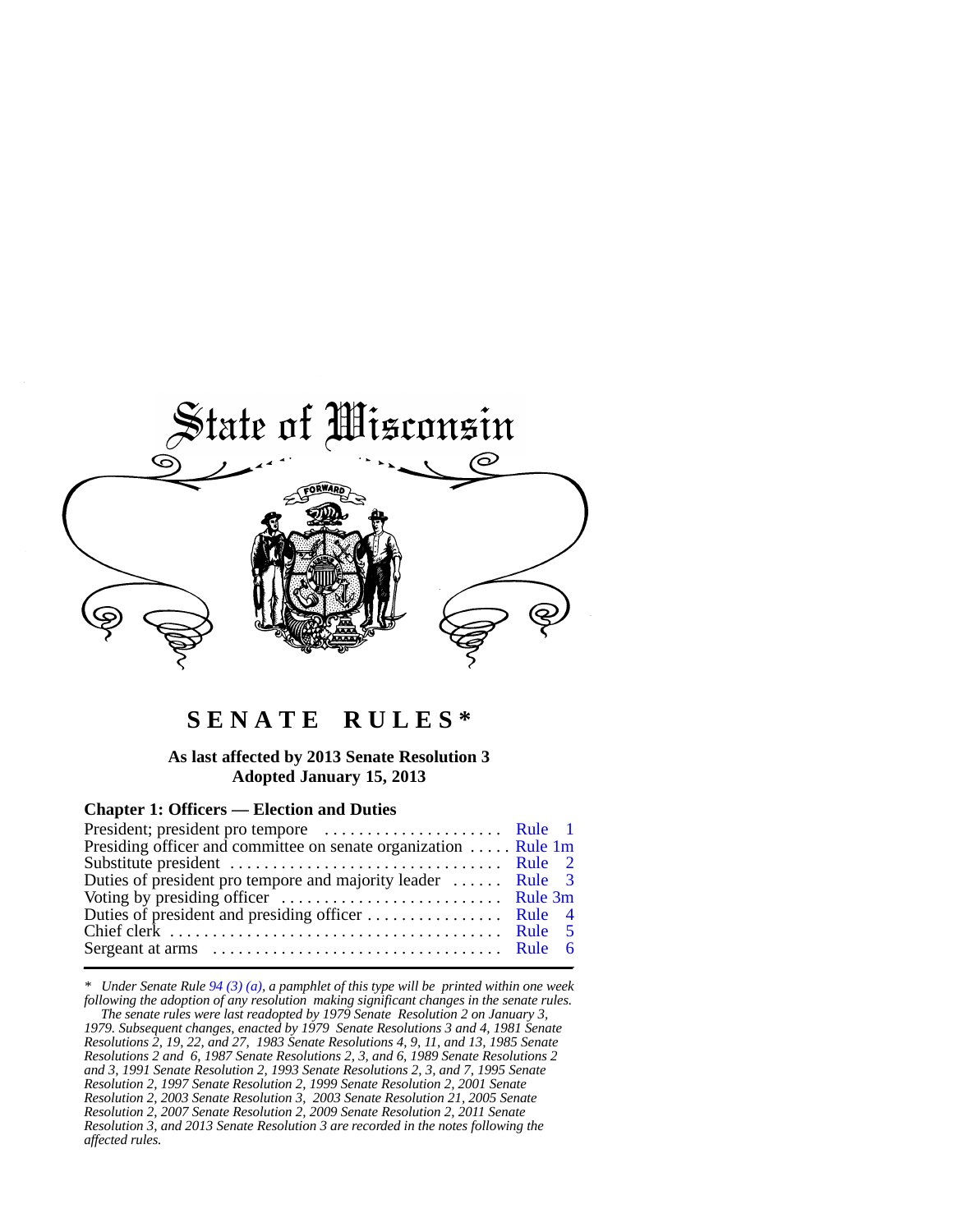−2−

As Affected By 2013 Senate Resolution 3

## **Chapter 2: Order and Decorum**

|                                                                                   | $\overline{7}$ |
|-----------------------------------------------------------------------------------|----------------|
|                                                                                   | <b>8</b>       |
| Who may be admitted to the floor;                                                 |                |
| recording proceedings; listing of visitors  Rule 11                               |                |
|                                                                                   |                |
| Disturbance in lobby $\dots \dots \dots \dots \dots \dots \dots \dots$ Rule 13    |                |
| Conduct of individuals in the gallery $\dots \dots \dots \dots \dots$ . Rule 13m  |                |
| Imposing penalties on senators who are                                            |                |
| absent without leave $\dots \dots \dots \dots \dots \dots \dots \dots$ . Rule 13n |                |
|                                                                                   |                |

## **Chapter 3: Order of Business**

|                                                                                 | Rule | 14 |
|---------------------------------------------------------------------------------|------|----|
|                                                                                 | Rule | 15 |
| Leave of absence $\dots\dots\dots\dots\dots\dots\dots\dots\dots\dots\dots\dots$ | Rule | 16 |
|                                                                                 | Rule | 17 |
|                                                                                 | Rule | 18 |
| Committee of the whole                                                          | Rule | 19 |
| Standing committees of senate                                                   | Rule | 20 |
|                                                                                 |      |    |
| Special committees                                                              | Rule | 21 |
| Advice and consent of the senate                                                | Rule | 22 |
|                                                                                 | Rule | 23 |
| Committee quorum; subcommittees                                                 | Rule | 24 |
| Business in committees; notice of meeting                                       | Rule | 25 |
| Schedule of committee activities                                                | Rule | 26 |
| Committee reports                                                               | Rule | 27 |
| Minority reports                                                                | Rule | 28 |
|                                                                                 |      |    |
| <b>Chapter 4: Proposals — Procedure</b>                                         |      |    |
|                                                                                 | Rule | 29 |
|                                                                                 | Rule | 30 |
|                                                                                 | Rule | 31 |
| Reference to proposals and other matters                                        | Rule | 32 |
| Introduction or offering of new proposals; admissibility                        |      |    |
| of identical proposals; admissibility of resolutions in                         |      |    |
| special session $\dots \dots \dots \dots \dots \dots \dots \dots \dots \dots$   | Rule | 33 |
| Proposals to be on file one day before action                                   | Rule | 34 |
| Three separate readings $\dots \dots \dots \dots \dots \dots \dots \dots \dots$ | Rule | 35 |
| First reading; reference to committee                                           | Rule | 36 |
| Second reading; ordering to a 3rd reading                                       | Rule | 37 |
|                                                                                 | Rule | 38 |
| Minimum special quorum                                                          | Rule | 39 |
| Proposal amended on 3rd reading to be reengrossed                               | Rule | 40 |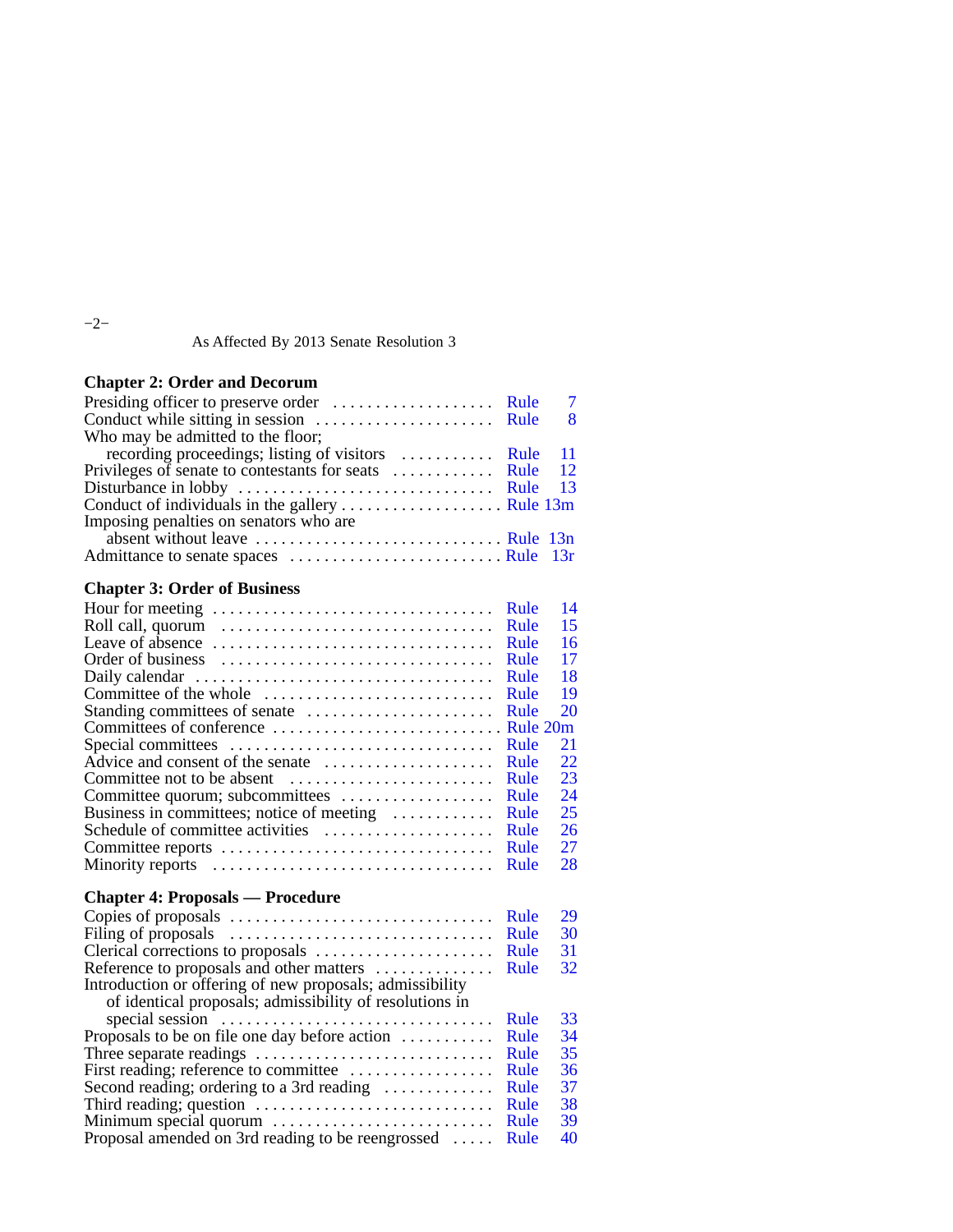Senate Rules As Last Amended January 15, 2013 −3−

| Rereference in order; withdrawing from committee  Rule 41                     |  |
|-------------------------------------------------------------------------------|--|
| Messaging to the assembly; proposals held during                              |  |
|                                                                               |  |
| Enrolling bills and joint resolutions $\dots \dots \dots \dots \dots$ Rule 43 |  |
|                                                                               |  |
|                                                                               |  |
|                                                                               |  |
| Presentation, introduction, and offering of                                   |  |
|                                                                               |  |
|                                                                               |  |

## **Chapter 5: Amendments — Form and Procedure**

| be germane $\dots \dots \dots \dots \dots \dots \dots \dots \dots$ . Rule 50<br>Amendment in the 3rd degree prohibited  Rule 51 | When amendments may be considered $\dots \dots \dots \dots$ Rule 47 |  |
|---------------------------------------------------------------------------------------------------------------------------------|---------------------------------------------------------------------|--|
|                                                                                                                                 |                                                                     |  |
|                                                                                                                                 |                                                                     |  |
|                                                                                                                                 | Substitute amendments and amendments must                           |  |
|                                                                                                                                 |                                                                     |  |
|                                                                                                                                 |                                                                     |  |
|                                                                                                                                 | Committee amendments; speaking on amendment  Rule 53                |  |
|                                                                                                                                 |                                                                     |  |

## **Chapter 6: General Procedure — Order in Debate**

|                                         | Rule | 56       |
|-----------------------------------------|------|----------|
|                                         |      |          |
| Presiding officer to name first speaker | Rule | 57       |
| Member out of order                     | Rule | 58       |
| How members may speak                   | Rule | 59       |
|                                         | Rule | 60       |
|                                         | Rule | 61       |
|                                         | Rule | 62       |
|                                         | Rule | 63       |
| Motion to adjourn always in order       | Rule | 64       |
|                                         | Rule | 65       |
|                                         | Rule | 66       |
|                                         | Rule | 67       |
| Questions to be decided without debate  |      |          |
|                                         | Rule | 68       |
| Privileged motion or resolution         | Rule | 69       |
|                                         | Rule | 70       |
|                                         | Rule | 71       |
|                                         | Rule | 72       |
| Every member to vote                    | Rule | 73       |
|                                         |      | Rule 73m |
| Explanation of vote not allowed         | Rule | 74       |
| Recording position of absent member     | Rule | 75       |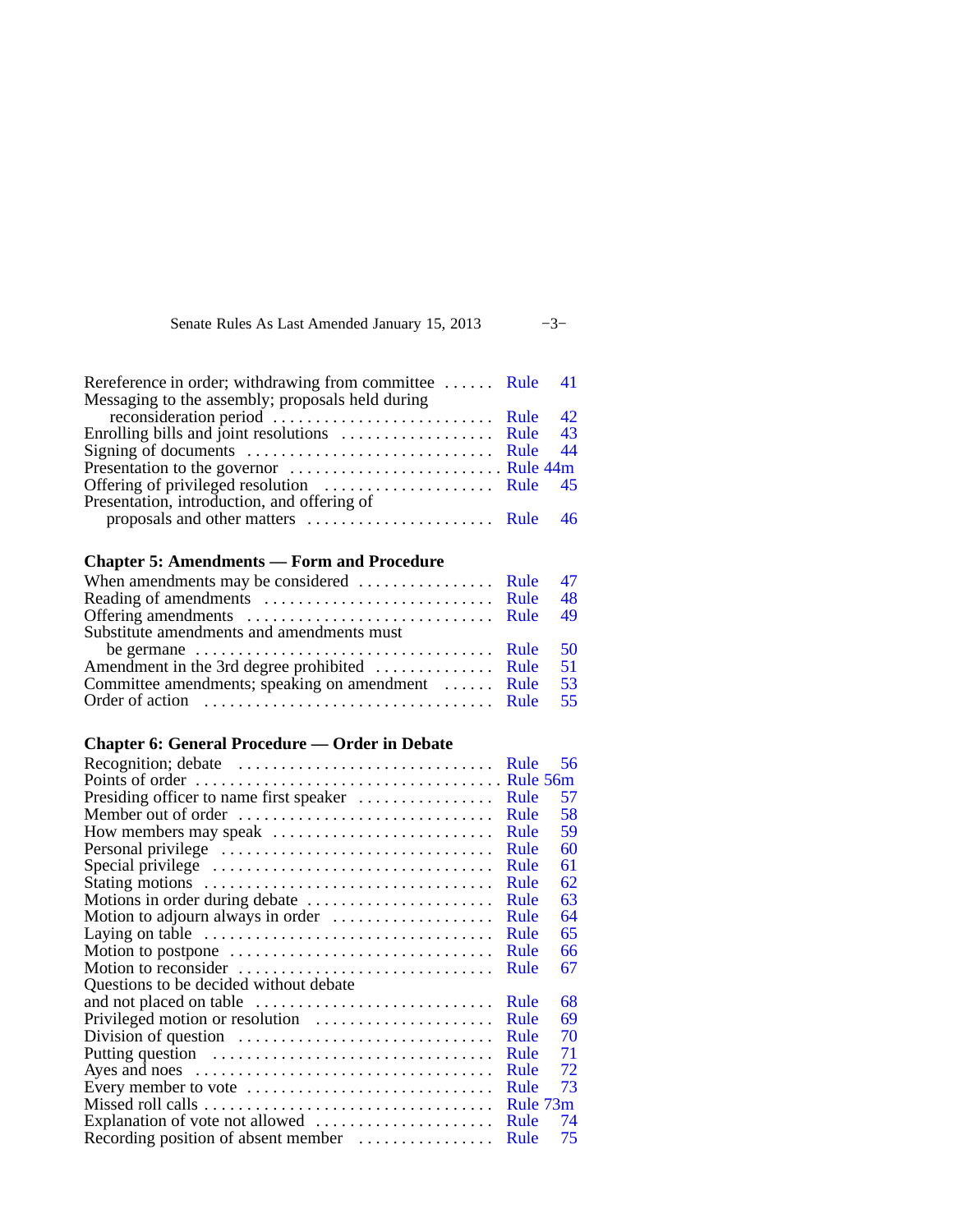−4−

As Affected By 2013 Senate Resolution 3

## **Chapter 7: Limiting Debate**

| Scheduling time limits for debate<br>Voting immediately; time limit on debate<br>But one motion to reconsider in order; | Rule<br>Rule | 76<br>77 |
|-------------------------------------------------------------------------------------------------------------------------|--------------|----------|
| main question may remain before the senate                                                                              | Rule         | 79       |
| But one call of the senate in order $\dots\dots\dots\dots\dots\dots$                                                    | Rule         | 80       |
|                                                                                                                         |              |          |
| <b>Chapter 8: Call of the Senate</b>                                                                                    |              |          |
| Call of the senate                                                                                                      | Rule         | 81       |
| Putting question                                                                                                        | Rule         | 82       |
| Doors to be closed                                                                                                      | Rule         | 83       |
| Sergeant to bring in absentees                                                                                          | Rule         | 84       |
| Transacting business while under call                                                                                   | Rule         | 85       |
| Sergeant at arms may report                                                                                             | Rule         | 86       |
| Call raised when absentees present and business                                                                         |              |          |
| disposed of $\dots \dots \dots \dots \dots \dots \dots \dots \dots \dots \dots$                                         | Rule         | 87       |
|                                                                                                                         |              |          |
| <b>Chapter 9: Employees</b>                                                                                             |              |          |
| Employment and supervision of senate employees                                                                          | Rule         | 88       |
|                                                                                                                         | Rule         | 89       |
|                                                                                                                         |              |          |
| <b>Chapter 10: Rules</b>                                                                                                |              |          |
| Creating, amending, or repealing rules                                                                                  | Rule         | 90       |
| Suspending rules                                                                                                        | Rule         | 91       |
|                                                                                                                         | Rule         | 92       |
| Special or extraordinary sessions                                                                                       | Rule         | 93       |
|                                                                                                                         | Rule         | 94       |
| <b>Chapter 11: Miscellaneous</b>                                                                                        |              |          |

| Citations on behalf of the senate; joint citations $\dots \dots$ Rule 98 |  |
|--------------------------------------------------------------------------|--|
|                                                                          |  |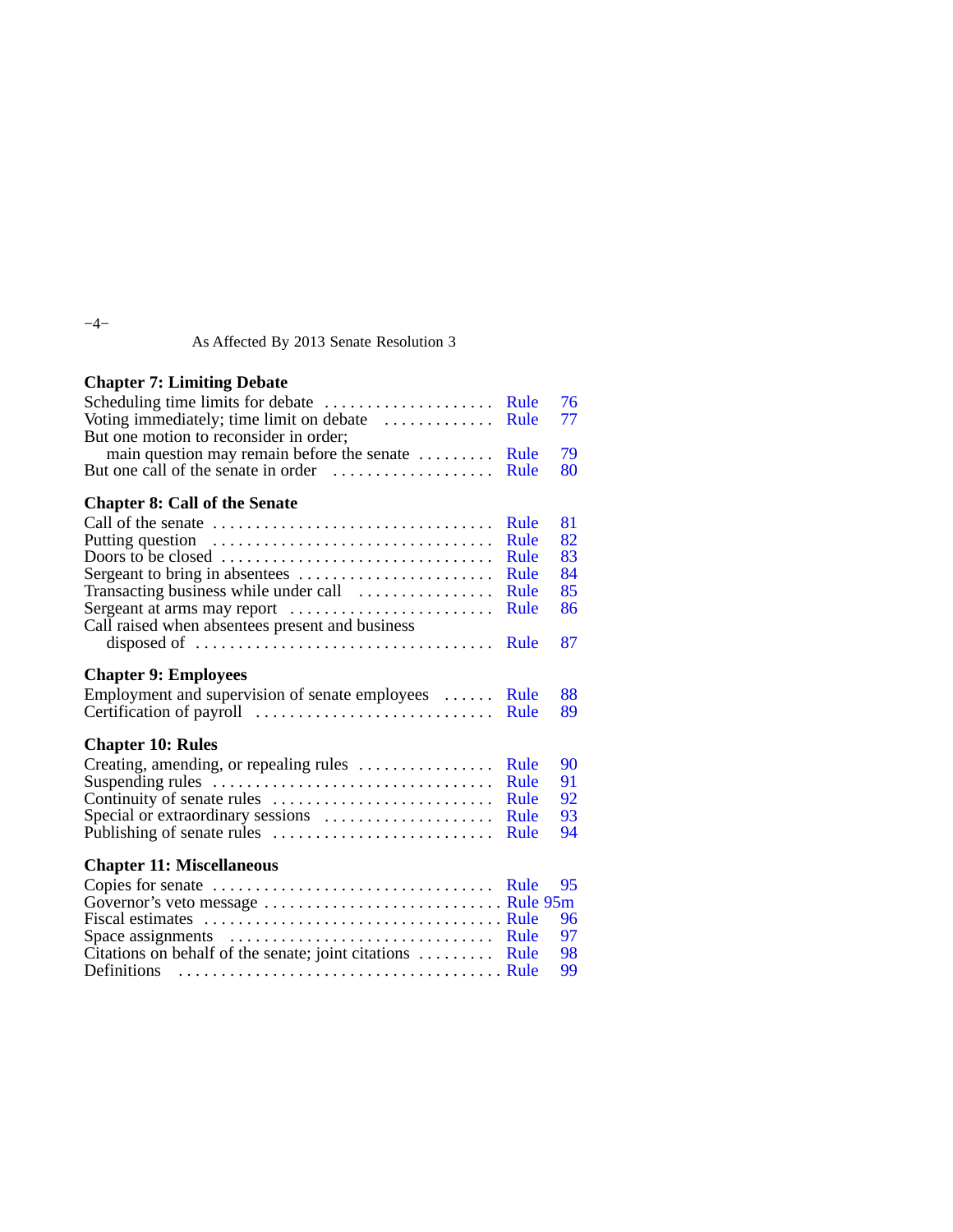## **S E N A T E R U L E S**

## **As last affected by 2013 Senate Resolution 3 (Adopted January 15, 2013)**

### **Chapter 1: OFFICERS − ELECTION AND DUTIES**

SENATE RULE 1. **President; president pro tempore.** (1) The senate shall elect, by roll call vote, one of its members to serve as president and one to serve as president pro tempore. The president and president pro tempore shall serve for the biennial session unless separated by death, resignation, or removal by the adoption of a resolution by a majority of the current membership.

(2) The president is the senate's presiding officer and shall authenticate by personal signature all of the acts, orders, and proceedings of the senate.

*[rn. from S.Rule 2; (title), (1) and (2) am. 1979 S.Res. 3] [(1) am. 1981 S.Res. 27] [(title) and (1) am. 1985 S.Res. 2] [(2) am. 2001 S.Res. 2] [(1) am. 2003 S.Res. 3]*

SENATE RULE 1m. **Presiding officer and committee on senate organization.** (1) The presiding officer shall, in general, represent and stand for the senate, declaring its will, and in all things obeying its commands.

(2) Every officer of the senate is subordinate to the committee on senate organization and, in all that relates to the discharge of that officer's duties, is under the supervision of the committee on senate organization.

(3) For staffing and budget purposes related to the operation of all senate offices, all senators are subordinate to the committee on senate organization.

> *[rn. from S.Rule 1 (3); (title) cr., (2) am. 2001 S.Res. 2] [(2) am. 2003 S.Res. 3] [(title) am. 2005 S.Res. 2] [(3) cr. 2005 S.Res. 2]*

SENATE RULE 2. **Substitute president.** (1) When the president is absent or unable to preside over the senate sitting in session, the president pro tempore may preside and assume all of the duties enumerated under rule [4.](https://docs.legis.wisconsin.gov/document/legislativerules/2013/sr4) The substitution does not extend beyond adjournment and ends upon the president's return or the election of a new president.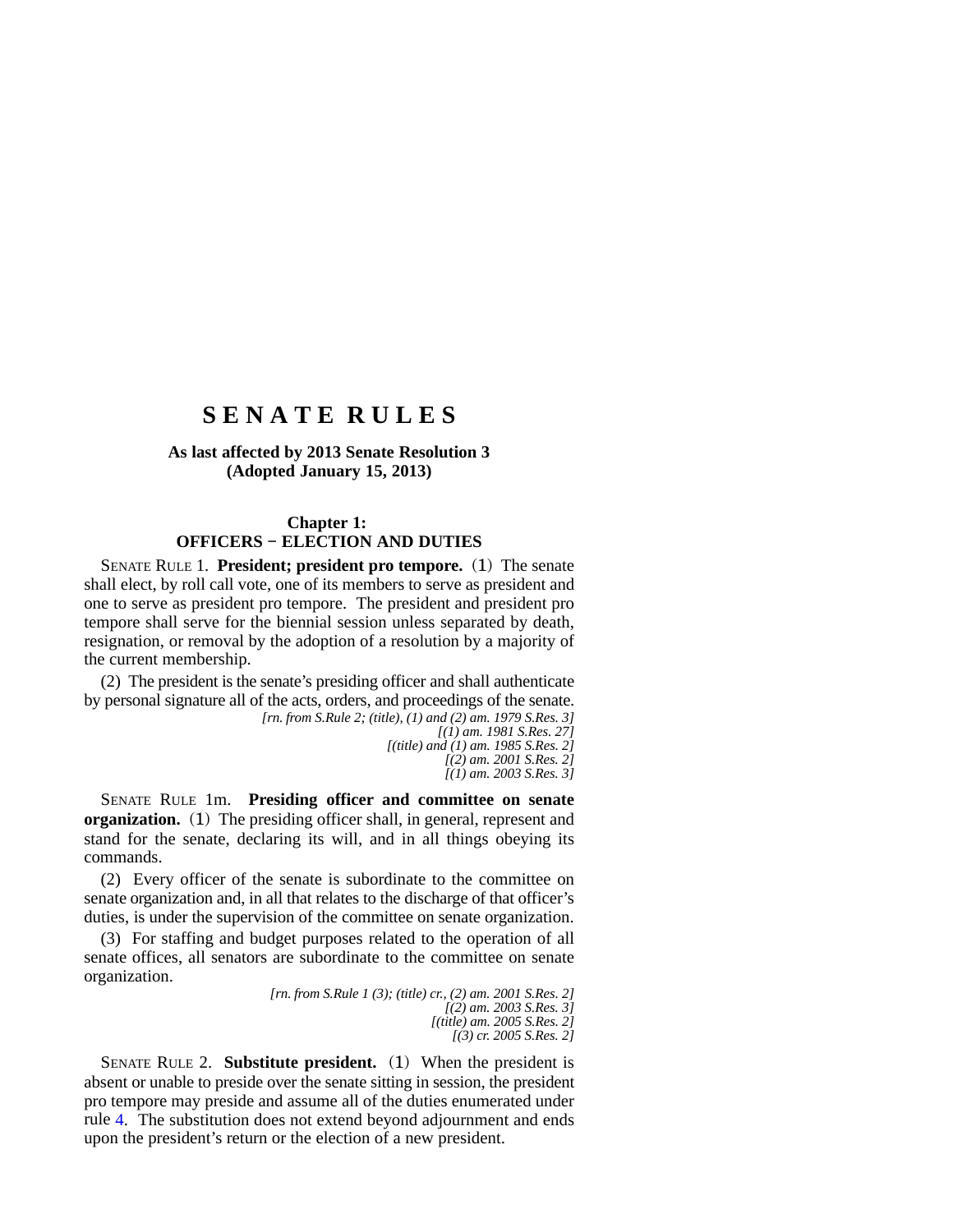−6− As Affected By 2013 Senate Resolution 3

(2) When the president and president pro tempore are absent or unable to preside, the senate shall elect, by roll call vote, one of its members to temporarily perform all of the duties enumerated under rule [4](https://docs.legis.wisconsin.gov/document/legislativerules/2013/sr4) until the president or president pro tempore returns and is able to preside.

(3) The presiding officer may call any member to the chair to temporarily perform all of the duties enumerated under rule [4,](https://docs.legis.wisconsin.gov/document/legislativerules/2013/sr4) but the substitution does not extend beyond an adjournment or the return of the president.

*[cr. 1979 S.Res. 3] [(1) and (2) am. 1993 S.Res. 3] [(2) and (3) am. 2001 S.Res. 2] [am. 2003 S.Res. 3]*

*[(3) am. 2005 S.Res. 2]*

SENATE RULE 3. **Duties of president pro tempore and majority** leader. When the president is separated by death, resignation, or removal from office, or is otherwise unable to serve, all of the powers and duties of the president not enumerated in rule [4](https://docs.legis.wisconsin.gov/document/legislativerules/2013/sr4) devolve upon the president pro tempore until a president is elected. When both the president and president pro tempore are separated by death, resignation, or removal from office, or are otherwise unable to serve, all of the powers and duties of the president not enumerated under rule [4](https://docs.legis.wisconsin.gov/document/legislativerules/2013/sr4) devolve upon the majority leader until a president is elected.

*[r.cr. 1979 S.Res. 3] [am. 1993 S.Res. 3] [am. 2001 S.Res. 2]*

SENATE RULE 3m. **Voting by presiding officer.** A senator may not be excused from voting on a question by reason of occupying the chair.

> *[cr. 1979 S.Res. 3] [am. 2001 S.Res. 2]*

SENATE RULE 4. **Duties of president and presiding officer.** The presiding officer shall:

(1) Open the daily session, at the time to which adjournment is taken, by taking the chair and calling the members to order.

(2) Announce the business before the senate in the order in which it is to be acted upon.

(3) Receive and submit, in the proper manner, all motions and propositions presented by the members.

(4) Put to vote all questions that are regularly moved, or that necessarily arise in the course of proceedings, and announce the result.

(5) Restrain the members while engaged in debate, within the rules of order.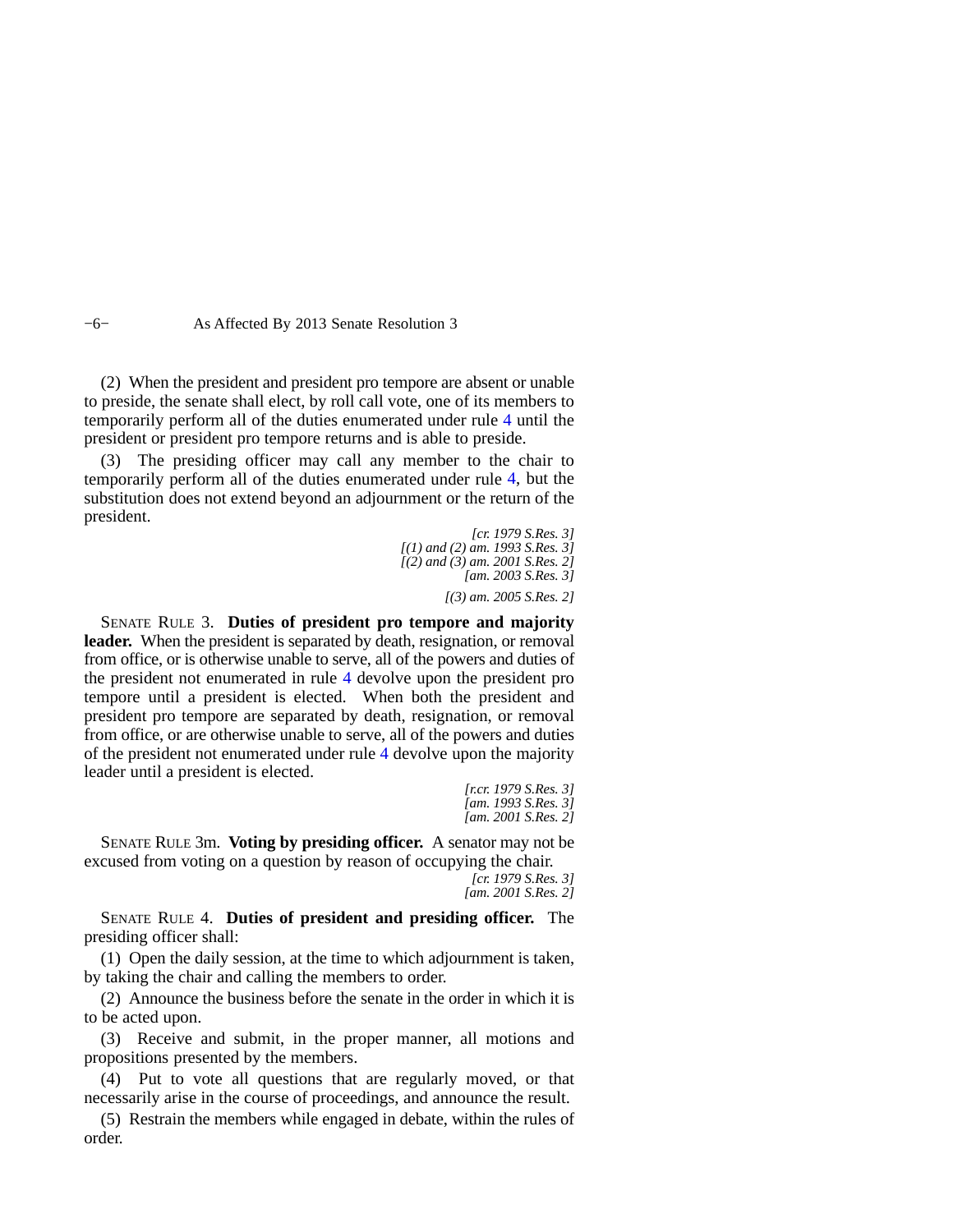Senate Rules As Last Amended January 15, 2013 -7−

(6) Enforce on all occasions the observance of order and decorum in the senate chamber.

(7) Inform the senate when necessary, or when referred to for that purpose, on any point of order or procedure.

(8) Receive messages and other communications from other branches of the government, and announce them to the senate.

*[am. 2003 S.Res. 3] [am. 2005 S.Res. 2] [(6) am. 2013 S.Res. 3]*

SENATE RULE 5. **Chief clerk.** (1) At the commencement of each biennial session, the senate shall elect, by roll call vote, a chief clerk of the senate. The chief clerk shall hold office for the full 2−year term of the legislature and until a successor is elected and qualified on the day of convening of the next legislature as established under section [13.02 \(1\)](https://docs.legis.wisconsin.gov/document/statutes/13.02(1)) of the statutes unless separated by death, resignation, or removal by the vote of a majority of the actual present membership of the senate.

(2) The chief clerk shall:

(a) Superintend the recording of the journals of the proceedings and determine the placement and order of the proceedings in the journals.

(b) Supervise the engrossing and enrolling of senate proposals by the legislative reference bureau.

(c) Prepare and publish for reproduction its daily journal after the adjournment of each daily session, and, if so directed by the president or as necessary, on any day on which the senate does not meet.

(d) Ensure that records or papers belonging to the legislature are not removed from the custody of the chief clerk's office except as required in the regular course of business.

(3) The chief clerk is responsible for all official acts of the employees assigned to that office, and may designate one of those employees as assistant chief clerk, who has general supervision under the direction of the chief clerk and in the temporary absence of the chief clerk has all of the powers and duties of the chief clerk. The assistant chief clerk shall take the oath of office as provided under joint rule  $81(1)(a)$ . If the chief clerk is separated by death, resignation, or removal from office, the assistant chief clerk may exercise all of the powers and shall carry out all of the duties of the chief clerk until a chief clerk is elected.

(4) (a) When the president, president pro tempore, majority leader, and assistant majority leader are absent or unable to preside over the senate sitting in session and the senate does not elect a substitute president under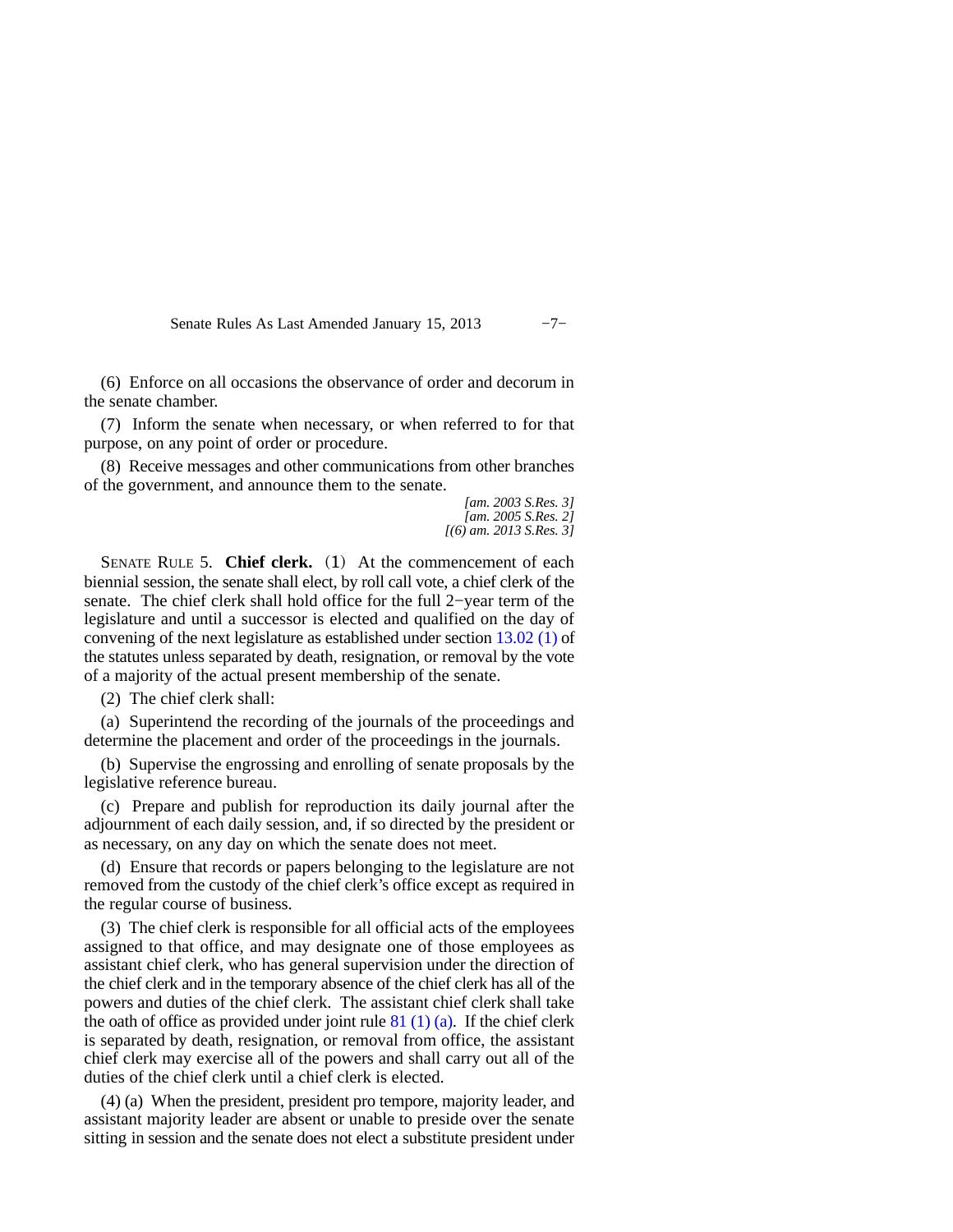−8− As Affected By 2013 Senate Resolution 3

rule [2 \(2\),](https://docs.legis.wisconsin.gov/document/legislativerules/2013/sr2(2)) the chief clerk shall perform all of the duties enumerated under rule [4](https://docs.legis.wisconsin.gov/document/legislativerules/2013/sr4).

(b) In order to comply with joint rule [13](https://docs.legis.wisconsin.gov/document/legislativerules/2013/jr13) and section 10 of [article IV of](https://docs.legis.wisconsin.gov/document/wisconsinconstitution/IV) [the constitution,](https://docs.legis.wisconsin.gov/document/wisconsinconstitution/IV) the chief clerk may perform all of the duties enumerated under rule [4](https://docs.legis.wisconsin.gov/document/legislativerules/2013/sr4), except that no business may be transacted in any session convened under this paragraph without the consent of the senate majority leader and the senate minority leader.

> *[am.; (4) cr. 1983 S.Res. 4] [(2)(c) am. 1995 S.Res. 2] [(2)(b), (c), (d) and (4) am. 2001 S.Res. 2] [(1), (2)(c), (3) and (4) am. 2003 S.Res. 3] [(title), (3) am. 2005 S.Res. 2] [(4) rn.am. 2005 S.Res. 2] [(4)(b) cr. 2005 S.Res. 2] [(2)(a) am. 2007 S.Res. 2] [(2)(c) am. 2009 S.Res. 2]*

SENATE RULE 6. **Sergeant at arms.** (1) At the commencement of each biennial session, the senate shall elect, by roll call vote, a sergeant at arms of the senate. The sergeant at arms shall hold office for the full 2−year term of the legislature and until a successor is elected and qualified on the day of convening of the next legislature as established under section [13.02 \(1\)](https://docs.legis.wisconsin.gov/document/statutes/13.02(1)) of the statutes unless separated by death, resignation, or removal by the vote of a majority of the actual present membership of the senate.

(2) The sergeant at arms shall:

(a) Carry out all orders of the senate or its presiding officer.

(b) Perform all the duties that may be assigned to the sergeant connected with the maintenance of decorum and good order in the chamber.

(c) Supervise the coming and going of all persons to and from the chamber.

(d) Enforce the provisions of rule [11](https://docs.legis.wisconsin.gov/document/legislativerules/2013/sr11) relating to lobbyists and lobbying.

(e) Provide for the prompt delivery of messages from or within the senate.

(f) Ensure that the chamber is properly ventilated and is open for the use of the members as directed by the presiding officer or from one hour preceding each daily session until one hour after that day's adjournment.

(g) Perform all other services pertaining to the office of sergeant at arms.

(h) Enforce the provisions of rule  $13m$  relating to conduct of individuals in the gallery.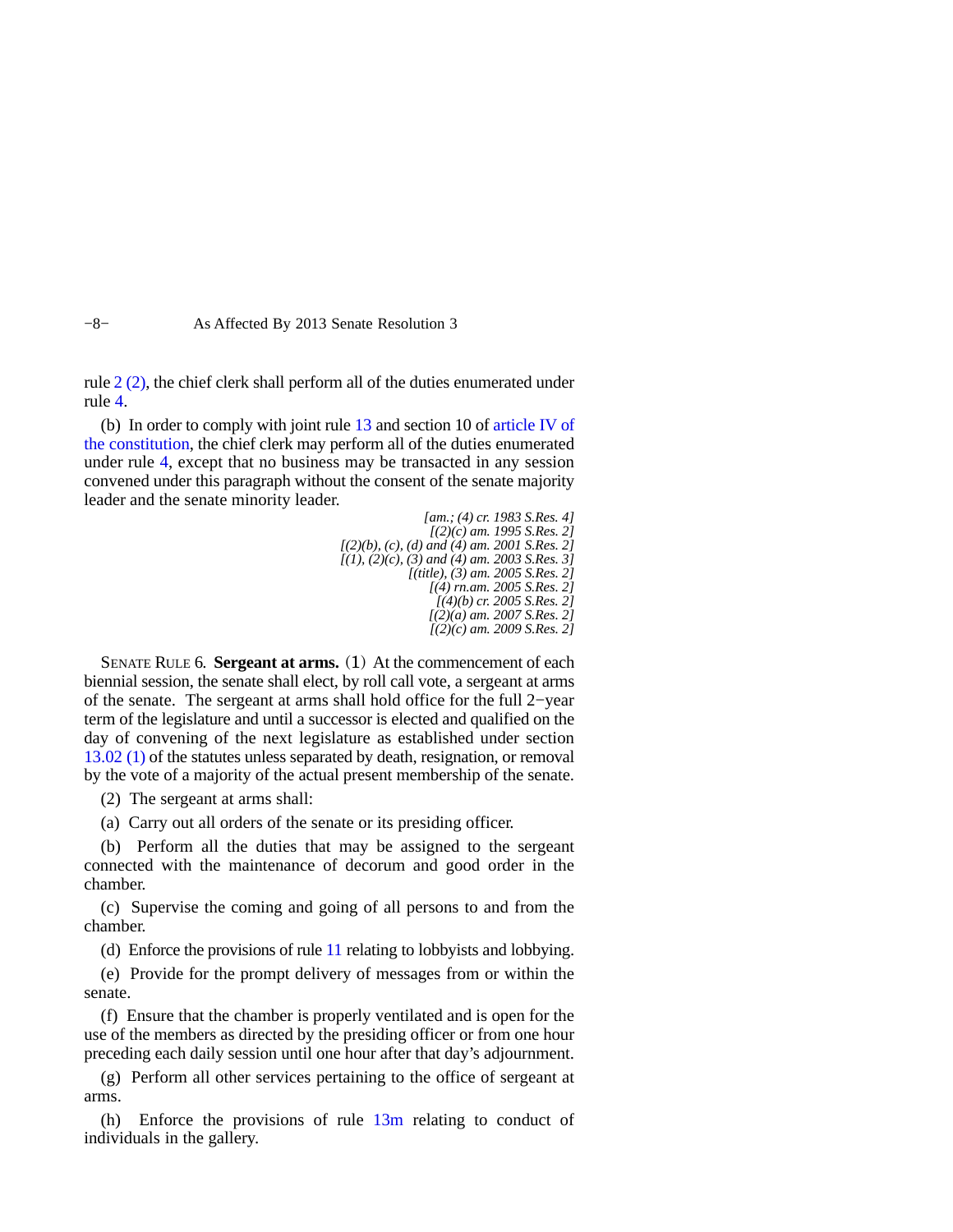Senate Rules As Last Amended January 15, 2013 −9−

(3) The sergeant at arms is under the supervision of the chief clerk and the compensation of the sergeant at arms shall be determined by the chief clerk.

> *[(1) am. 1983 S.Res. 4] [(1) and (2)(b) am. 2003 S.Res. 3] [(title) am. 2005 S.Res. 2] [(3) cr. 2005 S.Res. 2] [(2)(h) cr. 2009 S.Res. 2]*

## **Chapter 2: ORDER AND DECORUM**

SENATE RULE 7. **Presiding officer to preserve order.** The presiding officer shall preserve order and decorum.

> *[am. 2001 S.Res. 2] [rn.am. from S.Rule 7 (1); (title) am. 2013 S.Res. 3]*

SENATE RULE 8. **Conduct while sitting in session.** (1) Members, officers, and employees shall wear appropriate attire while the senate is sitting in session. Appropriate attire for men includes the wearing of a coat.

(2) While the presiding officer is addressing the senate, or submitting a question, a member may not cross the floor or leave the senate. While a member is speaking, a member may not walk between the speaking member and the presiding officer.

(3) A member or other person may not visit or remain by the clerk's table while the ayes and noes are being called. A member may not leave his or her seat or be disturbed by any other person while the ayes and noes are being called.

(4) A member or other person may not, within the senate chamber, read newspapers, periodicals, magazines, books, or similar materials, unless the publication is relevant to the debate on the senate floor, or consume food, beverages, or tobacco products.

(5) A member or other person may not, within the senate chamber, display a chart, sign, or other visual aid or promote a private business by prominently displaying a branded product or logo.

*[(2) and (3) am.; (4) r.cr. 1985 S.Res. 2] [(1) am. 1995 S.Res. 2] [am. 2001 S.Res. 2] [(1) am. 2003 S.Res. 3] [(4) am. 2005 S.Res. 2] [(5) cr. 2007 S.Res. 2]*

SENATE RULE 11. **Who may be admitted to the floor; recording proceedings; listing of visitors.** (1) Persons of the following classes,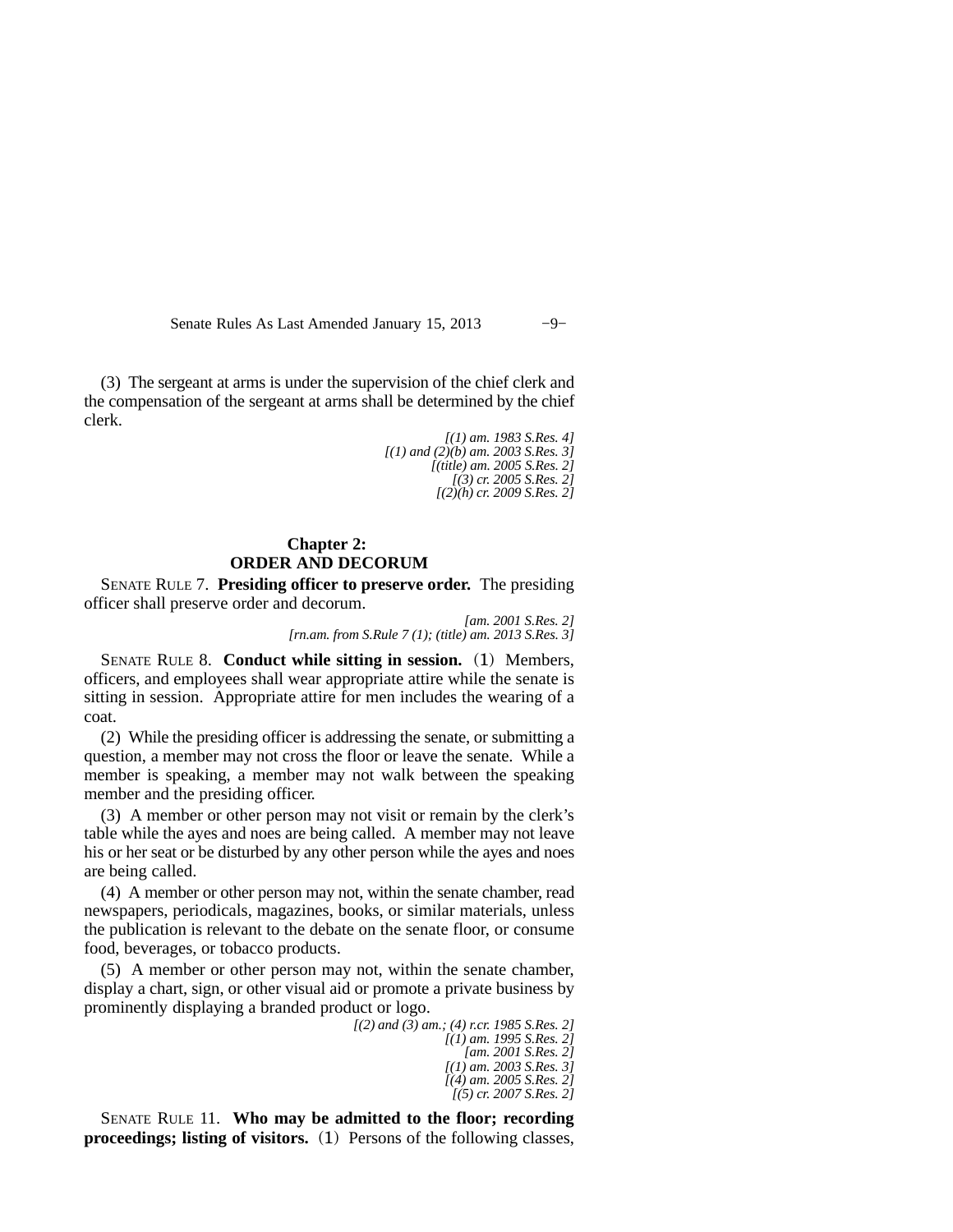#### −10− As Affected By 2013 Senate Resolution 3

and no others, shall be admitted to that portion of the floor of the senate where the members sit in session: the governor, the lieutenant governor, members of the legislature, members of the staff of the sergeant at arms, and designated members of the chief clerk's staff.

(2) Persons of the following classes, and no others, shall be admitted to that portion of the floor of the senate designated as the staff lobby while the senate is sitting in session: state officers, employees of either house of the legislature, of legislative committees, and of legislative service agencies while engaged in the performance of their duties, members of congress, justices of the supreme court, and former members of the legislature.

(3) However, none of those persons in subs. [\(1\)](https://docs.legis.wisconsin.gov/document/legislativerules/2013/sr11(1)) and [\(2\)](https://docs.legis.wisconsin.gov/document/legislativerules/2013/sr11(2)) who are registered as lobbyists or engaged in defeating or promoting any pending legislation have the privilege of the floor of the senate.

(4) A former senator or other person who is directly or indirectly interested in defeating or promoting any pending legislation, whether registered as a lobbyist or not, does not have the privilege of the floor of the senate at any time.

(5) All accredited correspondents of the news media, who confine themselves to their professional duties, have the privilege of the floor of the senate, except that while the senate is sitting in session the privilege extends only to the press lobby.

(6) Persons who are not specified in subs.  $(1)$  to  $(5)$  may be invited on the floor of the senate by the committee on senate organization.

(7) No persons other than members of the chief clerk's staff, members of the staff of the sergeant at arms, members of a senator's staff, and accredited correspondents of the news media may engage in any audio or video recording of the proceedings of the senate or any committee without permission of the committee on senate organization.

(8) A person who provides technical services under a license agreement to broadcast senate proceedings may be invited on the floor of the senate by the presiding officer to perform those services.

(9) A person who delivers the opening prayer may be admitted by the presiding officer to the floor of the senate, but only for the purpose of delivering the opening prayer.

> *[(6) am. 1987 S.Res. 2, 1993 S.Res. 3] [(2) to (6) am. 2001 S.Res. 2] [(2), (3) and (5) am. 2003 S.Res. 3] [(title) am. 2005 S.Res. 2] [(7) cr. 2005 S.Res. 2]*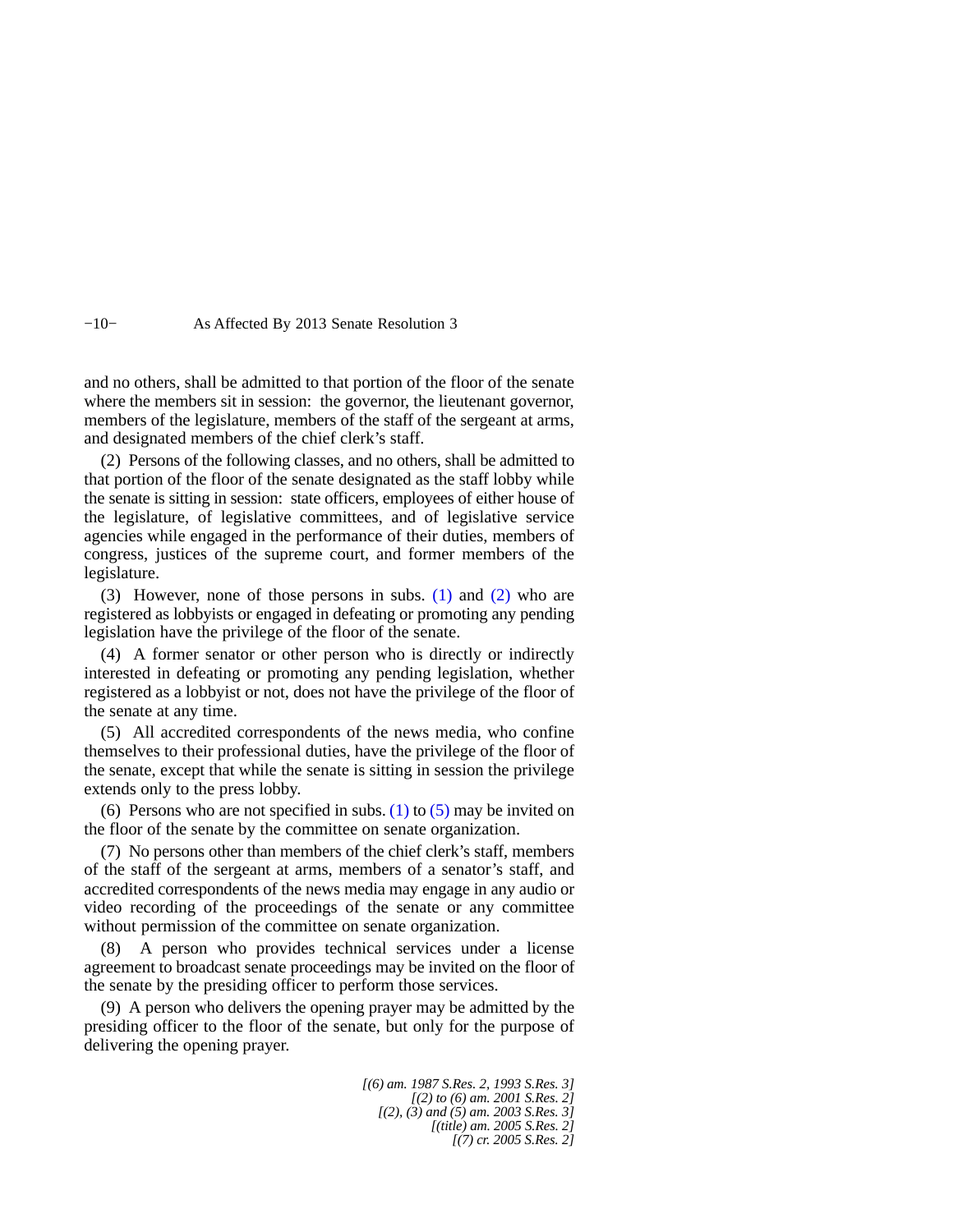Senate Rules As Last Amended January 15, 2013 -11−

*[(title) am. 2007 S.Res. 2 [(8) cr. 2007 S.Res. 2] [(9) cr. 2007 S.Res. 2]*

SENATE RULE 12. **Privileges of senate to contestants for seats.**  Contestants for seats have the privilege of the senate until their respective cases are disposed of. The privilege extends only so far as access to the chamber, during the time occupied in settling the contest.

*[am. 2001 S.Res. 2] [am. 2003 S.Res. 3]*

SENATE RULE 13. **Disturbance in lobby.** Whenever any disturbance or disorderly conduct occurs on the senate floor or in the lobby or gallery, the presiding officer may order the same cleared of all persons except members and officers.

> *[am. 2001 S.Res. 2] [am. 2003 S.Res. 3] [am. 2003 S.Res. 21] [am. 2007 S.Res. 2]*

SENATE RULE 13m. **Conduct of individuals in the gallery.** Unless otherwise provided by the presiding officer, individuals in the gallery:

(1) Shall be quiet at all times.

(2) Shall be seated at all times.

(3) May not lean over or put any object over the balcony.

(4) May not display signs or other objects. If an individual brings a sign to the chamber, the sign shall be left in the gallery vestibule.

(5) May not read books or newspapers.

(6) May not consume food or beverages.

- (7) May not use tobacco products.
- (8) Shall turn off all electronic devices.
- (9) May not use a laptop or other computer.

(10) May not photograph any of the proceedings in the chamber.

[cr. 2009 S.Res 2] [(4) and (8) am. 2013 S.Res. 3]

SENATE RULE 13n. **Imposing penalties on senators who are absent without leave.** (1) PENALTY. A member of the senate who is absent from 2 or more session days without obtaining a leave of absence under rule [16](https://docs.legis.wisconsin.gov/document/legislativerules/2013/sr16) shall do all of the following:

(a) Forfeit to the senate \$100 for each day that the member is absent without leave. Amounts under this paragraph shall be paid exclusively from the member's personal funds.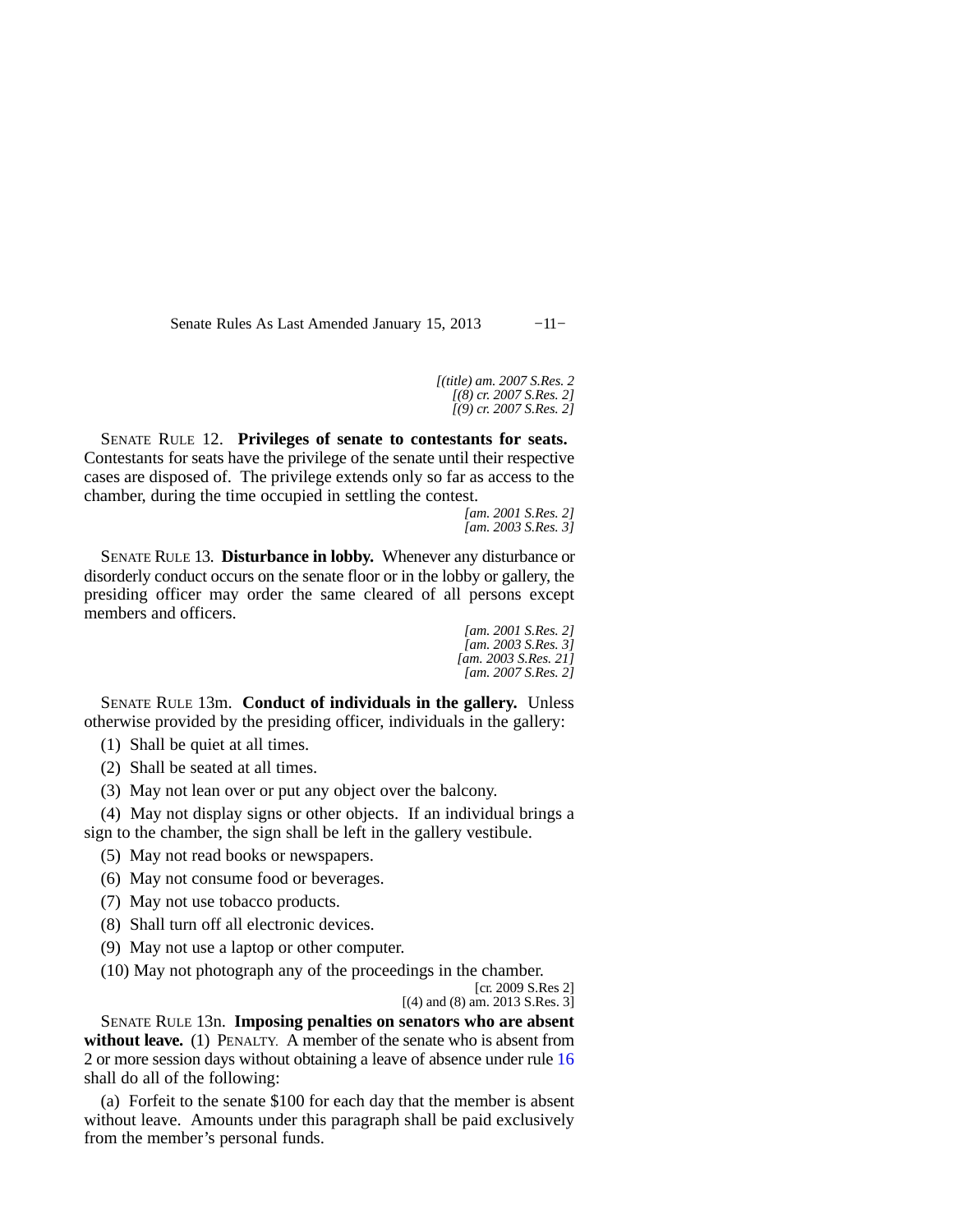#### −12− As Affected By 2013 Senate Resolution 3

(b) Reimburse to the senate the actual costs incurred in compelling the attendance of the member. The chief clerk shall calculate the costs and submit the result to the president. Amounts under this paragraph shall be paid exclusively from the member's personal funds.

(2) PROCESS. (a) The penalties and costs under sub. [\(1\)](https://docs.legis.wisconsin.gov/document/legislativerules/2013/sr13n(1)) are imposed by a senate resolution that identifies the member who is absent without leave. A resolution under this paragraph is a privileged resolution and may be offered by any member of the senate at any time during the legislative session in which the absence without leave occurs.

(b) Publication of a senate calendar that includes the resolution serves as notice to the member who is absent without leave that the member is subject to the penalties and costs under sub. [\(1\)](https://docs.legis.wisconsin.gov/document/legislativerules/2013/sr13n(1)). The president may provide additional notice to the member who is absent without leave by requiring the sergeant at arms to deliver a copy of both the calendar and the resolution to the senate office of the member who is absent without leave.

(c) A member of the senate who is identified in a resolution under this subsection shall be given an opportunity to be heard on the resolution only on the session day on which the resolution is before the senate. If the member is absent on that day, the member waives his or her opportunity to be heard on the resolution.

(3) COLLECTION AND COMPULSION. (a) If a member who owes the penalties and costs imposed under subs. [\(1\)](https://docs.legis.wisconsin.gov/document/legislativerules/2013/sr13n(1)) and [\(2\)](https://docs.legis.wisconsin.gov/document/legislativerules/2013/sr13n(2)) has not paid those amounts in full within 30 days after the day on which a resolution under sub. [\(2\)](https://docs.legis.wisconsin.gov/document/legislativerules/2013/sr13n(2)) is adopted, the chief clerk shall withhold any payments due to the member for per diem, travel expenses, or other matters, not including salary, in an amount equal to the unpaid penalties and costs.

(b) When a member of the senate is absent without leave from 2 or more session days, the senate majority leader, with the consent of the committee on senate organization, may do any of the following to compel the absent member to attend:

1. Direct the chief clerk to terminate the direct deposit of the absent member's paycheck and provide the paycheck to the majority leader for the absent member to pick up in person.

2. Direct the chief clerk to cease any and all expense reimbursements for the absent member that are paid out of the member's office expense account until a date specified or the end of the legislative biennium, whichever is earlier.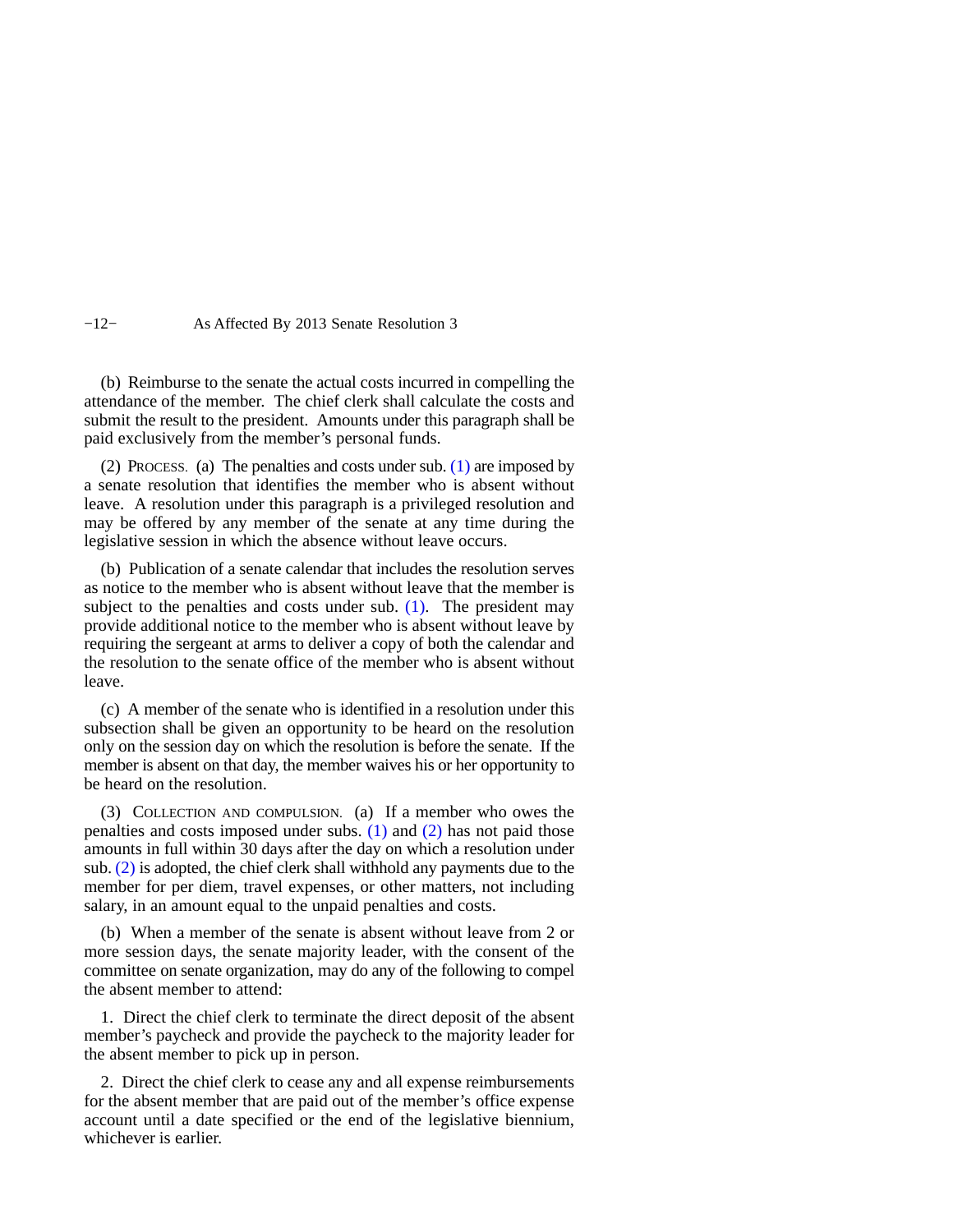Senate Rules As Last Amended January 15, 2013 -13−

3. Direct the chief clerk to reduce or zero out the balance of the absent member's office expense account for the remainder of the legislative biennium.

4. Direct the sergeant at arms to revoke the parking privileges allocated to the absent member, and the member's staff, for the remainder of the legislative biennium.

*[cr. 2011 S.Res. 3]*

SENATE RULE 13r. **Admittance to senate spaces.** (1) Any individual who violates senate rules or policies or provisions in the senate policy manual in a senate space may be removed from the senate space and not be allowed admittance to any senate spaces for a period of 24 hours.

(2) Any individual who violates senate rules or policies or provisions in the senate policy manual in a senate space a 2nd time during a biennial legislative session may be removed from the senate space and not be allowed admittance to any senate spaces until the first roll call day of the next regularly scheduled floorperiod.

(3) Any individual who violates senate rules or policies or provisions in the senate policy manual in a senate space a 3rd time during a biennial legislative session may be removed from the senate space and not be allowed admittance to any senate spaces for the remainder of the biennial legislative session.

(4) Senate spaces shall specifically include the senate chamber, senate offices, senate hearing rooms, and any other space in the capitol that is traditionally reserved for the conduct of senate business.

(5) This section shall not be construed to prevent any senator from fulfilling his or her constitutional duties in any senate space.

*[cr. 2013 S.Res. 3]*

### **Chapter 3: ORDER OF BUSINESS**

SENATE RULE 14. **Hour for meeting.** The senate shall meet at 10 a.m. on Tuesday and Thursday unless a different day or hour is prescribed by the committee on senate organization or by a resolution or motion adopted by majority vote of the members present. This section shall not apply to a senate session that is convened to prevent a violation of section 10 of [article IV of the constitution](https://docs.legis.wisconsin.gov/document/wisconsinconstitution/IV).

*[am. 2001 S.Res. 2] [am. 2007 S.Res. 2] [am. 2009 S.Res. 2]*

SENATE RULE 15. **Roll call, quorum.** Before proceeding to business, the roll of the members shall be called, and the names of those present and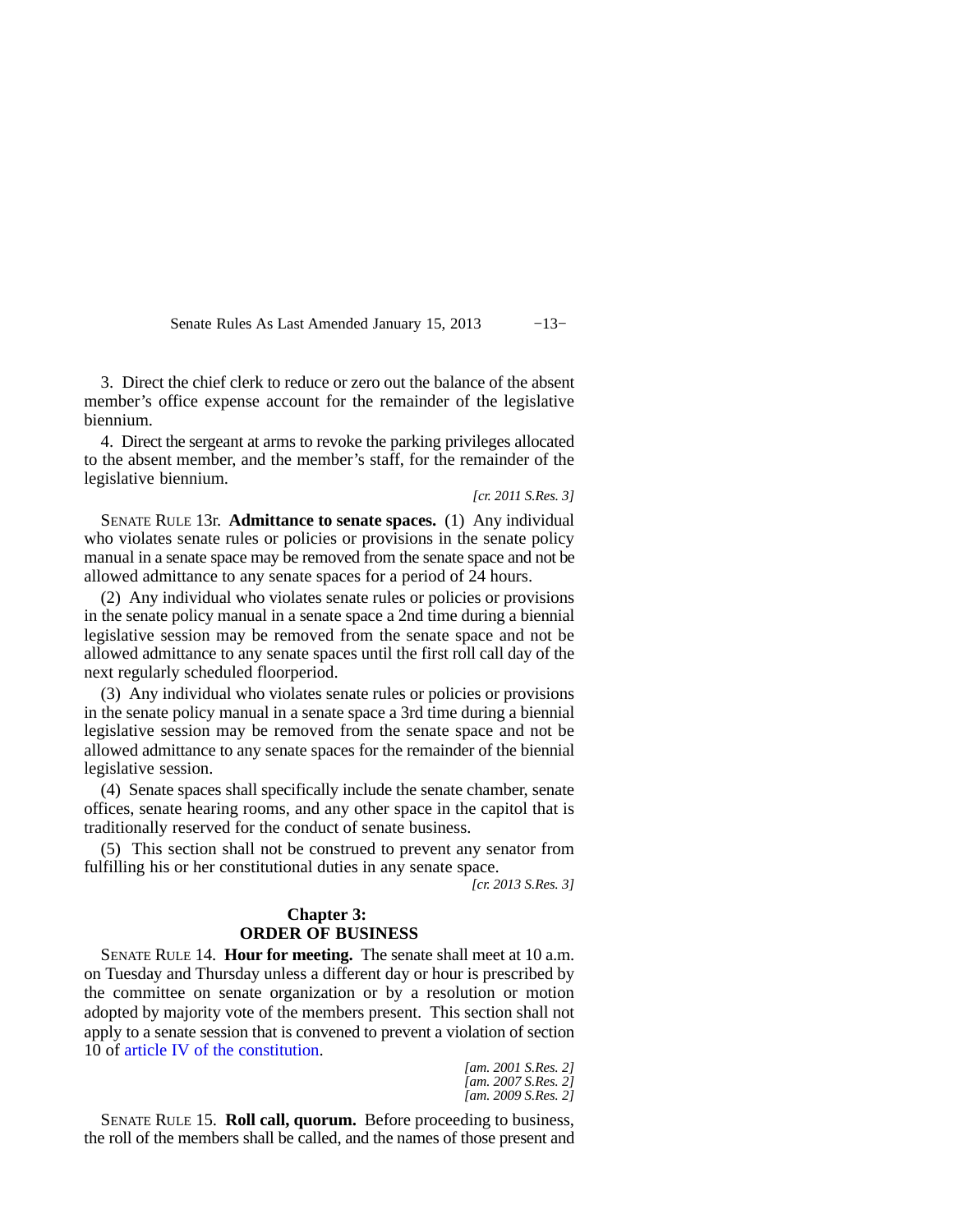−14− As Affected By 2013 Senate Resolution 3

those absent shall be entered on the journal. A member present during any part of a roll call day shall be included in the official attendance roll call for that day. A majority of the membership presently serving must be present to constitute a quorum for the transaction of business; a smaller number, however, can adjourn and may compel the attendance of absent members. When a roll call discloses the lack of a quorum, further business may not be conducted until a quorum is obtained, but the members present may take measures to procure a quorum or may adjourn. *[am. 2001 S.Res. 2] [am. 2009 S.Res. 2]*

SENATE RULE 16. **Leave of absence.** Members of the senate may not be absent from the daily session during the entire day without first obtaining a leave of absence. The leave may be granted at any time by a majority vote of the senate.

> *[am. 2001 S.Res. 2] [am. 2003 S.Res. 3]*

SENATE RULE 17. **Order of business.** (1) Following any opening prayer and the pledge of allegiance, the order of business in the senate is as follows:

- (a) *First order.* Call of roll.
- (b) *Second order.* Chief clerk's entries.
- (c) *Third order.* Introduction, first reading, and reference of proposals.
- (d) *Fourth order.* Reports of committees.
- (e) *Fifth order.* Petitions and communications.

(f) *Sixth order.* Referrals and receipt of committee reports concerning proposed administrative rules.

- (g) *Seventh order.* Advice and consent of the senate.
- (h) *Eighth order.* Messages from the assembly.
- (i) *Ninth order.* Special orders.

(j) *Tenth order.* Consideration of motions, resolutions, and joint resolutions not requiring a 3rd reading.

(k) *Eleventh order.* Second reading and amendment of senate joint resolutions and senate bills.

(L) *Twelfth order.* Second reading and amendment of assembly joint resolutions and assembly bills.

(m) *Thirteenth order.* Third reading of joint resolutions and bills.

(n) *Fourteenth order.* Motions may be offered.

(o) *Fifteenth order.* Announcements, adjournment honors, and remarks under special privilege.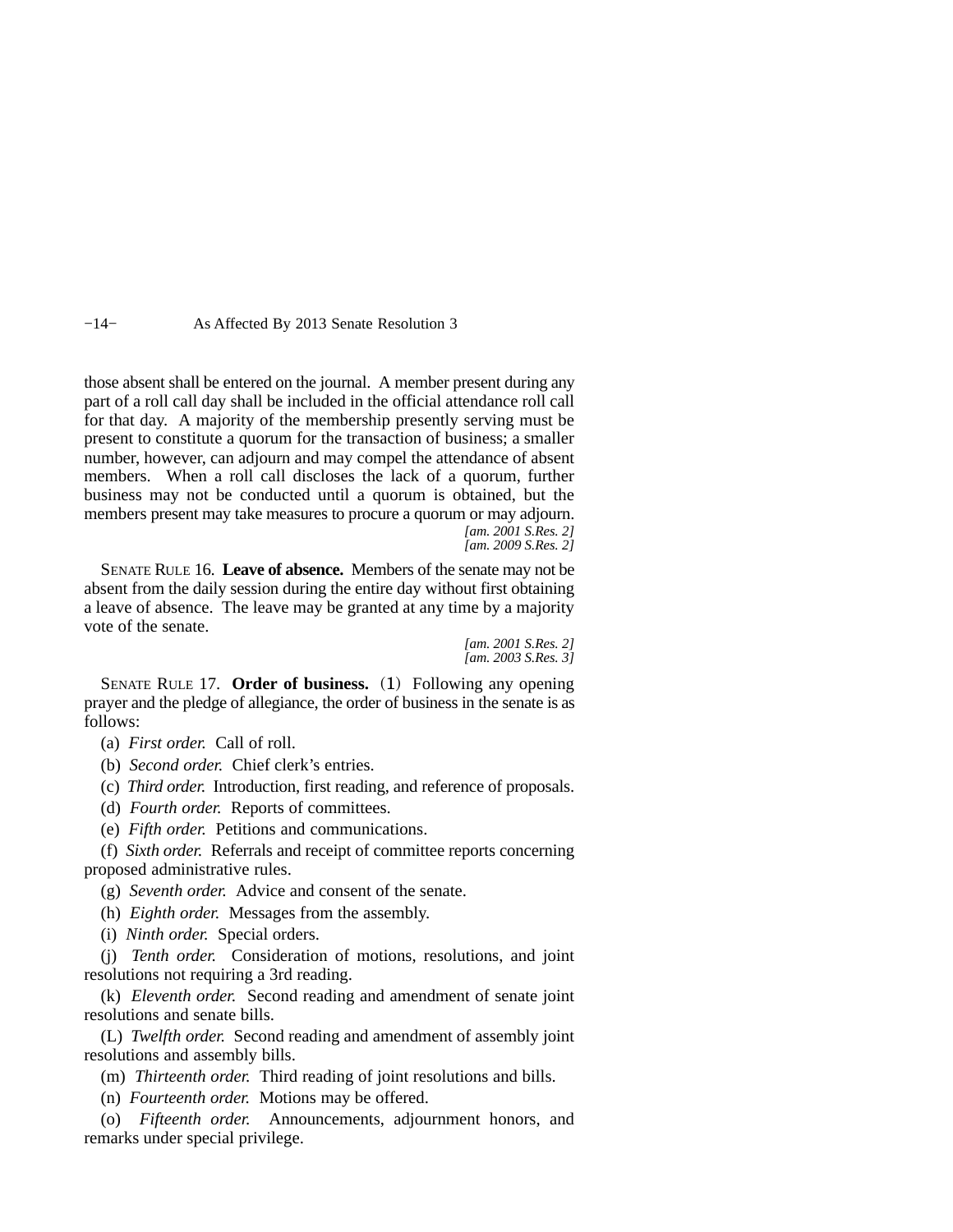Senate Rules As Last Amended January 15, 2013 −15−

(p) *Sixteenth order.* Adjournment.

(2) A proposal or other matter may be made a special order for a specified date and time by the committee on senate organization or by two−thirds of the members present. Once established, a special order can be postponed to a future date or time only by the committee on senate organization or by two−thirds of the members present. When the time for the special order has arrived and the special order is announced by the presiding officer, or attention thereto is called by any member, the special order has precedence over the regular orders of business. Whenever the rules are suspended to advance such proposal or other matter to a subsequent stage, its precedence as a special order continues. Whenever any such special order is under consideration, it shall not be interrupted by the arrival of the time for the consideration of another special order.

(3) Special orders, once established, continue to be special orders, and when laid over under the rules are special orders on their proper calendar, unless otherwise ordered by the senate. Subsequent special orders shall be considered in their chronological order and their priority over regular orders on the calendars remains.

(4) With the prior consent of the majority leader and the minority leader and upon the motion by one of them under any order of business at any time, any member may be granted the floor for the purpose of introducing former members, state officers, and other persons of unusual achievement as guests of the senate. The member making the introduction shall submit in writing to the chief clerk the names of the guests so introduced.

(4m) Members may submit to the chief clerk in writing a listing of individuals who witnessed a part of the day's meeting or in whose honor the members would like to adjourn. The list, together with the record of the guests introduced on that legislative day under sub. [\(4\)](https://docs.legis.wisconsin.gov/document/legislativerules/2013/sr17(4)), shall be entered at the end of the day's journal.

(5) Any member wishing to have his or her name added or removed as a coauthor or cosponsor of a proposal or amendment shall provide the chief clerk with a written request to do so prior to the proposal being messaged. The chief clerk shall promptly record the request in the journal and include the request in the official history of the proposal. An oral request during the proceedings of the senate to be made, or to be removed as, a coauthor or cosponsor of a proposal or amendment is not in order.

(6) Any action that would occur on the 2nd, 3rd, 4th, 5th, 6th, 7th, or 8th order of business during a daily session, but that actually occurs after the completion of the applicable order of business on that day, is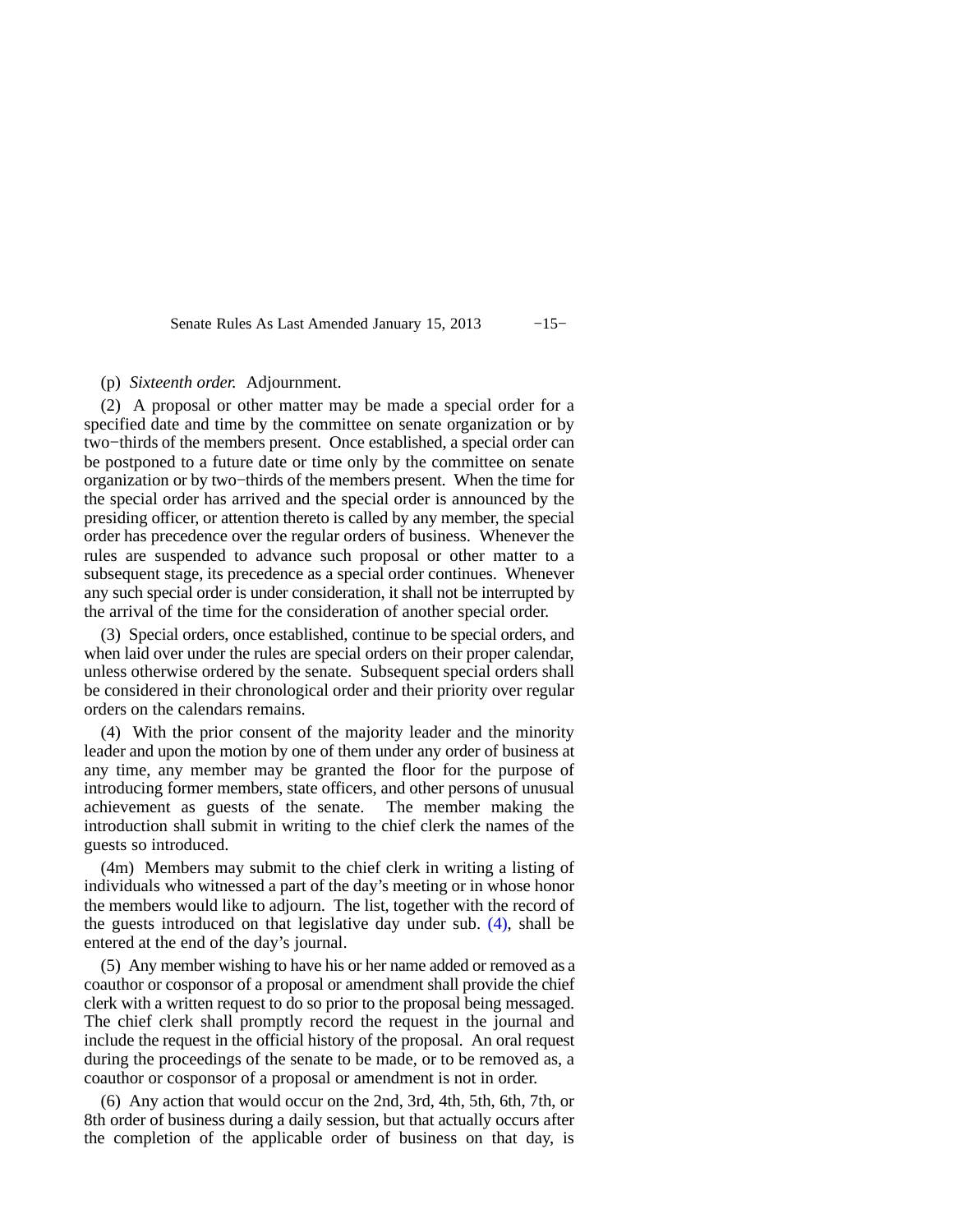−16− As Affected By 2013 Senate Resolution 3

considered to have occurred on the applicable order of business for the purpose of producing the journal.

> *[(1) r.cr. 1981 S.Res. 2] [(1)(o) am., (1)(p) cr. 1987 S.Res. 2] [(1)(o) am. 1989 S.Res. 3] [(2) am. 1987 S.Res. 3, 1993 S.Res. 3] [(1)(o) am. 1995 S.Res. 2] [(1)(f), (2) and (3) am. 2001 S.Res. 2] [(1)(intro.), (b) and (c) am. 2003 S.Res. 3] [(5) cr. 2005 S.Res. 2] [(1)(c) am. 2007 S.Res. 2] [(1)(j) am. 2007 S.Res 2] [(6) cr. 2007 S.Res. 2] [(1)(f) and (g) r.cr. 2009 S.Res. 2] [(4m) rn.a. from S.Rule 32 (2) 2009 S.Res. 2] [(6) am. 2013 S.Res. 3]*

SENATE RULE 18. **Daily calendar.** (1) All proposals, appointments, or other business, referred to a committee and reported by it to the senate or withdrawn from it by the senate, all proposals or amendments received from the assembly for senate concurrence, and all reports from conference committees and veto messages received by the senate, shall be placed in the committee on senate organization. Any such business deposited with the chief clerk on a day when the senate does not meet may be placed in the committee on senate organization immediately. The committee on senate organization shall establish a calendar at least 18 hours prior to the commencement of the session to which the calendar applies, but the distributed calendar, as provided under sub. [\(2\),](https://docs.legis.wisconsin.gov/document/legislativerules/2013/sr18(2)) may not be changed within such 18−hour period. In establishing a calendar under this subsection, the committee on senate organization shall place a proposal, appointment, or other business on the calendar when directed to do so by a majority vote of the senate.

(1b) Messages from the assembly or from the governor may be received and read, and any proposal referenced in the messages that is an assembly proposal initially received for consideration of the senate shall be referred. Any other proposals referenced in the messages shall be taken up immediately unless referred by the presiding officer to a standing committee.

(1m) Notwithstanding sub. [\(1\)](https://docs.legis.wisconsin.gov/document/legislativerules/2013/sr18(1)) and rule [41 \(1\) \(c\),](https://docs.legis.wisconsin.gov/document/legislativerules/2013/sr41(1)(c)) no bill may be placed on a calendar that has not received a public hearing. The committee on senate organization may waive the public hearing requirement under this subsection.

(2) The sergeant at arms shall distribute a copy of the calendar to all members before the calendar is acted upon.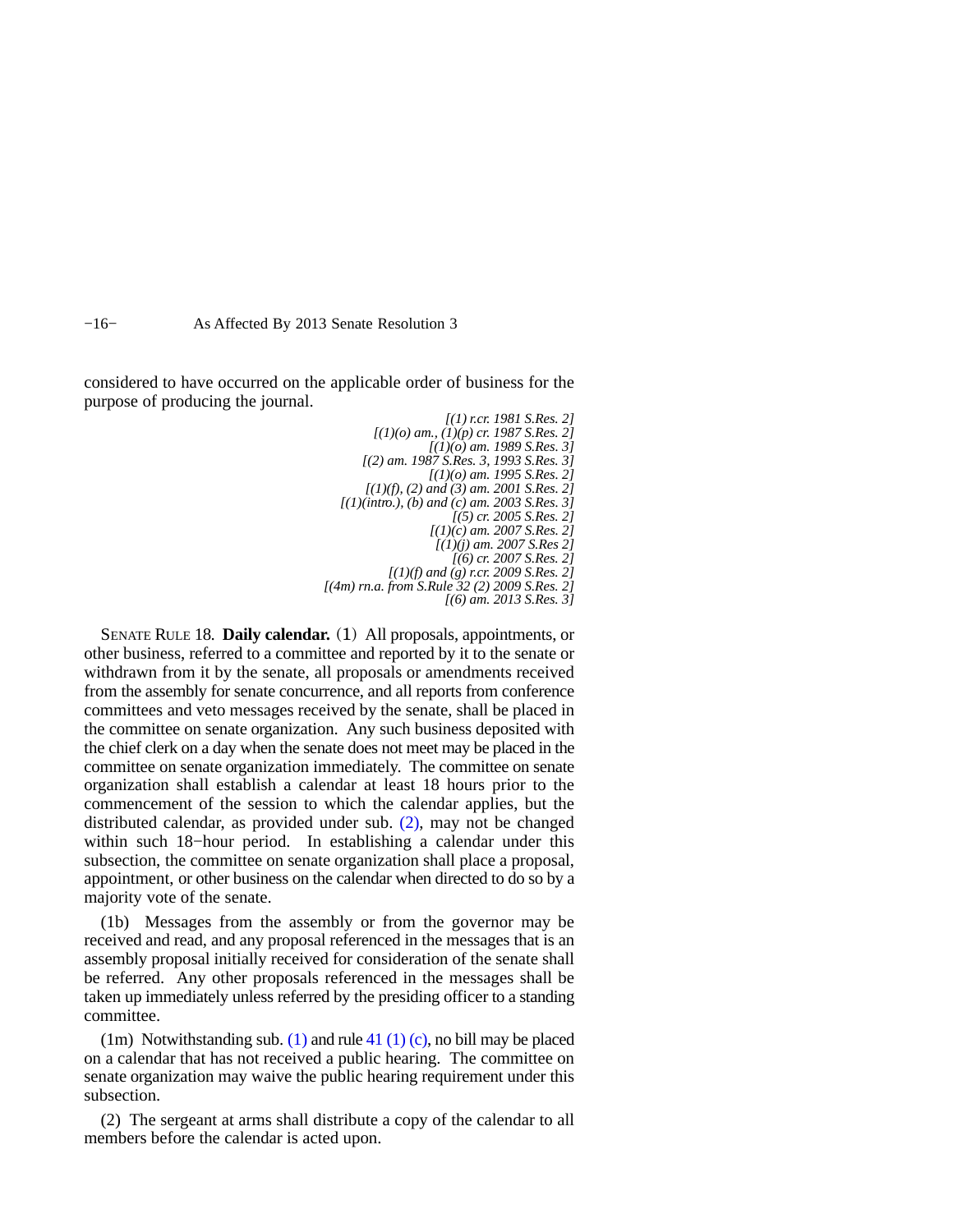Senate Rules As Last Amended January 15, 2013 −17−

(3) The distributed calendar shall show the business scheduled to be taken up on the current day, organized according to the orders of business established by rule [17 \(1\)](https://docs.legis.wisconsin.gov/document/legislativerules/2013/sr17(1)). For proposals on 2nd reading, the calendar shall show all pending committee reports.

(4) Unless otherwise ordered, after completion of the 9th order of business of the current calendar day, and before consideration of the 10th and succeeding orders, unfinished calendars shall be taken up and completed.

(5) Every proposal ordered engrossed and read a 3rd time, unless otherwise ordered by the senate, shall be taken up under the 13th order of business on the senate's next business day.

*[(1) and (2) am. 1987 S.Res. 2, 1993 S.Res. 3] [(2) and (3) am. 1995 S.Res. 2] [(1), (2), (4) and (5) am. 2001 S.Res. 2] [(1) am. 2003 S.Res. 3] [(1), (2) and (3) am. 2005 S.Res. 2] [(1) am. 2007 S.Res 2] [(1m) cr. 2007 S.Res 2] [(1b) cr. 2013 S.Res. 3]*

SENATE RULE 19. **Committee of the whole.** During the consideration of any proposal or other matter, the senate may, on motion, which motion is debatable, resolve itself into a committee of the whole for the consideration of the proposal or other matter. The rules of the senate govern, as far as practicable, the proceedings in committee of the whole, except that a member may speak more than twice on the same subject; that a call for the ayes and noes or for the previous question cannot be made in the committee; the committee may not recess; and may not postpone to a future time a subject before it for consideration. The committee shall elect one of its members as chairperson of the committee of the whole. *[am. 2001 S.Res. 2]*

SENATE RULE 20. **Standing committees of senate.** (1) (a) Except as provided in par. [\(b\),](https://docs.legis.wisconsin.gov/document/legislativerules/2013/sr20(1)(b)) the members of the committee on senate organization are:

- 1. The majority leader as chairperson.
- 2. The president.
- 3. The assistant majority leader.
- 4. The minority leader.
- 5. The assistant minority leader.

(b) If the 2 major political parties are represented in the senate by equal membership, the members of the committee on senate organization are: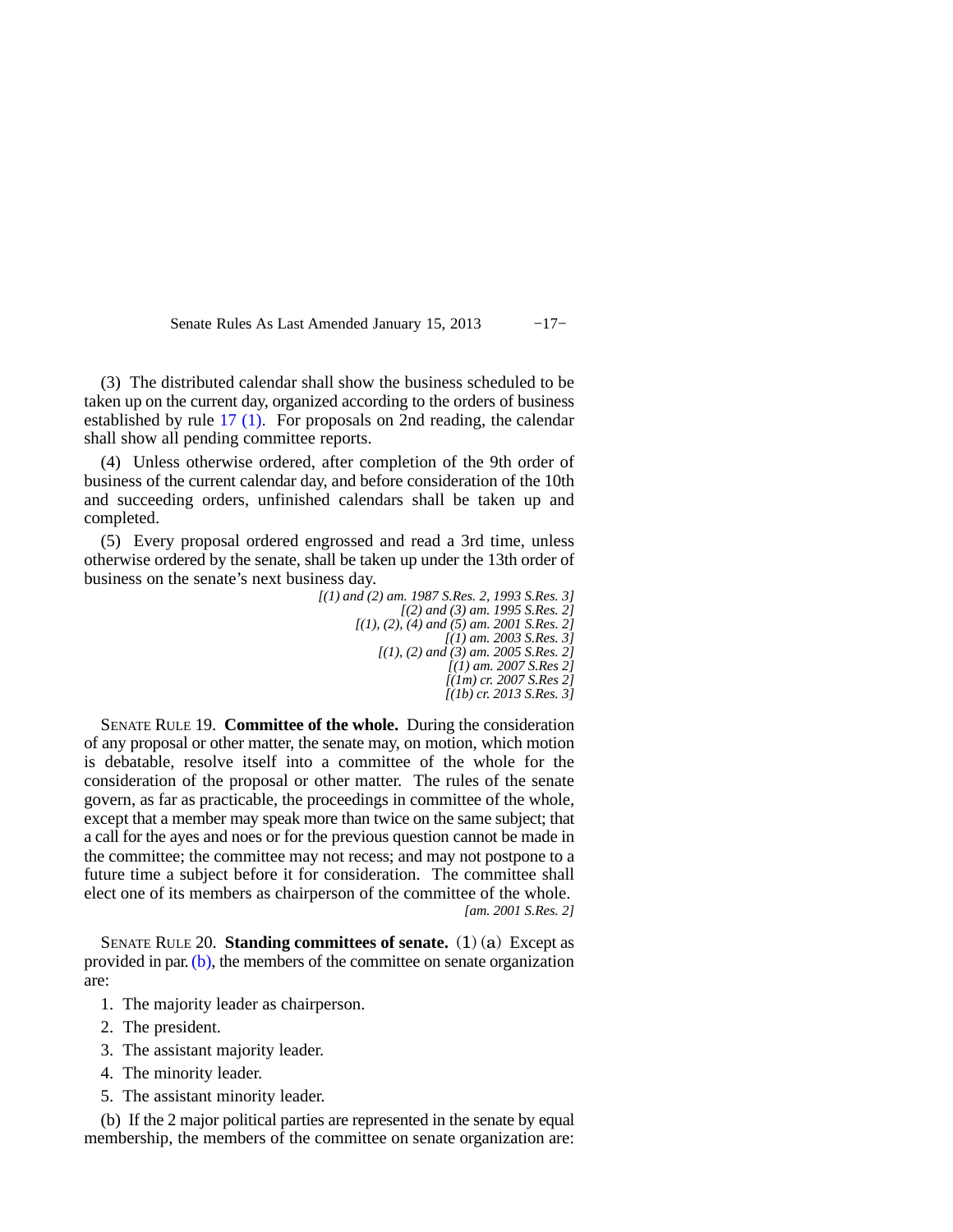−18− As Affected By 2013 Senate Resolution 3

#### 1. The president.

2. The former majority and minority leaders and former majority and minority assistant leaders. The former majority leader shall be the chairperson.

3. The former minority caucus chairperson.

(c) The other standing committees of the senate shall be created by the committee on senate organization as near to the commencement of the biennial session as possible.

(2) (a) The chairperson of the committee on senate organization, as near to the commencement of the biennial session as possible, shall make and report to the senate all committee appointments of members of the majority and minority parties. The chairperson of the committee on senate organization shall designate a chairperson for each senate committee and joint committee.

(b) With regard to members of any minority party, the appointments shall be based on nominations by the leader of that party.

(c) The majority and minority parties of the senate shall be represented on all senate standing committees and on all joint standing committees on the basis prescribed by the chairperson of the committee on senate organization, but at least in proportion to the representation of the 2 major political parties in the membership of the senate unless, for the senate membership of a joint committee, such proportional representation places the senate majority party in a minority position on the joint committee.

(3) (a) The members of the senate committee for review of administrative rules are the senate members of the statutory joint committee for review of administrative rules.

(b) When the joint committee for review of administrative rules fails to report a proposal referred to it by the senate, the proposal may be referred to the senate by the senate committee for review of administrative rules.

(4) (a) The members of the senate committee on finance are the senate members of the joint committee on finance.

(b) When the joint committee on finance fails to report a proposal referred to it by the senate, the proposal may be returned to the senate by the senate committee on finance.

(5) Each member shall serve on at least one senate or joint standing committee or joint survey committee.

(6) If senate seats are vacant, assignments to standing committees may be reserved for the senators who are to fill the vacancies, or current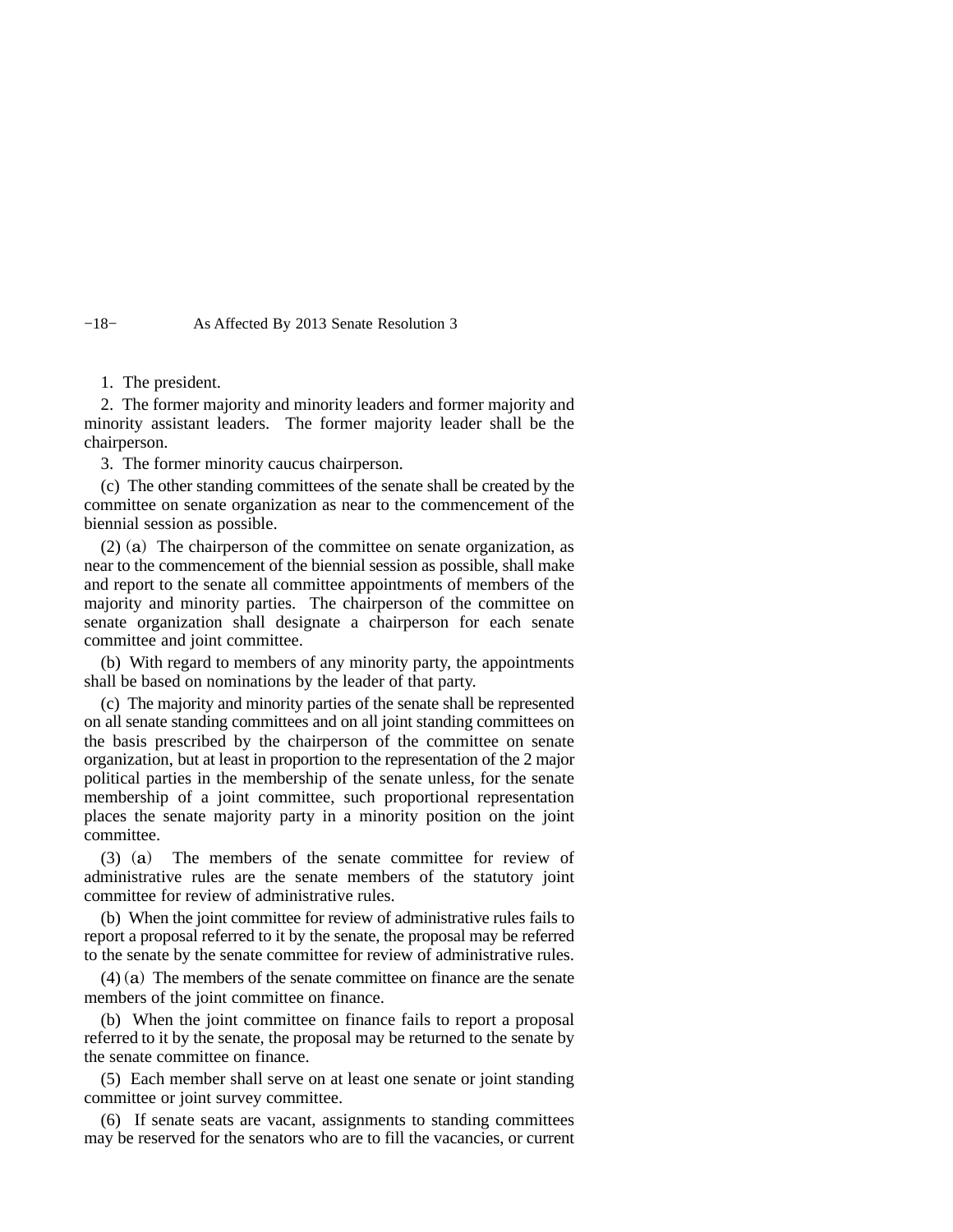Senate Rules As Last Amended January 15, 2013 −19−

members may be designated to fill the vacant assignments temporarily in addition to their regular standing committee assignments until the new senators have been elected and qualified.

(7) If a senate member of a senate committee or a joint committee is unable to serve, the senate majority leader may select a temporary replacement for a member of the majority party who is unable to serve from among those senators of the same party and may select a temporary replacement for a member of the minority party, upon recommendation of the minority leader, who is unable to serve from among those senators of the same party. The replacement takes effect when the member who is a temporary replacement answers the roll call of the senate committee or joint committee and terminates upon the adjournment of the senate committee or joint committee meeting or the return of the member who was unable to serve, whichever occurs first.

> *[(1)(a) am., (1)(c) cr. 1993 S.Res. 2] [(1)(a), (c) and (d) am., (1)(b) cr., (1)(e) r.cr. 1993 S.Res. 3] [(2) am. 1979 S.Res. 3, 4; 1981 S.Res. 2, 19, 27; 1983 S.Res. 4, 9, 11, 13; 1985 S.Res. 2, 6; 1987 S.Res. 2, 6; 1989, 1991, 1993 S.Res. 2; 1993 S.Res. 3] [(3)(a) and (4)(a) am. 1993 S.Res. 3] [(7) cr. 1979 S.Res. 4; am. 1987 S.Res. 2, 1993 S.Res. 3] [(1) and (2) rc. 1995 S.Res. 2] [(1)(b)1., (3) to (7) am. 2001 S.Res. 2] [(1)(c) and (2)(a) am. 2003 S.Res. 3] [(7) am. 2005 S.Res. 2] [(7) am. 2007 S.Res 2] [(1)(b)2. am. 2013 S.Res. 3]*

SENATE RULE 20m. **Committees of conference.** The president shall appoint the senate members of committees of conference.

```
[cr. 2001 S.Res. 2]
[am. 2003 S.Res. 3]
```
SENATE RULE 21. **Special committees.** All special committees shall be created by the committee on senate organization, designating the number and object, and be appointed by the chairperson of the committee on senate organization. The member first named is the chairperson of the special committee.

```
[am. 1995 S.Res. 2]
[am. 2001 S.Res. 2]
[am. 2003 S.Res. 3]
```
SENATE RULE 22. **Advice and consent of the senate.** (1) Whenever a nomination for an appointment is submitted to the senate, as required by law, the president shall refer the nomination to the standing committee that the president deems to be the most appropriate committee to pass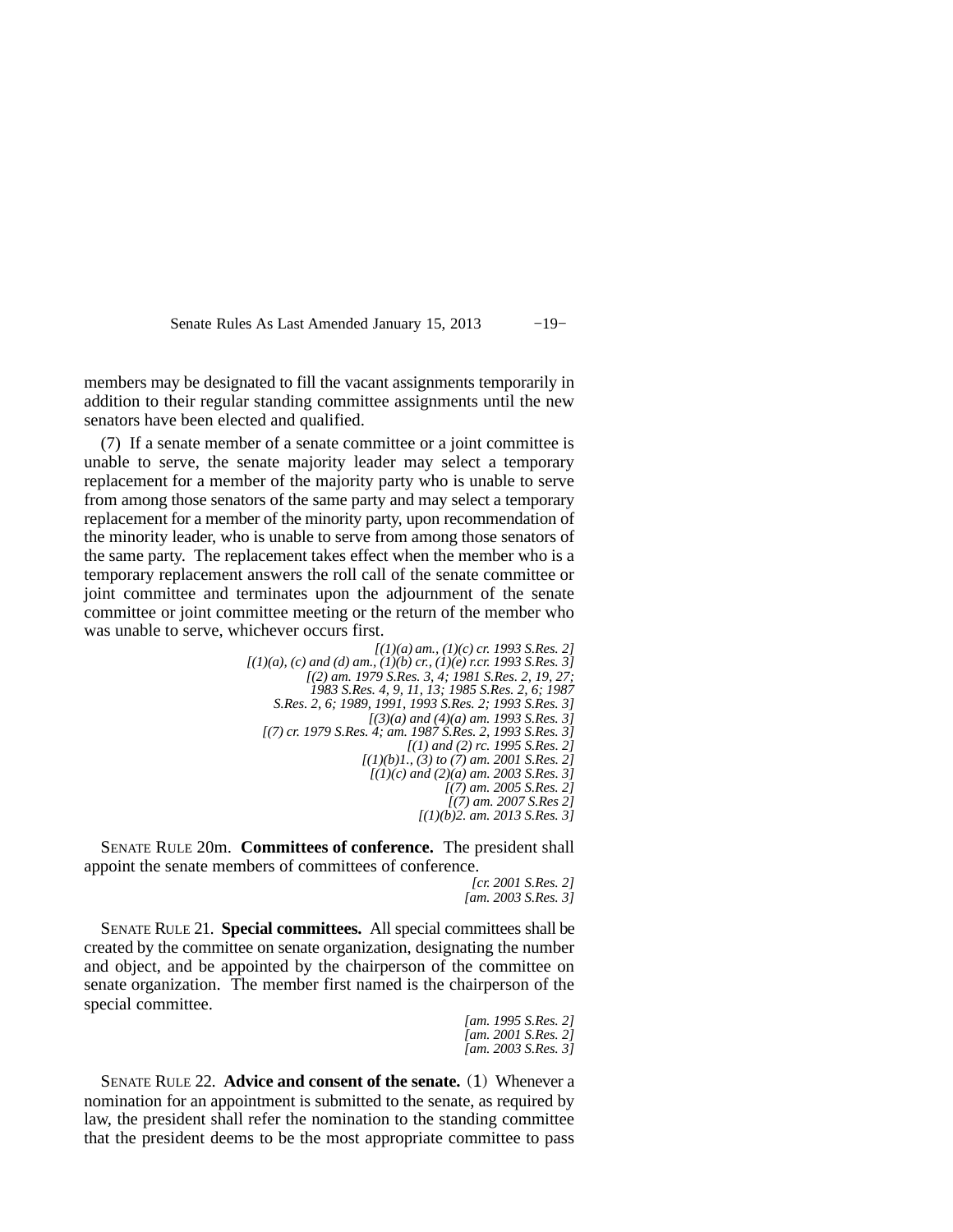#### −20− As Affected By 2013 Senate Resolution 3

upon the qualifications of the candidate. The committee shall report its findings and recommendations to the senate in writing. Nominations may be considered, and the persons so nominated may with the advice and consent of the senate be appointed during any session of the senate.

(2) On the question of the confirmation of appointments, the vote shall be taken by ayes and noes, which shall be entered upon the journal. The question of confirmation of the appointments is not subject to a motion for reconsideration under rule [67.](https://docs.legis.wisconsin.gov/document/legislativerules/2013/sr67) The senate may, but is not required to, act upon an appointment resubmitted to the senate when the identical appointment has once been refused confirmation by the senate. The chief clerk shall record the cumulative status of all appointments in the bulletin of proceedings. The senate shall inform the governor and the assembly of the senate's final action on confirmation of a nomination for appointment that requires assembly confirmation.

> *[(2) am. 1995 S.Res. 2] [am. 2001 S.Res. 2] [(2) am. 2003 S.Res. 3] [(1) am. 2005 S.Res. 2] [(1) and (2) am. 2009 S.Res. 2]*

SENATE RULE 23. **Committee not to be absent.** Members of a committee, except a conference committee, may not be absent by reason of their appointment during the sitting of the senate, without special leave.

*[am. 2001 S.Res. 2]*

SENATE RULE 24. **Committee quorum; subcommittees.** A majority of any committee constitutes a quorum for the transaction of business. For the purpose of determining a quorum of a committee necessary to transact business, and with the consent of the committee chairperson, a member who is connected to a meeting of the committee via teleconference is considered present. Subcommittees may be appointed to take charge of any part of the committee's business and to report to the committee. Motions to reconsider may be made in committee, before the papers are reported to the senate. Rereference gives the committee full power to act without reconsidering its former action.

*[am. 1997 S.Res.2] [am. 2001 S.Res. 2] [am. 2005 S.Res. 2]*

SENATE RULE 25. **Business in committees; notice of meeting.** (1) (a) A chairperson who determines to hold a hearing shall schedule the hearing as early as practicable.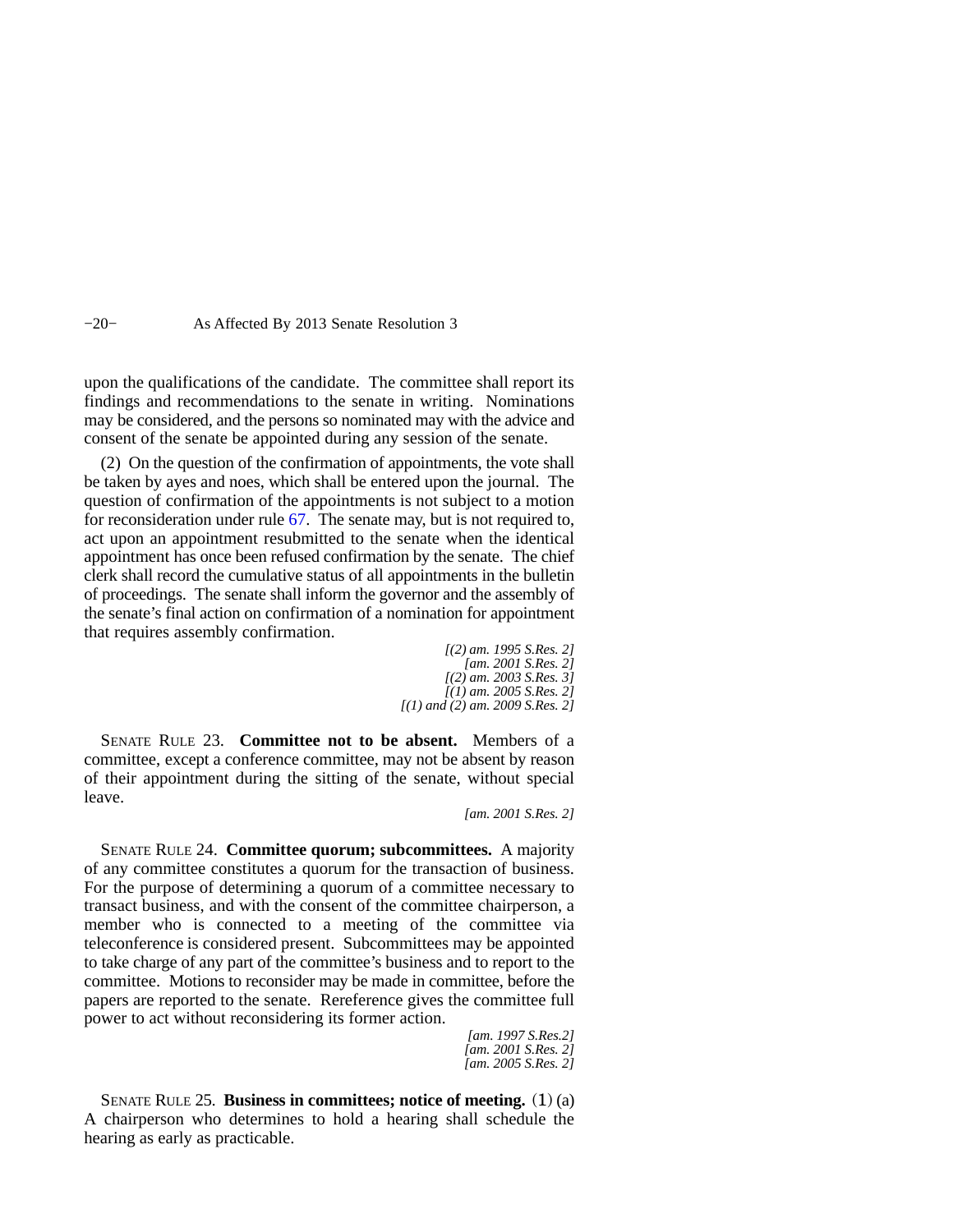Senate Rules As Last Amended January 15, 2013 −21−

(b) Except as provided in par.  $(d)$ , public notice of every meeting of a committee shall be given at least 24 hours before the commencement of the meeting, unless the committee on senate organization determines that for good cause such notice is impossible or impractical. In no case may notice be provided less than 2 hours in advance of a meeting. A public notice may be amended at any time to delay the commencement of the meeting or to delete items from the agenda of the meeting.

(c) The public notice under par. [\(b\)](https://docs.legis.wisconsin.gov/document/legislativerules/2013/sr25(1)(b)) shall be posted on the bulletin board of each house. The notice shall indicate the day, hour, and place of the meeting and the number, author, and relating clause of each proposal to be considered. If unintroduced legislation will be considered at the meeting, the notice shall indicate the draft number assigned to the legislation by the legislative reference bureau and the relating clause of the legislation, and shall indicate that copies of the draft legislation are available at the chief clerk's office. The chairperson shall provide a copy of the draft legislation to the chief clerk before publishing the notice. The chief clerk shall distribute copies of the draft legislation to any person who requests such copies. Whenever a scheduled meeting is canceled, the chairperson shall immediately notify the chief clerk and post cancellation notices on the bulletin boards of each house.

(d) Paragraph [\(b\)](https://docs.legis.wisconsin.gov/document/legislativerules/2013/sr25(1)(b)) does not apply to any meeting of the committee on senate organization that is called solely for the purpose of scheduling business before the senate or adopting resolutions of which the sole purpose is scheduling business before the senate or assembly.

(2) Except as provided under rules  $41$  (1) (e) and  $46$  (2) (c), a proposal or other matter that has been referred to committee is within the sole jurisdiction of the majority of the committee. A directive with respect to the committee's action thereon, other than a motion to withdraw from the committee, is not in order.

(4) (a) A committee may not conduct an executive session on a proposal, amendment, appointment, or proposed administrative rule by polling unless the chairperson of the committee determines that voting by polling is necessary in an emergency for the preservation of the public peace, health, safety, or welfare. If the chairperson directs that an executive session is to be conducted by polling, the chairperson shall contact each committee member to allow the committee member to vote on all applicable motions.

(am) A committee may not conduct an executive session on a proposal, amendment, appointment, or proposed administrative rule by ballot unless the proposal, amendment, appointment, or proposed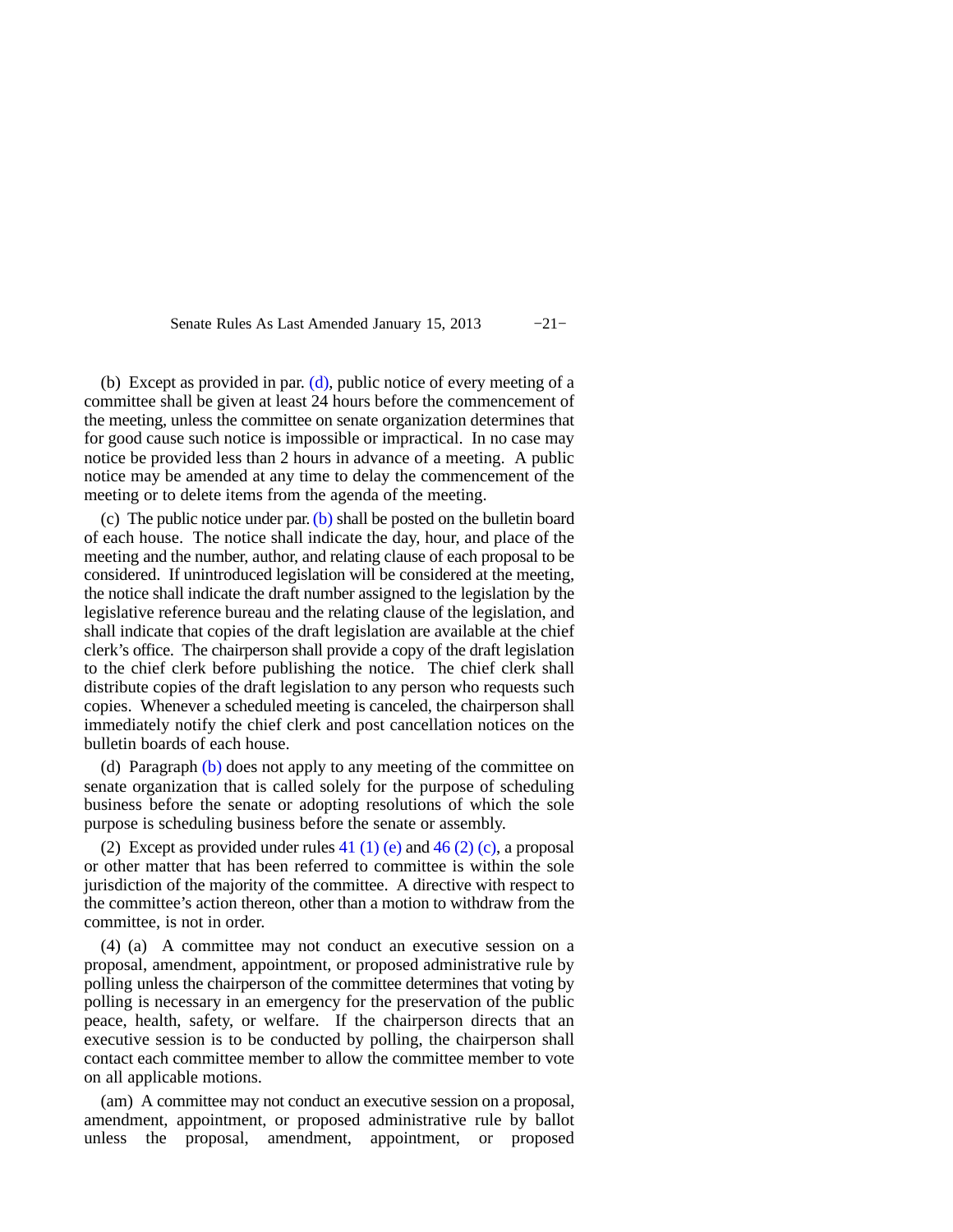#### −22− As Affected By 2013 Senate Resolution 3

administrative rule has lain over for at least 24 hours. The committee on senate organization may determine that for good cause such a layover is impossible or impractical. In no case, however, may a proposal, amendment, appointment, or proposed administrative rule be made available to the public less than 2 hours before a ballot is circulated. The ballots shall be in a form prescribed by the chief clerk.

(b) If a chairperson of a committee elects to vote by ballot under par. [\(am\),](https://docs.legis.wisconsin.gov/document/legislativerules/2013/sr25(4)(am)) public notice shall be posted on the bulletin board of each house prior to the circulation of the ballot. The notice shall indicate the day and hour when the ballot will be circulated and the number, author, and relating clause of each proposal to be considered. If unintroduced legislation will be considered, the notice shall indicate the draft number assigned to the legislation by the legislative reference bureau and the relating clause of the legislation, and shall indicate that copies of the draft legislation are available at the chief clerk's office. The chairperson shall provide a copy of the draft legislation to the chief clerk before posting the notice. The chief clerk shall distribute copies of the draft legislation to any person who requests such copies.

(5) Unless otherwise ordered by the chairperson, an individual in any room in which a senate meeting is being conducted:

- (a) Shall be quiet at all times.
- (b) Shall be seated at all times.
- (c) May not display signs or other objects.

(6) Insofar as applicable, the rules of the senate apply to the procedures of standing committees and special committees.

> *[(1) am. 1995 S.Res. 2] [am. 2001 S.Res. 2] [am. 2005 S.Res. 2] [(4) cr. 2007 S.Res. 2] [(1)(b) and (4)(a) am. 2009 S.Res. 2] [(4)(am) cr. 2009 S.Res. 2] [(4)(b) r.cr. 2009 S.Res. 2] [(1)(a) am.; (5) and (6) cr. 2013 S.Res. 3]*

SENATE RULE 26. **Schedule of committee activities.** The chairperson of each senate committee shall file with the chief clerk a copy of each notice of a public hearing or executive session before that committee in accordance with rule  $25(1)$ . The chairperson shall file the copy of the notice with the chief clerk immediately after posting the notice. All such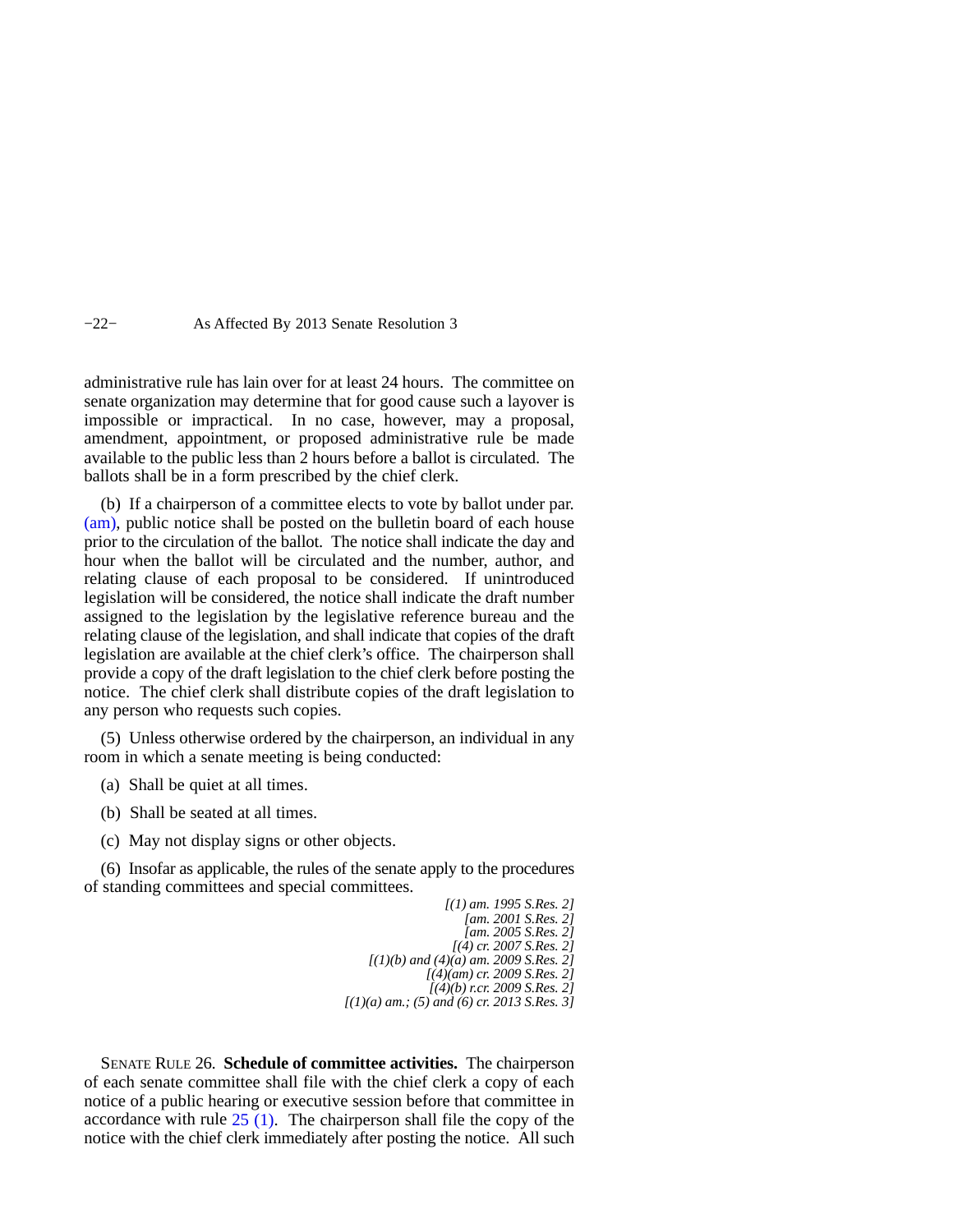Senate Rules As Last Amended January 15, 2013 −23−

notices shall be published, on a daily basis, on the legislature's committee Internet Web site.

> *[am. 1995 S.Res. 2] [am. 2001 S.Res. 2] [am. 2005 S.Res. 2] [r.cr. 2009 S.Res 2]*

SENATE RULE 27. **Committee reports.** (1) The chairperson of the committee to which any proposal is referred shall report, in the format specified by the chief clerk, the action of the committee and the date thereof, and shall authenticate the same by personal signature.

(2) Each committee to which a proposed administrative rule is referred under rule [46 \(2\) \(am\)](https://docs.legis.wisconsin.gov/document/legislativerules/2013/sr46(2)(am)) shall submit a report within the review period specified in section [227.19 \(4\) \(b\)](https://docs.legis.wisconsin.gov/document/statutes/227.19(4)(b)) of the statutes in the form specified in this rule, authenticated by the personal signature of the chairperson or cochairpersons. Whenever a committee schedules a public hearing or a meeting with an agency representative concerning a proposed rule, or whenever modifications to a proposed rule are agreed to be made or received, the committee shall notify the chief clerk of the date of the event or action and this shall be recorded in the history file for the proposed administrative rule.

(3) Any amendment or substitute amendment submitted to a standing committee for the committee's consideration shall be reported out of committee only if adoption is recommended or if sub. [\(4\)](https://docs.legis.wisconsin.gov/document/legislativerules/2013/sr27(4)) applies. An amendment or substitute amendment not reported out of committee may, upon motion, be revived by the vote of the majority of the members present while the proposal is still in the amendable stage.

 $(4)(a)$  A committee may report out a proposal or appointment without recommendation only if the vote is tied. The committee report shall indicate the numerical vote on the motion on which the recommendation is based.

(b) Notwithstanding par. [\(a\),](https://docs.legis.wisconsin.gov/document/legislativerules/2013/sr27(4)(a)) the chief clerk shall record in the journal that a proposal is reported without recommendation whenever the proposal is withdrawn from committee under rule [18](https://docs.legis.wisconsin.gov/document/legislativerules/2013/sr18) or [41 \(1\) \(d\).](https://docs.legis.wisconsin.gov/document/legislativerules/2013/sr41(1)(d))

(5) Whenever a proposal is reported by or withdrawn from committee, all amendments or substitute amendments to the proposal shall remain in the jacket envelope regardless of the committee's action thereon.

(6) If a committee reports out an amendment or substitute amendment to a proposal that is rereferred to another committee, the succeeding committee's action on the proposal shall supersede the prior committee's action for purposes of consideration of the proposal on the senate floor.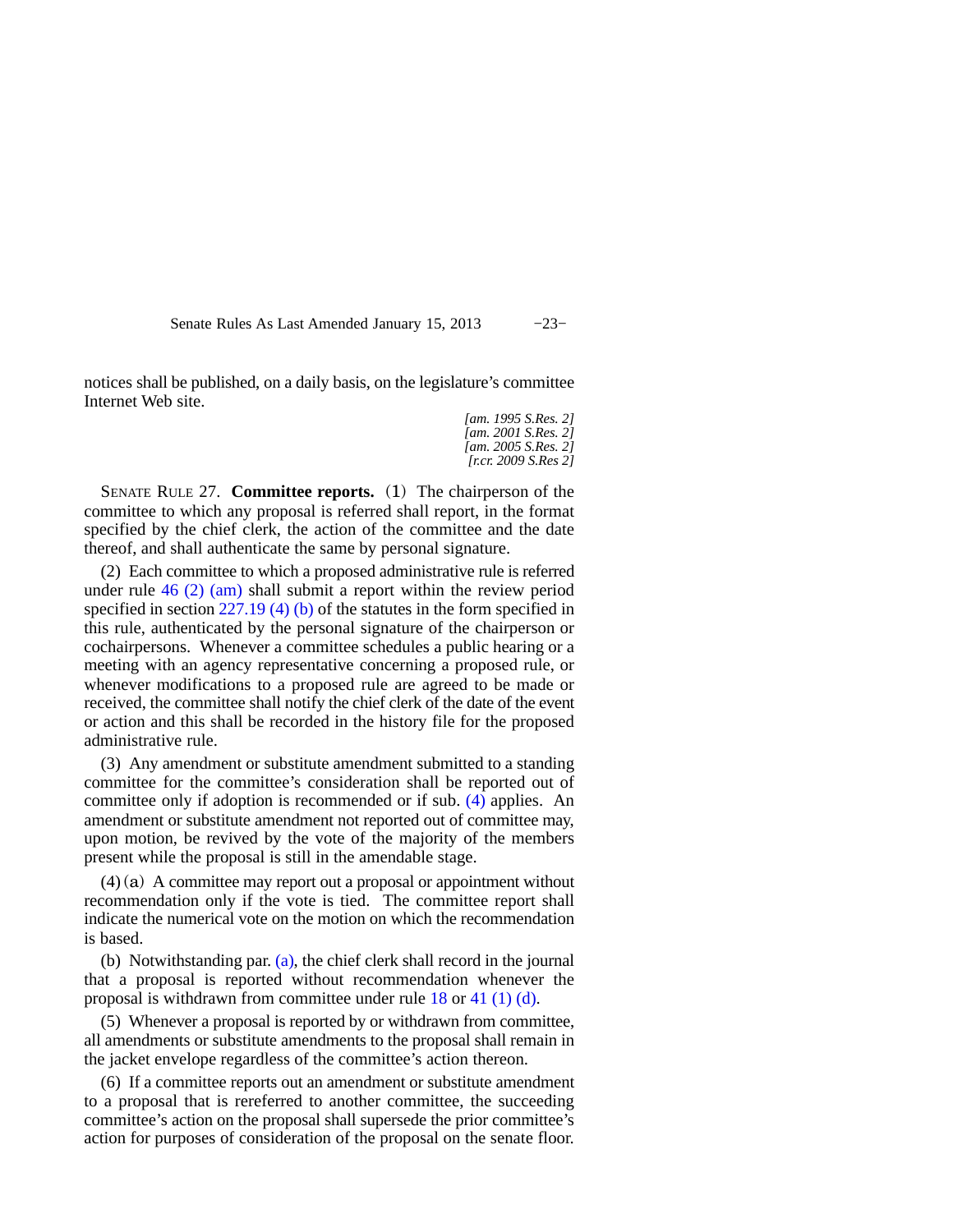−24− As Affected By 2013 Senate Resolution 3

This subsection shall not apply to proposals referred to and withdrawn from the joint committee on finance by the committee on senate organization under rule [41 \(1\) \(e\).](https://docs.legis.wisconsin.gov/document/legislativerules/2013/sr41(1)(e))

> *[(2), (4)(b) and (6) cr., (3), (4)(a) and (5) rn. 1981 S.Res. 2] [(2), (4) and (5) am. 2001 S.Res. 2] [(1), (3) and (4) am. 2003 S.Res. 3] [(1), (2), (3) and (4)(b) am. 2005 S.Res. 2] [(6) cr. 2007 S.Res. 2] [(2) and (6) am. 2009 S.Res. 2]*

SENATE RULE 28. **Minority reports.** Any member or members dissenting from a report of a committee may make a separate report stating the reasons and conclusions; and all reports, if decorous in language and respectful to the senate, shall be entered at length on the journal. Any minority report must be filed on the same or the next legislative day as the majority report or recommendation.

*[am. 2001 S.Res. 2]*

## **Chapter 4: PROPOSALS — PROCEDURE**

SENATE RULE 29. **Copies of proposals.** The primary author of a proposal to be introduced or offered shall present copies of it to the chief clerk, enclosed in a jacket envelope as provided in rule [30](https://docs.legis.wisconsin.gov/document/legislativerules/2013/sr30).

```
[am. 1991 S.Res. 2]
[am. 1995 S.Res. 2]
[am. 2001 S.Res. 2]
[am. 2003 S.Res. 3]
```
SENATE RULE 30. **Filing of proposals.** (1) The legislative reference bureau shall provide jacket envelopes of a suitable size to hold a proposal and the papers pertaining thereto, respectively, without folding or rolling. The clerk may not file any paper for any purpose, the cover of which has been either folded or rolled. The jacket envelopes must be The jacket envelopes must be distinguishable from those of the assembly by color.

(2) The legislative reference bureau shall enter the relating clause and drafting number of the proposal on the envelope, and the clerk shall enter the proposal number, the date on which it is introduced or offered, the name of the member or committee introducing or offering it, and the name of the committee of reference in the history file for the proposal. Only those documents specified by the chief clerk may be placed in the envelope.

(3) The chief clerk shall also enter in the history file for the proposal: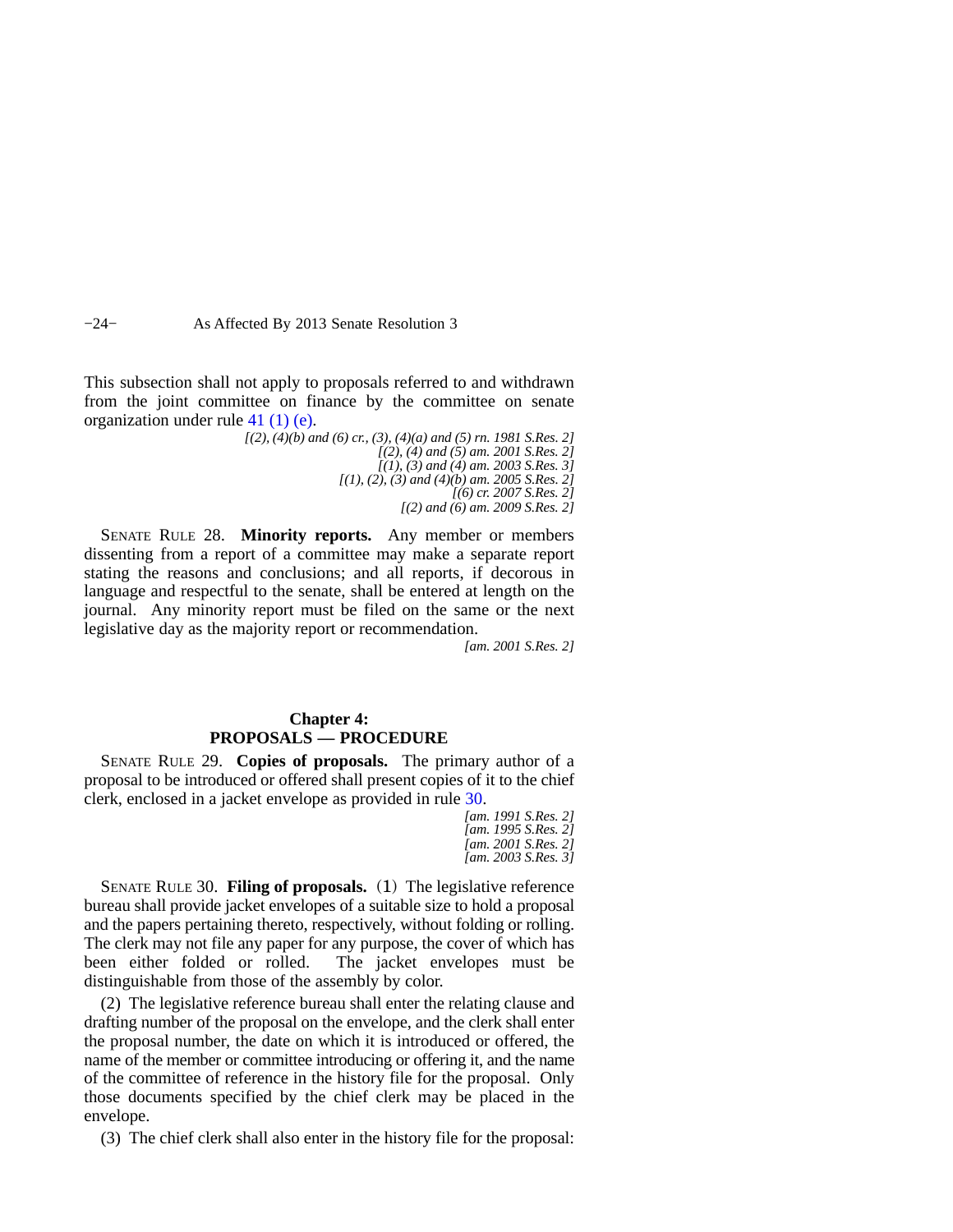Senate Rules As Last Amended January 15, 2013 −25−

(a) The date of each public hearing on the proposal.

(b) All motions and the disposition thereof.

(c) The date, and the resolution number, if any, of a request for an opinion of the attorney general on the proposal and the date on which the opinion was returned.

(d) The reproduction of a proposal with all adopted amendments engrossed therein.

(e) Any clerical correction of the proposal made as authorized by rule [31](https://docs.legis.wisconsin.gov/document/legislativerules/2013/sr31).

(f) Any other appropriate information, as determined by the chief clerk.

*[(1) am. 1991 S.Res. 2] [(1), (2), (3) (intro.) and (d) am. 1995 S.Res. 2] [(1), (2) and (3) am. 2001 S.Res. 2] [(1) and (3)(a) am. 2003 S.Res. 3] [(3)(f) cr. 2009 S.Res. 2]*

SENATE RULE 31. **Clerical corrections to proposals.** (1) The chief clerk shall correct minor clerical errors in any proposal, such as errors in orthography or grammar, or the use of one word for another, such as "affect" for "effect," wrong numbering or references, whether the errors occur in the original proposal or in any amendment thereto.

(2) The chief clerk shall insert the enacting or usual enabling clause in any proposal before its passage or adoption if the same has been omitted. When necessary, the chief clerk shall correct the title of any bill so that the title shows the sections affected, the subject to which the bill relates, and the making of an appropriation, if such is made by the bill.

(3) The chief clerk shall enter any corrections made by the clerk under this rule in the journal.

(4) The current edition of Webster's New International Dictionary is the standard.

> *[(3) am. 1995 S.Res. 2] [(1), (2) and (4) am. 2001 S.Res. 2] [(1) and (2) am. 2003 S.Res. 3]*

SENATE RULE 32. **Reference to proposals and other matters.** When first considered and thereafter each time that a proposal is considered after business relating to another subject has intervened, it shall be identified in the journal by number and relating clause. Thereafter all reference to the proposal or petition either in the journal or in messages must be by number only, except in the journal where the ayes and noes are entered. *[(1) and (2) am. 1995 S.Res. 2]*

*[am. 2001 S.Res. 2]*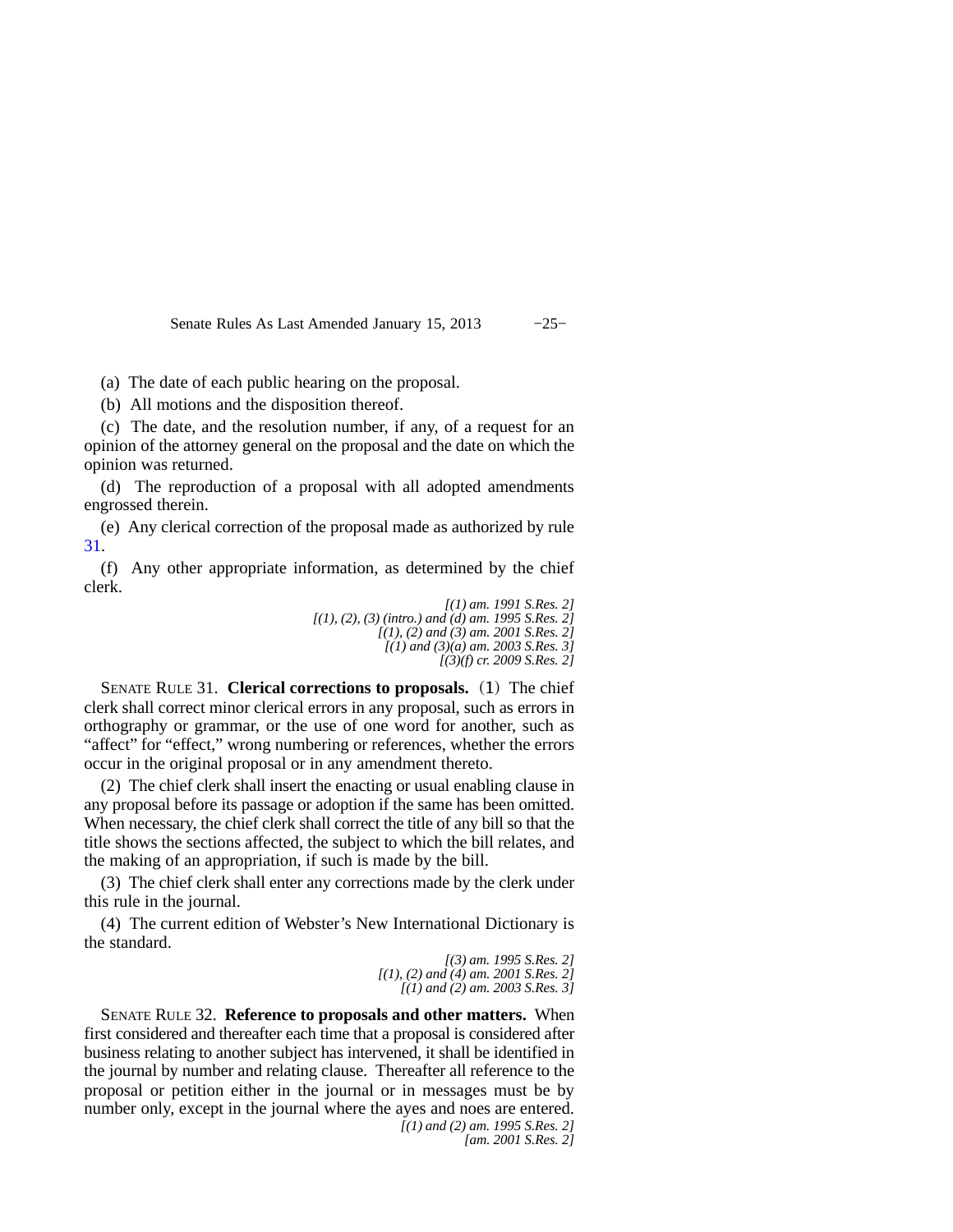−26− As Affected By 2013 Senate Resolution 3

*[am. 2003 S.Res. 3] [am. 2005 S.Res. 2] [rn. from S.Rule 32 (1) 2009 S.Res. 2]*

SENATE RULE 33. **Introduction or offering of new proposals; admissibility of identical proposals; admissibility of resolutions in special session.** (1) A member may introduce or offer new proposals in accordance with rule [46 \(1\)](https://docs.legis.wisconsin.gov/document/legislativerules/2013/sr46(1)). Before a member introduces or offers a new proposal to the senate, the legislative reference bureau shall prepare the proposal in the proper form, and with the requisite number of copies for introduction or offering. A proposal may not be received if it contains handwritten changes in the copies prepared by the legislative reference bureau.

(2) A proposal identical with one already rejected may not be introduced or offered. However, an assembly bill or joint resolution that is identical to a senate bill or joint resolution previously rejected by the senate or any bill repealing a former act of the same biennial session may be introduced or offered.

> *[am. 2001 S.Res. 2] [am. 2003 S.Res. 3]*

SENATE RULE 34. **Proposals to be on file one day before action.** (1) All bills and joint resolutions, and all resolutions except those privileged for immediate consideration under rule [69](https://docs.legis.wisconsin.gov/document/legislativerules/2013/sr69), after introduction, must lay over at least 24 hours before being considered.

(2) The requirement for a one−day layover does not apply to amendments, but copies of the full text of each amendment shall be distributed to the members before adoption of the amendment.

*[(1), (2) and (3) am. 1995 S.Res. 2] [(2) to (4) am. 2001 S.Res. 2] [(1) and (4) am. 2003 S.Res. 3] [(1) am. 2007 S.Res. 2] [(4) rn. 2009 S.Res. 2]*

SENATE RULE 35. **Three separate readings.** Every bill, and every joint resolution proposing an amendment to the constitution, must receive 3 separate readings by relating clause prior to its passage except where otherwise provided, but may not receive 2 readings on the same day.

> *[am. 1995 S.Res. 2] [am. 2003 S.Res. 3]*

SENATE RULE 36. **First reading; reference to committee.** (1) On the first reading, every bill requiring 3 readings under rule [35](https://docs.legis.wisconsin.gov/document/legislativerules/2013/sr35) and all resolutions not privileged by rule [69](https://docs.legis.wisconsin.gov/document/legislativerules/2013/sr69) shall be referred to the appropriate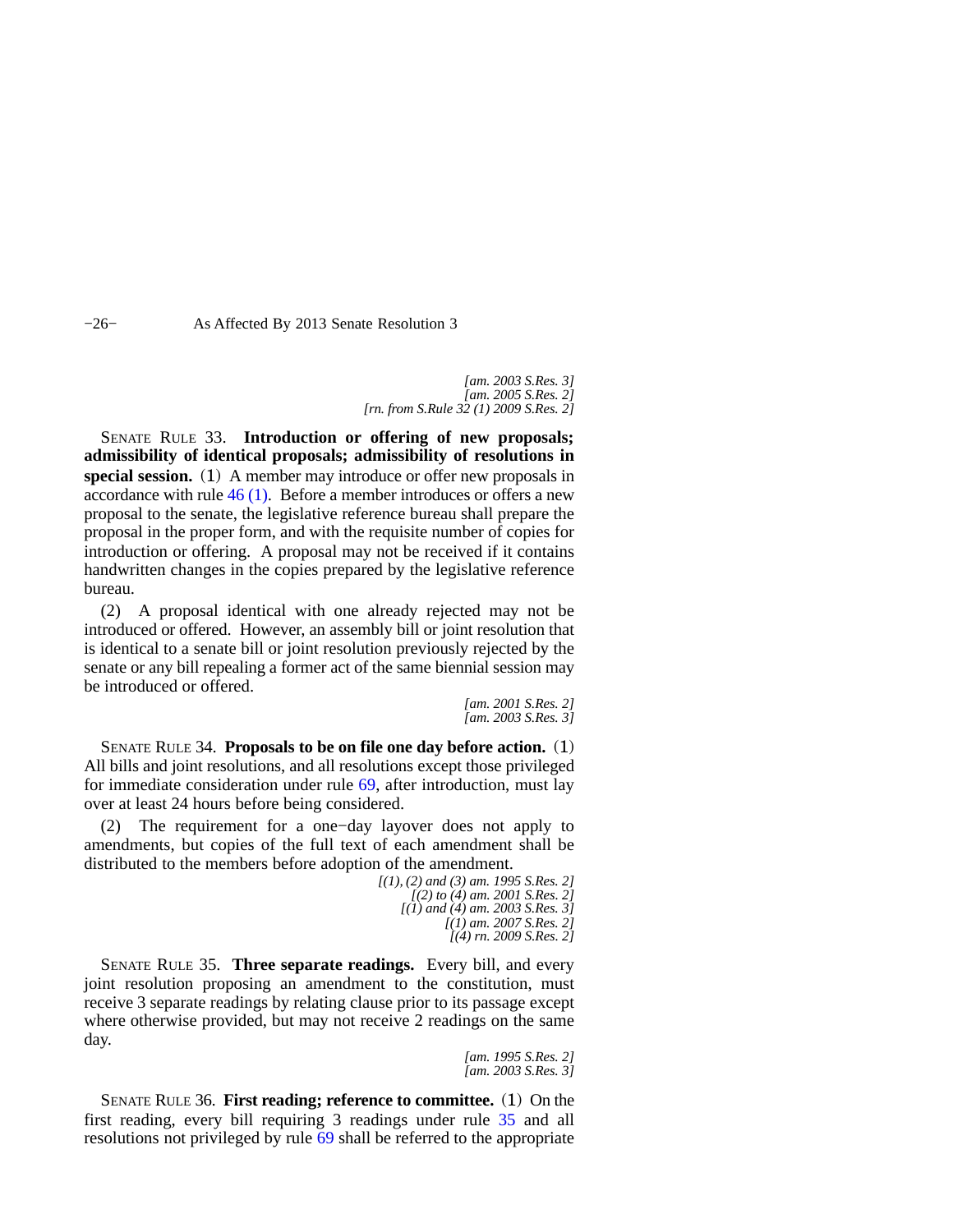Senate Rules As Last Amended January 15, 2013 −27−

committee. The president shall determine the appropriate committee under rule [46](https://docs.legis.wisconsin.gov/document/legislativerules/2013/sr46) and the referral shall be printed in the journal under the proper order of business. This rule applies to proposals originating in either house.

(1m) (a) Whenever a senate proposal or petition is introduced or offered and referred or an assembly proposal is received and referred, the referral by the president constitutes the proposal's first reading.

(b) Whenever a senate proposal or petition is introduced or offered and referred or an assembly proposal is received and referred on a day on which the senate does not meet, the chief clerk's act of recording the proposal in the journal constitutes the proposal's first reading.

 $(2)(a)$  Except as provided in pars.  $(c)$  and  $(d)$ , all bills introduced in the senate which by statute require reference in the senate to a particular committee shall be so referred upon first reading and all assembly bills when received from the assembly shall be so referred upon first reading except where the assembly record on the bill discloses that the statutory requirement has been satisfied by reference to the committee in the assembly.

(b) Only one such reference is required under this rule and the adoption of an amendment does not require rereference, but rereference may be ordered by the senate at any time before passage or concurrence or as provided under rules  $41(1)$  (e) and  $46(2)$  (c).

(c) Notwithstanding par. [\(a\)](https://docs.legis.wisconsin.gov/document/legislativerules/2013/sr36(2)(a)), the president may refer a bill that pertains only incidentally to a matter of concern to a joint survey committee directly to the committee appropriate to the major substance of that bill, and in that case shall direct the appropriate joint survey committee to prepare its report on the bill while that bill is in the possession of the other committee. This rule does not suspend the requirement that the report of the appropriate joint survey committee must be received before the bill is given its 2nd reading.

(2m) Bills referred to a statutory joint survey committee shall, upon report by that committee, be referred by the president to the appropriate standing committee of the senate.

(3) Whenever a proposal or other matter is referred to a special committee and the special committee makes its report thereon, the referral and report have the same effect as a reference to and a report by a standing committee.

*[(2) (c) cr. 1981 S.Res. 22] [(1m) and (2m) cr., am. 2001 S.Res. 2] [(1), (1m) and (2)(a) am. 2003 S.Res. 3] [(1) and (2)(a) and (b) am. 2005 S.Res. 2]*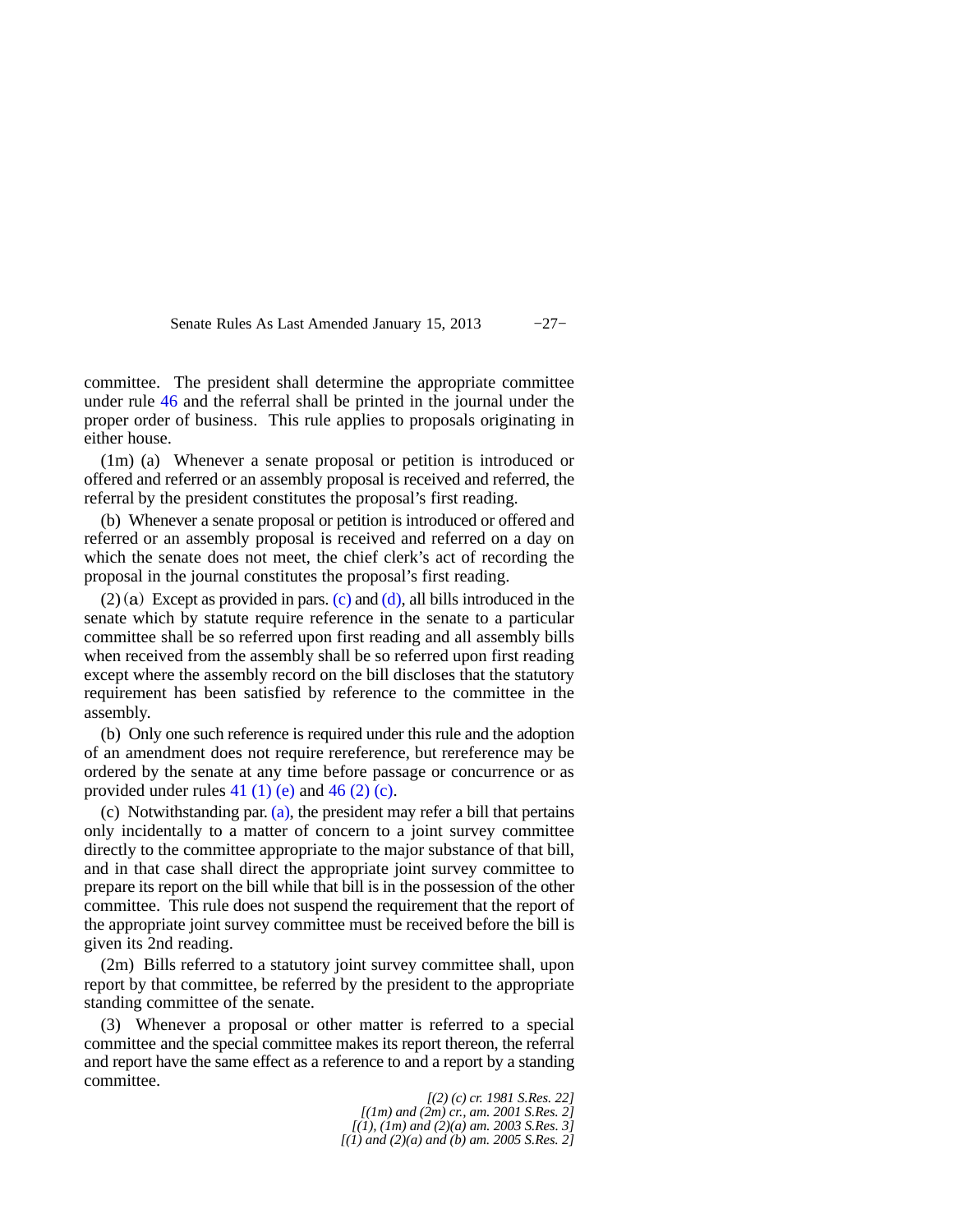−28− As Affected By 2013 Senate Resolution 3

*[(1m) r.cr. 2007 S.Res. 2] [(1m) rn., am. 2011 S.Res. 2] [(1m) (b) am. 2011 S.Res. 2]*

SENATE RULE 37. **Second reading; ordering to a 3rd reading.** (1) Before a bill, or a joint resolution proposing an amendment to the constitution, is amended or ordered to a 3rd reading it shall be read a 2nd time by relating clause.

(2) All amendments to a proposal shall be retained in the original jacket for the proposal.

(3) Amendments to a substitute amendment already adopted are in order before the bill or resolution is ordered engrossed and read a 3rd time without reconsideration of the adoption of the substitute amendment.

(4) Any proposal ordered to a 3rd reading is considered engrossed.

*[(3) am. 2001 S.Res. 2] [(2) and (3) am. 2003 S.Res. 3] [(1) am. 2005 S.Res. 2] [(4) cr. 2005 S.Res. 2]*

SENATE RULE 38. **Third reading; question.** (1) Upon the 3rd reading of the bill the question is: "This bill having been read 3 separate times, the question is, "Shall the bill pass' or "Shall the bill be concurred in'," as the case may be, or other appropriate language may be used. A proposal on the calendar for 3rd reading is not subject to amendment but it may, on motion or by unanimous consent, be referred back to 2nd reading for the consideration of proposed amendments. The motion requires a majority vote and is debatable.

(2) The position of a proposal on the calendar for 3rd reading is subject to removal from that position if the removal is necessitated by a motion for reconsideration that is pending or decided under rule [67,](https://docs.legis.wisconsin.gov/document/legislativerules/2013/sr67) but if the motion is negatively decided before the proposal is reached for consideration under that order, the position of the proposal under the order remains unchanged.

(3) A 3rd reading shall be by relating clause.

*[am. 2001 S.Res. 2] [(1) am. 2003 S.Res. 3] [(3) cr. 2005 S.Res. 2]*

SENATE RULE 39. **Minimum special quorum.** On the question on proposals ready for a 3rd reading in cases where a minimum special quorum is required by constitution, statutes, rules, or otherwise, and when there are permanent vacancies in the senate, the membership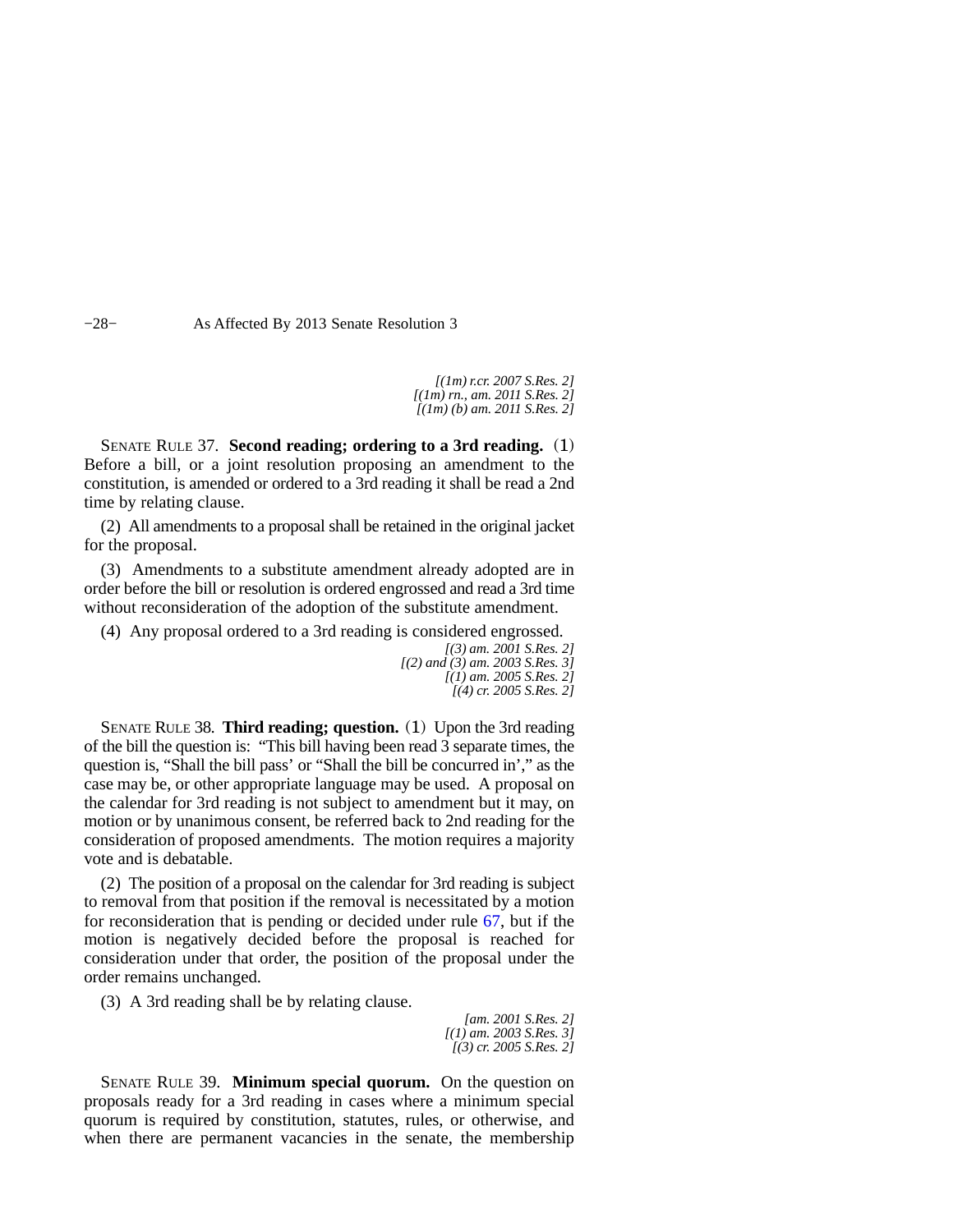Senate Rules As Last Amended January 15, 2013 −29−

presently serving is the basis for determining such minimum special quorum.

*[am. 2001 S.Res. 2]*

SENATE RULE 40. **Proposal amended on 3rd reading to be reengrossed.** If a senate proposal ordered engrossed and read a 3rd time is amended or otherwise changed it shall be considered reengrossed before the 3rd reading. Any senate proposal that passed the senate with amendments shall be engrossed under the supervision of the chief clerk before being messaged to the assembly. However, if the amendment is an unamended substitute amendment, the original substitute amendment is the bill.

> *[am. 2001 S.Res. 2] [am. 2003 S.Res. 3] [am. 2005 S.Res. 2]*

SENATE RULE 41. **Rereference in order; withdrawing from committee.** (1) (a) A proposal or other matter may be rereferred at any time prior to its passage, except that a motion to withdraw from committee may not take effect during the 7 days preceding any scheduled committee meeting or the 7 days following the date on which a committee meeting is held.

(b) A motion to withdraw and rerefer or to withdraw is in order, except that if the senate has once refused to withdraw and rerefer or to withdraw a proposal or other matter from committee, any subsequent motion to withdraw and rerefer or to withdraw requires a suspension of the rules.

(c) A motion to withdraw a matter from the committee on senate organization, if approved, places the matter on the next succeeding calendar established by the committee on senate organization under rule [18 \(1\).](https://docs.legis.wisconsin.gov/document/legislativerules/2013/sr18(1)) A motion to withdraw a matter from any other committee, if approved, places the matter in the committee on senate organization unless the senate rerefers the matter to a different committee.

(d) Whenever a bill is introduced in the senate or assembly under section  $227.19$  (5) (e) or  $227.26$  (2) (f) of the statutes, the bill is considered reported without recommendation and shall be placed before the committee on senate organization if a report is not received from the standing committee within 30 days after the date of referral. This paragraph does not apply if the bill is introduced within 30 days after the time at which further proposals may not be introduced or offered in the biennial session under joint rule [83 \(2\).](https://docs.legis.wisconsin.gov/document/legislativerules/2013/jr83(2))

(e) If the committee on senate organization receives a standing committee's report on a proposal that by statute requires review by the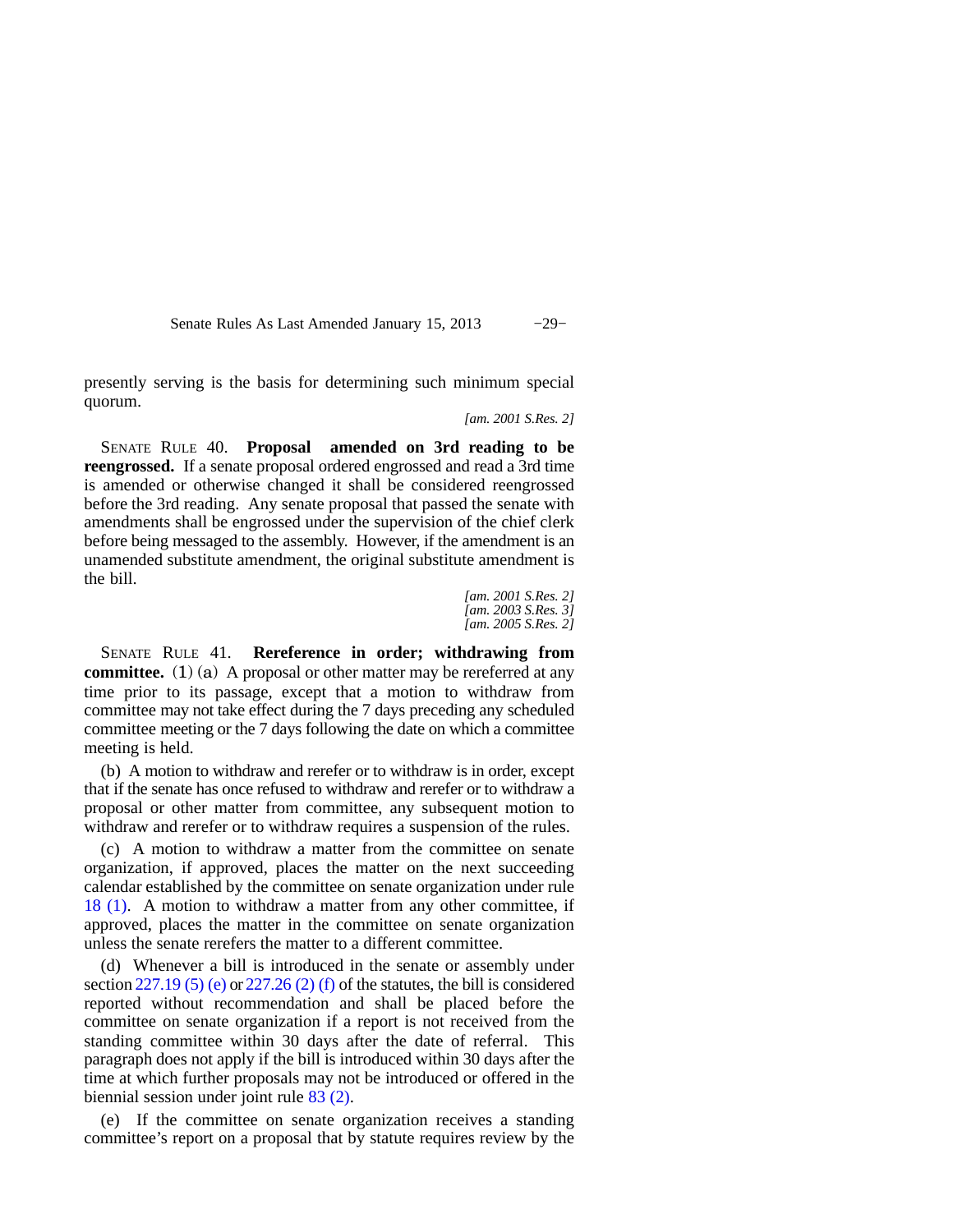−30− As Affected By 2013 Senate Resolution 3

joint committee on finance before being passed, the committee on senate organization may rerefer that proposal to the joint committee on finance. The chief clerk shall promptly record the rereferral in the journal. The committee on senate organization may, with the consent of the senate cochairperson of the joint committee on finance, withdraw a proposal from the joint committee on finance and make the proposal available for scheduling. Withdrawal under this rule satisfies section [13.093 \(1\)](https://docs.legis.wisconsin.gov/document/statutes/13.093(1)) of the statutes.

(2) Reference to committee is not in order after a proposal is passed or indefinitely postponed or finally disposed of by any action equivalent thereto. Questions of reconsideration, concurrence in amendments of the assembly, conference committee reports, or executive vetoes may be placed on the table, but may not be referred to committee.

(3) The legislative council is not a legislative committee within the meaning of this rule and reference of proposals thereto for recommendation as in the case of standing or special committees is not in order.

> *[(1)(d) cr. 1981 S.Res. 2] [(1)(c) and (d) am. 1987 S.Res. 2, 1993 S.Res. 3] [(1)(e) cr. 1997 S.Res. 2] [(1)(a), (b) and (d), (2) and (3) am. 2001 S.Res. 2] [(1)(a) to (d) and (2) am. 2003 S.Res. 3] [(1)(b) and (e) am. 2005 S.Res. 2] [(1)(a) and (c) am. 2007 S.Res. 2 [(1)(e) am. 2009 S.Res. 2]]*

SENATE RULE 42. **Messaging to the assembly; proposals held during reconsideration period.** (1) Every bill or joint resolution upon which such action has been taken that it is next to be messaged to the assembly shall be so messaged by the chief clerk, but shall be held in the chief clerk's office until the time for reconsideration of the bill or joint resolution has expired. If the rules have been suspended for immediate messaging, the chief clerk shall enter the action in the history file for the bill or joint resolution. Every privileged joint resolution is messaged immediately without a suspension of the rules unless it is otherwise ordered by the senate.

(2) A bill or joint resolution that has been ordered immediately messaged to the assembly by the suspension of this rule is subject to further action by the senate while the bill or joint resolution is in physical possession of the senate. The further action is contingent upon a motion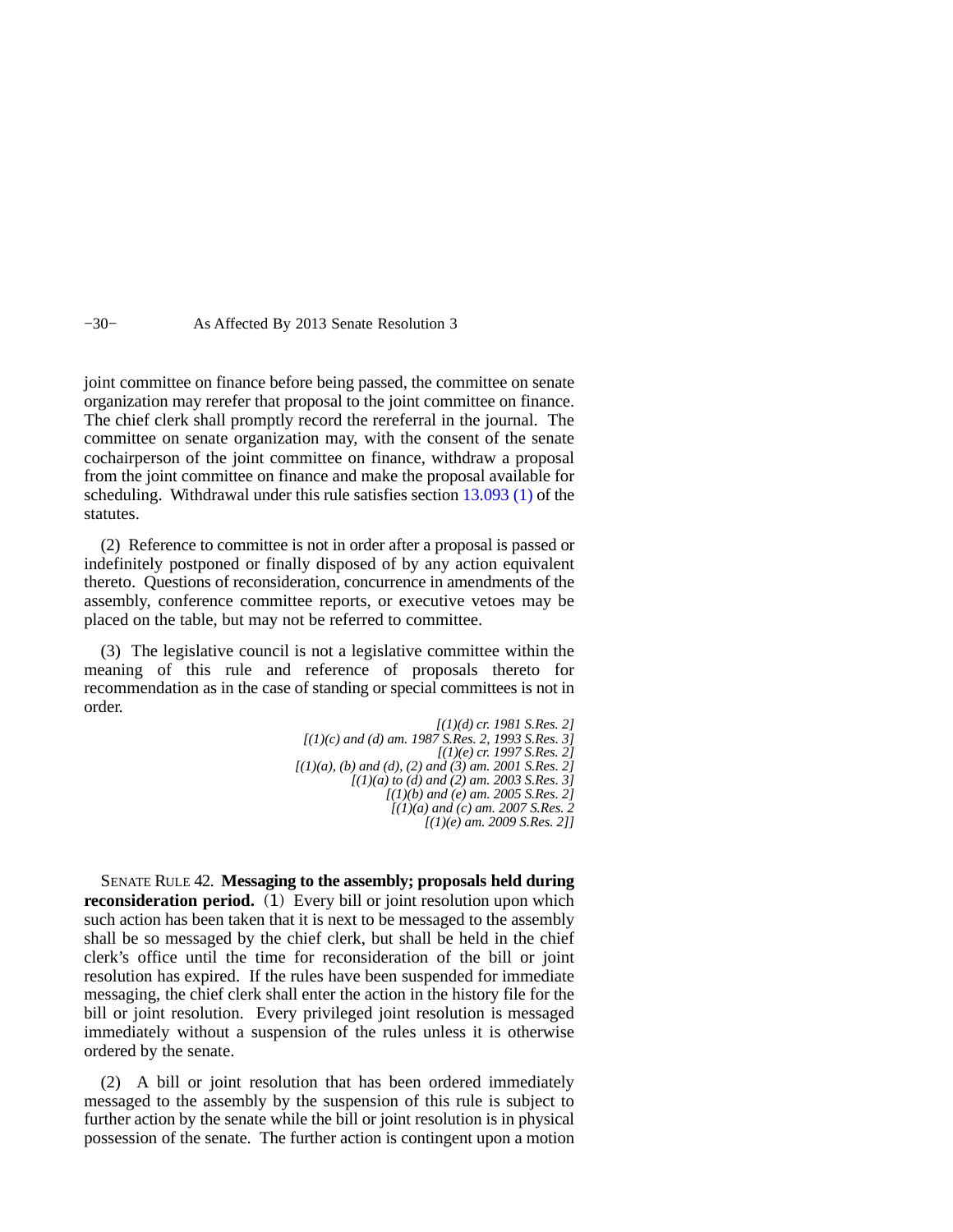Senate Rules As Last Amended January 15, 2013 -31−

to rescind the action of ordering its immediate messaging being decided by a two−thirds vote.

> *[(1) am. 1995 S.Res. 2] [am. 2001 S.Res. 2] [am. 2003 S.Res. 3]*

SENATE RULE 43. **Enrolling bills and joint resolutions.** Promptly after a senate bill has passed both houses, and before it is presented to the governor for approval, the chief clerk shall deliver the jacket to the legislative reference bureau, which shall enroll the bill, prepare the requisite number of copies, and return the jacket and copies to the chief clerk, who shall record it correctly enrolled in the journal stating the day it was presented to the governor. As far as applicable, the same procedure shall be followed in the case of senate joint resolutions requiring enrolling.

*[am. 2001 S.Res. 2]*

SENATE RULE 44. **Signing of documents.** The original of all enrolled acts and joint resolutions, all engrossed resolutions, and all writs, warrants, and subpoenas issued by order of the senate shall be signed by the president, and attested by the chief clerk.

*[am. 1995 S.Res. 2] [am. 2001 S.Res. 2]*

SENATE RULE 44m. **Presentation to the governor.** The chief clerk shall present all correctly enrolled bills to the governor as provided in the session schedule unless any of the following occur:

(1) Upon motion of the senate, the chief clerk shall present a correctly enrolled bill to the governor as provided in the motion.

(2) Upon directive of the majority leader, unless otherwise provided by the session schedule or motion of the senate, the chief clerk shall present a correctly enrolled bill to the governor as provided in the directive.

(3) Upon the call of the governor, unless otherwise provided by the session schedule, motion of the senate, or directive of the president, the chief clerk shall immediately present a correctly enrolled bill to the governor.

#### [cr. 2009 S.Res. 2]

SENATE RULE 45. **Offering of privileged resolution.** A resolution privileged by rule [69](https://docs.legis.wisconsin.gov/document/legislativerules/2013/sr69) shall, when sent to the clerk's desk, be read at length by the chief clerk, but may be read by its relating clause if copies of the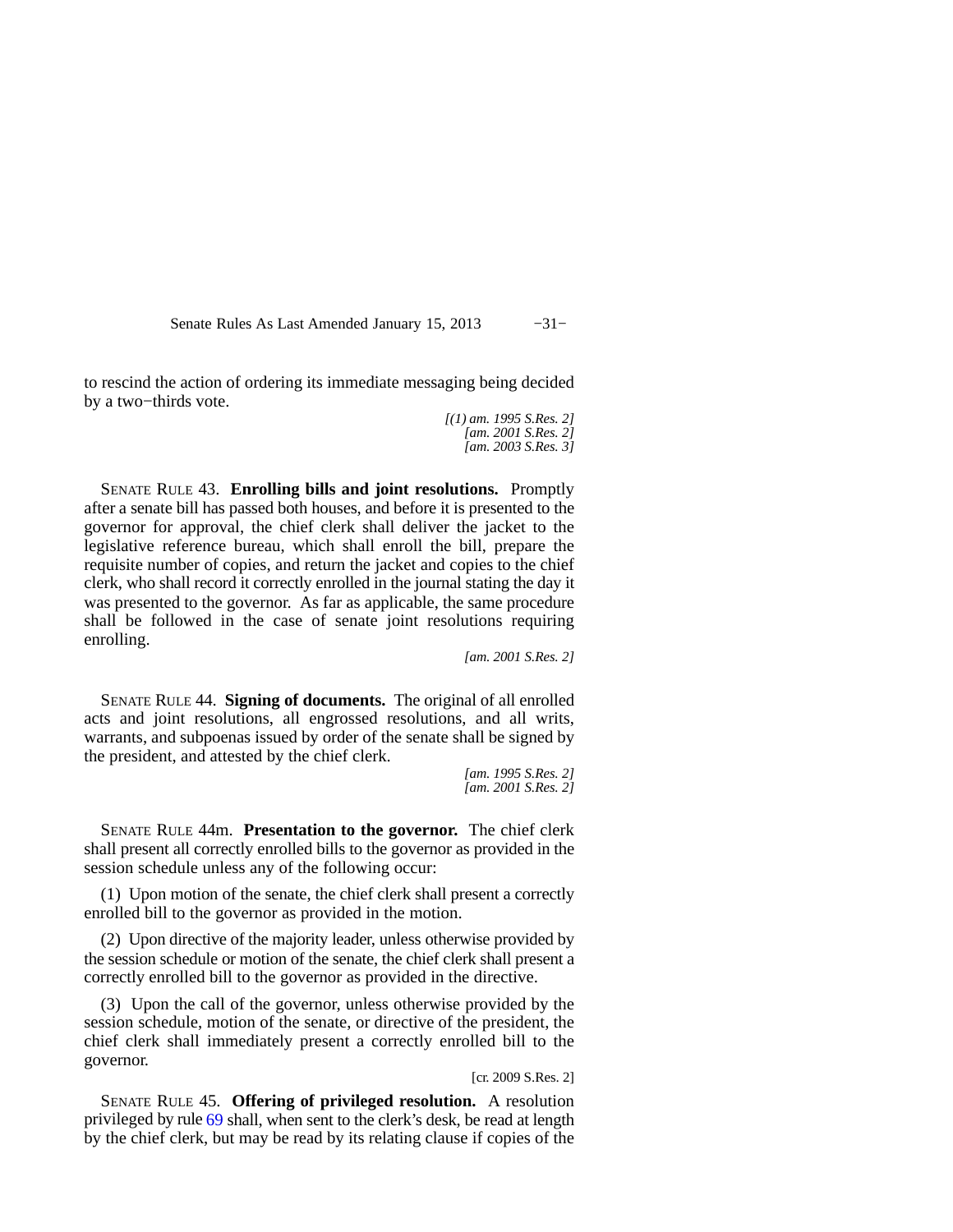−32− As Affected By 2013 Senate Resolution 3

text have been distributed to the members. When so read, the privileged resolution is before the senate.

> *[am. 1995 S.Res. 2] [am. 2001 S.Res. 2] [am. 2003 S.Res. 3]*

SENATE RULE 46. **Presentation, introduction, and offering of proposals and other matters.** (1) Proposals, amendments, petitions, reports, communications, or other documents that may properly come before the senate shall be presented by a member thereof to the chief clerk, or a staff member designated by the chief clerk, at anytime, except as otherwise provided in senate rule [93 \(1p\)](https://docs.legis.wisconsin.gov/document/legislativerules/2013/sr93(1p)) and joint rule [83 \(2\).](https://docs.legis.wisconsin.gov/document/legislativerules/2013/jr83(2)) A brief statement of the contents thereof must appear thereon, together with the name of the members introducing or offering the same. The chief clerk shall number all proposals, amendments, and petitions.

(2) (a) The chief clerk shall advise the president of documents presented under sub. [\(1\)](https://docs.legis.wisconsin.gov/document/legislativerules/2013/sr46(1)) that must be referred under the rules and the president shall promptly refer the document to the appropriate committee. The chief clerk shall maintain the confidentiality of any proposal presented under sub. [\(1\)](https://docs.legis.wisconsin.gov/document/legislativerules/2013/sr46(1)) that is pending referral, except that, if requested by any person, the chief clerk shall inform the person of the status of a proposal pending referral under this paragraph. In addition, if requested by any person, the president shall inform the person of the status of a proposal pending referral under this paragraph.

(am) The president shall refer every notice and report concerning a proposed administrative rule received by the presiding officer under section [227.19](https://docs.legis.wisconsin.gov/document/statutes/227.19) of the statutes to the appropriate standing committee of the senate within 10 working days following receipt and provide notice to that committee whenever the president is informed that a proposed rule is being withdrawn. The president shall refer any report received from a standing committee that objects to a proposed rule to the joint committee for review of administrative rules.

(b) Within 3 working days after the time of initial referral by the president under par. [\(am\),](https://docs.legis.wisconsin.gov/document/legislativerules/2013/sr46(2)(am)) a proposed rule may, with consent of the chairperson of the standing committee, be withdrawn from the standing committee to which it is referred and rereferred to another standing committee. Such action does not extend the standing committee review period. Rereferral may be made at any time.

(c) After the time of initial referral by the president under rule  $36(2)$ , the president may, with the consent of the chairperson of the standing committee and the chairperson of the committee on senate organization,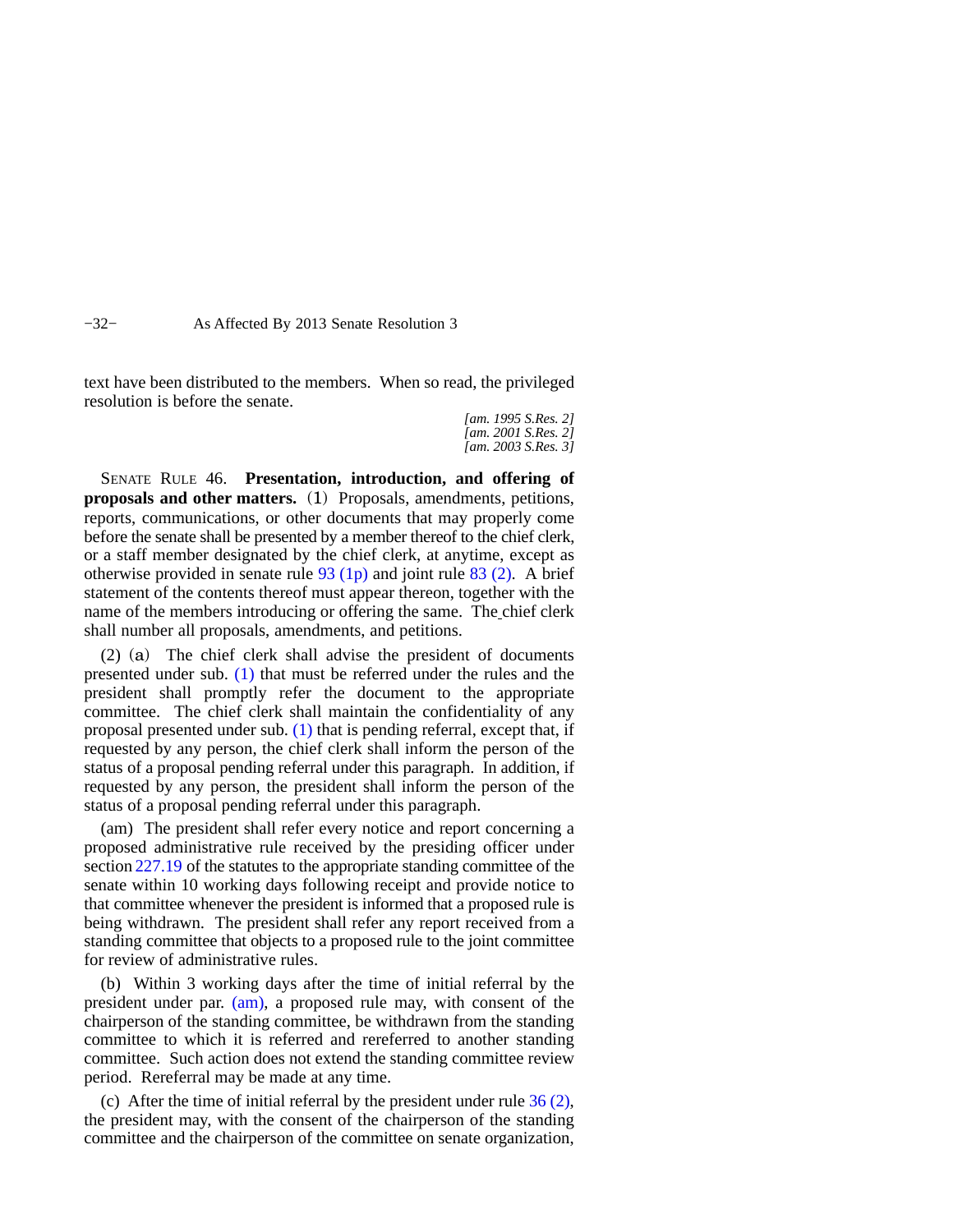Senate Rules As Last Amended January 15, 2013 −33−

withdraw a proposal or appointment from the standing committee to which it is referred and rerefer it to another standing committee, except that such a withdrawal may not take effect during the 7 days preceding any scheduled committee hearing or the 7 days following the date on which a committee hearing is held. Rereferral under this rule may be made at any time, but may not be used to satisfy section [13.093 \(1\)](https://docs.legis.wisconsin.gov/document/statutes/13.093(1)) of the statutes.

(3) The chief clerk shall promptly record in the journal the date on which each proposal, substitute amendment, and amendment is introduced or offered. The date of introduction or offering is as follows:

(a) For a bill, when it is referred under sub.  $(2)$  (a).

(b) For a joint resolution or resolution, other than a resolution that is privileged under rule [69](https://docs.legis.wisconsin.gov/document/legislativerules/2013/sr69), when it is referred under sub. [\(2\) \(a\).](https://docs.legis.wisconsin.gov/document/legislativerules/2013/sr46(2)(a))

(c) For a resolution that is privileged under rule [69,](https://docs.legis.wisconsin.gov/document/legislativerules/2013/sr69) when it is presented to the chief clerk under sub. [\(1\).](https://docs.legis.wisconsin.gov/document/legislativerules/2013/sr46(1))

(d) For a substitute amendment or amendment, other than one introduced by committee, when the substitute amendment or amendment is presented to the chief clerk under sub. [\(1\)](https://docs.legis.wisconsin.gov/document/legislativerules/2013/sr46(1)).

(e) For a substitute amendment or amendment introduced by committee, when the committee report under rule [27 \(1\)](https://docs.legis.wisconsin.gov/document/legislativerules/2013/sr27(1)) is filed.

(4) Unless otherwise ordered, petitions shall be read by title only and referred to the appropriate committee.

(5) A proposed amendment that is offered must have a heading stating the number of the proposal that it is proposed to amend and the name of the member proposing the amendment. The chief clerk shall read the number of the amendment. The amendment shall be reproduced. The jacket copy of the amendment shall be placed in the jacket and copies shall be distributed as provided by the rules.

(6) Unless reconsidered under rule [67](https://docs.legis.wisconsin.gov/document/legislativerules/2013/sr67), a proposal, or an amendment as it affects a proposal, is adversely and finally disposed of for the biennial session of the legislature by any of the following results:

(a) Indefinite postponement (senate bills).

(b) Rejection (senate amendments, senate resolutions, and senate joint resolutions).

(c) Nonconcurrence (assembly bills and assembly joint resolutions).

(d) Failure to be ordered to a 3rd reading (senate bills and assembly bills).

(e) Failure of passage (senate bills).

(f) Failure of concurrence (assembly bills and assembly joint resolutions).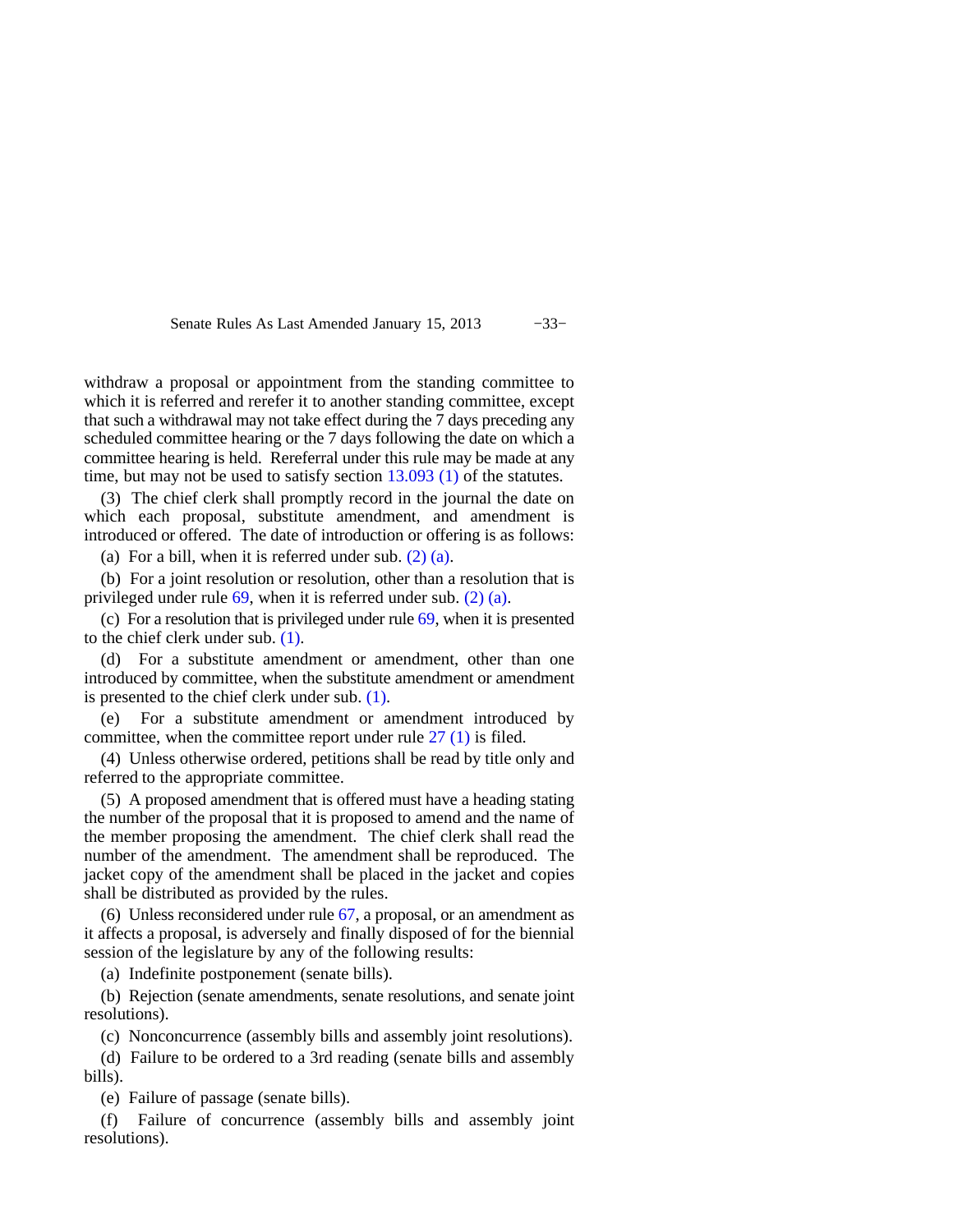−34− As Affected By 2013 Senate Resolution 3

(g) Failure to pass notwithstanding the objections of the governor.

*[(2)(b) cr. 1981 S.Res. 2] [(2)(c) cr. 1989 S.Res. 3] [(1) and (5) am. 1995 S.Res. 2] [(title), (1), (2) and (5) am. 2001 S.Res. 2] [(1), (2)(a) and (b) and (5) am. 2003 S.Res. 3] [(1)(b) and (2)(d) cr. 2003 S.Res. 3] [(1)(a) and (b), (2)(b), (c) and (d) am. 2005 S.Res. 2] [(2)(am), (6) cr. 2005 S.Res. 2] [(2)(c) am. 2007 S.Res. 2] [(title) and (2) (a) and (am) am. 2011 S.Res. 2] [(1) (a) rn. 2011 S.Res. 2] [(1) (b) rp. 2011 S.Res. 2] [(3) cr. 2011 S.Res. 2]*

### **Chapter 5: AMENDMENTS − FORM AND PROCEDURE**

SENATE RULE 47. **When amendments may be considered.** (1) Consideration of simple amendments or of substitute amendments is in order only upon the second reading of the proposal and if in compliance with rule [34.](https://docs.legis.wisconsin.gov/document/legislativerules/2013/sr34)

(4) During consideration of amendments when both simple amendments and substitute amendments to a proposal are pending, the question, in ascending numerical order, is first upon amendments to the substitute amendment of the lowest number, and then upon that substitute amendment, unless the senate by majority vote of members present otherwise orders.

(5) Amendments are not in order upon consideration of an executive veto.

> *[(1) and (5) am. 2001 S.Res. 2] [(4) am. 2003 S.Res. 3] [(4)am. 2009 S.Res. 2]*

SENATE RULE 48. **Reading of amendments.** The chief clerk shall read the full text of each amendment to the members, and the presiding officer shall state the number of each amendment, but amendments that have been distributed to the members may not be read at length.

> *[am. 1995 S.Res. 2] [am. 2001 S.Res. 2] [am. 2003 S.Res. 3]*

SENATE RULE 49. **Offering amendments.** Amendments shall be numbered in the order received, and shall bear the name of the member or the committee offering the same. Amendments shall be prepared in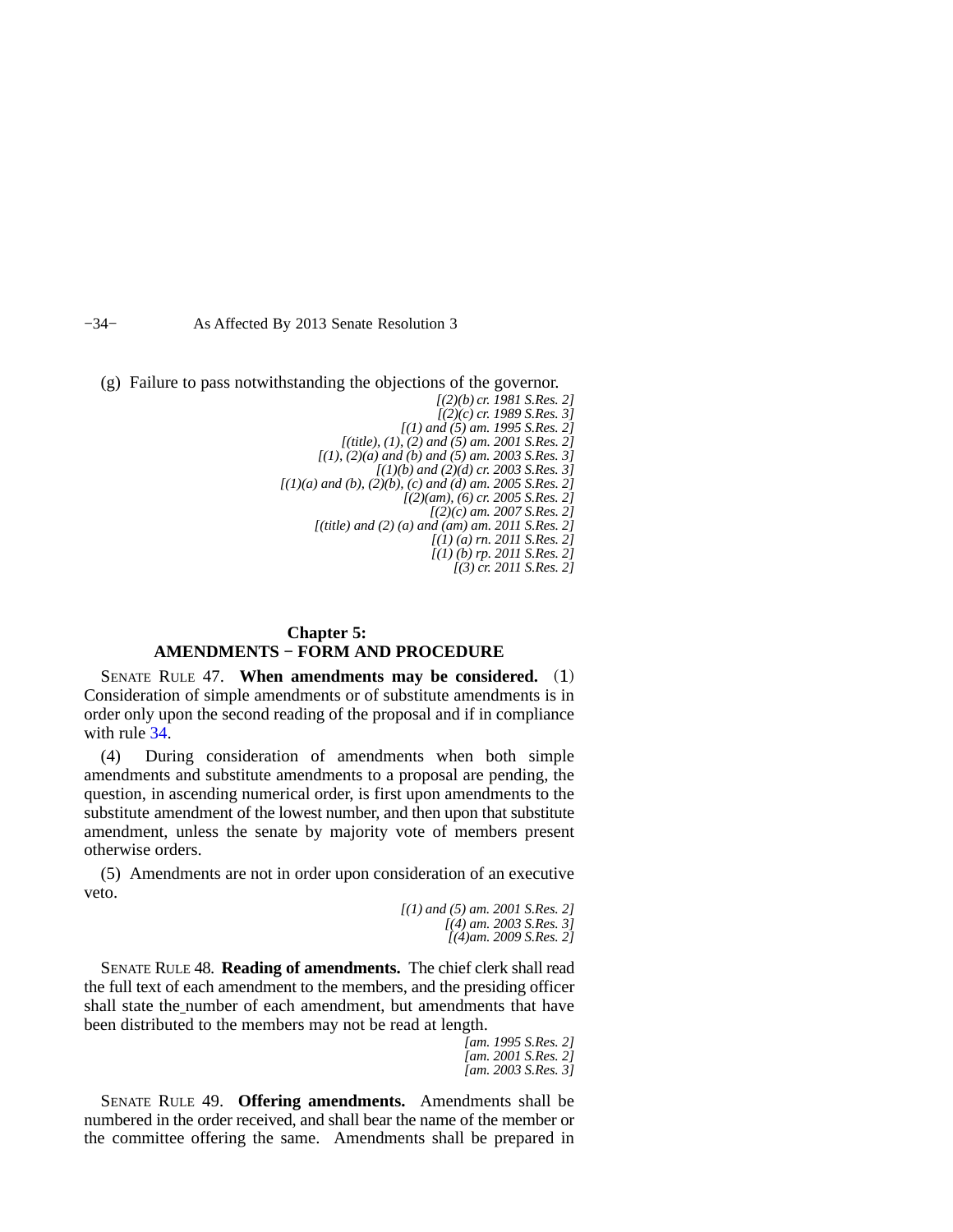Senate Rules As Last Amended January 15, 2013 −35−

proper form by the legislative reference bureau, and the legislative reference bureau shall attach jacket cover sheets (stripes) to the amendments; except that when the proposal is debated on 2nd reading amendments may be offered from the floor. The chief clerk shall have amendments offered from the floor drawn in proper form as soon as possible and before the proposal is subsequently engrossed and delivered to a committee or to the assembly. This provision does not delay action upon an amendment offered from the floor.

*[am. 2001 S.Res. 2] [am. 2003 S.Res. 3] [am. 2011 S. Res. 2]*

SENATE RULE 50. **Substitute amendments and amendments must be germane.** (1) Every substitute amendment and amendment to a proposal must be germane to that proposal.

(1m) A standing committee may not report any substitute amendment or amendment to a proposal originating in either house, and the senate may not consider any substitute amendment or amendment to a proposal, that is not germane to that proposal.

(2) A substitute amendment or amendment to a proposal may not be considered if the presiding officer rules that the substitute amendment or amendment is not germane to that proposal.

(3) The presiding officer may rule only on the germaneness of a senate substitute amendment or amendment and only when the substitute amendment or amendment is before the senate.

(4) An amendment to an amendment to a proposal must be germane to the amendment as well as to that proposal.

(6) The following substitute amendments or amendments are not germane:

(a) A substitute amendment or amendment that is identical in effect to one previously offered to the same proposal and disposed of.

(b) A substitute amendment or amendment to a proposal that is any of the following:

1. Irrelevant to the subject matter of the proposal.

2. Inappropriate to the subject matter of the proposal.

3. Not in a natural and logical sequence to the subject matter of the proposal.

4. Substantially expands the scope of the proposal.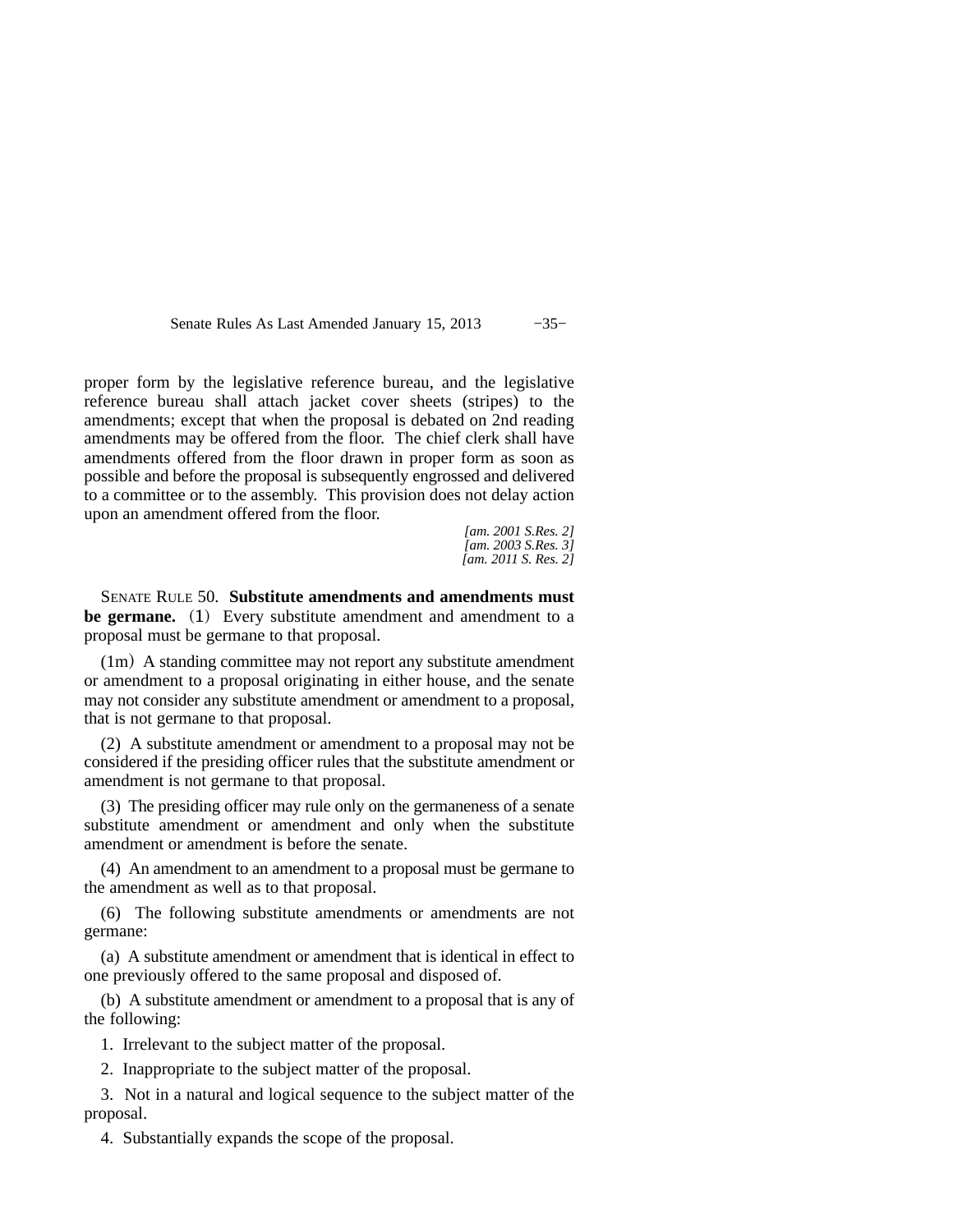−36− As Affected By 2013 Senate Resolution 3

(c) A substitute amendment or amendment that negates the original proposal entirely, or that substitutes another proposal pending before the senate.

(8) The following substitute amendments and amendments are germane:

(a) A substitute amendment or amendment proposing a method of raising revenues for an appropriation bill or proposing an appropriation for a revenue bill.

(b) A substitute amendment or amendment adding an appropriation necessary to fulfill the original intent of a proposal.

> *[(1) am. 1995 S.Res. 2] [(1) am. 1997 S.Res. 2] [(1) to (3), (8) and (10) am. 2001 S.Res. 2] [am. 2003 S.Res. 3] [(6)(a) and (b) am. 2005 S.Res. 2] [(6)(b) 1. to 4. and (c) cr. 2005 S.Res. 2]*

SENATE RULE 51. **Amendment in the 3rd degree prohibited.** Amendments beyond the degree of an amendment to an amendment to the main proposition are prohibited. For the purposes of this rule a substitute amendment, and an assembly amendment to a senate proposal or amendment, are considered a main proposition.

*[am. 2001 S.Res. 2]*

SENATE RULE 53. **Committee amendments; speaking on amendment.** Amendments reported by committees shall be acted upon by the senate in the same manner as though offered from the floor. On an amendment being offered, a member who has spoken on the main question may speak again on the amendment.

SENATE RULE 55. **Order of action.** If adverse action on a proposal is recommended by a committee, that question is put first. However, the senate may direct the consideration of amendments, but adoption of amendments does not change the question.

> *[am. 2001 S.Res. 2] [am. 2011 S.Res. 2]*

### **Chapter 6: GENERAL PROCEDURE − ORDER IN DEBATE**

SENATE RULE 56. **Recognition; debate.** Members who are about to speak in debate or deliver any matter to the senate shall rise in their places and respectfully address the presiding officer, and, upon being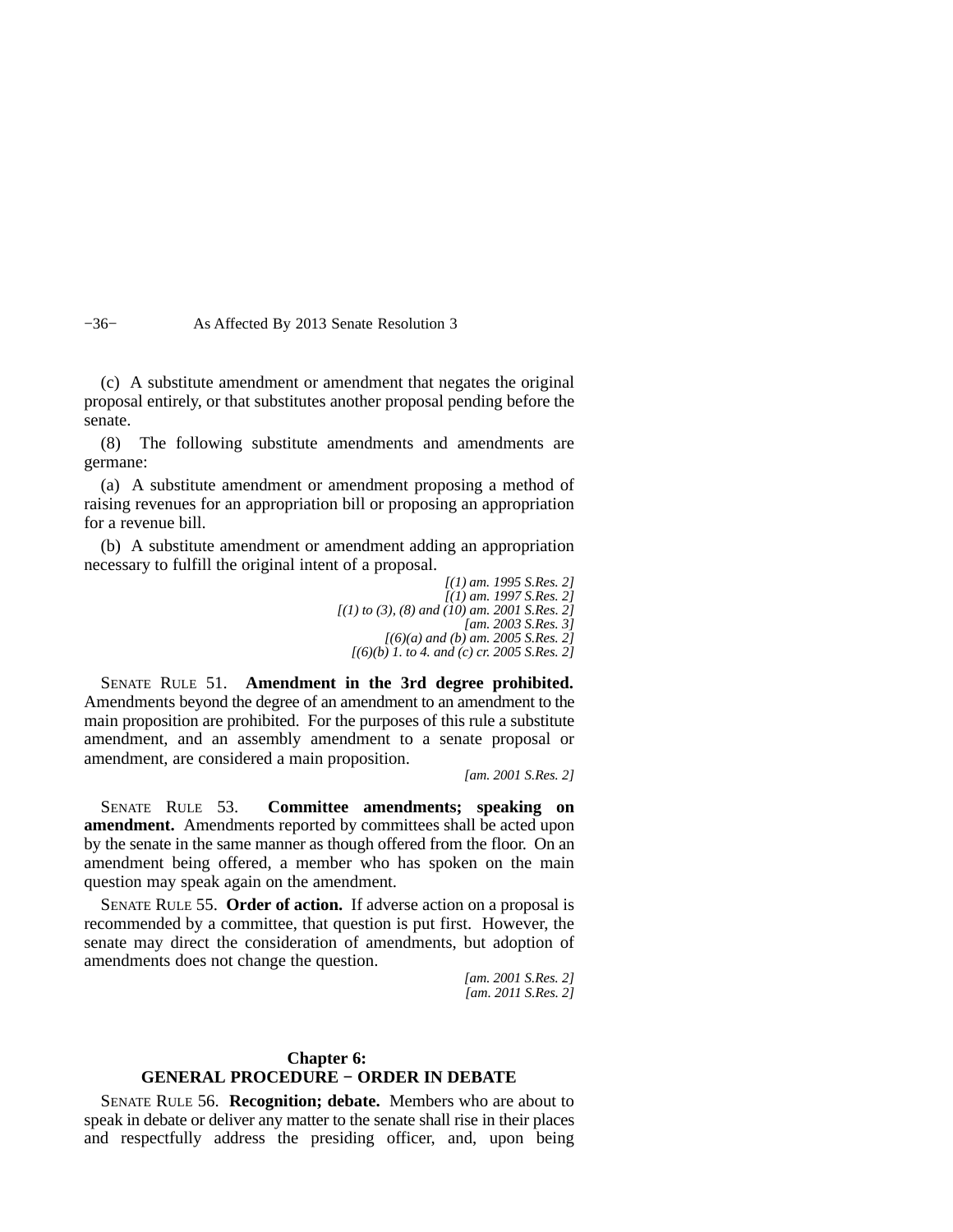Senate Rules As Last Amended January 15, 2013 −37−

recognized, shall proceed, confining themselves to the question under debate and avoiding personalities. Members may not question the motives of another member. Members may read briefly from printed material unless there is objection.

*[am. 2001 S.Res. 2]*

SENATE RULE 56m. **Points of order.** (1) The presiding officer may speak to points of order in preference to others, rising for that purpose; and shall decide questions of order, subject to an appeal by a member, on which appeal each member may speak once not to exceed 5 minutes.

(2) Whenever a point of order is raised, the presiding officer may rule thereon forthwith, or may defer the decision not later than the 5th order of business on the 2nd legislative day thereafter to provide time for examination of the precedents. Questions not ruled on within the required time shall be decided by a majority of the senate.

(2m) When the point of order concerns a proposal or a question currently pending on such proposal, taking the point of order under advisement removes the proposal from further consideration until the presiding officer announces the ruling on the point of order.

(3) Whenever the presiding officer takes a point of order under advisement in order to consult sources of parliamentary law and procedure, the presiding officer shall submit the decision in writing, stating the source consulted and the reasons for the decision. The text of the presiding officer's decision shall be recorded in the journal.

(4) On appeal being taken, the question is "Shall the decision of the presiding officer stand as the judgment of the senate?", which question, and the action thereon, shall be entered on the journal. The vote is taken by roll call vote. A tie vote sustains the ruling of the presiding officer.

(5) All points of order raised and the decisions thereon shall be entered in the journal.

> *[(4) am. 1995 S.Res. 2] [am. 2001 S.Res. 2] [(2), (3) and (4) am. 2003 S.Res. 3] [(4) am. 2005 S.Res. 2] [(2) to (5) rn. from S.Rule 7 (2) to (5); (title), (1) and (2m) cr. 2013 S.Res.3]*

SENATE RULE 57. **Presiding officer to name first speaker.** When any 2 or more members rise at the same time, the presiding officer shall name the person who is to speak first.

*[am. 2001 S.Res. 2]*

SENATE RULE 58. **Member out of order.** A member called to order shall sit down, and may not speak, except in explanation, until it is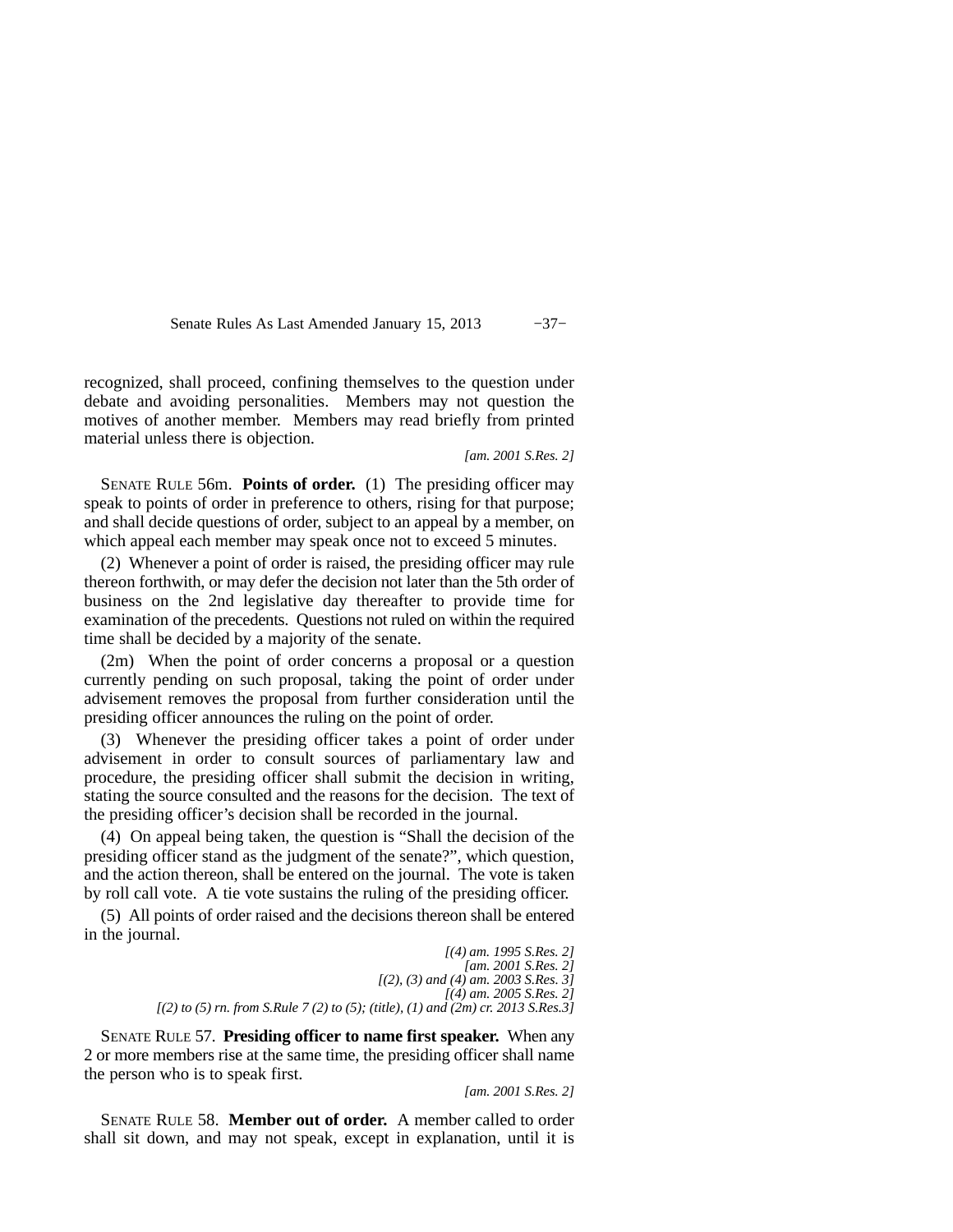−38− As Affected By 2013 Senate Resolution 3

determined whether or not the member was in order. When a member is called to order for words spoken, the exceptional words shall be taken down in writing to better enable the presiding officer to judge whether they are in violation of the rules.

*[am. 2001 S.Res. 2]*

SENATE RULE 59. **How members may speak.** Members may not speak except from their assigned places, and not more than twice on a question, except on leave of the senate.

If a question pending is lost by adjournment and revived on the succeeding roll call day, a member who spoke twice on the preceding roll call day may not again speak without leave of the senate.

> *[am. 2001 S.Res. 2] [am. 2003 S.Res. 3]*

SENATE RULE 60. **Personal privilege.** Members may rise to explain matters personal to themselves by leave of the presiding officer, but may not discuss pending questions in the explanations. Questions of personal privilege are limited to questions affecting the rights, reputation, and conduct of the members in their representative capacities. A member's right to speak on a point of personal privilege has precedence over all other questions except a motion to adjourn or a motion to raise a call. *[am. 2001 S.Res. 2]*

SENATE RULE 61. **Special privilege.** Any member desiring to make a personal explanation on a matter other than one of personal privilege may rise and, by leave of the presiding officer, and within such limitation of time as the presiding officer or senate may determine, discuss any subject relative to state or local government, public welfare, conduct of public officials in relation to their official duties, and matters pertaining to the rights of the senate collectively, and its safety and dignity, and the integrity of its proceedings. A member may not be granted the right to speak on a point of special privilege while any matter is pending or under discussion before the senate.

*[am. 2001 S.Res. 2]*

SENATE RULE 62. **Stating motions.** When a motion is made, the presiding officer shall state it or the chief clerk shall read it prior to debate. If a member requires it, all motions, except to adjourn, postpone, or refer, shall be reduced to writing. Except as provided in rule [67,](https://docs.legis.wisconsin.gov/document/legislativerules/2013/sr67) any motion may be withdrawn by consent of the majority of those present.

*[am. 2001 S.Res. 2] [am. 2003 S.Res. 3]*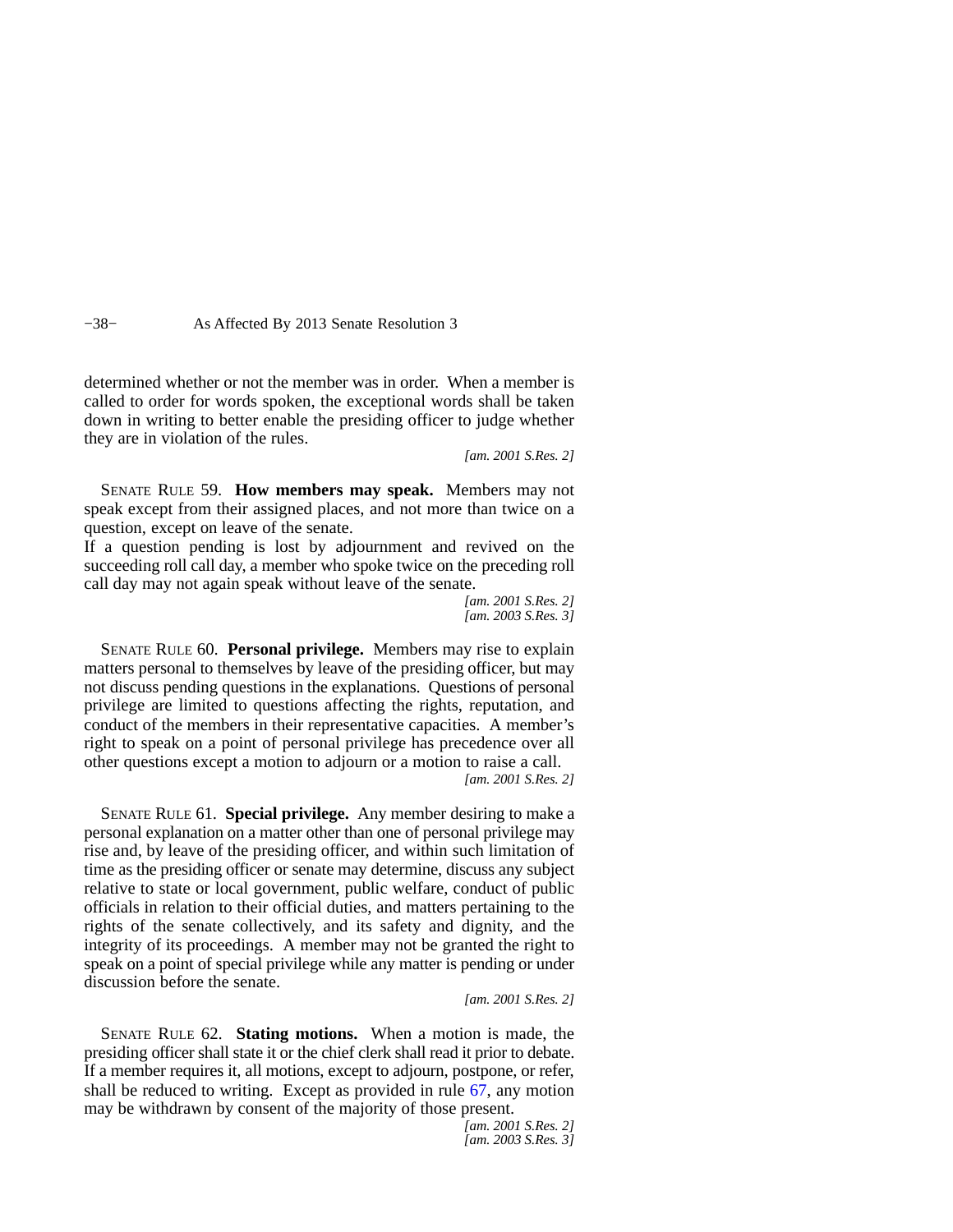Senate Rules As Last Amended January 15, 2013 −39−

SENATE RULE 63. **Motions in order during debate.** (1) When a question is under debate, a motion may not be received except:

(a) To adjourn (not debatable or amendable, member must have floor to make motion, *see* rules [64](https://docs.legis.wisconsin.gov/document/legislativerules/2013/sr64) and [68\)](https://docs.legis.wisconsin.gov/document/legislativerules/2013/sr68).

(b) To adjourn to a fixed time (not debatable; amendable only as to time, *see* rules [64](https://docs.legis.wisconsin.gov/document/legislativerules/2013/sr64) and [68](https://docs.legis.wisconsin.gov/document/legislativerules/2013/sr68)).

(c) To raise a call (not debatable or amendable, carried by majority vote of the members present, *see* rules [68](https://docs.legis.wisconsin.gov/document/legislativerules/2013/sr68) and [85 \(5\)](https://docs.legis.wisconsin.gov/document/legislativerules/2013/sr85(5))).

(d) Personal privilege (not debatable, subject to time limit imposed by the presiding officer, *see* rule [60](https://docs.legis.wisconsin.gov/document/legislativerules/2013/sr60)).

(e) To recess (debatable only as to length of recess, *see* rules [64](https://docs.legis.wisconsin.gov/document/legislativerules/2013/sr64) and [68\)](https://docs.legis.wisconsin.gov/document/legislativerules/2013/sr68).

(f) To lay on table (not debatable, returns matter to committee on senate organization, *see* rules [18,](https://docs.legis.wisconsin.gov/document/legislativerules/2013/sr18) [65](https://docs.legis.wisconsin.gov/document/legislativerules/2013/sr65) and [68](https://docs.legis.wisconsin.gov/document/legislativerules/2013/sr68)).

(g) For the previous question (not debatable but amendable to establish time limit for debate, *see* rules [68](https://docs.legis.wisconsin.gov/document/legislativerules/2013/sr68) and [77](https://docs.legis.wisconsin.gov/document/legislativerules/2013/sr77)).

(h) For the current question (not debatable but amendable to establish time limit for debate, *see* rules [68](https://docs.legis.wisconsin.gov/document/legislativerules/2013/sr68) and [77](https://docs.legis.wisconsin.gov/document/legislativerules/2013/sr77)).

(i) To postpone to a day certain (debatable, may not be renewed on same day unless matter has advanced to subsequent stage or has been changed by amendment, *see* rule [66](https://docs.legis.wisconsin.gov/document/legislativerules/2013/sr66)).

(j) To refer to a standing committee (debatable, in order at any time before passage, *see* rule [41](https://docs.legis.wisconsin.gov/document/legislativerules/2013/sr41)).

(k) To refer to a special committee (debatable, in order at any time before passage, *see* rule [41](https://docs.legis.wisconsin.gov/document/legislativerules/2013/sr41)).

(m) To postpone indefinitely, to reject or to nonconcur, as applicable (debatable, takes precedence over corresponding motion to approve, *see* rule [55\)](https://docs.legis.wisconsin.gov/document/legislativerules/2013/sr55).

(n) To amend (debatable, must be germane, *see* rules [50](https://docs.legis.wisconsin.gov/document/legislativerules/2013/sr50) and [53](https://docs.legis.wisconsin.gov/document/legislativerules/2013/sr53)).

(2) These several motions have precedence in the order in which they are set forth in this rule.

> *[(1)(m) and (n) rn. 1981 S.Res. 2] [(1)(f) am. 1987 S.Res. 2, 1993 S.Res. 3] [(1)(intro.), (d), (j) and (k) and (2) am. 2001 S.Res. 2]*

SENATE RULE 64. **Motion to adjourn always in order.** A motion to adjourn is always in order except when the senate is voting. However, a member may not move an adjournment when another member has the floor and 2 consecutive motions to adjourn are not in order unless other business intervenes. A motion to adjourn to a time certain or to recess has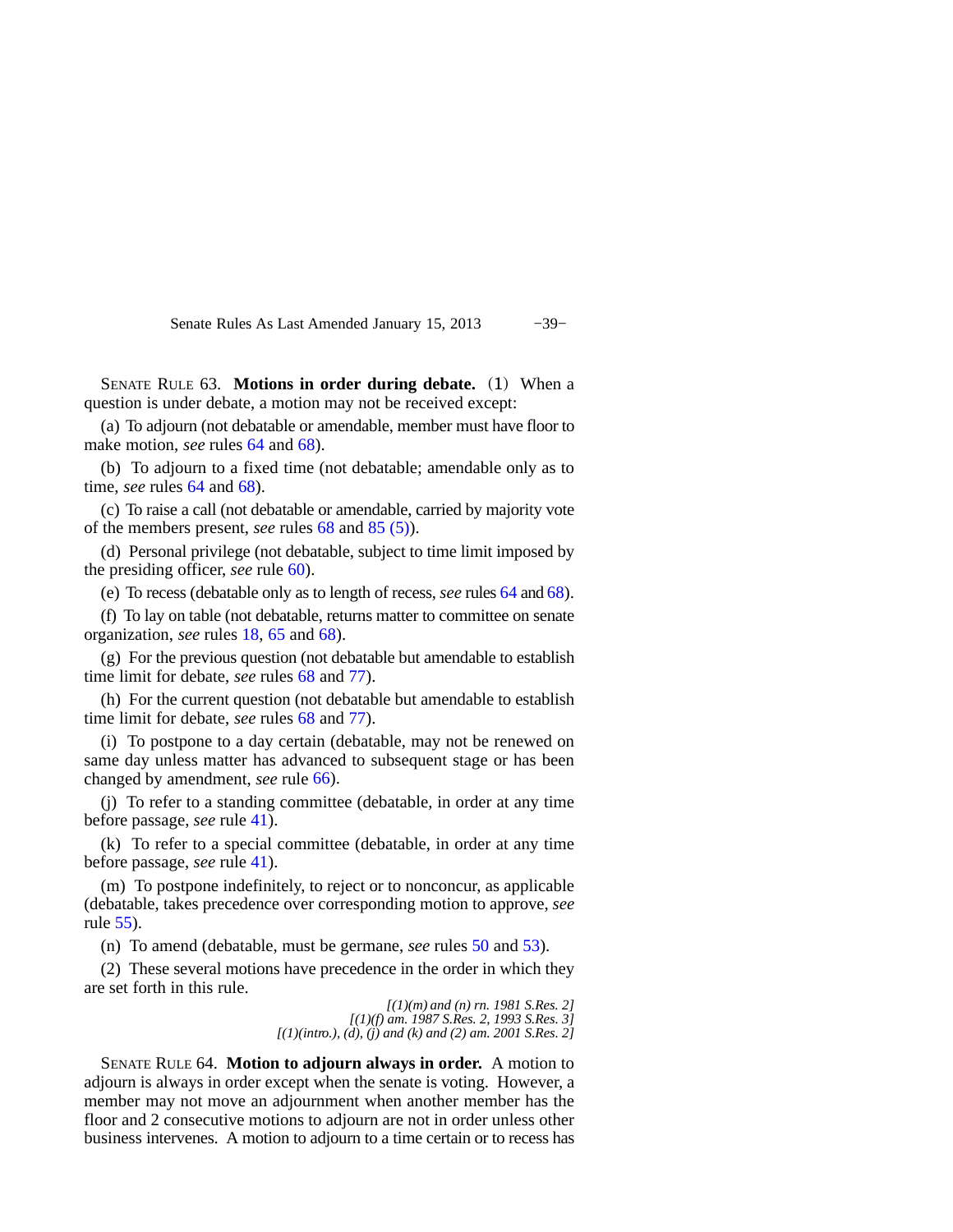−40− As Affected By 2013 Senate Resolution 3

the same privilege as a motion to adjourn, but such motions have the order of precedence prescribed in rule [63.](https://docs.legis.wisconsin.gov/document/legislativerules/2013/sr63)

*[am. 2001 S.Res. 2]*

SENATE RULE 65. **Laying on table.** (1) A motion to lay on the table has only the effect of disposing of the matter temporarily and it may be taken from the table at any time by order of the majority of those present.

(2) A motion to lay a proposal on the table, if approved, has the effect of returning the matter to the committee on senate organization.

(3) A motion to remove a proposal from the table, if approved, has the effect of withdrawing the matter from the committee on senate organization and placing it on the calendar.

> *[(2) and (3) am. 1987 S.Res. 2, 1993 S.Res. 3] [am. 2001 S.Res. 2] [(1) am. 2003 S.Res. 3]*

SENATE RULE 66. **Motion to postpone.** A motion to postpone to a day certain, to refer, or to postpone indefinitely, having failed, may not be again allowed on the same day unless the matter has been altered by amendment or advanced to a subsequent stage. A 2nd motion to reject an amendment is subject to this rule and may not be twice allowed on the same day unless the amendment was altered by amendment.

*[am. 2001 S.Res. 2] [am. 2005 S.Res. 2]*

SENATE RULE 67. **Motion to reconsider.** (1) A motion to reconsider a question may be made by a member having the floor who voted with the majority, or whose position recorded under rule [75](https://docs.legis.wisconsin.gov/document/legislativerules/2013/sr75) agreed with the majority. In the case of a voice vote or tie vote, the motion for reconsideration may be offered by a member not recorded absent on the question that is moved to be reconsidered. The motion for reconsideration is subject to all rules governing debate that apply to the question moved to reconsider.

(2) On questions requiring by the constitution, statutes, rules, or otherwise, a specified number of affirmative votes, the prevailing side is the majority, but such minimum affirmative requirement does not apply to the question of reconsideration.

(3) The motion for reconsideration shall be made on the same or the next succeeding roll call day and it shall be received under any order of business.

(4) A motion to reconsider shall be put immediately after pending business of higher precedence is disposed of unless it is laid over to a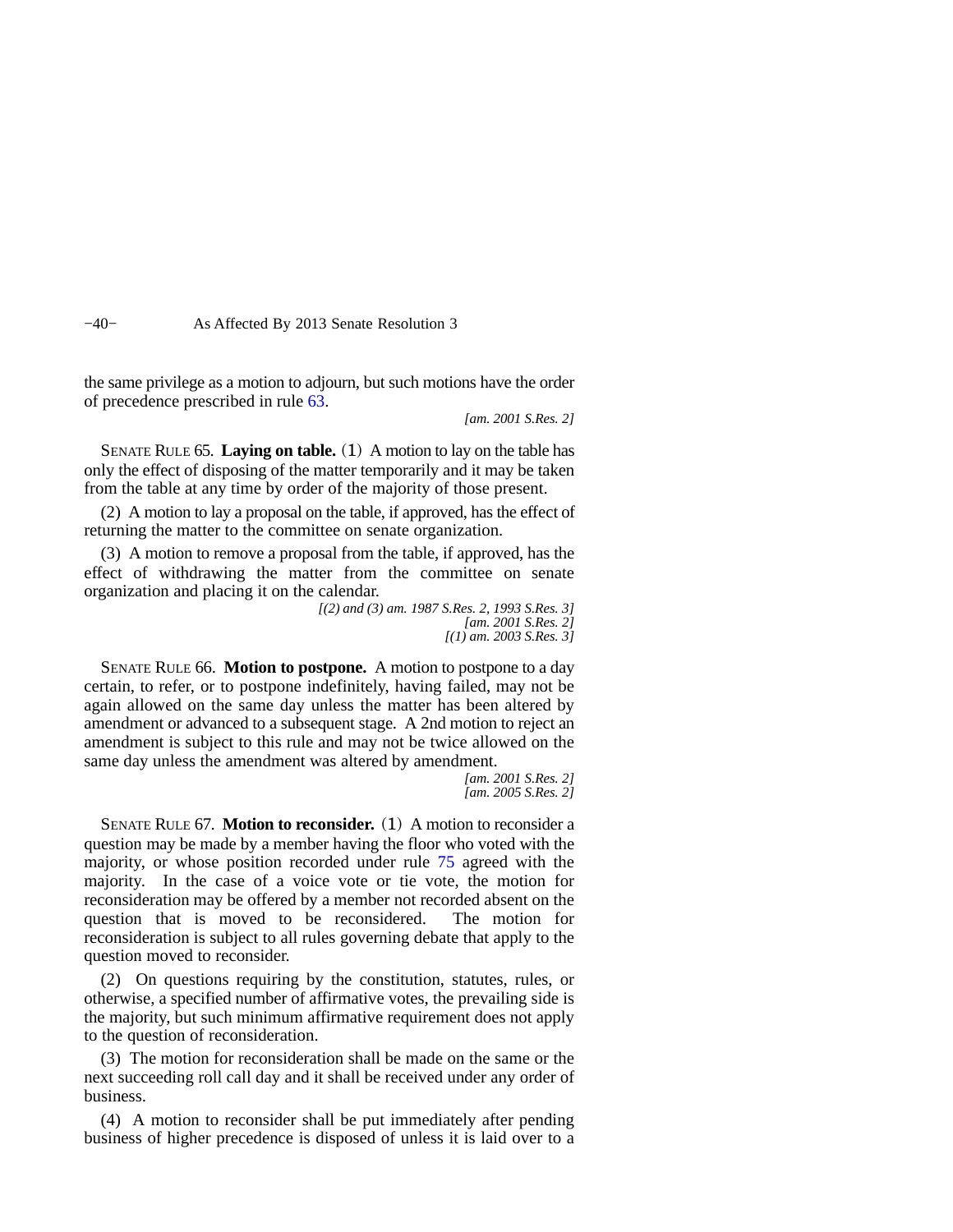Senate Rules As Last Amended January 15, 2013 −41−

future time by a majority vote. A motion for reconsideration may be laid on the table without debate.

(5) After the time for receiving the motion has expired, a pending motion for reconsideration may not be challenged on the ground that the member making the motion did not vote with the majority.

(6) A motion for reconsideration, when made on the same day as the action that is moved to be reconsidered, and not acted upon due to adjournment, other than adjournment under call on the question, expires with adjournment, but if made on the following day is not lost by adjournment. A motion to reconsider amendments to a proposal is in order notwithstanding the proposal's advancement to a 3rd reading and a motion to reconsider the advancement is in order notwithstanding the suspension of the rules to take final action if the motions for reconsideration are otherwise timely and in order. Reconsideration of amendments under this rule has the same priority as to order of action as to amend under rule [63.](https://docs.legis.wisconsin.gov/document/legislativerules/2013/sr63)

(7) Whenever a proposal is returned from the assembly, the governor, or elsewhere for further action pursuant to the senate's request for the return, motions for reconsideration necessarily incident to opening the proposal for further action shall be admitted regardless of the time limitation otherwise imposed by this rule. Action on executive vetoes or appointments or any motion to suspend the rules is not subject to a motion for reconsideration.

(8) A motion for reconsideration, once entered, may only be withdrawn by the member making the motion, and only within the time when the motion by another member would still be timely; later only by consent of or action by the senate.

(9) The motion for reconsideration having been put and lost may not be renewed but, if carried, subsequent motions for reconsideration of the same action are in order.

*[(1) am. 1979 S.Res. 3] [(1), (2) and (5) to (9) am. 2001 S.Res. 2] [(3), (6), (7) and (8) am. 2003 S.Res. 3]*

SENATE RULE 68. **Questions to be decided without debate and not placed on table.** A motion to adjourn, to adjourn to a fixed time, to take a recess, to lay on the table, to take from the table, to place a call, to raise a call, to grant a leave, to suspend the rules, or to reconsider a nondebatable question or a call for the current or previous question, are decided without debate and may not be placed on the table. All incidental questions of order arising after a motion is made for any of the questions named in this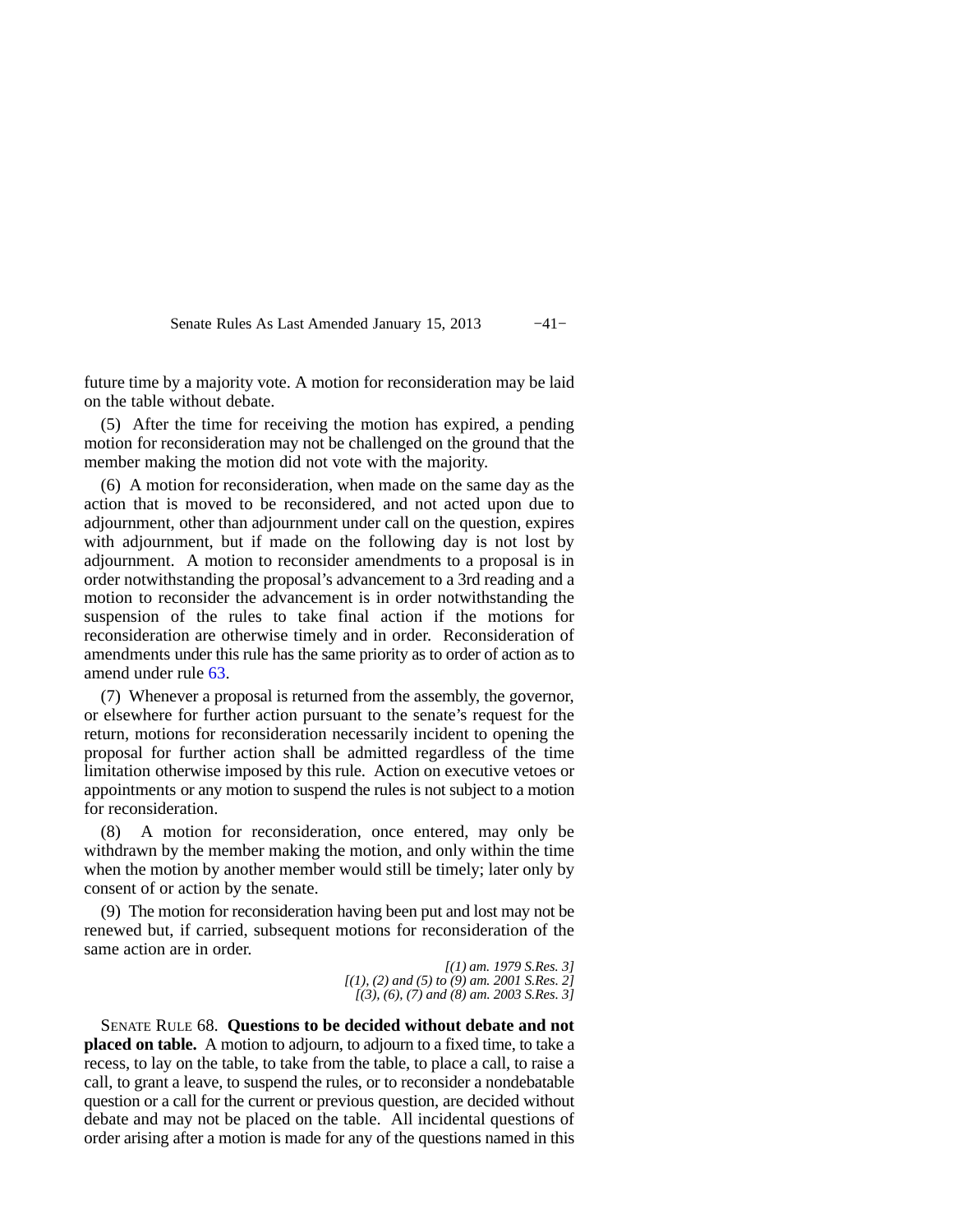−42− As Affected By 2013 Senate Resolution 3

rule, and pending the motion, is decided, whether on appeal or otherwise, without debate.

> *[am. 2001 S.Res. 2] [am. 2003 S.Res. 3] [am. 2009 S.Res. 2]*

SENATE RULE 69. **Privileged motion or resolution.** Except as provided in rule [90,](https://docs.legis.wisconsin.gov/document/legislativerules/2013/sr90) a motion or resolution relating to the organization or proceedings of the senate, or to any of its officers, members, or committees, is privileged in that it need not lie over for consideration, but may be taken up immediately unless referred to the calendar or committee. Any such resolution shall be read at length unless copies of the full text of the resolution have been distributed to the members.

*[am. 2001 S.Res. 2] [am. 2003 S.Res. 3] [am. 2009 S.Res. 2] [am. 2013 S.Res. 3]*

SENATE RULE 70. **Division of question.** (1) A member may call for the division of a question, which shall be divided if it consists of propositions in substance so distinct that, one being taken away, a substantive proposition remains for the decision of the senate. A motion to delete and substitute is indivisible, but a motion to delete being lost does not preclude an amendment or a motion to delete and substitute. Division of action directly upon the substance of a proposal, as to pass, advance to a 3rd reading, indefinitely postpone, or any equivalent, which division may be accomplished by an amendment, are not permitted under this rule.

(2) A bill vetoed in its entirety by the governor may not be divided. When a bill has been vetoed in part and the senate considers a specific item for passage notwithstanding the objections of the governor, any member may request that the item be divided. The item may be divided on request by a member if:

(a) The request proposes to so divide the item that each separate proposition, if passed notwithstanding the objections of the governor, will result in a complete and workable law regardless of the action taken on any other part of the original item.

(b) It is the opinion of the presiding officer that the item involves distinct and independent propositions capable of division and that the division will not be unduly complex.

(3) When a bill has been vetoed in part the committee on senate organization may, by a resolution offered under rule [17 \(2\)](https://docs.legis.wisconsin.gov/document/legislativerules/2013/sr17(2)), propose to schedule a specific part as a special order. When appropriate, the resolution may divide the part into one or more independent propositions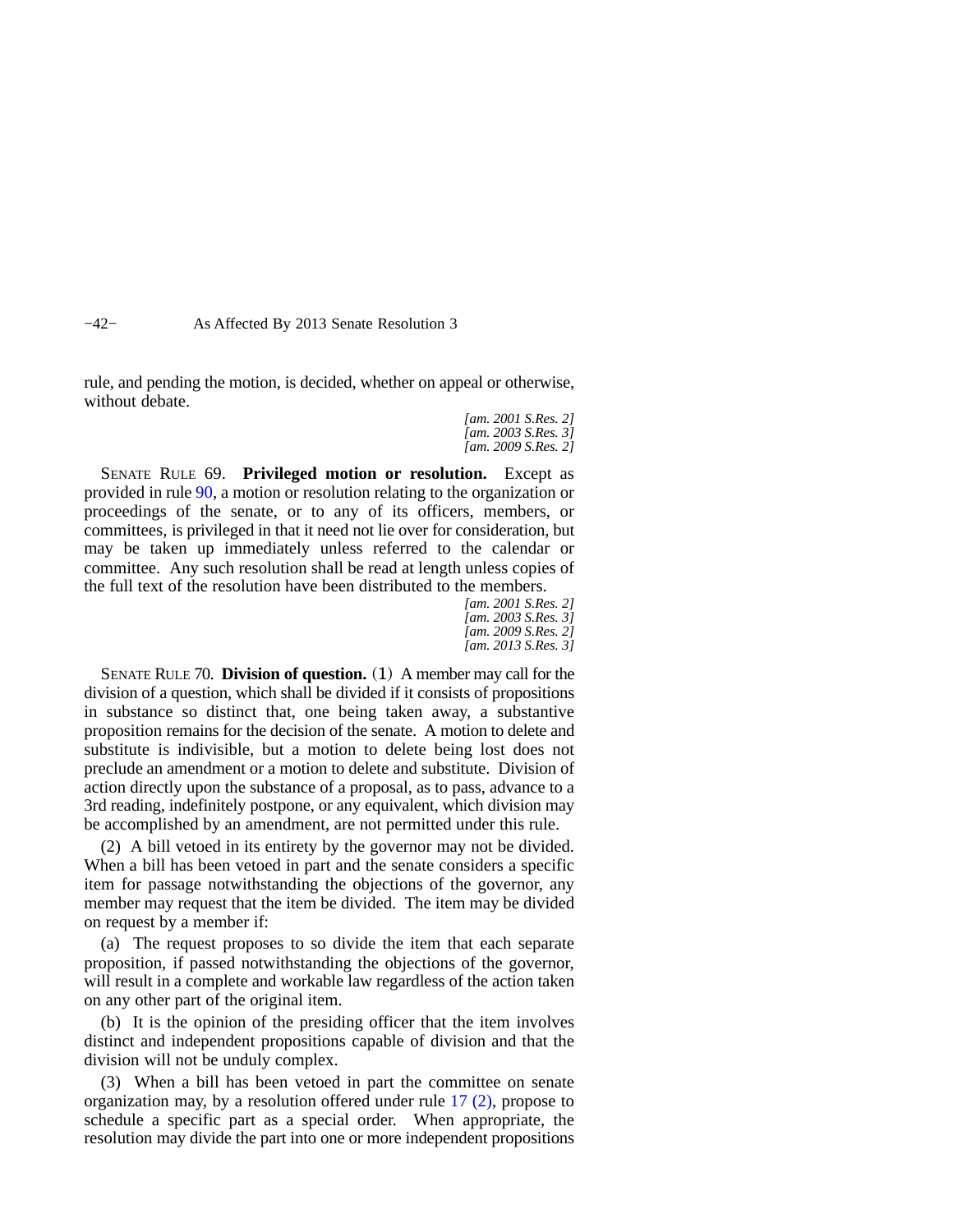Senate Rules As Last Amended January 15, 2013 -43−

and dependent propositions. The proposed division must include at least one separate proposition that, if passed notwithstanding the objections of the governor, will result in a complete and workable law regardless of the action taken on any other part of the original part. The presiding officer shall first put the question on the independent proposition. The question on any proposition dependent thereon may be put only if the independent proposition has been passed notwithstanding the objections of the governor.

> *[am. 2001 S.Res. 2] [(2) and (3) cr. 2005 S.Res. 2]*

SENATE RULE 71. **Putting question.** All questions may be put in this form: "Those who are of the opinion that the bill pass, be concurred in, etc., (as the case may be) say, 'Aye'. Those of contrary opinion say, 'No';" or other appropriate words may be used.

SENATE RULE 72. **Ayes and noes.** (1) The ayes and noes may be ordered by the presiding officer for any vote and shall be ordered when demanded by one−sixth of the members present. The chief clerk shall record the votes taken by ayes and noes, report the result, and enter the report in the journal together with the names of those absent or not voting.

(2) Members shall remain in their seats and may not be disturbed by any other person while the ayes and noes are being called.

(3) A request for a roll call is not in order after the result of the vote has been announced.

*[(1) am. 2001 S.Res. 2]*

SENATE RULE 73. **Every member to vote.** (1) All members present when a question is put shall vote as their names are called. For a special cause the senate may excuse a member from voting, but it is not in order for a member to be excused after the senate has commenced voting.

(2) When the vote is by ayes and noes, a member entering the chamber after the question is put and before it is decided may have the question stated and vote, with the vote being counted in the outcome.

*[(2) am. 2001 S.Res. 2]*

SENATE RULE 73m. **Missed roll calls.** (1) A member who does not vote during a roll call on a proposal may request unanimous consent to have his or her vote included in that roll after the roll is closed, if all of the following apply:

(a) The request does not interrupt another roll call.

(b) The request is made no later than immediately following the close of the next occurring roll call.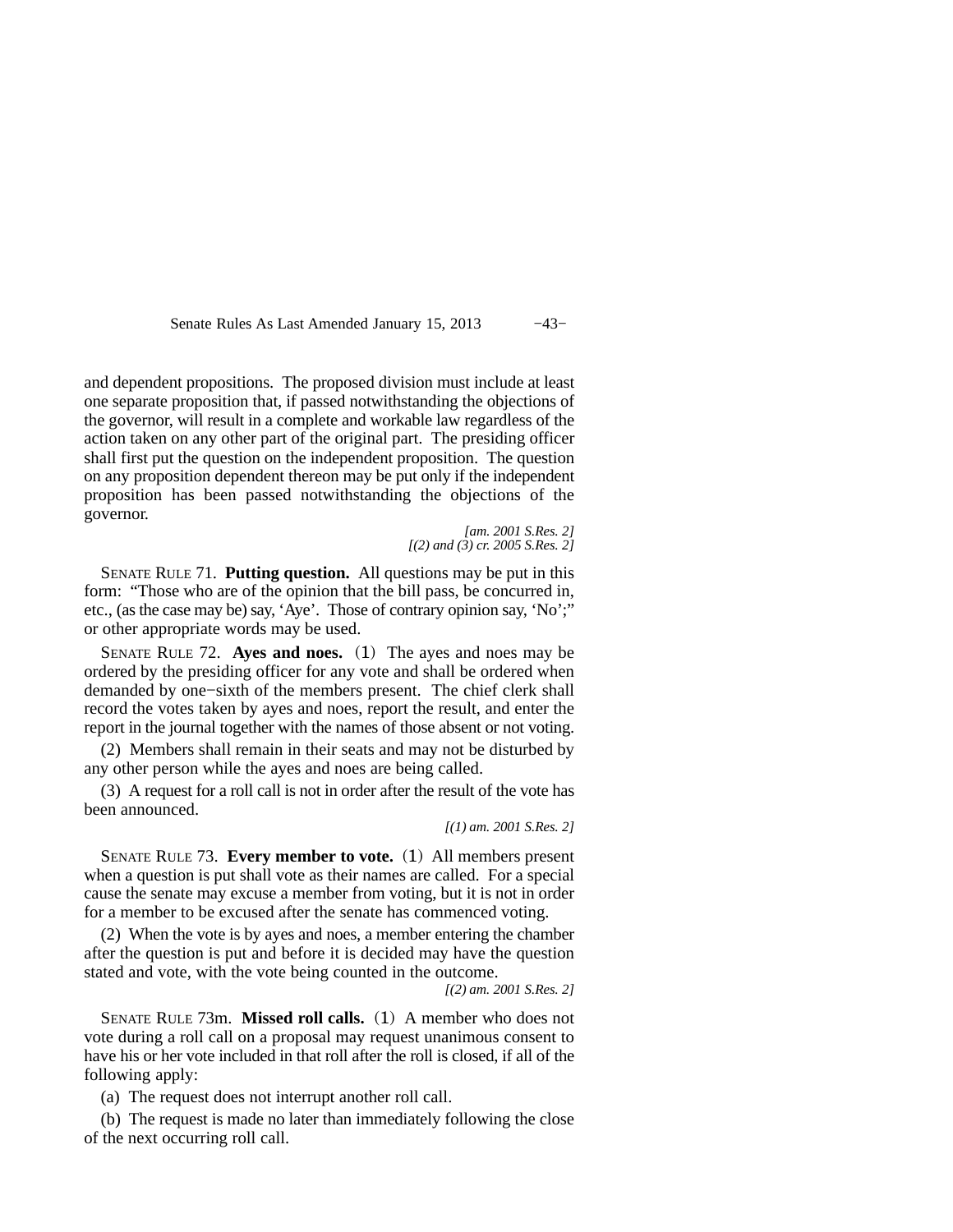−44− As Affected By 2013 Senate Resolution 3

(c) The member's vote, if included, will not change the result of the roll call.

(2) If sub. [\(1\)](https://docs.legis.wisconsin.gov/document/legislativerules/2013/sr73m(1)) precludes a member from making a request or if the request is objected to, the member may request unanimous consent to have the journal reflect how the member would have voted had he or she been in his or her seat when the roll call was taken. A member may not interrupt a roll call to make a request under this subsection.

*[cr. 2005 S.Res. 2]*

SENATE RULE 74. **Explanation of vote not allowed.** Explanation by a member of his or her vote, at the time of the calling of the member's name, is not allowed.

SENATE RULE 75. **Recording position of absent member.** Any member absent from all or part of a day's session by leave of the senate under rule [16](https://docs.legis.wisconsin.gov/document/legislativerules/2013/sr16) or [23](https://docs.legis.wisconsin.gov/document/legislativerules/2013/sr23) or pursuant to rule [13](https://docs.legis.wisconsin.gov/document/legislativerules/2013/sr13) may, within one week after returning, instruct the chief clerk in writing to have the journal show that had the member been present when a certain vote was taken the member would on that issue have voted aye or have voted no. If the member returns before the vote is taken, the statement of position is void and the member shall cast his or her vote as required under rule [73](https://docs.legis.wisconsin.gov/document/legislativerules/2013/sr73).

*[am. 2001 S.Res. 2] [am. 2003 S.Res. 21] [am. 2009 S.Res. 2]*

#### **Chapter 7: LIMITING DEBATE**

SENATE RULE 76. **Scheduling time limits for debate.** (1) Time limits and schedules for debate may be designated in the manner described in sub. [\(2\)](https://docs.legis.wisconsin.gov/document/legislativerules/2013/sr76(2)). The time limits may be rejected or modified by majority vote of the members present, but this question is not debatable. The schedules and time limits shall be announced by the presiding officer immediately upon being presented. Promptly at the expiration of the time allotted, the presiding officer shall put the question.

(2) Time limits and schedules for debate may be designated under sub. [\(1\)](https://docs.legis.wisconsin.gov/document/legislativerules/2013/sr76(1)) by any of the following means:

(a) By the committee on senate organization.

(b) Jointly by the majority leader and the minority leader, if the committee on senate organization does not object.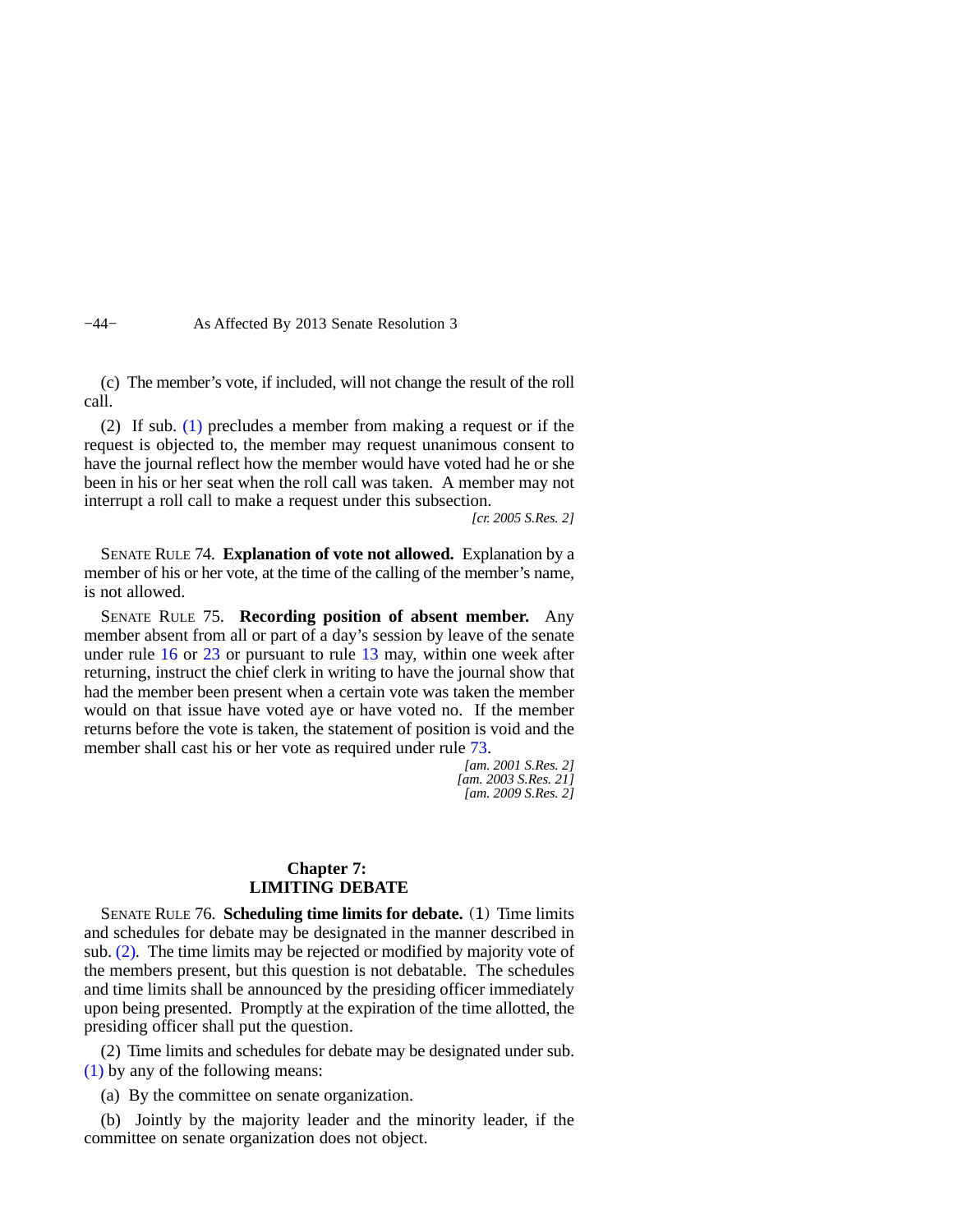Senate Rules As Last Amended January 15, 2013 −45−

(c) By the presiding officer, if the majority leader and the minority leader do not object.

> *[am. 1987 S.Res. 2, 1989 S.Res. 3, 1993 S.Res. 3] [am. 2001 S.Res. 2] [(1) am. 2003 S.Res. 3] [(2) cr. 2003 S.Res. 3] [(1) am. 2009 S.Res. 2]*

SENATE RULE 77. **Voting immediately; time limit on debate.** (1) When any matter is under consideration any member may move that the senate vote immediately on the current question. The motion is not debatable and if carried by a majority the subsidiary question then pending before the senate shall be put to a vote without debate. If a motion is made under this subsection the question is: "Shall the senate vote immediately on the current question?" If the motion carries, the effect is to end the debate on the current question then before the senate and bring the senate to a vote on the current question. A motion to table is not in order after a motion under this subsection has been made. A motion that carries under this subsection does not prevent the offering of amendments or substitute amendments to the main question after the vote is taken on the current question.

(2) A motion to establish the amount of time to be given a particular matter may be made in the same manner as provided in sub. [\(1\)](https://docs.legis.wisconsin.gov/document/legislativerules/2013/sr77(1)), except that this motion is subject to amendment, which also is decided without debate.

(3) When a matter is under consideration a member may move that the senate vote immediately on the main question. The motion is not debatable and if carried by a majority the main question then pending before the senate shall be put to a vote without debate. If a motion is made under this subsection the question is: "Shall the senate vote immediately on the main question?" If the motion carries, the effect is to end the debate on the question then before the senate and bring the senate to a vote on the main question. Amendments or substitute amendments may be offered, but not debated, and shall be considered immediately. A motion to table the proposal to which the main question relates is not in order after a motion under this subsection has been made.

> *[am. 2001 S.Res. 2] [(title), (1) and (3) am. 2005 S.Res. 2]*

SENATE RULE 79. **But one motion to reconsider in order; main question may remain before the senate.** After a motion under rule [77](https://docs.legis.wisconsin.gov/document/legislativerules/2013/sr77(1)) [\(1\)](https://docs.legis.wisconsin.gov/document/legislativerules/2013/sr77(1)) or [\(3\)](https://docs.legis.wisconsin.gov/document/legislativerules/2013/sr77(3)) has carried, only one motion to reconsider is in order. If the motion to reconsider carries, the main question shall remain as the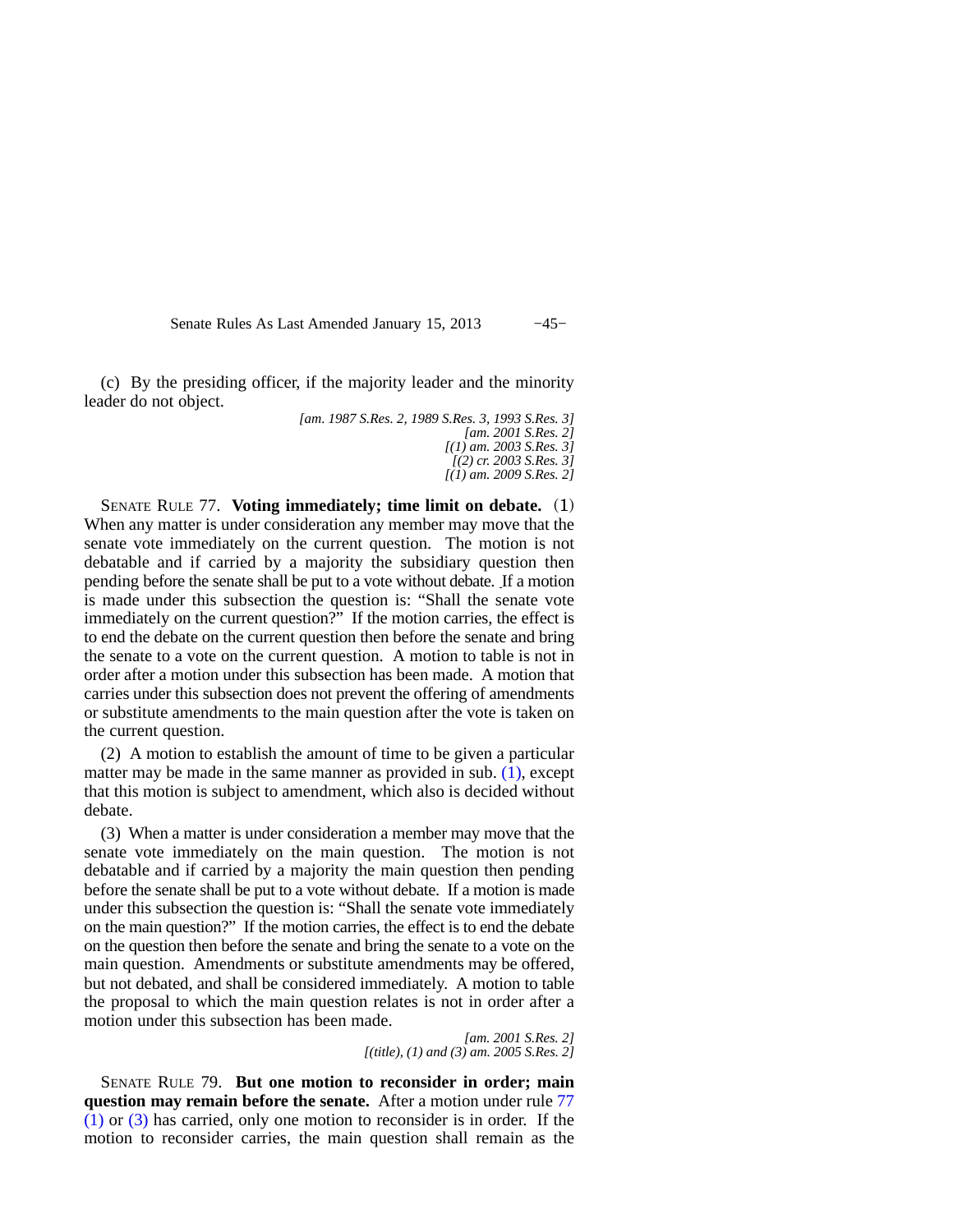−46− As Affected By 2013 Senate Resolution 3

question before the senate, in the same stage of proceedings as before the motion under rule [77 \(1\)](https://docs.legis.wisconsin.gov/document/legislativerules/2013/sr77(1)) or [\(3\)](https://docs.legis.wisconsin.gov/document/legislativerules/2013/sr77(3)) was made.

> *[am. 2001 S.Res. 2] [am. 2005 S.Res. 2]*

SENATE RULE 80. **But one call of the senate in order.** After a motion to vote immediately on the main question has carried but before the vote is taken, one call of the senate is in order; but after proceedings under the call have been once dispensed with, or after a majority lifts the call, a call is not in order before the vote on the main question.

> *[am. 2001 S.Res. 2] [am. 2005 S.Res. 2]*

#### **Chapter 8: CALL OF THE SENATE**

SENATE RULE 81. **Call of the senate.** (1) Five senators may make a call of the senate and thereby require absent members to be sent for, but a call of the senate cannot be made after the voting has commenced.

(2) A call of the senate may be ordered on any motion or question before the senate, including a motion to adjourn, but a call of the senate on a motion to adjourn is not in order once the senate is under call on any other question.

*[(2) am. 2001 S.Res. 2]*

SENATE RULE 82. **Putting question.** (1) On a call of the senate being moved, the presiding officer shall say: "It requiring 5 senators to make a call of the senate, those in favor of the call shall rise." And, if a sufficient number rise, the call shall be thereby ordered without debate.

(2) When a motion for a call of the senate fails of the support of the necessary 5 members, and announcement of that fact is made, a 2nd motion for a call on the same question is not in order unless other business intervenes.

*[am. 2001 S.Res. 2]*

SENATE RULE 83. **Doors to be closed.** A call of the senate being ordered, the sergeant at arms shall close the doors, and members may not leave the chamber, but the public may come and go under such regulations as the sergeant at arms finds necessary.

*[am. 2001 S.Res. 2]*

SENATE RULE 84. **Sergeant to bring in absentees.** The chief clerk shall immediately call the roll of the members, and note the absentees,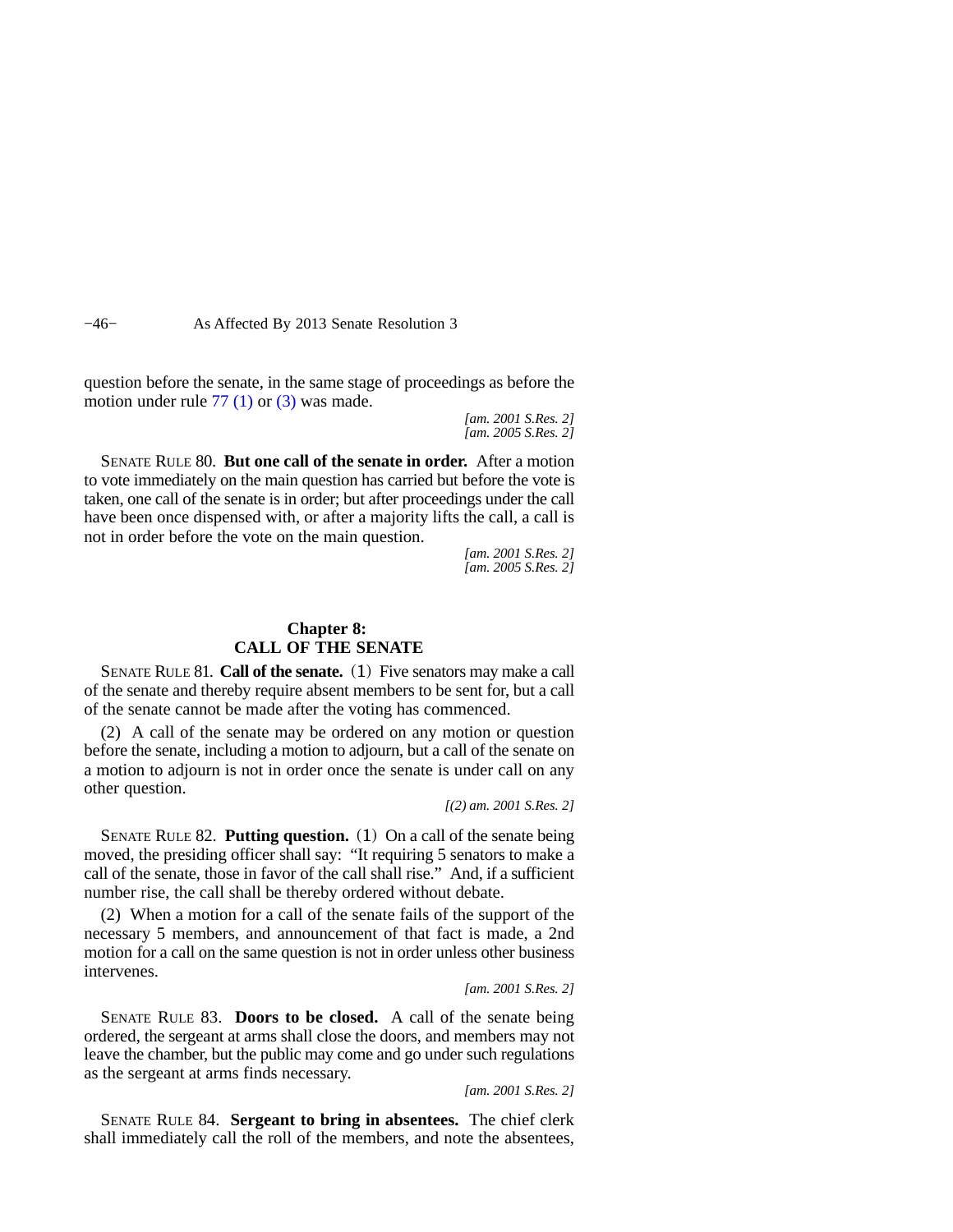Senate Rules As Last Amended January 15, 2013 -47−

whose names shall be read, and entered upon the journal in such manner as to show who are absent with leave and who are absent without leave. The chief clerk shall furnish the sergeant at arms with a list of those who are absent without leave, and the sergeant at arms shall forthwith proceed to find and bring in such absentees. In exercising his or her responsibilities under this rule, the sergeant at arms may request the assistance of any law enforcement officer in this state.

*[am. 2011 S.Res. 3]*

SENATE RULE 85. **Transacting business while under call.** (1) GENERAL RULE. While the senate is under call, business may not be transacted with reference to the matter on which the call is made except to receive and act upon the report of the sergeant at arms, to act on a motion to raise one or more calls, to adjourn, or to adjourn to a time certain. A roll call on a call of the senate must be completed before the senate may take up a special order fixed for that time. A joint resolution to dispose of all matters before the senate and to recess includes matters under call.

(2) CONCURRENT CALLS. While the senate is under call, a concurrent call may be ordered on any other business before the senate except on a motion for a leave of absence for a member or a motion to dispense with further proceedings under a call.

(3) OTHER BUSINESS. Other business may be conducted by those present as if there were no call.

(4) SUCCESSIVE CALLS ON SAME QUESTION; INTERVENING BUSINESS. Successive calls on the same question are in order if any other action on pending business has intervened between calls of the senate.

(5) RAISING CALL. A motion to raise one or more calls takes precedence over every other motion, except a motion to adjourn. The affirmative vote of a majority of those present is required for adoption. Upon adoption of a motion to raise one or more calls, business shall be taken up at the point at which it was interrupted by the call, except that motions to recess or adjourn take precedence over the question on which the call was raised, and subsequent calls on motions unrelated to progress of a proposal are in order. The motion to raise a call is not amendable.

(6) EFFECT OF ADJOURNMENT UPON CALL OF SENATE. A majority of those present may adjourn, but upon reconvening, the senate is not under call, but the call of the senate may again be ordered in the same manner as provided in this rule.

(7) GRANTING LEAVE UNDER CALL. Absent members may be granted leave during a call of the senate by majority vote of members present. Leave cannot be canceled after a call of the senate has been ordered. Prior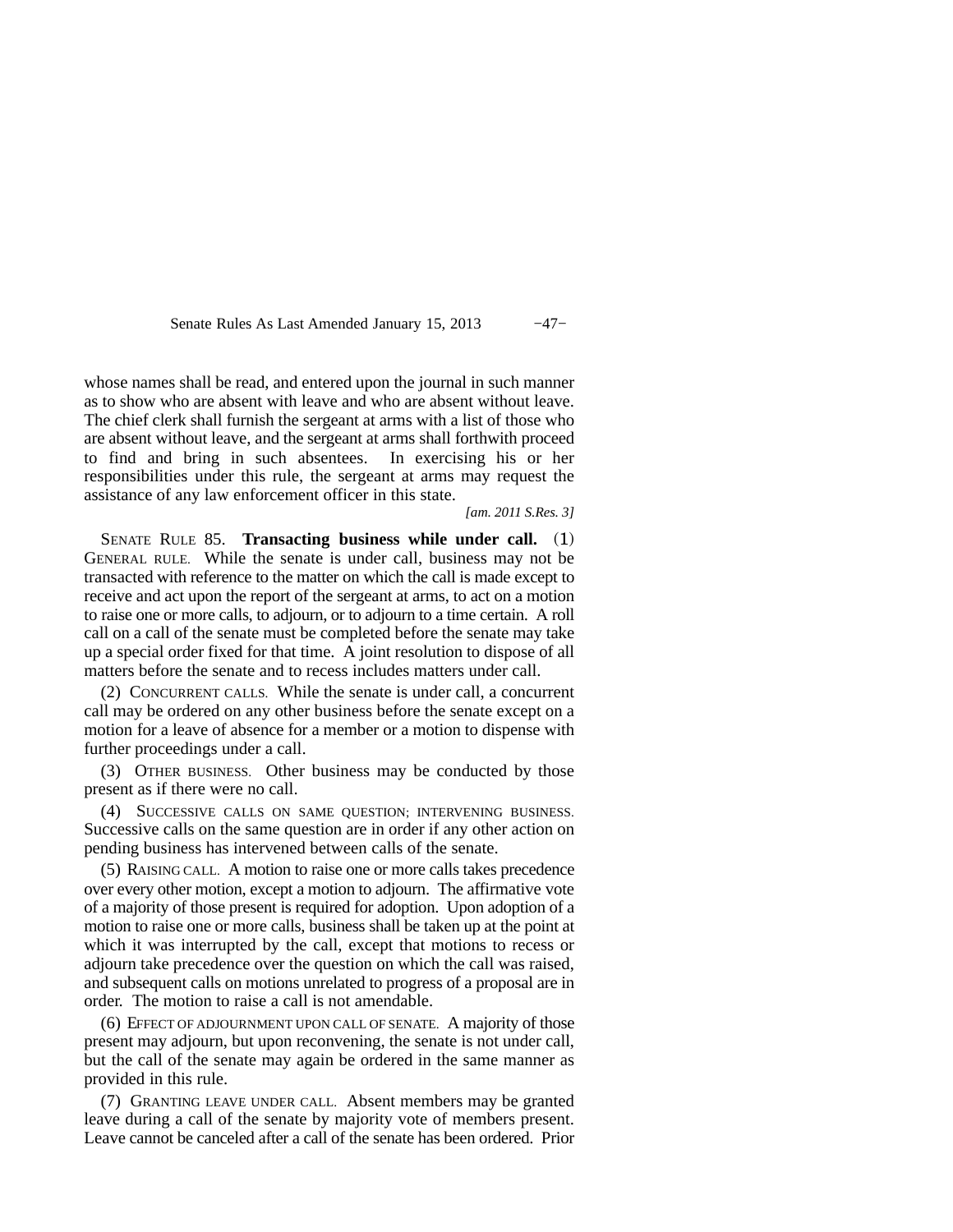−48− As Affected By 2013 Senate Resolution 3

leave expires when the senator returns although it is before the time limit set.

*[(1), (5) to (7) am. 2001 S.Res. 2] [(5) am. 2003 S.Res. 3] [(7) am. 2009 S.Res. 2]]*

SENATE RULE 86. **Sergeant at arms may report.** The sergeant at arms may make a report of the proceedings under the call at any time. The motion to accept the report is determined by ayes and noes. The call may not be raised unless a majority of those present vote in favor of the motion. If the report is not accepted, the sergeant at arms shall proceed to a completion of the duties under rule [84.](https://docs.legis.wisconsin.gov/document/legislativerules/2013/sr84)

> *[am. 2001 S.Res. 2] [am. 2003 S.Res. 3]*

SENATE RULE 87. **Call raised when absentees present and business disposed of.** When the sergeant at arms reports that all who were absent without leave are present and names them, the report shall be entered on the journal. The call ends as soon as the business, pending when the call was made, is disposed of.

*[am. 2001 S.Res. 2]*

#### **Chapter 9: EMPLOYEES**

SENATE RULE 88. **Employment and supervision of senate employees.** (1) The committee on senate organization has general supervision and direction over all employees of the senate and may supervise or assign supervision over employees as it considers proper to the chief clerk, to the sergeant at arms, or to members.

(2) On recommendation of the respective appointing officers, the committee on senate organization shall allocate the number of employees of the senate within the limits established by the staffing pattern then in force and the duties and responsibilities assigned to each employee. The chief clerk shall assign each position to the proper pay range.

(3) Employees may not be allowed compensation except for such time as they are in attendance, except when absent with leave granted by their superior officers. Employees are not exempt from this provision on any day of the week. All employees shall perform such duties in connection with the work of the senate as are assigned to them by their superior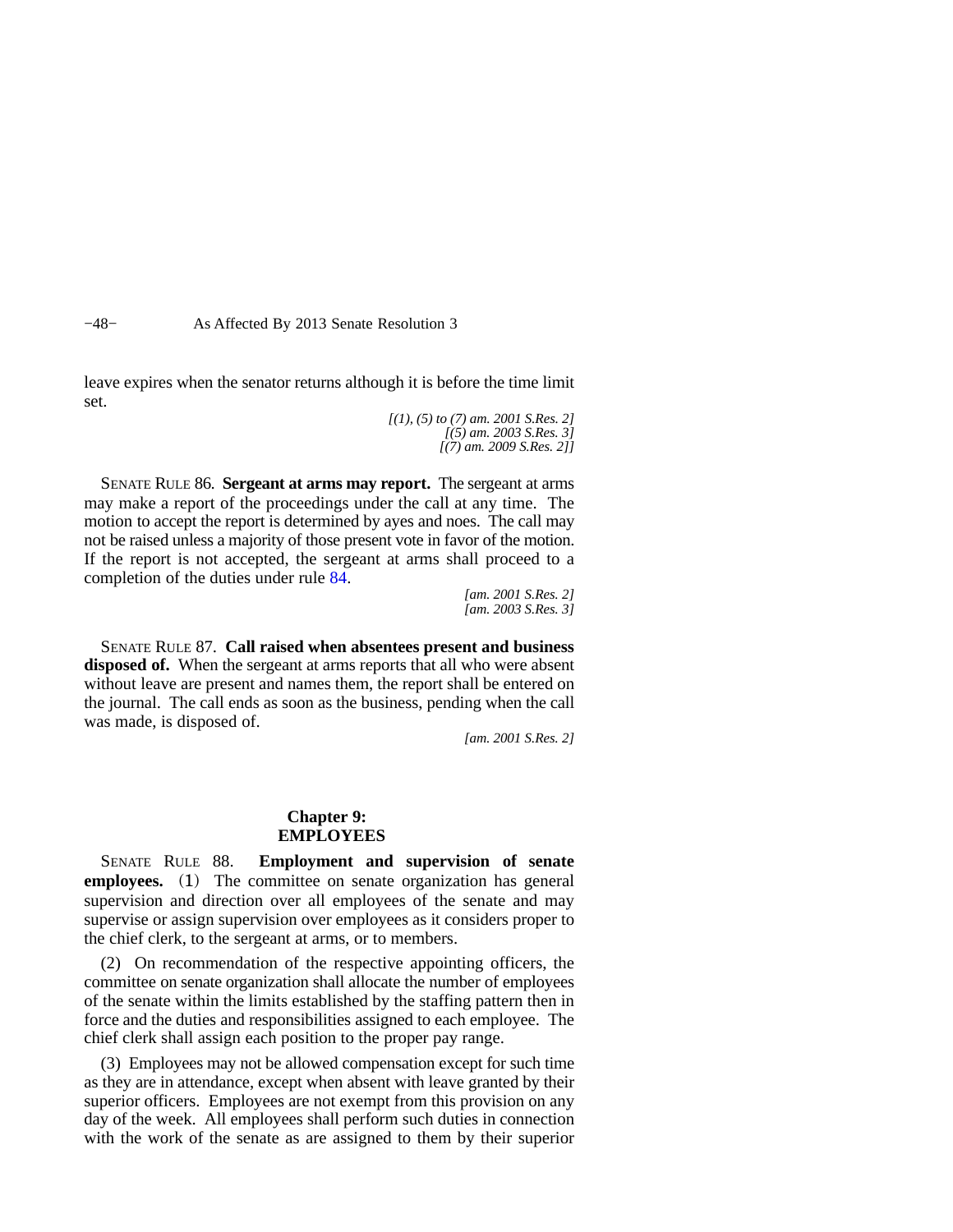Senate Rules As Last Amended January 15, 2013 −49−

officers, and shall be available at such hours as their superior officers direct.

> *[am. 2001 S.Res. 2] [(1) and (3) am. 2003 S.Res. 3] [(2) am. 2005 S.Res. 2]*

SENATE RULE 89. **Certification of payroll.** The chief clerk shall certify to the department of administration the names of all persons employed in the senate and the amounts respectively due them.

> *[am. 1995 S.Res. 2] [am. 2001 S.Res. 2] [am. 2005 S.Res. 2]*

#### **Chapter 10: RULES**

SENATE RULE 90. **Creating, amending, or repealing rules.** Senate rules may be created, amended, or repealed by resolution adopted by a vote of a majority of the senate membership presently serving. The vote is taken by ayes and noes. The resolution shall set forth the precise detail of the proposed creation, amendment, or repeal. After the senate rules have been established at the commencement of the biennial session, any resolution to change the senate rules must lay over one week.

> *[am. 2001 S.Res. 2] [am. 2003 S.Res. 3]*

SENATE RULE 91. **Suspending rules.** Senate rules may be suspended by the senate by vote of two−thirds of the members present. The vote is determined by ayes and noes unless unanimous consent is given.

*[am. 2001 S.Res. 2]*

SENATE RULE 92. **Continuity of senate rules.** Senate rules are effective until amended or repealed by the senate. Senate rules remain in force at the beginning of a succeeding biennial session until superseded by rules adopted by the senate in the succeeding biennial session of the legislature.

> *[am. 2001 S.Res. 2] [am. 2003 S.Res. 3]*

SENATE RULE 93. **Special or extraordinary sessions.** Unless otherwise provided by the senate for a specific special or extraordinary session, the rules of the senate adopted for the biennial session, with the following modifications, apply to each special session called by the governor and to each extraordinary session called by the senate and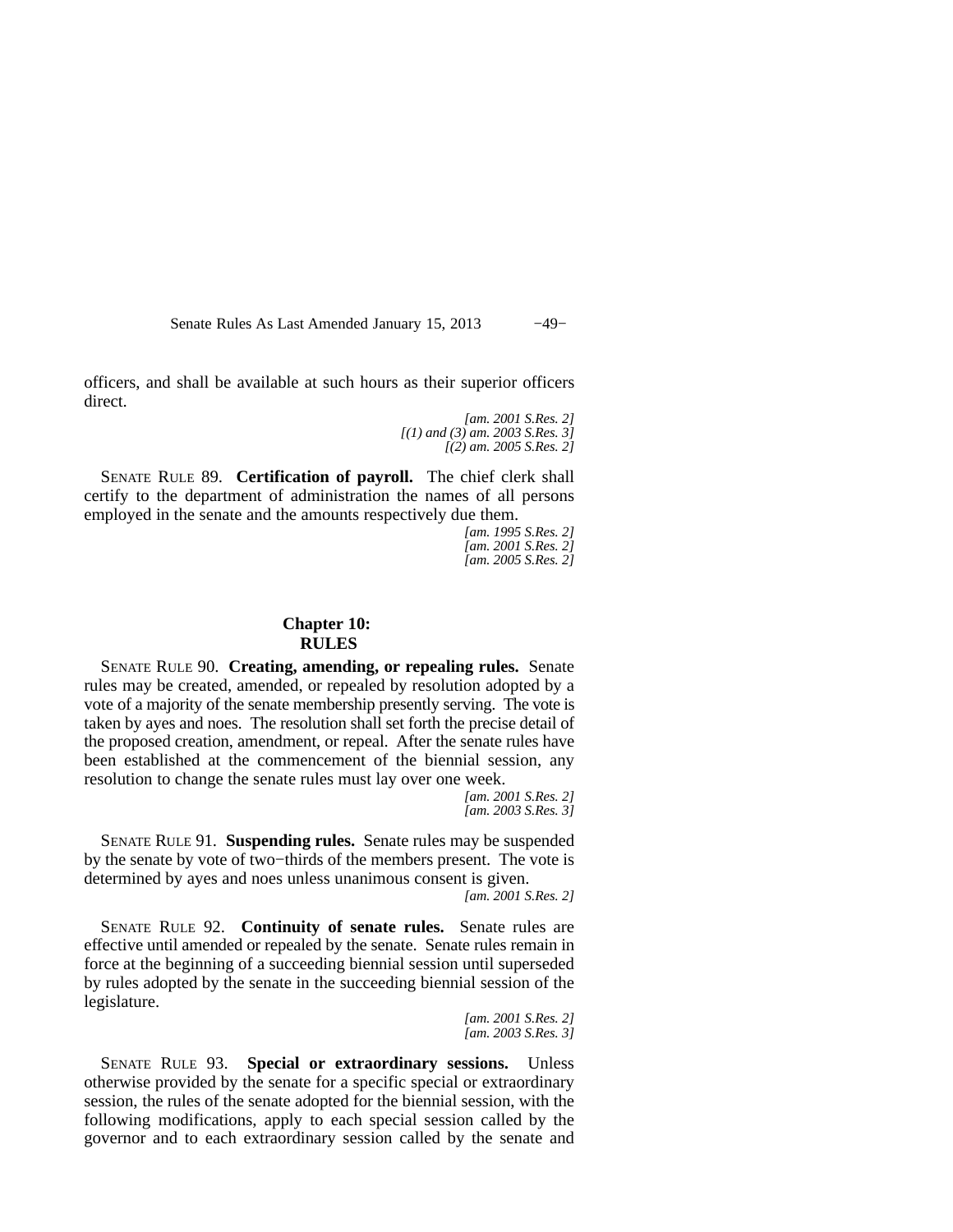−50− As Affected By 2013 Senate Resolution 3

assembly organization committees or called by a joint resolution approved by both houses:

(1) Except as provided in sub.  $(1d)$ , a proposal or amendment may not be considered unless it accomplishes the special purposes for which the special session was convened or the business specified in the action authorizing the extraordinary session. Notwithstanding rule [46 \(6\),](https://docs.legis.wisconsin.gov/document/legislativerules/2013/sr46(6)) any proposal that is adversely and finally disposed of for the biennial session may be revived by specific inclusion in the action authorizing an extraordinary session, provided that the proposal had not failed a vote of concurrence or passage in the senate. Any proposal revived under this subsection is considered to be at the same stage of the proceedings as it had attained upon being adversely and finally disposed of.

(1d) Resolutions offering commendations, congratulations, or condolences, memorializing congress or an individual, or affecting senate or legislative rules or proceedings are declared not to be within the meaning of the term "business" under the constitutional provision limiting the matters to be considered during special sessions to those enumerated in the governor's call for a special session. All such matters may be considered during any extraordinary session.

(1p) A senate proposal may not be considered unless it is recommended to be introduced, offered, or considered by the committee on senate organization, the senate committee on finance, the joint committee on finance, the joint committee on legislative organization, or by the joint committee on employment relations.

(2) A notice of a committee meeting is not required other than posting on the legislative bulletin board, and a bulletin of committee hearings may not be published.

(3) The daily calendar is in effect immediately upon posting on the legislative bulletin boards. The calendar need not be distributed.

(4) Any point of order shall be decided within one hour.

(5) A motion may not be entertained to postpone action to a day or time certain.

(6) Any motion to advance a proposal and any motion to message a proposal to the assembly may be adopted by a majority of those present and voting.

> *[cr. 1983 S.Res. 4] [(intro.) am. 1989 S.Res. 3] [(1) and (3) am. 1995 S.Res. 2] [(1) to (3) and (5) am. 2001 S.Res. 2] [(intro.), (1), (1p) and (6) am. 2003 S.Res. 3]*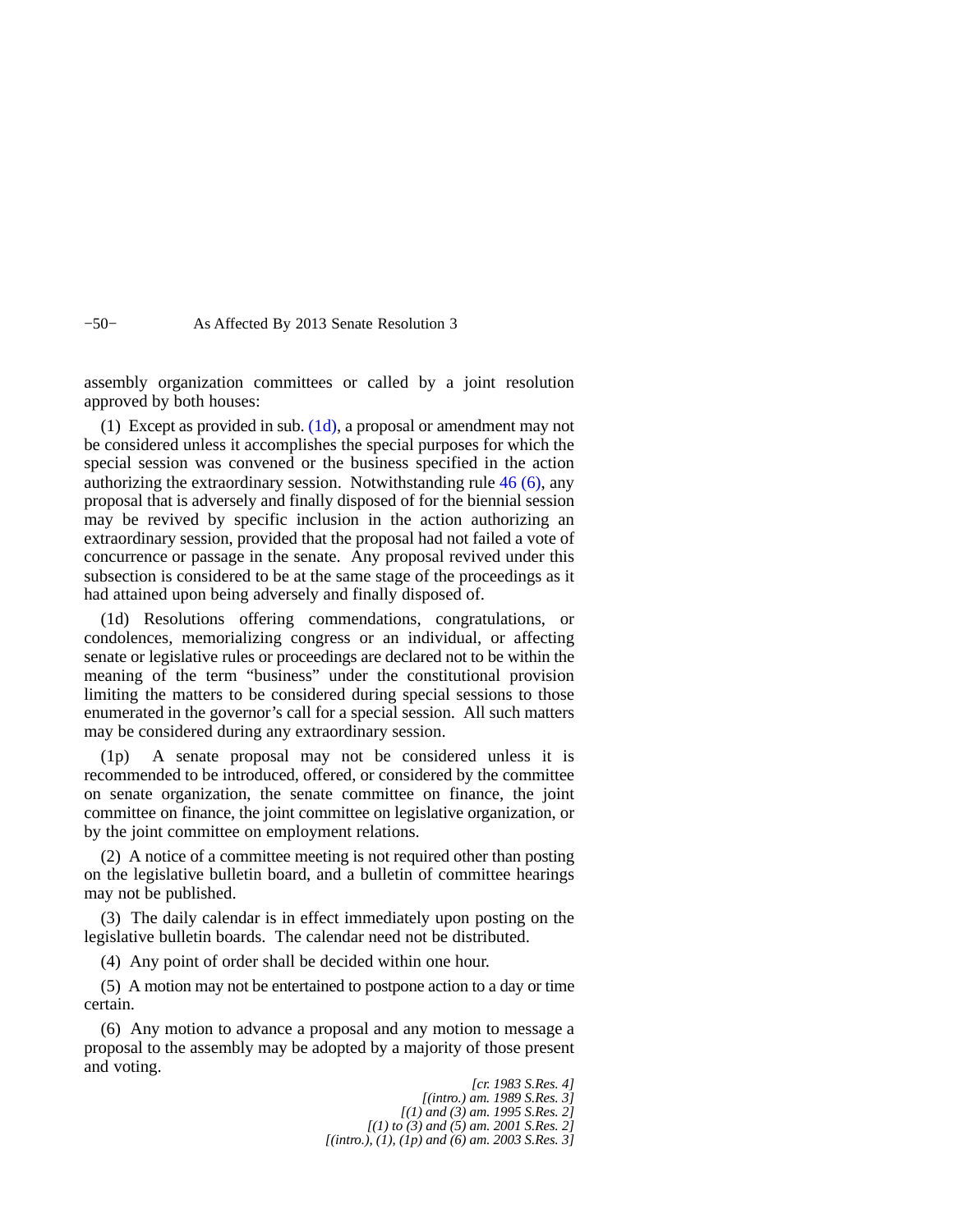Senate Rules As Last Amended January 15, 2013 -51−

*[(1d) (from rule 33 (3)) am. 2003 S.Res. 3] [(intro.), (1), (1d), (1p) and (2) am. 2005 S.Res. 2]*

SENATE RULE 94. **Publishing of senate rules.** (3)(a) Within one week after the adoption of a resolution significantly changing the senate rules, the chief clerk shall direct the distribution of a new pamphlet incorporating the entire text of the senate rules as affected by the resolution unless, in the judgment of the chief clerk, additional rule changes may soon be agreed to by the senate. Each pamphlet edition shall contain a revised table of contents and index prepared by the legislative reference bureau.

(b) As directed by the chief clerk, a resolution amending the senate rules may be engrossed and duplicated for distribution.

> *[rn. from S.Rule 93 by 1983 S.Res. 4] [am. 1987 S.Res. 3] [(3)(a) am. 1995 S.Res. 2] [(3) am. 2001 S.Res. 2]*

#### **Chapter 11: MISCELLANEOUS**

SENATE RULE 95. **Copies for senate.** All publications for the senate and reproduction to be done for the senate shall conform to the senate and joint rules or be as determined by the committee on senate organization or the joint committee on legislative organization.

> *[rn. from S.Rule 94 by 1983 S.Res. 4] [am. 1995 S.Res. 2] [am. 2001 S.Res. 2]*

SENATE RULE 95m. **Governor's veto message.** The governor's veto message shall be read at length unless copies of the document have been distributed to the members.

*[cr. 2009 S.Res. 2]*

SENATE RULE 96. **Fiscal estimates.** (1) The committee on senate organization may request from the legislative fiscal bureau an original fiscal estimate on a bill if the committee believes that a fiscal estimate on the bill will not be completed by the state agency assigned to prepare the fiscal estimate before the bill receives a public hearing, is voted on by a senate standing committee, or is considered by the senate.

(1m) The chairperson of any committee may request from the legislative fiscal bureau an original fiscal estimate on a bill if the fiscal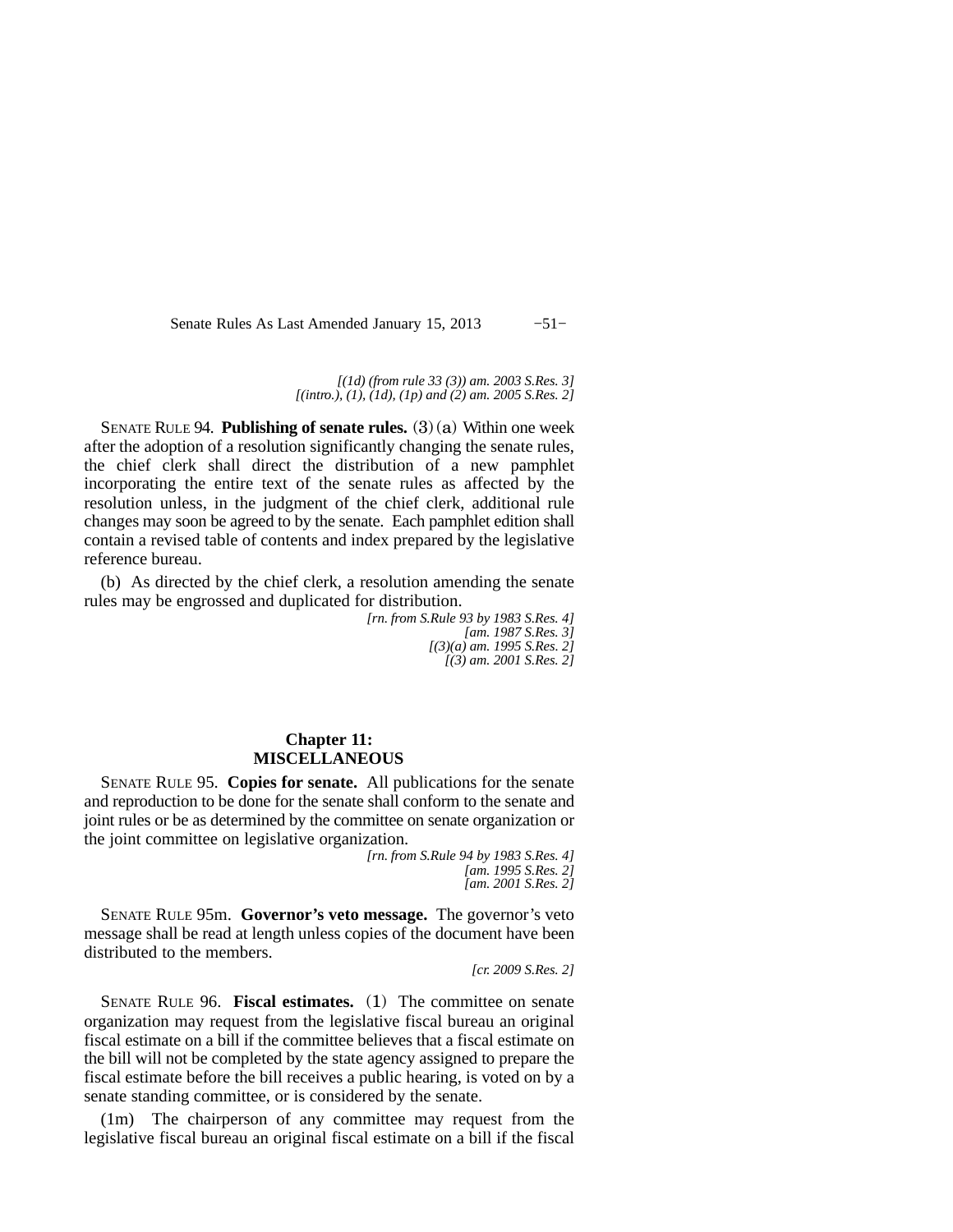#### −52− As Affected By 2013 Senate Resolution 3

estimate on the bill is not completed by the state agency assigned to prepare the fiscal estimate before the 5th day after the deadline specified under joint rule [42 \(3\).](https://docs.legis.wisconsin.gov/document/legislativerules/2013/jr42(3))

(2) An original fiscal estimate prepared under sub. [\(1\)](https://docs.legis.wisconsin.gov/document/legislativerules/2013/sr96(1)) shall be submitted to the legislative reference bureau for review by the requester under joint rule [48](https://docs.legis.wisconsin.gov/document/legislativerules/2013/jr48) and for reproduction and insertion in the bill jacket envelope. The fiscal estimate, however, may not be reproduced or inserted if the fiscal estimate prepared by the state agency is available for reproduction and insertion before the fiscal estimate prepared under sub. [\(1\).](https://docs.legis.wisconsin.gov/document/legislativerules/2013/sr96(1))

(3) Unless otherwise determined by the senate, failure to receive a fiscal estimate requested under sub. [\(1\)](https://docs.legis.wisconsin.gov/document/legislativerules/2013/sr96(1)) on a bill that already has one or more original fiscal estimates does not delay consideration of the bill. Unless otherwise determined by the senate, failure to receive a fiscal estimate requested other than under sub. [\(1\)](https://docs.legis.wisconsin.gov/document/legislativerules/2013/sr96(1)) on a bill that already has one or more original fiscal estimates requested under sub. [\(1\)](https://docs.legis.wisconsin.gov/document/legislativerules/2013/sr96(1)) does not delay consideration of the bill.

> *[cr. 2001 S.Res. 2] [(1m) cr. 2007 S.Res. 2]*

SENATE RULE 97. **Space assignments.** At the commencement of each biennial session, the committee on senate organization shall assign to each member the seat to be occupied by that member during the biennial session. The schedule of room assignments to members and committees, and the schedule of meetings of standing committees, shall follow the schedule of the previous biennial session unless changed by vote of the committee on senate organization.

*[rn. from S.Rule 96 by 1983 S.Res. 4] [am. 2001 S.Res. 2] [am. 2003 S.Res. 3]*

SENATE RULE 98. **Citations on behalf of the senate; joint citations.** (1) A member may sponsor a citation on behalf of the senate to a particular person, group, or organization or to commemorate a particular event or occasion as specified in the citation. Citations may be issued during any floorperiod, during any committee work period, or during the interim period of committee work. Citations are issued without formal approval by vote of the senate.

(1m) Citations may be used in place of resolutions for commendations, congratulations, and condolences of persons, groups, or organizations or to give recognition to unusual and important events or occasions, except that the use of citations may not be abused. The committee on senate organization may more specifically interpret this subsection.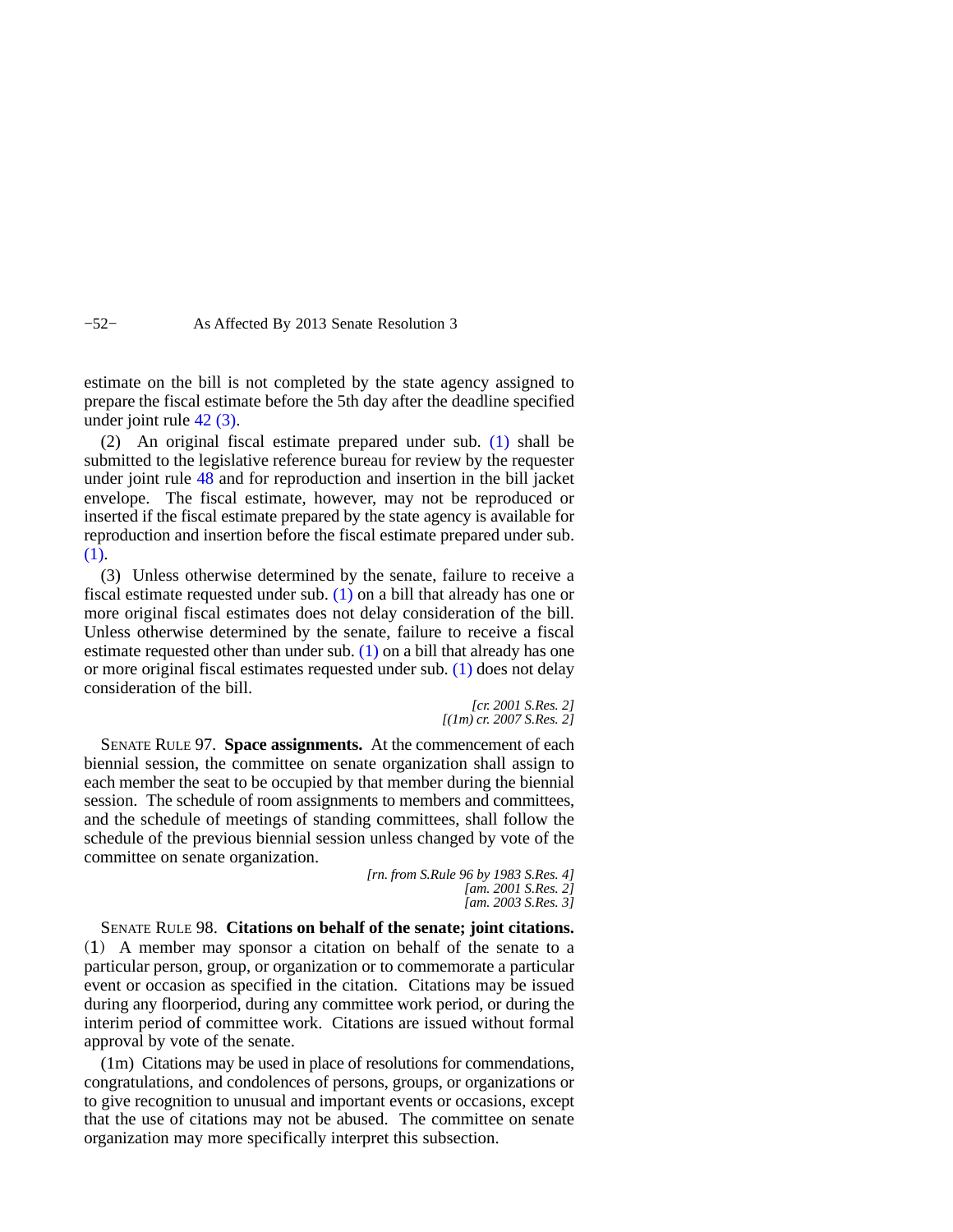Senate Rules As Last Amended January 15, 2013 −53−

(2) If desired by the issuing member, a citation on behalf of the senate may be coauthored by one or more other members or cosponsored by one or more representatives to the assembly.

(3) The president and chief clerk shall sign a citation on behalf of the senate. If so signed, it is considered approved by the senate and shall be so recorded in the journal. The issuing senator, and any cosponsor, may also sign the citation. If the president or chief clerk refuses to approve a citation, the committee on senate organization may require the president and chief clerk to approve it. A copy of the finished citation shall be provided to the issuing senator, and another copy thereof shall be filed in the legislative reference bureau.

(4) All citations on behalf of the senate must be prepared on an artistic form, must first be approved by the committee on senate organization, must be suitable for framing, and must be in substantially the following form:

(Scrollwork Incorporating State Coat of Arms)

#### −−−−−−−−−−−−−−−−−−−−−− CITATION BY THE SENATE −−−−−−−−−−−−−−−−−−−−−−

KNOW YOU BY THESE PRESENTS:

WHEREAS, The Burlington Standard Press has been recognized by the Wisconsin Newspaper Association; and

WHEREAS, William E. Branen, Publisher of the Burlington Standard Press, has been named by....; now,

THEREFORE, The Members of the Wisconsin Senate, on the motion of Senators Maurer and Cullen [and Representative(s)], under Senate Rule [98](https://docs.legis.wisconsin.gov/document/legislativerules/2013/sr98), congratulate William E. Branen for his accomplishments .... .

STATE CAPITOL Madison,Wisconsin

....................................

(Date)

.............................................. (President)

. .............................................. (Chief Clerk)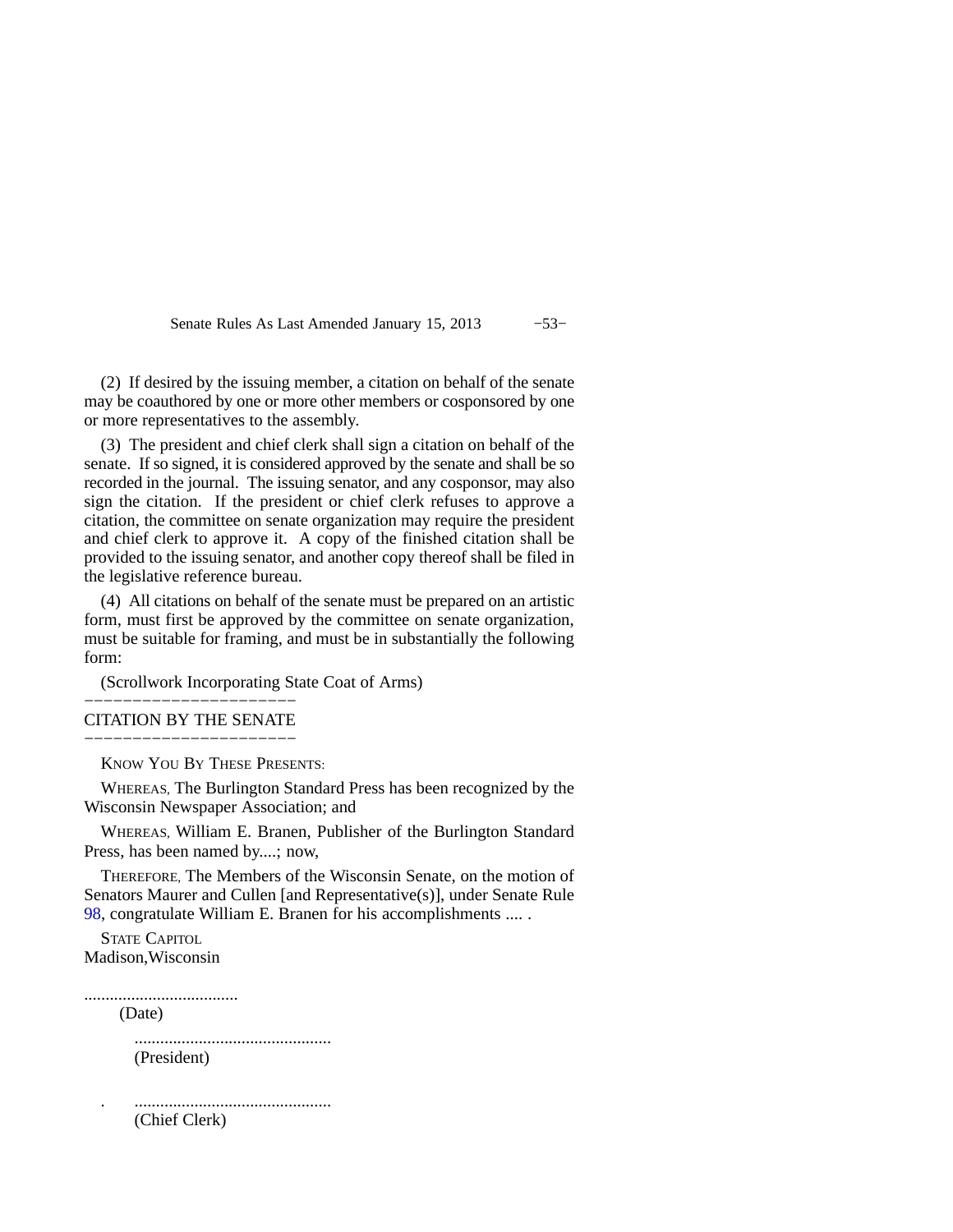−54− As Affected By 2013 Senate Resolution 3

(5) A proposed citation under joint rule [7](https://docs.legis.wisconsin.gov/document/legislativerules/2013/jr7) shall, when received by the senate and whether originating in this house or in the assembly, be laid aside to allow time to examine the proposed citation for its compliance with joint rule [7.](https://docs.legis.wisconsin.gov/document/legislativerules/2013/jr7) Upon approval by the president and the chief clerk, the citations are considered approved by the senate and shall be so recorded in the journal. If the president or chief clerk refuses to approve a proposed citation, the committee on senate organization may require the president and chief clerk to approve it. A written committee report is not necessary. *[rn. from S.Rule 97 by 1983 S.Res. 4]*

*[(4) am. 1995 S.Res. 2] [am. 2001 S.Res. 2] [(1), (1m), (3) and (4)(intro.) am. 2003 S.Res. 3] [(3) am. 2005 S.Res. 2] [(title) am. 2009 S.Res. 2] [(5) rn. from S.Rule 34 (4) 2009 S.Res. 2]*

SENATE RULE 99. **Definitions.** The following are definitions of the major terms used in the senate rules or traditionally used in deliberations on the floor:

(1) ACT: A bill that has passed both houses of the legislature, been enrolled, and been approved by the governor or passed over the governor's veto, or that becomes law without the signature of the governor, and published.

(2) ADJOURN: To conclude a legislative day's business [see also sub. [\(79\)](https://docs.legis.wisconsin.gov/document/legislativerules/2013/sr99(79))].

(3) ADOPTION: Approval of a motion, amendment, substitute amendment, simple resolution, or joint resolution [see also subs. [\(16\)](https://docs.legis.wisconsin.gov/document/legislativerules/2013/sr99(16)) and [\(54\)](https://docs.legis.wisconsin.gov/document/legislativerules/2013/sr99(54))].

(4) AMENDMENT: A suggested alteration in a proposal or amendment, often referred to as a simple amendment in distinction to a substitute amendment, which is intended to take the place of the proposal.

(5) APPEAL: A member's challenge of a ruling on a point of order. To prevail, an appeal requires the support of a majority of a quorum.

(7) BILL: A proposed change of law originating in either house, requiring passage by one house and concurrence of the other house of the legislature and approval of the governor, or passage notwithstanding the objections of the governor by a two−thirds vote in each house, or that becomes law without the signature of the governor, before becoming effective.

(8) CALENDAR: The agenda for a legislative day.

(9) CALL OF THE HOUSE: A procedure for requiring the attendance of absent members.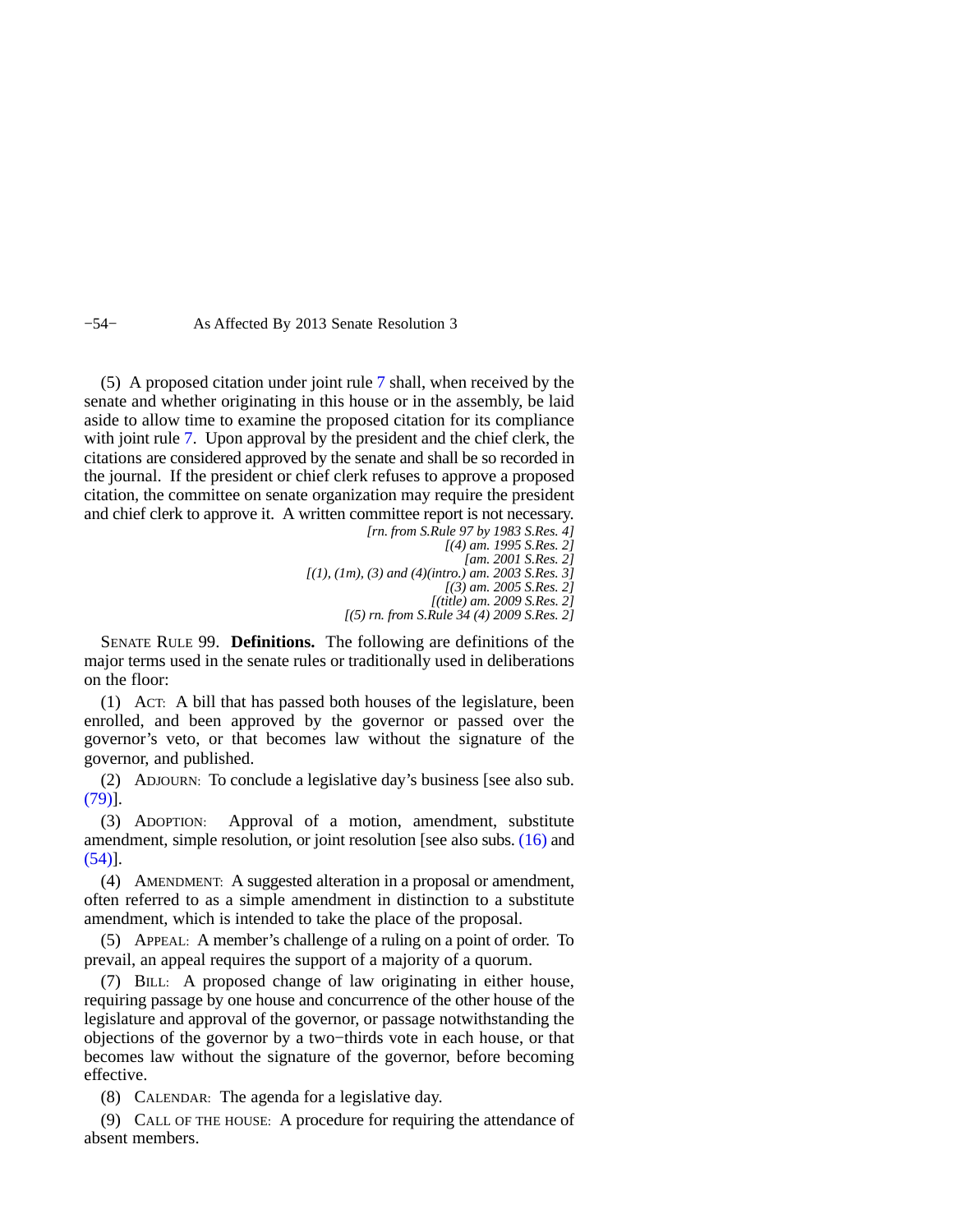Senate Rules As Last Amended January 15, 2013 -55−

(10) CERTIFICATE OR CITATION: A formal legislative document of commendation, congratulations, or condolences.

(11) CHAIR: The position that the presiding officer fills.

(12) CHIEF CLERK: The officer elected to perform and direct the clerical and personnel functions of one of the houses.

(13) COMMITTEE CHAIRPERSON: The head of a committee.

(14) COMMITTEE EXECUTIVE ACTION: The action of a committee on any proposal.

(14m) COMMITTEE OF CONFERENCE: A committee of representatives to the assembly and of senators, appointed to resolve differences on a specific proposal.

(15) COMMITTEE OF THE WHOLE: The membership of one house organized in committee for the discussion of a specific matter.

(16) CONCURRENCE: The action by which one house agrees to a proposal or action of the other house [see also subs. [\(3\)](https://docs.legis.wisconsin.gov/document/legislativerules/2013/sr99(3)) and [\(54\)\]](https://docs.legis.wisconsin.gov/document/legislativerules/2013/sr99(54)).

(18) CONTESTED SEAT: A district in which 2 or more persons claim the right to represent the district.

(20) CURRENT MEMBERSHIP: The members of one of the houses, certified as elected in the last general election, omitting those who have subsequently resigned, have been removed, or have died.

(22) DILATORY: To delay.

(23) DIVISION OF THE QUESTION: To break a question into 2 or more separate propositions.

(24) ELECTED MEMBERSHIP: The members of one of the houses, certified as elected in the last general election, including those who have subsequently resigned, have been removed, or have died.

(25) ENGROSSED PROPOSAL: A proposal incorporating all adopted amendments and all approved technical corrections in the house of origin, whether or not it is reproduced as engrossed.

(26) ENROLLED PROPOSAL: A proposal that was passed, or adopted, and concurred in, incorporating any amendments and corrections that were approved by both houses.

(27) EXPUNGE: To remove material from the record and thus undo some senate action.

(27m) EXTRAORDINARY SESSION: The convening of the legislature by the assembly and senate committees on organization or by joint resolution of the legislature to accomplish the business specified in the action calling the session.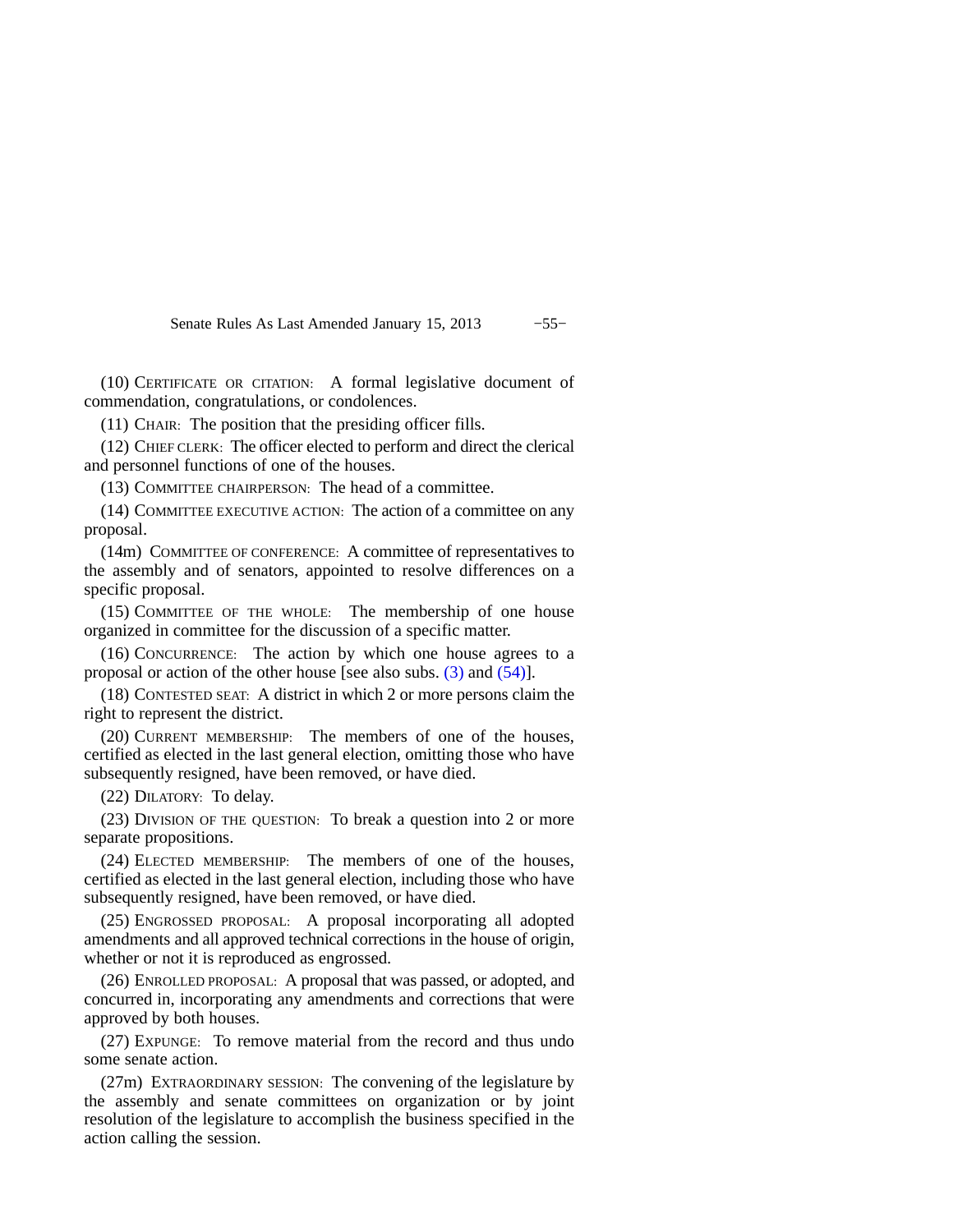−56− As Affected By 2013 Senate Resolution 3

(28) FISCAL ESTIMATE: A memorandum pursuant to joint rules [41](https://docs.legis.wisconsin.gov/document/legislativerules/2013/jr41) to [50](https://docs.legis.wisconsin.gov/document/legislativerules/2013/jr50), explaining the impact of a bill on state or local finances.

(29m) FLOOR OF THE SENATE: That portion of the senate chamber that is reserved for members, senate officers, and persons granted the privilege of the floor.

(30) FLOOR AMENDMENT: Any amendment offered for consideration at the 2nd reading stage, or for committee consideration, but not drafted by the legislative reference bureau.

(31) GERMANENESS: The relevance or appropriateness of amendments.

(32) HEARING: A committee meeting at which the public is invited to testify on a proposal or issue.

(33) HISTORY: A record of actions on a proposal.

(33m) HISTORY FILE: The list of entries made by the chief clerk in the bulletin of proceedings, recording the actions of the legislature on a proposal.

(34) INCIDENTAL MOTIONS AND REQUESTS: A group of motions and requests that generally relates to the proceedings, procedures, and subsidiary questions during debate, and that must be disposed of before proceeding to the main question under consideration. Incidental questions have lower precedence than privileged questions but higher precedence than subsidiary and main motions.

(35) INDEFINITE POSTPONEMENT: A motion to kill a proposal in its house of origin for a biennial session.

(36) INTRODUCTION: The formal presentation of a bill before one of the houses [see also sub. [\(50m\)\]](https://docs.legis.wisconsin.gov/document/legislativerules/2013/sr99(50m)).

(37) JOINT CONVENTION, ALSO CALLED JOINT SESSION: A joint meeting of the senate and the assembly.

(38) JOINT HEARING: A hearing held by a joint committee or by committees of both houses.

(39) JOINT RESOLUTION: A proposal requiring adoption by both houses, to: a) express the opinion of the legislature; b) change the joint rules of the legislature; c) propose an amendment to the state constitution; or d) propose or ratify an amendment to the U.S. constitution.

(40) JOINT RULES: The common rules of proceedings adopted by both houses.

(41) JOURNAL: The official publication of one of the houses.

(42) LEAVE: Permission to be absent from one of the houses.

(43) LEGISLATIVE DAY: Any day on which the legislature is in session.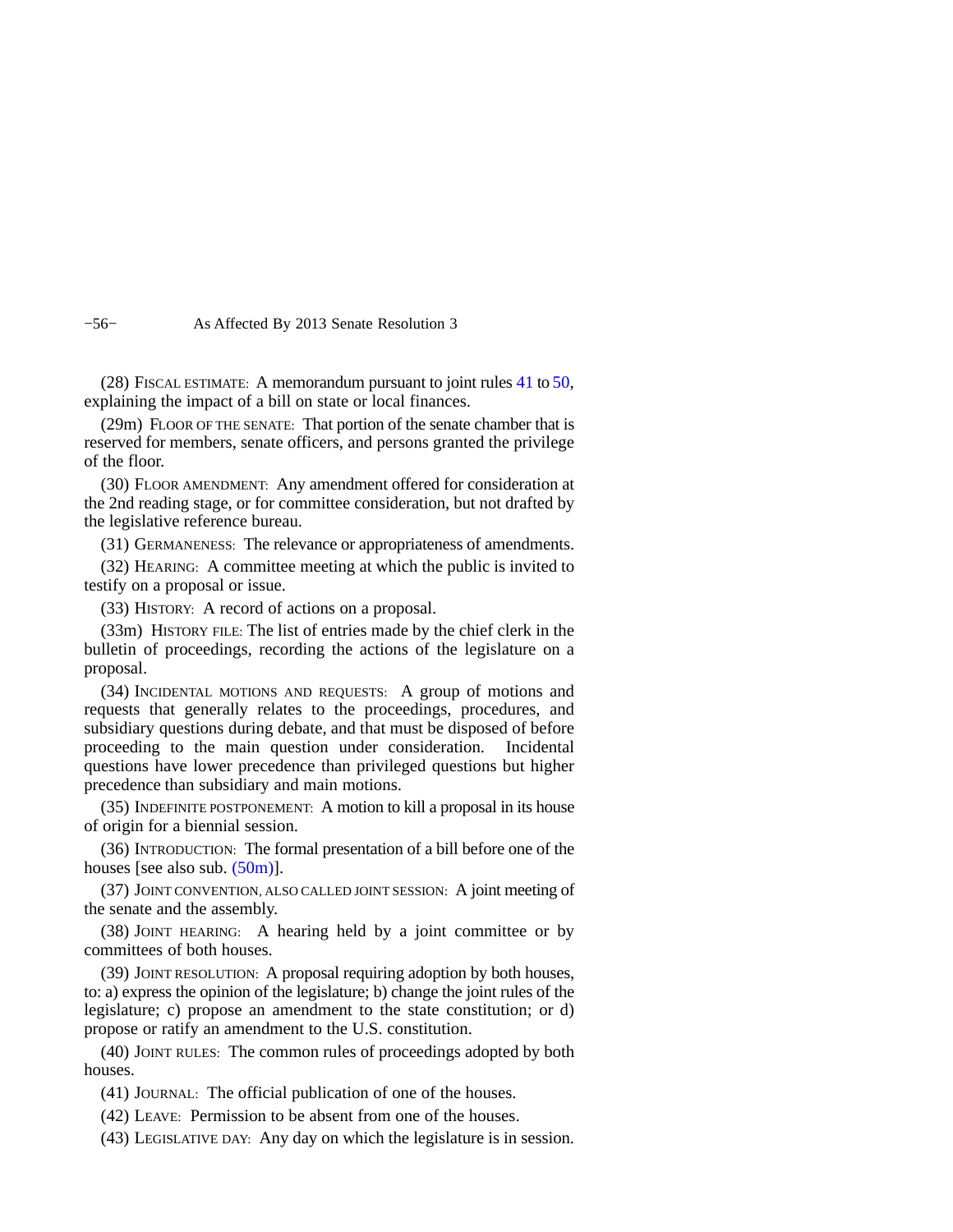Senate Rules As Last Amended January 15, 2013 −57−

(44) MAIN MOTIONS AND QUESTIONS: The final affirmative question concerning a proposal during any stage of its consideration or a motion made or question raised when no other matter is before the house. Main questions have lower precedence than privileged, incidental, and subsidiary questions.

(45) MAJORITY: One more than one−half.

(46) MANUAL: The publication containing the rules of a house, the joint rules, the session schedule, the state constitution, alphabetical indexes, and other materials relevant to a legislator's job.

(47) MEMBER: A duly elected senator or representative to the assembly.

(48) MEMBERS PRESENT: Those members in attendance at a daily meeting of the senate.

(48m) MEASURE: Another term for proposal.

(49) MOTION: A proposed action requiring approval by a vote of a house.

(50) NONCONCURRENCE: The refusal of one house to agree to a proposal, amendment, or action of the other.

(50m) OFFER: The formal presentation of a joint resolution, resolution, substitute amendment, amendment, or motion before a house [see also sub. [\(36\)](https://docs.legis.wisconsin.gov/document/legislativerules/2013/sr99(36))].

(51) OPINION OF THE ATTORNEY GENERAL: A formal reply by the attorney general to a specific question.

(52) PAIR: A written agreement between 2 members on opposite sides of a question not to vote on that question while one or both are absent with leave, which permits the absent member to influence the outcome of a vote.

(53) PARLIAMENTARY INQUIRY: A request for an explanation of a legislative rule or proceeding.

(53m) PARTISAN CAUCUS: A conference convened by 2 or more members of a political party to discuss business related to the organization or agenda of that party within the legislature or to discuss any matter pending in or proposed for introduction in the legislature. To facilitate bipartisan cooperation, the members who convened the conference may permit members of another political party to attend.

(54) PASSAGE: Final approval in the first house of a bill introduced in that house if referring to action of one house and final approval of both houses of a bill introduced in either house if referring to action of both houses [see also subs.  $(3)$  and  $(16)$ ].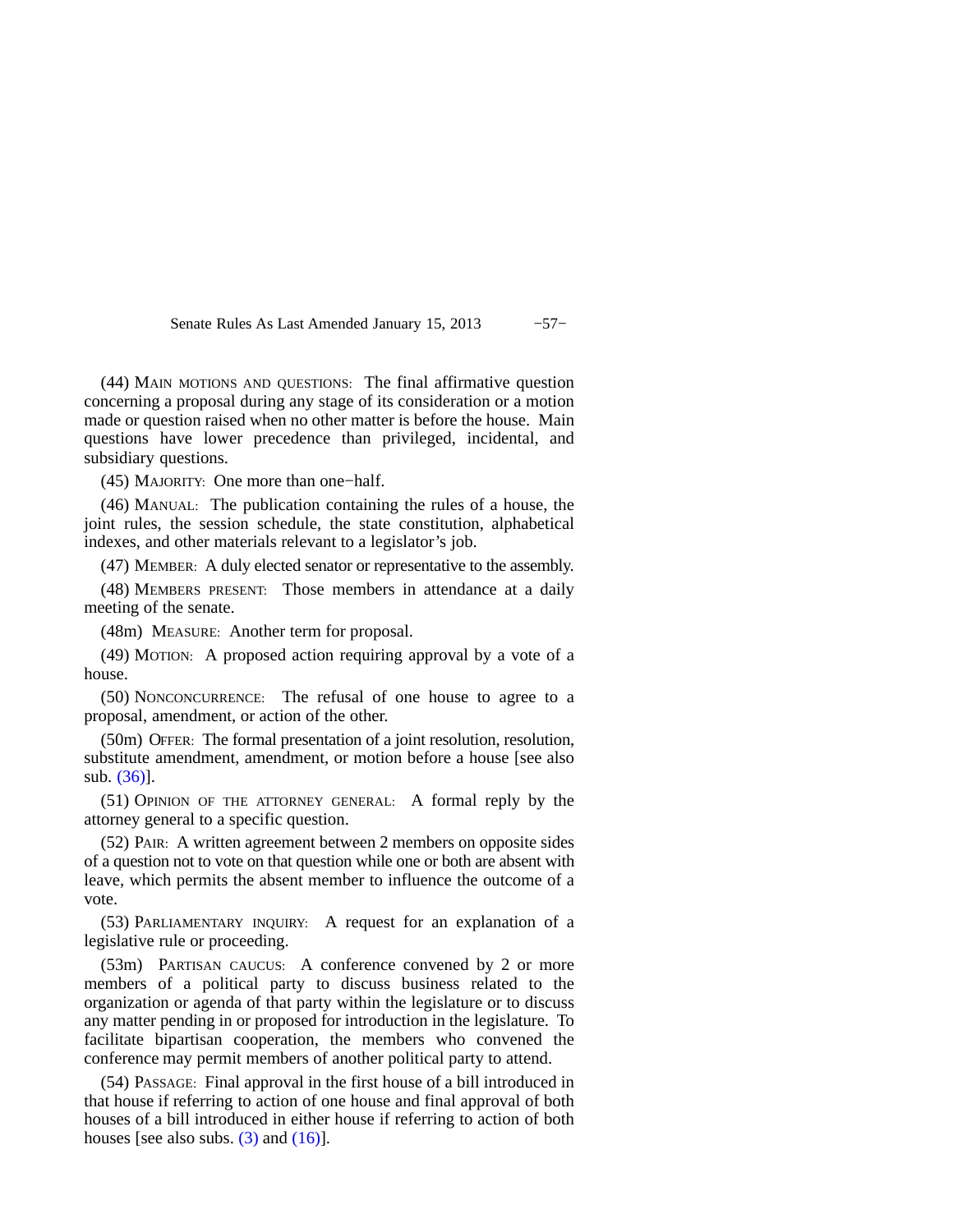−58− As Affected By 2013 Senate Resolution 3

(55) PETITION: A request that one of the houses take a particular course of action.

(56) POINT OF ORDER: A request that the presiding officer rule on some matter of parliamentary procedure.

(57) PRECEDENT: A previous ruling, decision, or action used to interpret legislative rules.

(57d) PRESIDENT: A member of the senate, elected by the membership to preside over the senate and carry out the duties as described in the senate rules, the joint rules, and the statutes.

(57m) PRESIDENT PRO TEMPORE: A member of the senate, elected by the membership to carry out the duties of the president in his or her absence until the return of the president or until a president is elected.

(57p) PRESIDING OFFICER: The person presiding over the senate or assembly in daily session [see also subs.  $(11)$ ,  $(57d)$ , and  $(57m)$ ].

(59) PRIVILEGED MOTIONS AND REQUESTS: A group of motions and requests relating to basic questions concerning the meetings, organization, rules, rights, and duties of the senate or assembly and its members and having the highest precedence for consideration. Privileged motions and requests take precedence over incidental, subsidiary, and main questions.

(60) PROPOSAL: A resolution, joint resolution, or bill put before a house for consideration.

(61) QUESTION: A statement before one of the houses for decision.

(62) QUORUM: A majority of the current senate membership, unless otherwise required by the state constitution.

(63) RECESS: A temporary suspension of business during a roll call day.

(64) RECONSIDERATION: A motion to nullify a decision and again consider and vote on the question involved.

(65) REGULAR ORDER OF BUSINESS: The regular sequence of deliberations on any legislative day.

(66) REGULAR SESSION: The biennial session of the legislature established by the constitution and by section [13.02](https://docs.legis.wisconsin.gov/document/statutes/13.02) of the statutes. The Wisconsin legislature convenes in the capitol on the first Monday of January in each odd−numbered year at 2 p.m. to take the oath of office, to select officers, and to organize itself for the conduct of its business, but if the first Monday falls on January 1 or 2, the legislature organizes on January 3. Daily meetings begin in January of each year and continue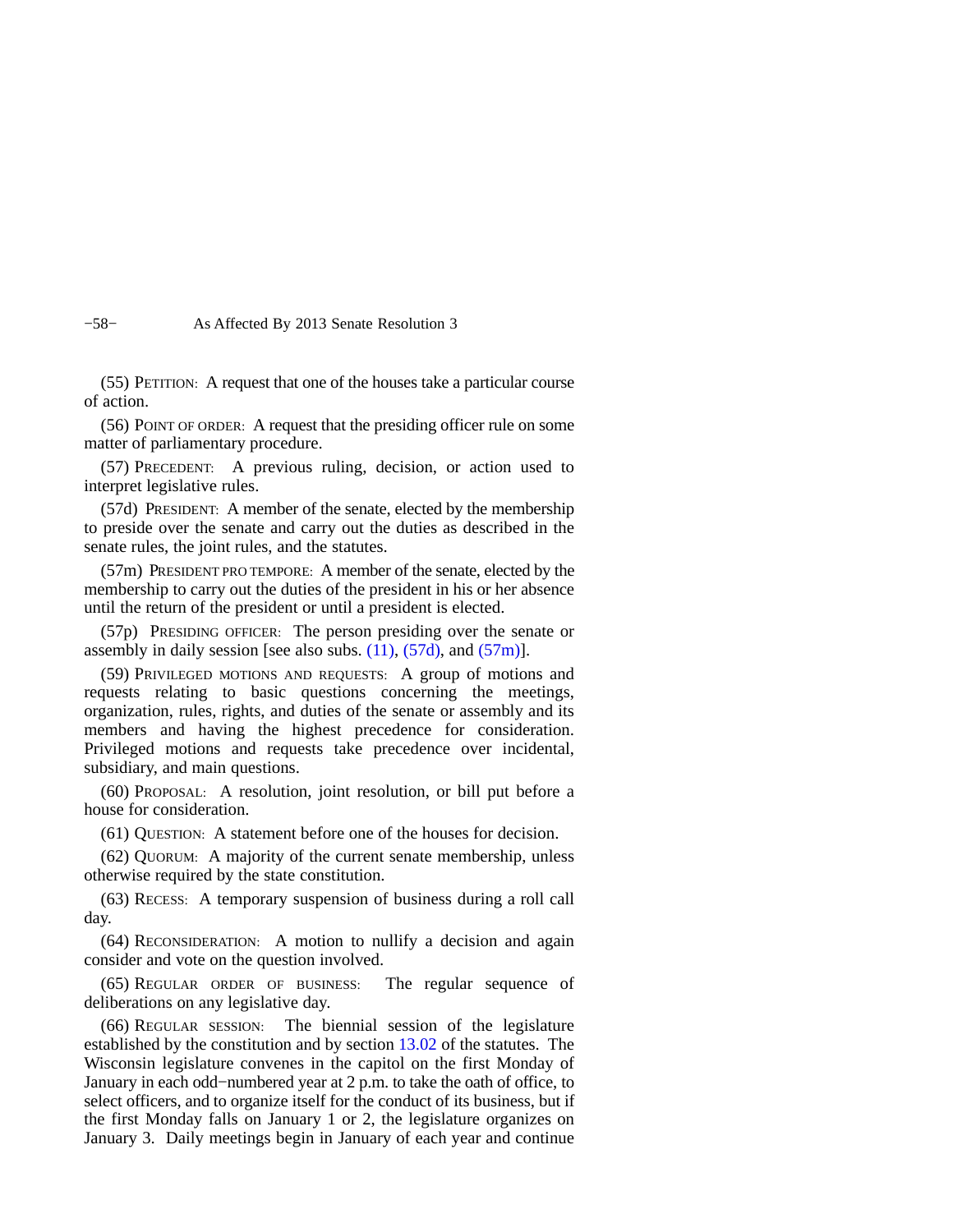Senate Rules As Last Amended January 15, 2013 -59−

throughout the biennial session until the final adjournment of the biennial session.

(67) REJECTION: An action for the adverse and final disposition of: a) a resolution or joint resolution for the biennial session of the legislature; b) an amendment or substitute amendment with regard to one specific document; c) the application of a motion to the current situation; and d) the report of a committee.

(68) REMAIN INFORMAL: A temporary suspension of proceedings in one of the houses.

(69) REQUEST: A proposed action that does not require a vote because: a) unanimous consent has been asked for; or 1g) the presiding officer has the authority to take or order the requested action.

(70) RESCIND: An action by which one of the houses nullifies an action on a proposal so as to enable the house to again consider a proposal from a given stage. When a motion to rescind prevails, the house resumes its consideration of a proposal at the stage indicated in the motion.

(71) RESOLUTION: A proposal: expressing the opinion of one of the houses; changing the rules of one of the houses; or confirming a nomination for appointment.

(73) ROLL CALL DAY: A legislative day on which a roll call is taken.

(74) ROLL CALL VOTE: A vote on which each member voting is recorded by name.

(75) RULES OF PROCEDURE: The legislative rules that govern the conduct of legislative business.

(76) RULING: The presiding officer's decision on a point of order.

(77) SENATE CHAMBER: The entire area south of the northern−most doors of the senate, including the floor, staff lobby, parlor, press lobby, visitor's galleries, and hallways, but excluding the offices of the senate officers.

(78) SERGEANT AT ARMS: The officer elected by the members to perform and direct the police and custodial functions of one of the houses.

(79) SINE DIE ADJOURNMENT: The final adjournment of a biennial or special session.

(84) SPECIAL SESSION: The convening of the legislature by the governor to accomplish a special purpose for which convened.

(85) STAGE: One of the formal steps in the legislative process.

(86) STANDING COMMITTEE: A permanent legislative committee.

(87) SUBSIDIARY MOTIONS: A group of motions that change, or delay or accelerate the consideration of, a proposal before a house. Subsidiary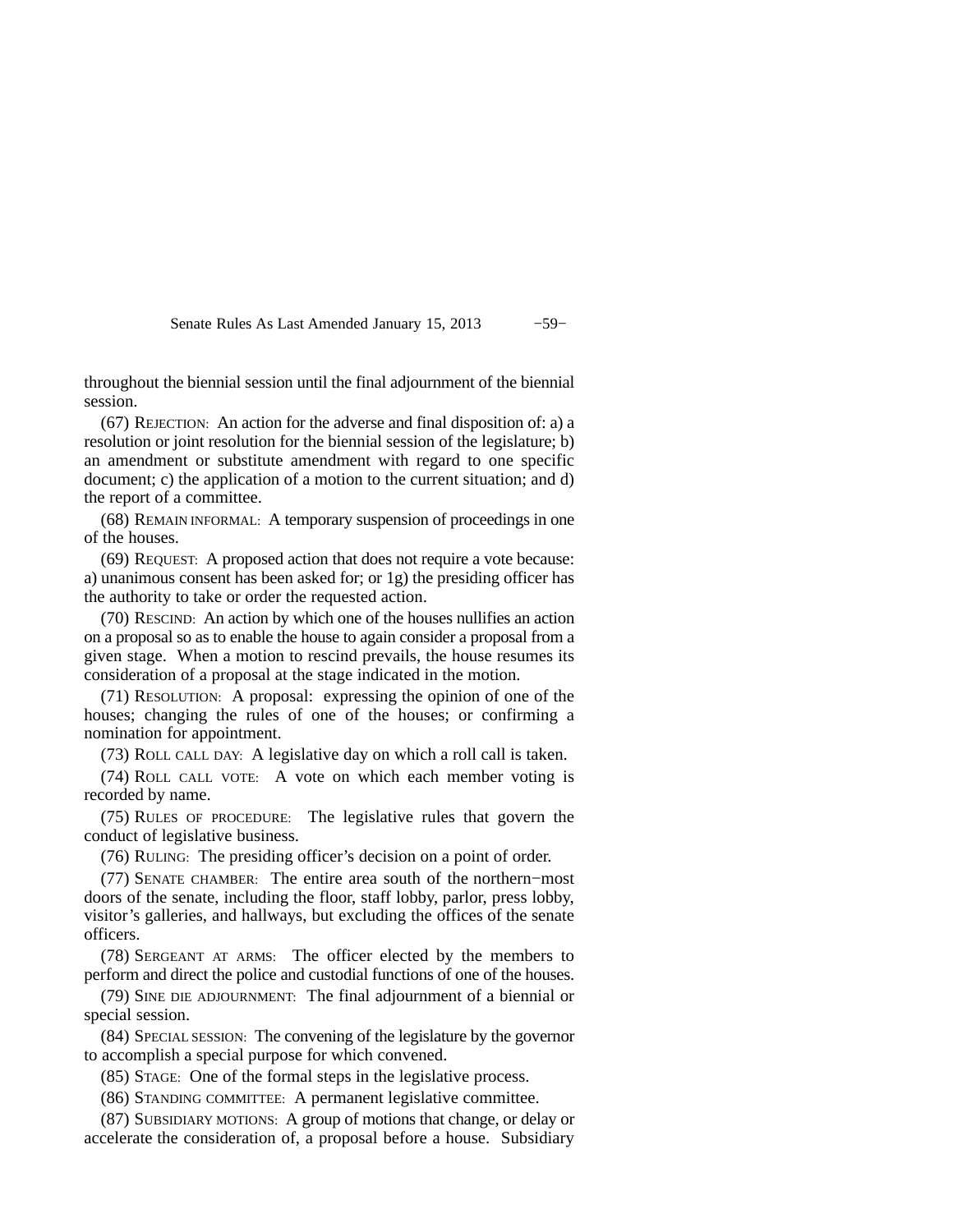−60− As Affected By 2013 Senate Resolution 3

motions have lower precedence than privileged and incidental questions, but higher precedence than main motions.

(88) SUBSTITUTE AMENDMENT: An amendment that, if accepted, takes the place of the original proposal. The term more accurately describes a "substitute bill" or "substitute resolution."

(90) SUSPENSION OF THE RULES: A motion requiring the support of two−thirds of the members present and by which a special action on a specific proposal is accomplished despite the existence of a rule blocking the action. Any suspension of the rules is temporary.

(92) UNANIMOUS CONSENT: A request for a specific purpose; if an objection is not heard, it is assumed that the request has the consent of the entire body.

(93) VETO: The action by which a bill or a part thereof is rejected by the governor.

(94) VOICE VOTE: A vote taken by asking the members in favor of a question to say "aye" simultaneously and then the members opposed to likewise say "no."

> *[cr. 2001 S.Res. 2] [(3), (4), (5), (7), (16), (20), (27), (27m), (28), (33), (35), (36), (40), (48), (50), (50m), (52), (53), (54), (57m), (59), (62), (63), (66), (70), (71) and (79) am. 2003 S.Res. 3]*

*[(57p) cr. 2003 S.Res. 3] [(27m) am. 2005 S.Res. 2] [(53m) cr. 2009 S.Res. 2] [(77) am. 2013 S.Res. 3]*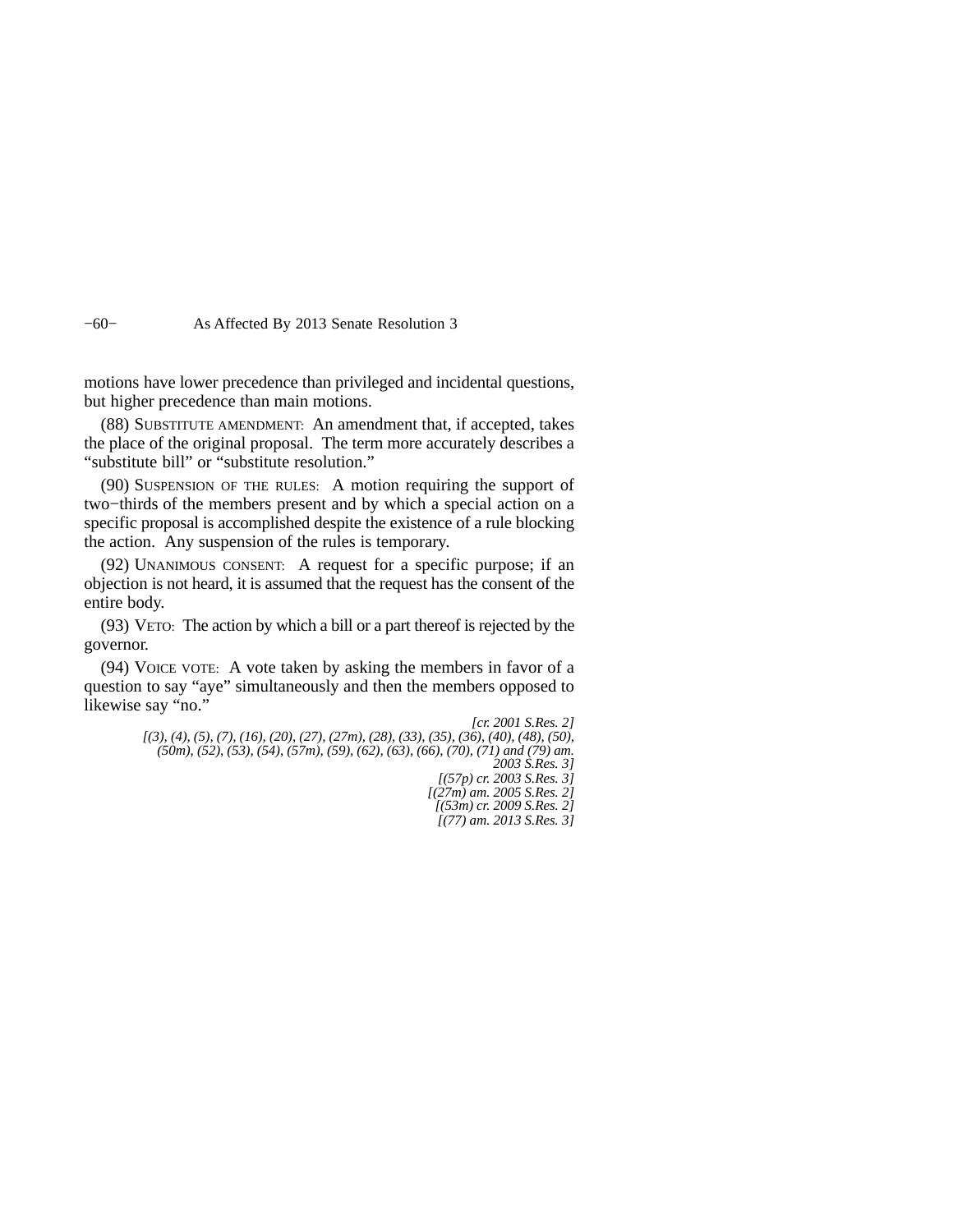Senate Rules As Last Amended January 15, 2013 -61-

# **Alphabetical Index**

## **Revised by Legislative Reference Bureau January 2013**

*Senate Rule*

## **A**

| Absence:                                                                                                                                                                                                                                  |
|-------------------------------------------------------------------------------------------------------------------------------------------------------------------------------------------------------------------------------------------|
|                                                                                                                                                                                                                                           |
|                                                                                                                                                                                                                                           |
|                                                                                                                                                                                                                                           |
|                                                                                                                                                                                                                                           |
| members absent or not voting reported by chief clerk  72 (1)                                                                                                                                                                              |
|                                                                                                                                                                                                                                           |
|                                                                                                                                                                                                                                           |
| number smaller than a quorum may compel                                                                                                                                                                                                   |
|                                                                                                                                                                                                                                           |
|                                                                                                                                                                                                                                           |
| position on issue, statement of, by absent member $\dots \dots \dots \dots$ 75                                                                                                                                                            |
| temporary absence of president, president pro tem,                                                                                                                                                                                        |
|                                                                                                                                                                                                                                           |
| under call of senate, prior leave expires upon return $\dots \dots$ 85 (7)                                                                                                                                                                |
| Absentees during call, names to be read and entered                                                                                                                                                                                       |
|                                                                                                                                                                                                                                           |
| Act (definition) $\ldots \ldots \ldots \ldots \ldots \ldots \ldots \ldots \ldots \ldots \ldots \ldots \ldots$ 99 (1)<br>Adjourn (definition) $\ldots \ldots \ldots \ldots \ldots \ldots \ldots \ldots \ldots \ldots \ldots \ldots$ 99 (2) |
| Adjournment:                                                                                                                                                                                                                              |
| call of senate expires as the result of, may be renewed $\dots$ 85 (6)                                                                                                                                                                    |
| call of senate superseded by motion for $\dots \dots \dots$ 85 (1), (5)                                                                                                                                                                   |
|                                                                                                                                                                                                                                           |
|                                                                                                                                                                                                                                           |
| member's limit to speak twice on question                                                                                                                                                                                                 |
|                                                                                                                                                                                                                                           |
|                                                                                                                                                                                                                                           |
| motion to adjourn amendable only as to time $\dots \dots \dots$ 63 (1)(b)                                                                                                                                                                 |
|                                                                                                                                                                                                                                           |
|                                                                                                                                                                                                                                           |
|                                                                                                                                                                                                                                           |
| smaller number than quorum may adjourn $\dots \dots \dots \dots 15, 85(6)$                                                                                                                                                                |
| Administrative rules, committee for review of                                                                                                                                                                                             |
| (see also ss. 13.56 and 13.565 stats.) 20 (3)                                                                                                                                                                                             |
| bill to suspend rule, how placed in committee on                                                                                                                                                                                          |
| senate organization $\ldots \ldots \ldots \ldots \ldots \ldots$ 41 (1)(d)                                                                                                                                                                 |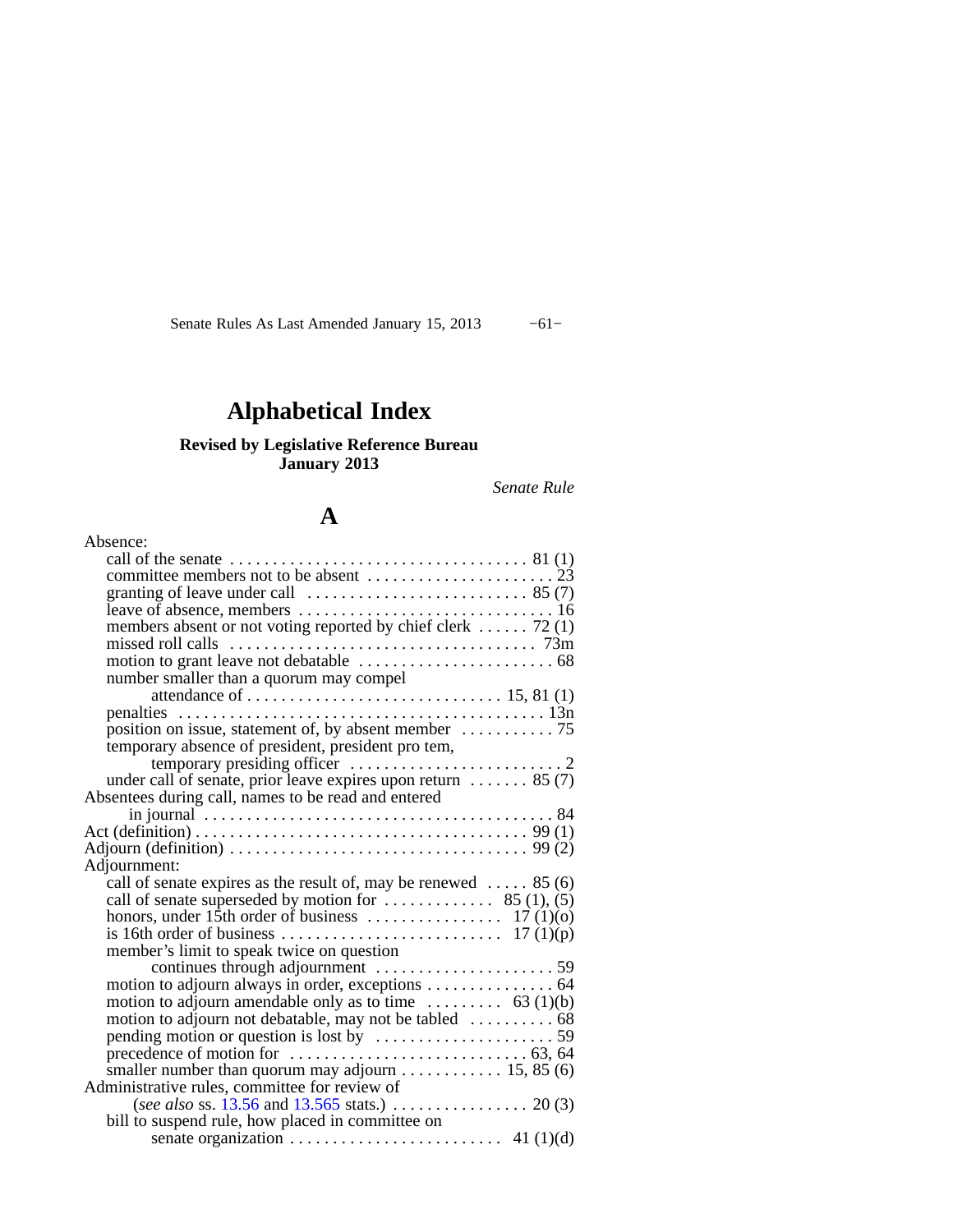## −62− Subject Index to Senate Rules

| objection by standing committee to proposed rule,                                                                                                                                                                                                                                                                                       |
|-----------------------------------------------------------------------------------------------------------------------------------------------------------------------------------------------------------------------------------------------------------------------------------------------------------------------------------------|
|                                                                                                                                                                                                                                                                                                                                         |
| report concerning action (or inaction) on proposed rule $\hat{27}(2)$                                                                                                                                                                                                                                                                   |
| senate committee (JCRAR) may return proposal                                                                                                                                                                                                                                                                                            |
| referred by senate $\ldots \ldots \ldots \ldots \ldots \ldots \ldots \ldots$ 20 (3)(b)                                                                                                                                                                                                                                                  |
| Administrative rules, review of:                                                                                                                                                                                                                                                                                                        |
| bill to suspend proposed administrative rule: reference                                                                                                                                                                                                                                                                                 |
|                                                                                                                                                                                                                                                                                                                                         |
| notice and report referred to committee                                                                                                                                                                                                                                                                                                 |
| by president $\ldots$ $\ldots$ $\ldots$ $\ldots$ $\ldots$ $\ldots$ $\ldots$ $\ldots$ $\ldots$ $\ldots$ $\ldots$ $\ldots$ $\ldots$ $\ldots$ $\ldots$ $\ldots$ $\ldots$ $\ldots$ $\ldots$ $\ldots$ $\ldots$ $\ldots$ $\ldots$ $\ldots$ $\ldots$ $\ldots$ $\ldots$ $\ldots$ $\ldots$ $\ldots$ $\ldots$ $\ldots$ $\ldots$ $\ldots$ $\ldots$ |
| objection by standing committee to proposed rule,                                                                                                                                                                                                                                                                                       |
|                                                                                                                                                                                                                                                                                                                                         |
| report concerning action (or inaction) on                                                                                                                                                                                                                                                                                               |
|                                                                                                                                                                                                                                                                                                                                         |
|                                                                                                                                                                                                                                                                                                                                         |
| Admission to senate floor:                                                                                                                                                                                                                                                                                                              |
|                                                                                                                                                                                                                                                                                                                                         |
| correspondents of news media admitted, limited to                                                                                                                                                                                                                                                                                       |
| press lobby while senate meeting in session;                                                                                                                                                                                                                                                                                            |
|                                                                                                                                                                                                                                                                                                                                         |
| denied to person engaged in defeating or<br>promoting legislation $\cdots$ 11 (3), (4)                                                                                                                                                                                                                                                  |
|                                                                                                                                                                                                                                                                                                                                         |
| disturbance on, and clearing of members and others  13                                                                                                                                                                                                                                                                                  |
| floor access limited to governor, lieutenant                                                                                                                                                                                                                                                                                            |
| governor, members of legislature,                                                                                                                                                                                                                                                                                                       |
|                                                                                                                                                                                                                                                                                                                                         |
| invitees of committee on senate organization                                                                                                                                                                                                                                                                                            |
|                                                                                                                                                                                                                                                                                                                                         |
| legislative employees, admitted to staff lobby                                                                                                                                                                                                                                                                                          |
|                                                                                                                                                                                                                                                                                                                                         |
| staff lobby access granted to state officers,                                                                                                                                                                                                                                                                                           |
| members of congress, supreme court justices,                                                                                                                                                                                                                                                                                            |
|                                                                                                                                                                                                                                                                                                                                         |
|                                                                                                                                                                                                                                                                                                                                         |
|                                                                                                                                                                                                                                                                                                                                         |
| Adverse disposition:                                                                                                                                                                                                                                                                                                                    |
|                                                                                                                                                                                                                                                                                                                                         |
| joint resolution for all pending business, includes                                                                                                                                                                                                                                                                                     |
|                                                                                                                                                                                                                                                                                                                                         |
| motion not permitted twice on same day at same                                                                                                                                                                                                                                                                                          |
|                                                                                                                                                                                                                                                                                                                                         |
|                                                                                                                                                                                                                                                                                                                                         |
| proposal not to be renewed in senate in same session $\dots$ 33 (2)                                                                                                                                                                                                                                                                     |
|                                                                                                                                                                                                                                                                                                                                         |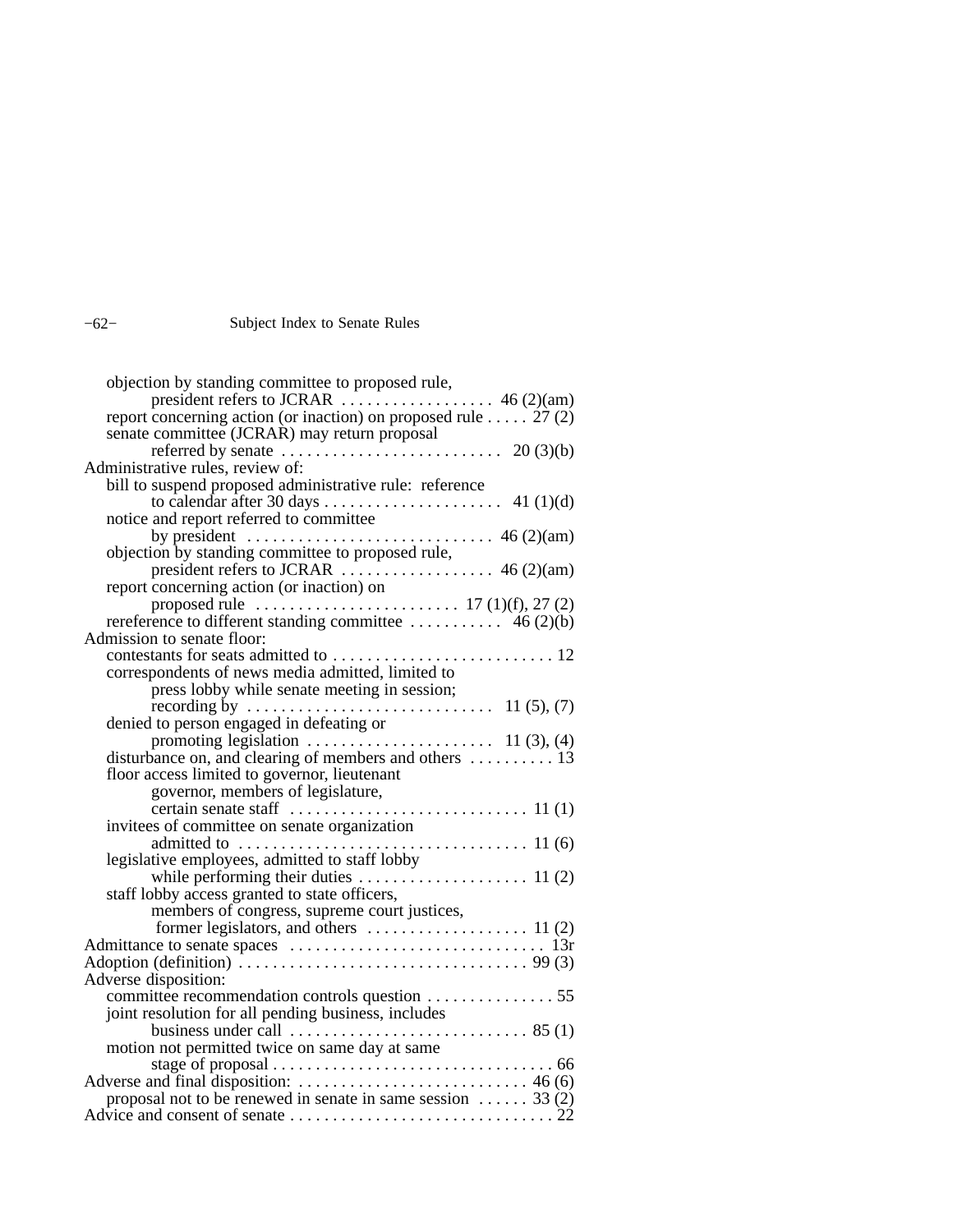## Senate Rules As Last Amended January 15, 2013 −63−

| Advisement, presiding office may take point                                                                                                                                        |
|------------------------------------------------------------------------------------------------------------------------------------------------------------------------------------|
| of order under $\dots \dots \dots \dots \dots \dots \dots$ 56m (2), (2m), (3)                                                                                                      |
| Amend, precedence of motion to $\dots \dots \dots \dots \dots \dots \dots$ 63 (1)(n)                                                                                               |
| Amendable stage in consideration of proposal $\dots \dots \dots$ 37, 47 (1)                                                                                                        |
| revival of amendment not reported by committee $\dots \dots \dots$ 27 (3)<br>Amendment (definition) $\ldots \ldots \ldots \ldots \ldots \ldots \ldots \ldots \ldots \ldots$ 99 (4) |
| Amendments:                                                                                                                                                                        |
|                                                                                                                                                                                    |
| adoption of, prior distribution of copies required 34 (2)                                                                                                                          |
| amendment to, must be germane to both amendment                                                                                                                                    |
|                                                                                                                                                                                    |
| assembly amendment to senate proposal: not to be                                                                                                                                   |
| referred to committee $\ldots \ldots \ldots \ldots \ldots \ldots \ldots$ 41 (2)                                                                                                    |
| coauthors, cosponsors not to be changed while sitting                                                                                                                              |
|                                                                                                                                                                                    |
|                                                                                                                                                                                    |
| considered only on 2nd reading $\dots \dots \dots \dots \dots \dots \dots$ 47 (1)                                                                                                  |
| constitution, to                                                                                                                                                                   |
| 2nd consideration, how to amend; see Joint Rule 57 (2)                                                                                                                             |
|                                                                                                                                                                                    |
|                                                                                                                                                                                    |
| germaneness of $\ldots \ldots \ldots \ldots \ldots \ldots \ldots \ldots \ldots \ldots \ldots \ldots \ldots 50$                                                                     |
| identical in effect with one previously offered to                                                                                                                                 |
| same proposal $\ldots \ldots \ldots \ldots \ldots \ldots \ldots \ldots \ldots \ldots$ 50 (6)(a)                                                                                    |
|                                                                                                                                                                                    |
| legislative reference bureau to put in proper form  49                                                                                                                             |
| motion for main question, pending and new amendments                                                                                                                               |
| considered immediately without debate $\dots \dots \dots \dots$ 77 (3)                                                                                                             |
|                                                                                                                                                                                    |
| not permitted on motion to raise a call $\dots \dots \dots \dots \dots \dots$ 85 (5)                                                                                               |
| offered for purpose of being reproduced,                                                                                                                                           |
|                                                                                                                                                                                    |
|                                                                                                                                                                                    |
| offering of, after main question is ordered, permitted $\ldots$ . 77 (3)                                                                                                           |
| order of action on $\dots \dots \dots \dots \dots \dots \dots \dots \dots \dots \dots \dots$ 47 (4)                                                                                |
| question, not changed by amendment adoption  55                                                                                                                                    |
| reading to members, required unless distributed  48                                                                                                                                |
| received from assembly for concurrence $\dots\dots\dots\dots\dots$ 18(1)                                                                                                           |
| rejection recommended by committee or not adopted,                                                                                                                                 |
| not reported $\ldots \ldots \ldots \ldots \ldots \ldots \ldots \ldots \ldots \ldots 27$ (3)                                                                                        |
|                                                                                                                                                                                    |
| report of committee of conference, may not be                                                                                                                                      |
| amended, see Joint Rule 3 (3)                                                                                                                                                      |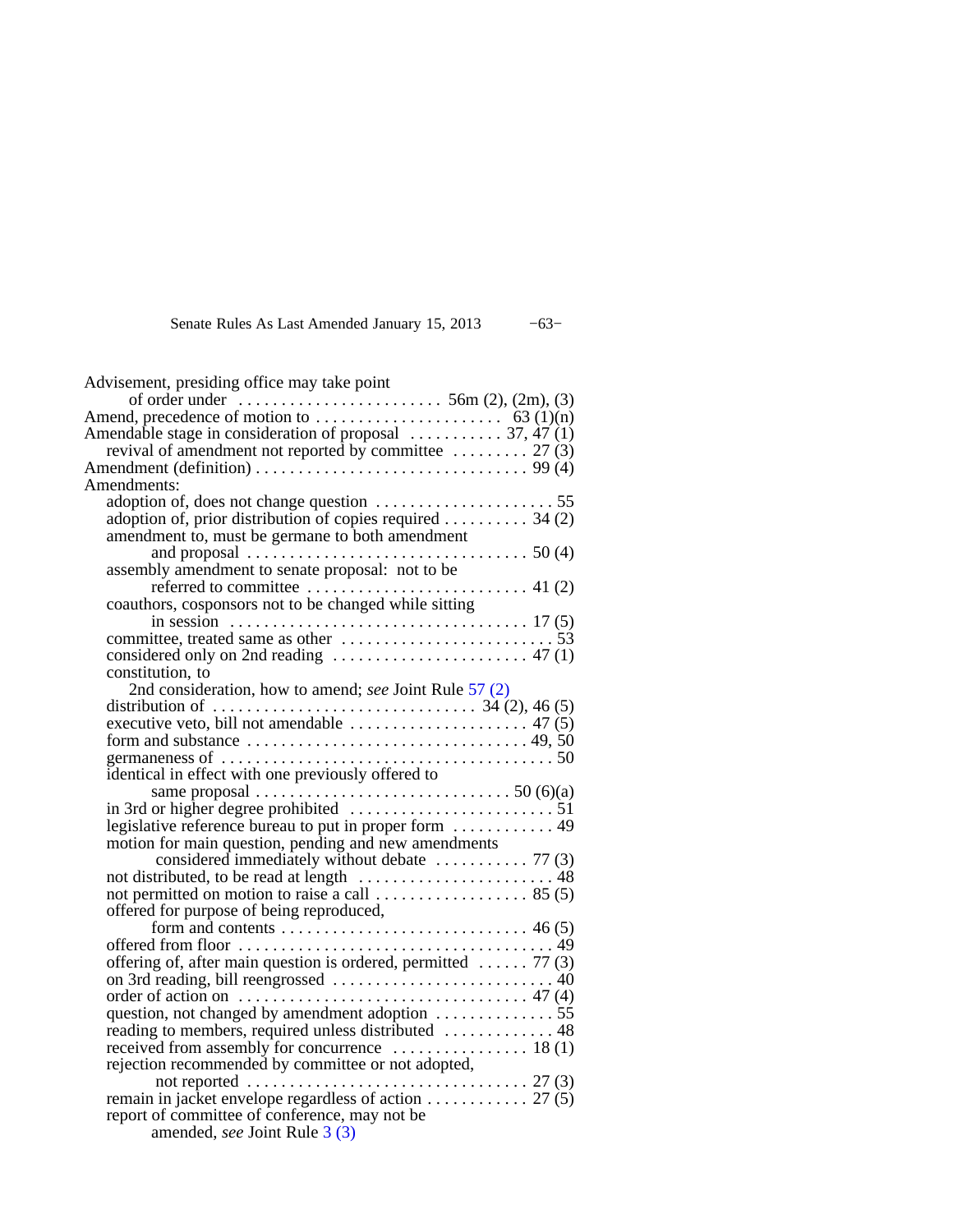## −64− Subject Index to Senate Rules

| revival permitted for amendments not adopted                                                                   |
|----------------------------------------------------------------------------------------------------------------|
| by committee $\ldots \ldots \ldots \ldots \ldots \ldots \ldots \ldots \ldots \ldots \ldots$ 27 (3)             |
| speaking on $\dots \dots \dots \dots \dots \dots \dots \dots \dots \dots \dots \dots \dots \dots \dots 53$     |
| substitute, considered only on 2nd reading $\dots \dots \dots \dots$ 47 (1)                                    |
| substitute, see Substitute amendment                                                                           |
| Announcements, adjournment honors, and remarks under                                                           |
| special privilege:                                                                                             |
|                                                                                                                |
| Appeal:                                                                                                        |
| by a member, speaking on, only once, not to exceed                                                             |
|                                                                                                                |
| debatable $\ldots \ldots \ldots \ldots \ldots \ldots \ldots \ldots \ldots \ldots \ldots \ldots \ldots$ 56m (1) |
| decision of presiding officer subject to, by member 56m (1)                                                    |
|                                                                                                                |
|                                                                                                                |
|                                                                                                                |
| Appointment, nomination for:                                                                                   |
| $\alpha$ action on, not subject to reconsideration  22 (2), 67 (7)                                             |
|                                                                                                                |
|                                                                                                                |
| rereference to different standing committee $\dots \dots \dots \dots$ 46 (2)(c)                                |
| vote on confirmation by ayes and noes, entered                                                                 |
|                                                                                                                |
| Appointment to committee:                                                                                      |
| committee of conference members, by president  20m                                                             |
| proportional representation on committee $\dots \dots \dots \dots \dots 20$ (2)(c)                             |
| special committee, by chairperson of committee                                                                 |
|                                                                                                                |
| standing committee, by chairperson of                                                                          |
|                                                                                                                |
| Assembly:                                                                                                      |
| amendment by assembly to senate proposal or amendment,                                                         |
|                                                                                                                |
| bills may be considered even if identical to rejected                                                          |
| senate bill $\dots \dots \dots \dots \dots \dots \dots \dots \dots \dots \dots \dots \dots$ 33 (2)             |
| messages from $\ldots \ldots \ldots \ldots \ldots \ldots \ldots \ldots \ldots \ldots 17 (1)(h), 18 (1)$        |
|                                                                                                                |
| Assistant chief clerk, duties and powers $\dots \dots \dots \dots \dots \dots$ 5 (3)                           |
| Assistant majority leader:                                                                                     |
| member of committee on senate organization  20 (1)(a) 3                                                        |
| Assistant minority leader:                                                                                     |
| member of committee on senate organization  20 (1)(a) 5                                                        |
| Attendance, roll call taken under first order                                                                  |
|                                                                                                                |
| Attestation of documents by chief clerk  44                                                                    |
|                                                                                                                |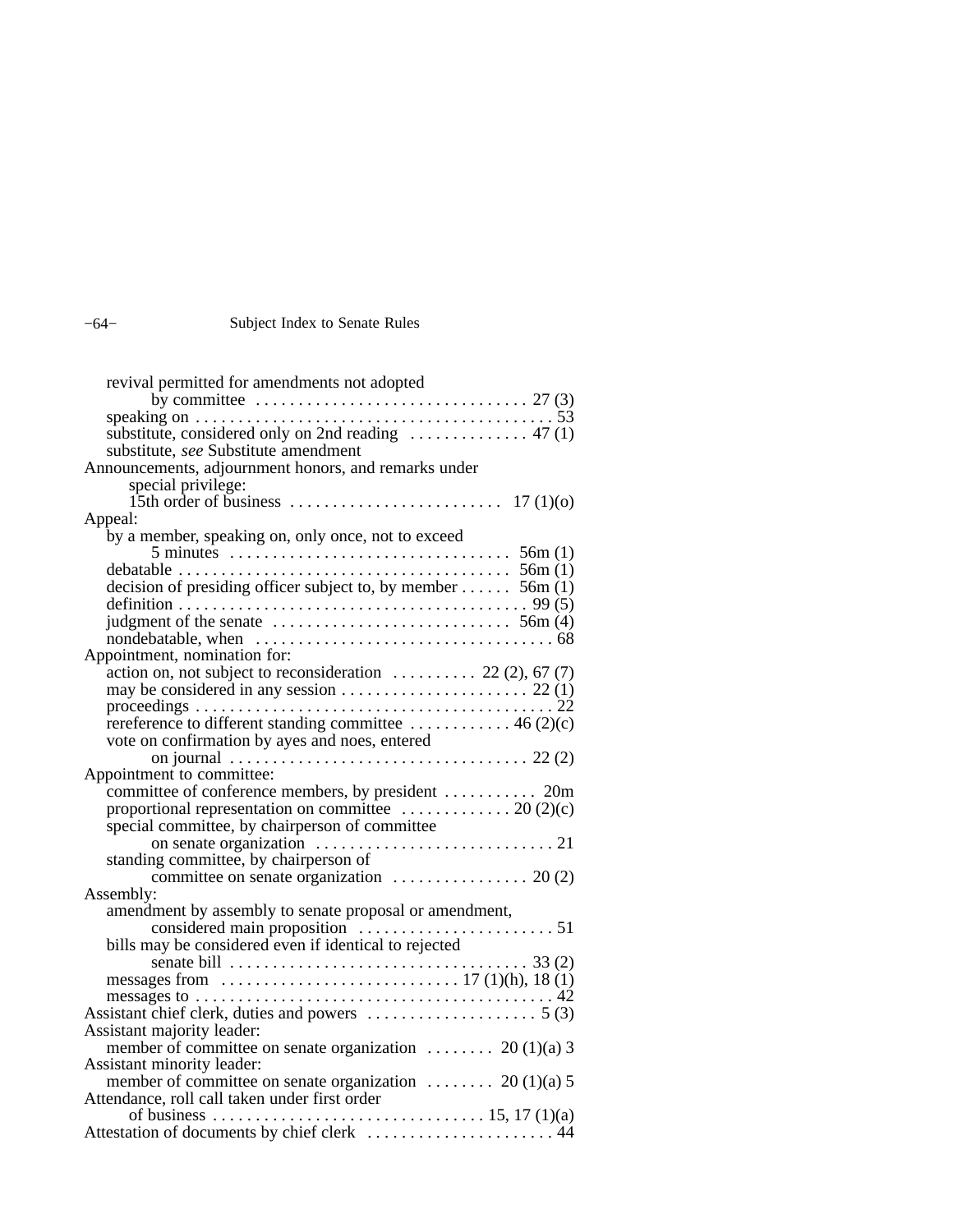Senate Rules As Last Amended January 15, 2013 −65−

| Attorney general, opinion of, date requested and                                                  |  |
|---------------------------------------------------------------------------------------------------|--|
| received entered in history file $\dots \dots \dots \dots \dots \dots \dots 30$ (3)(c)            |  |
| Ayes and noes, see also Roll Call, <i>Quick Finder</i> :                                          |  |
| appeal from decision of presiding officer (roll call vote) $\ldots$ 56m (4)                       |  |
|                                                                                                   |  |
| call of the senate:                                                                               |  |
| adjournment under call $\dots\dots\dots\dots\dots\dots\dots 85(6)$                                |  |
|                                                                                                   |  |
|                                                                                                   |  |
| clerk not to be interrupted during calling of $\dots\dots\dots\dots$ 8 (3)                        |  |
|                                                                                                   |  |
|                                                                                                   |  |
| demand for, not in order after voice vote                                                         |  |
|                                                                                                   |  |
| governor's or state superintendent's nomination for                                               |  |
| appointment $\ldots \ldots \ldots \ldots \ldots \ldots \ldots \ldots \ldots \ldots \ldots 22$ (2) |  |
|                                                                                                   |  |
| loitering, visiting at podium, prohibited during roll call $\ldots$ . 8 (3)                       |  |
| main question, motion $\dots \dots \dots \dots \dots \dots \dots \dots \dots \dots \dots$ 77 (3)  |  |
| member arriving late, may have question stated $\ldots$ 73 (2)                                    |  |
| members not to leave seats nor be disturbed                                                       |  |
|                                                                                                   |  |
| membership presently serving, majority required                                                   |  |
| for quorum $\dots \dots \dots \dots \dots \dots \dots \dots \dots \dots \dots \dots \dots 15, 39$ |  |
|                                                                                                   |  |
| proposal's relating clause to be entered in journal $\dots \dots \dots \dots$ 32                  |  |
| quorum is of membership presently serving $\dots \dots \dots \dots \dots$ 15, 39                  |  |
| rules (senate):                                                                                   |  |
| repealing, creating, or amending (majority of                                                     |  |
|                                                                                                   |  |
| suspending (two-thirds of members present)  91                                                    |  |
| voice vote (definition) $\ldots \ldots \ldots \ldots \ldots \ldots \ldots \ldots$ 99 (94)         |  |
| when demanded by one–sixth of members,                                                            |  |
|                                                                                                   |  |

## **B**

| Beverages, not to be consumed in senate chamber $\dots \dots \dots \dots$ 8 (4) |
|---------------------------------------------------------------------------------|
|                                                                                 |
| Bill or resolution:                                                             |
| amendment, consideration of, in order only upon                                 |
|                                                                                 |
| amendment, legislative reference bureau                                         |
|                                                                                 |
| amendment, reengrossed if amended on 3rd reading  40                            |
|                                                                                 |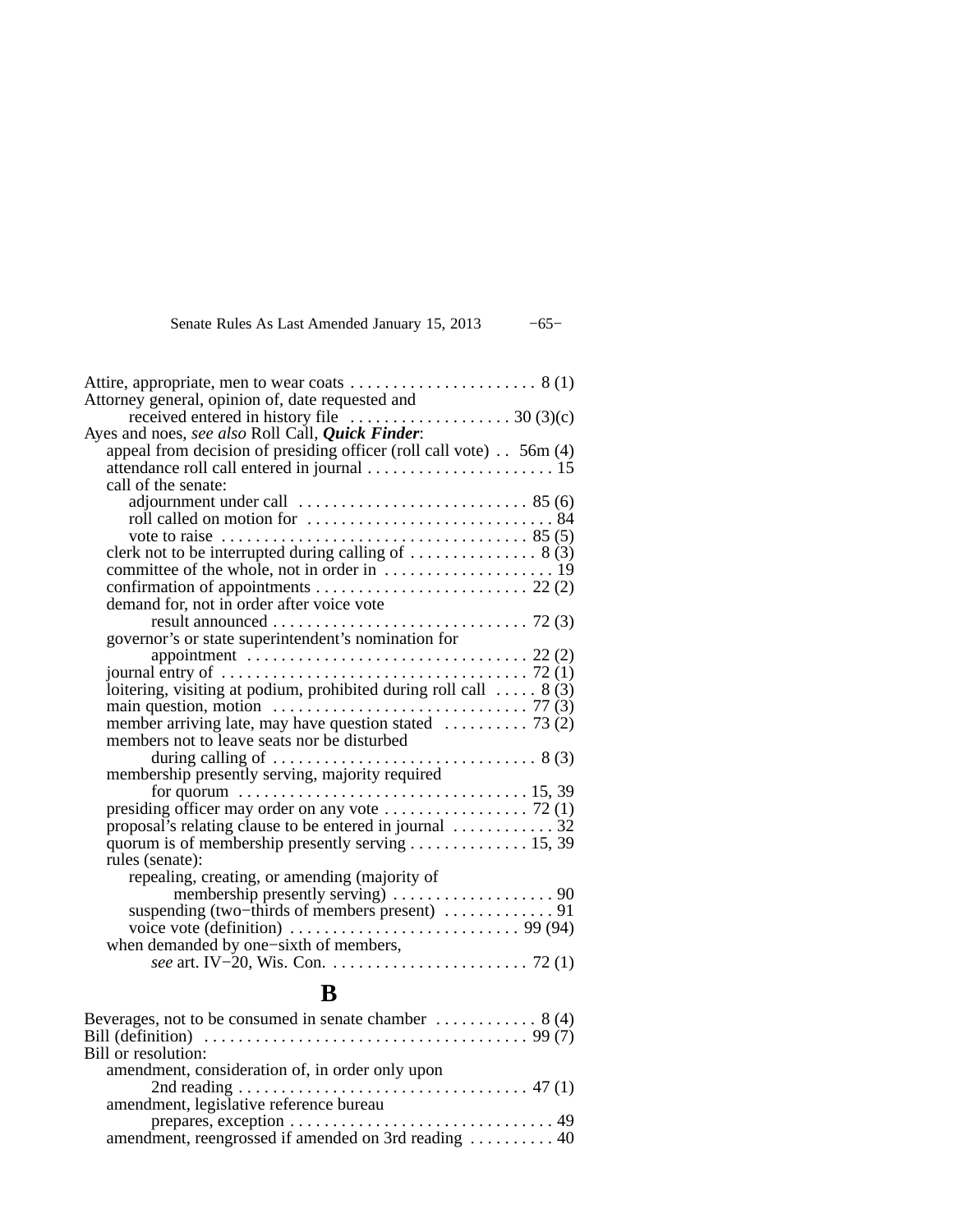## −66− Subject Index to Senate Rules

| coauthors, cosponsors not to be changed while                                                      |
|----------------------------------------------------------------------------------------------------|
|                                                                                                    |
|                                                                                                    |
| copies to be available one day before action $\dots \dots \dots \dots$ 34 (1)                      |
| corrections of minor clerical errors in, by chief clerk 31 (1)                                     |
| date of hearing on, to be entered in history file $\dots \dots \dots 30$ (3)(a)                    |
| day bill presented to governor recorded in journal  43                                             |
|                                                                                                    |
| division of question, motion for, not permitted when                                               |
|                                                                                                    |
| division of partial veto $\dots \dots \dots \dots \dots \dots \dots \dots \dots \dots$ 70 (2), (3) |
| enabling or enacting clause lacking, inserted                                                      |
|                                                                                                    |
|                                                                                                    |
| engrossing and enrolling supervised by                                                             |
|                                                                                                    |
| enrolled bill, journal records date presented                                                      |
|                                                                                                    |
| enrolling, performed by legislative reference bureau  43                                           |
| errors in, chief clerk authorized to correct minor $\dots \dots \dots$ 31 (1)                      |
|                                                                                                    |
|                                                                                                    |
| jacket envelopes not to be filed if folded or rolled $\dots \dots$ 30 (1)                          |
| notations in history file by chief clerk $\dots \dots \dots$ 30 (2), (3)                           |
| handwritten changes prohibited in copies prepared                                                  |
| by legislative reference bureau $\dots \dots \dots \dots \dots$ 33 (1)                             |
|                                                                                                    |
| identical with one already rejected not allowed,                                                   |
|                                                                                                    |
|                                                                                                    |
|                                                                                                    |
| to contain all amendments regardless of action 27 (5)                                              |
| journal, references to by number, relating clause  32                                              |
| jurisdiction over, while in committee $\dots \dots \dots \dots \dots \dots \dots$ 25 (2)           |
| legislative reference bureau prepares all proposals                                                |
|                                                                                                    |
| messaging delayed for reconsideration period  42 (1)                                               |
| messaging immediately under suspension of rules 42                                                 |
|                                                                                                    |
|                                                                                                    |
| position of on calendar, when reconsideration                                                      |
| motion pending $\ldots \ldots \ldots \ldots \ldots \ldots \ldots \ldots \ldots \ldots$ 38 (2)      |
|                                                                                                    |
|                                                                                                    |
|                                                                                                    |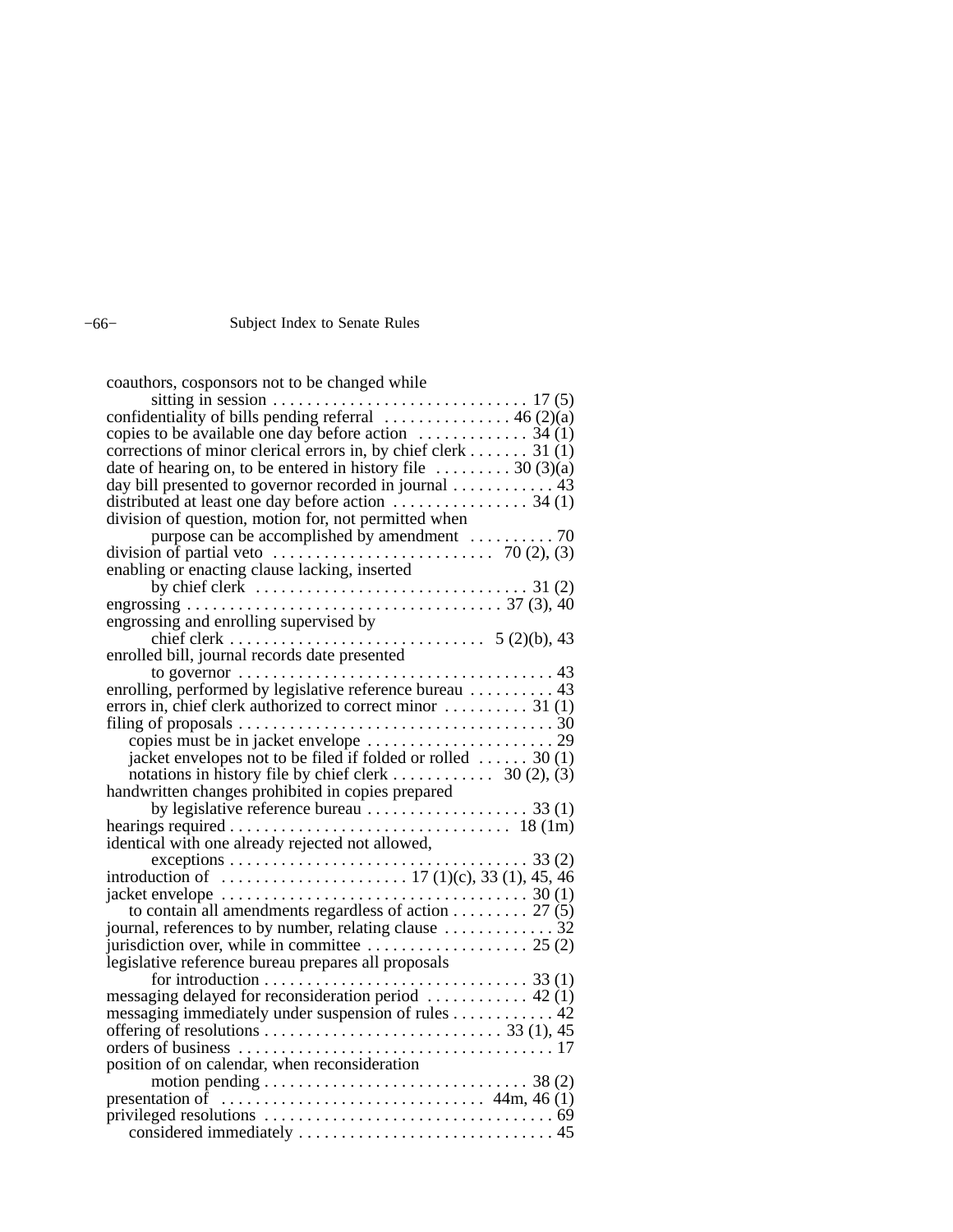## Senate Rules As Last Amended January 15, 2013 −67−

| amendments considered only on 2nd reading  47(1)                                                                                                                                                                                                                  |  |
|-------------------------------------------------------------------------------------------------------------------------------------------------------------------------------------------------------------------------------------------------------------------|--|
| committee on senate organization builds 2nd reading                                                                                                                                                                                                               |  |
|                                                                                                                                                                                                                                                                   |  |
|                                                                                                                                                                                                                                                                   |  |
| constitutional amendments, required on joint                                                                                                                                                                                                                      |  |
| $resolutions for \ldots \ldots \ldots \ldots \ldots \ldots \ldots \ldots \ldots \ldots \ldots \ldots 35$                                                                                                                                                          |  |
|                                                                                                                                                                                                                                                                   |  |
|                                                                                                                                                                                                                                                                   |  |
|                                                                                                                                                                                                                                                                   |  |
| reconsideration period, messaging delayed for  42 (1)                                                                                                                                                                                                             |  |
|                                                                                                                                                                                                                                                                   |  |
| reference to committee:                                                                                                                                                                                                                                           |  |
|                                                                                                                                                                                                                                                                   |  |
| chief clerk advises president $\dots \dots \dots \dots \dots \dots \dots \dots$ 46 (2)(a)                                                                                                                                                                         |  |
|                                                                                                                                                                                                                                                                   |  |
| simultaneous reference to joint survey committee $\dots$ 36 (2)(c)                                                                                                                                                                                                |  |
|                                                                                                                                                                                                                                                                   |  |
| rereference of administrative rule $\dots\dots\dots\dots\dots$ 46 (2)(b)                                                                                                                                                                                          |  |
| rereference of bill or resolution $\dots \dots \dots \dots \dots \dots \dots$ 46 (2)(c)                                                                                                                                                                           |  |
| signed by president and attested by chief                                                                                                                                                                                                                         |  |
|                                                                                                                                                                                                                                                                   |  |
| simultaneous reference to joint survey committee  36 (2)(c)                                                                                                                                                                                                       |  |
| special session, see Special session                                                                                                                                                                                                                              |  |
| withdrawing from committee $\dots \dots \dots \dots \dots \dots \dots$ 41 (1)(a)                                                                                                                                                                                  |  |
| Bulletin of proceedings, preparation,                                                                                                                                                                                                                             |  |
|                                                                                                                                                                                                                                                                   |  |
| Business, see also Order of business:                                                                                                                                                                                                                             |  |
| for quorum on passage of "fiscal bills",                                                                                                                                                                                                                          |  |
| see Joint Rule 11 (2)                                                                                                                                                                                                                                             |  |
|                                                                                                                                                                                                                                                                   |  |
| orders of $\ldots$ is a set of $\ldots$ is a set of $\ldots$ is a set of $\ldots$ is a set of $\ldots$ is a set of $\ldots$ is a set of $\ldots$ is a set of $\ldots$ is a set of $\ldots$ is a set of $\ldots$ is a set of $\ldots$ is a set of $\ldots$ is a se |  |
|                                                                                                                                                                                                                                                                   |  |
|                                                                                                                                                                                                                                                                   |  |
|                                                                                                                                                                                                                                                                   |  |
| roll call, quorum required before proceeding to $\dots \dots \dots \dots 15$<br>special orders $\dots \dots \dots \dots \dots \dots \dots \dots \dots 17$ (2), (3), 70 (3)                                                                                        |  |
|                                                                                                                                                                                                                                                                   |  |
| under call of senate, business on which call                                                                                                                                                                                                                      |  |
|                                                                                                                                                                                                                                                                   |  |
|                                                                                                                                                                                                                                                                   |  |

# **C**

| Calendar: |  |
|-----------|--|
|           |  |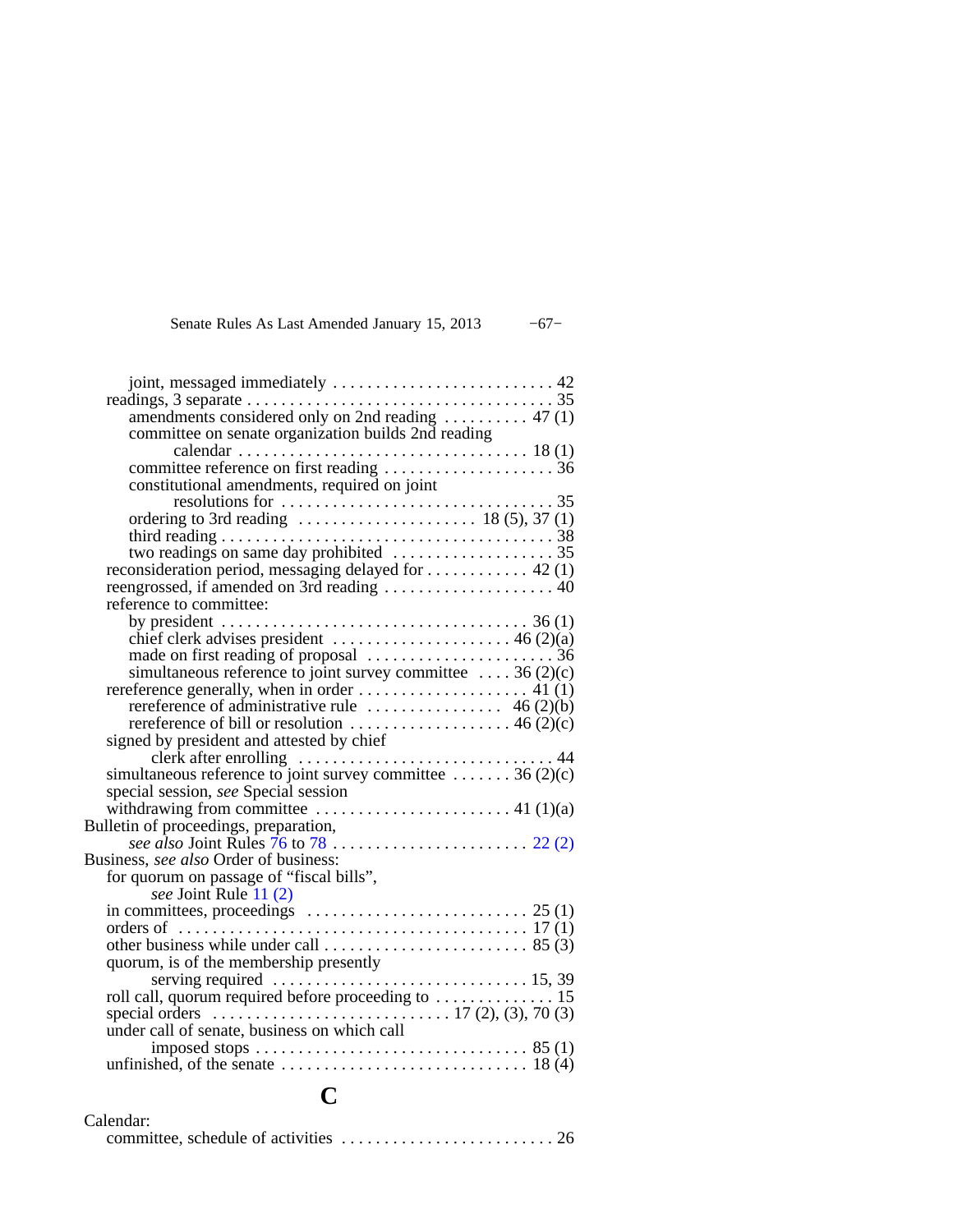## −68− Subject Index to Senate Rules

| contents determined by committee on                                                                        |  |  |
|------------------------------------------------------------------------------------------------------------|--|--|
|                                                                                                            |  |  |
|                                                                                                            |  |  |
|                                                                                                            |  |  |
| furnished to members at least 18 hours ahead                                                               |  |  |
| of scheduled action on $\ldots \ldots \ldots \ldots \ldots \ldots \ldots$ 18(1)                            |  |  |
| exception for special and extraordinary sessions $\ldots \ldots$ 93 (3)                                    |  |  |
|                                                                                                            |  |  |
| second reading, calendar prepared by committee                                                             |  |  |
|                                                                                                            |  |  |
| special orders $\ldots$ $\ldots$ $\ldots$ $17(2), (3), 70(3)$                                              |  |  |
| unfinished, taken up after 9th order of current day  18 (4)                                                |  |  |
| Call of the roll, see Roll call                                                                            |  |  |
|                                                                                                            |  |  |
|                                                                                                            |  |  |
| adjourn, or adjourn to a certain time permitted  85 (1)                                                    |  |  |
|                                                                                                            |  |  |
|                                                                                                            |  |  |
|                                                                                                            |  |  |
|                                                                                                            |  |  |
|                                                                                                            |  |  |
| ended by adjournment, may be renewed $\dots\dots\dots\dots\dots$ 85 (6)                                    |  |  |
| ended when all members present or absent with                                                              |  |  |
| leave and pending business is disposed of  87<br>in order on any motion or question before the senate,     |  |  |
| including motion to adjourn (exception) $\dots$ 81 (2)                                                     |  |  |
|                                                                                                            |  |  |
|                                                                                                            |  |  |
| intervening business, another call permitted on                                                            |  |  |
| same question $\ldots \ldots \ldots \ldots \ldots \ldots \ldots \ldots \ldots \ldots \ldots \ldots$ 85 (4) |  |  |
|                                                                                                            |  |  |
| moved as any other motion, in order anytime                                                                |  |  |
|                                                                                                            |  |  |
|                                                                                                            |  |  |
|                                                                                                            |  |  |
|                                                                                                            |  |  |
|                                                                                                            |  |  |
|                                                                                                            |  |  |
| raising call, motion carried by majority of members                                                        |  |  |
|                                                                                                            |  |  |
| renewal of, in order only if other business intervened  82 (2)                                             |  |  |
|                                                                                                            |  |  |
|                                                                                                            |  |  |
|                                                                                                            |  |  |
|                                                                                                            |  |  |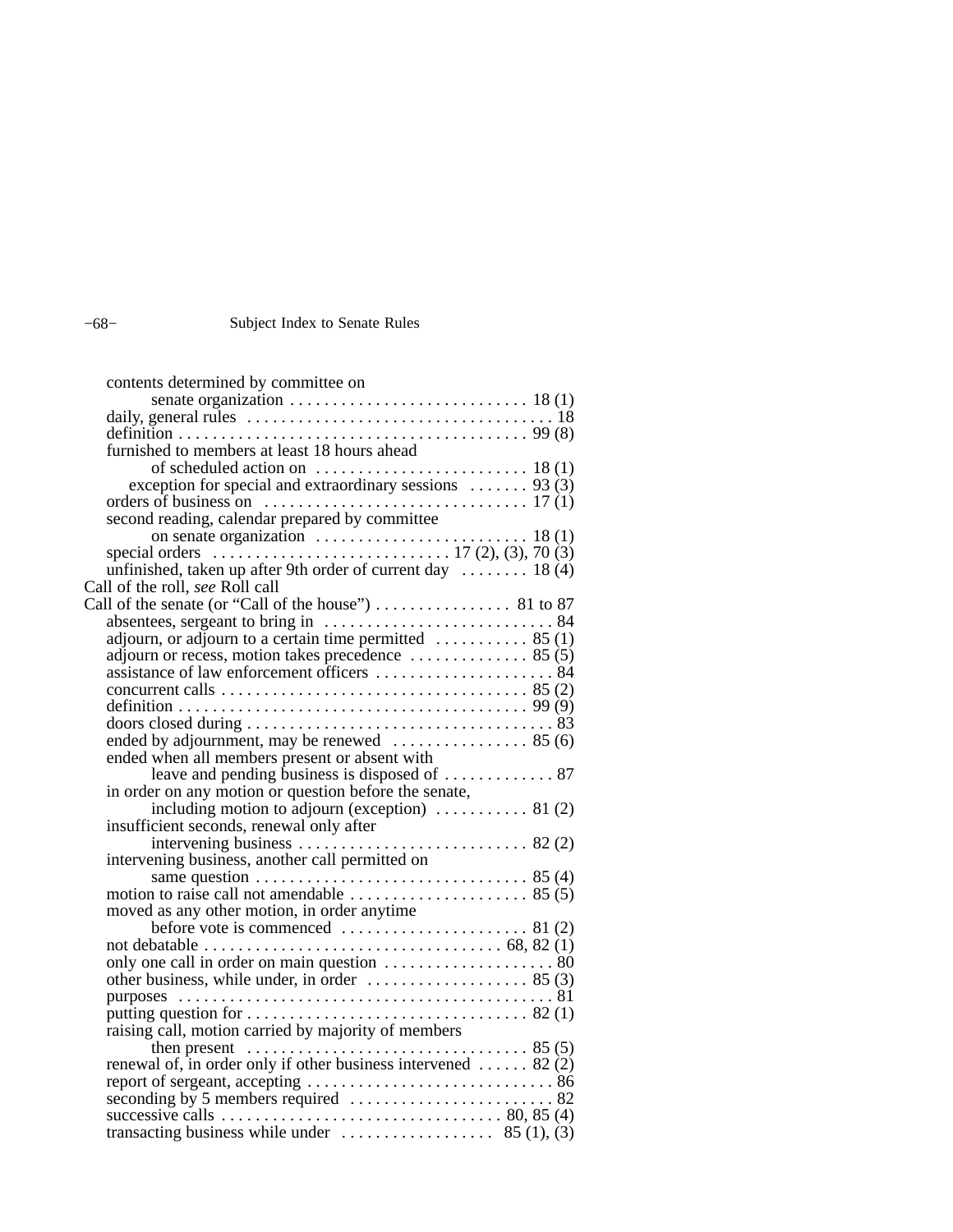Senate Rules As Last Amended January 15, 2013 −69−

| vote to raise, majority of members then                                                                          |
|------------------------------------------------------------------------------------------------------------------|
|                                                                                                                  |
| Cancellation of public hearing (immediately                                                                      |
|                                                                                                                  |
| Certificate under Joint Rule 7, examined for                                                                     |
|                                                                                                                  |
|                                                                                                                  |
|                                                                                                                  |
| Chair (definition) $\ldots \ldots \ldots \ldots \ldots \ldots \ldots \ldots \ldots \ldots \ldots \ldots$ 99 (11) |
| Chairperson of committee:                                                                                        |
| designated by majority leader (chairperson of                                                                    |
| committee on senate organization) 20 (2)(a)                                                                      |
| determines whether to hold committee hearing $\dots \dots \dots \dots \dots$ 25 (1)                              |
| files list of scheduled hearings with chief clerk by                                                             |
|                                                                                                                  |
| joint committees have cochairpersons,                                                                            |
| see Joint Rule 22 and s. 13.45 (4m), stats.                                                                      |
| joint hearings, see Joint Rule 21                                                                                |
|                                                                                                                  |
| may agree to rereference of proposal or appointment  46 (2)(c) notifies chief clerk of scheduled hearing  26     |
|                                                                                                                  |
| Chamber, senate:                                                                                                 |
|                                                                                                                  |
|                                                                                                                  |
|                                                                                                                  |
|                                                                                                                  |
|                                                                                                                  |
| open for use of members, when $\dots \dots \dots \dots \dots \dots \dots$ 6 (2)(f)                               |
|                                                                                                                  |
| Chief clerk, see also Wis. Con. XIII–6; ss. 13.15 to 13.17, stats.:                                              |
| administrative rule, withdrawn from standing committee:                                                          |
|                                                                                                                  |
| attests to warrants, writs, and subpoenas  44                                                                    |
| bulletin of proceedings, supervises preparation of,                                                              |
| see also Joint Rules 76 and 78                                                                                   |
|                                                                                                                  |
|                                                                                                                  |
| duties in general, term of office, assistant $\dots \dots \dots \dots \dots$                                     |
| election, see also s. 13.15 (1), stats. and art. IV-30, Wis. Con.                                                |
|                                                                                                                  |
|                                                                                                                  |
| payroll for persons employed by senate, certifies  89                                                            |
| permits no records to be taken from custody                                                                      |
|                                                                                                                  |
| presides temporarily $\dots \dots \dots \dots \dots \dots \dots \dots \dots \dots \dots$ 5 (4)                   |
|                                                                                                                  |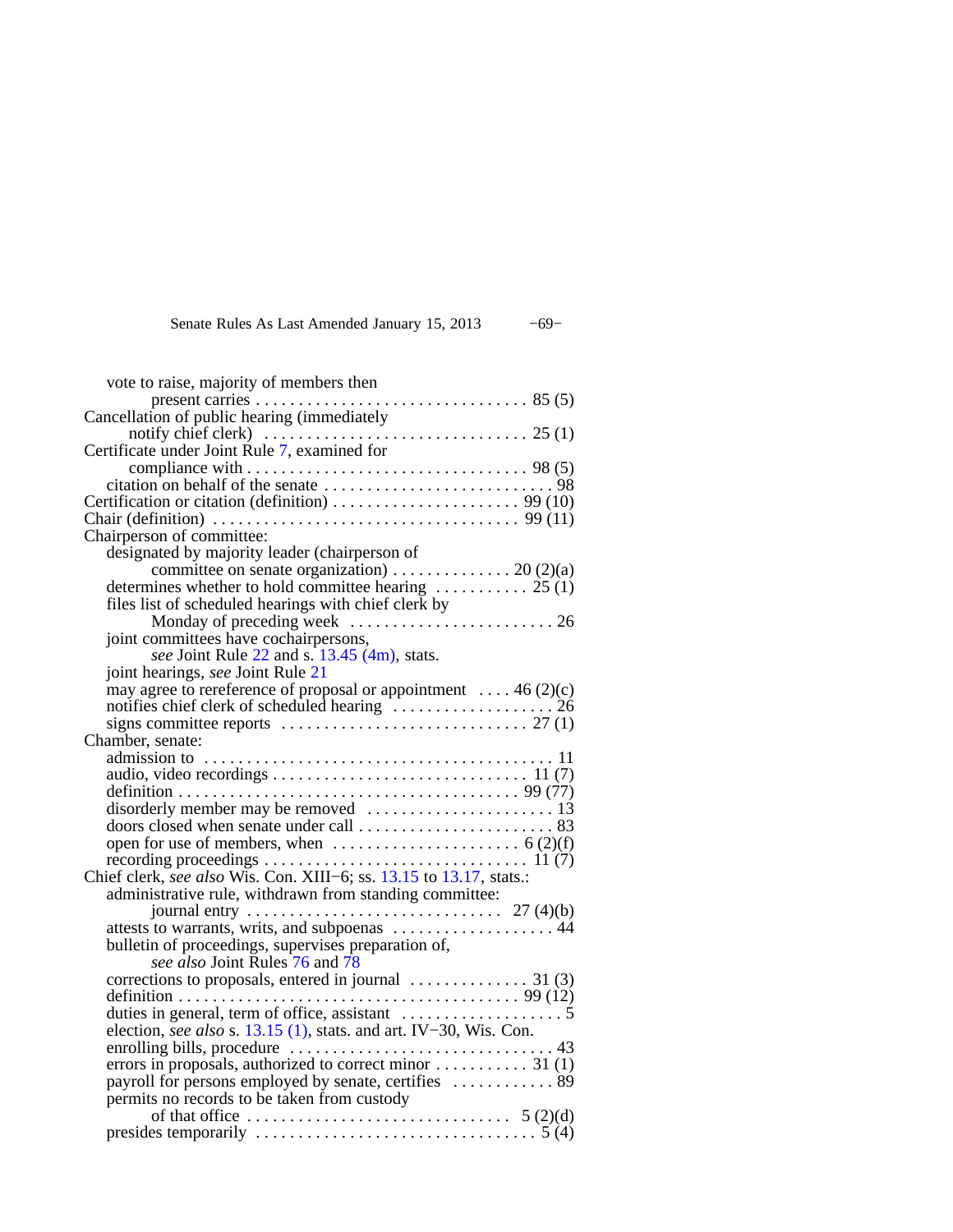## −70− Subject Index to Senate Rules

| records in journal date enrolled bill is submitted                                                           |  |
|--------------------------------------------------------------------------------------------------------------|--|
|                                                                                                              |  |
| records status of executive appointments  22 (2)                                                             |  |
| referral of proposals to committee, advises president $\dots$ 46 (2)(a)                                      |  |
|                                                                                                              |  |
| report used in lieu of first reading $\ldots \ldots \ldots \ldots \ldots$ 36 (1m)(a)                         |  |
| specifies documents placed in jacket envelope 30 (2)                                                         |  |
| superintends journal preparation and engrossing                                                              |  |
| and enrolling of bills and joint resolutions $\dots \dots \dots$ 5 (2)                                       |  |
|                                                                                                              |  |
| Citation (definition) $\ldots \ldots \ldots \ldots \ldots \ldots \ldots \ldots \ldots \ldots \ldots$ 99 (10) |  |
|                                                                                                              |  |
|                                                                                                              |  |
|                                                                                                              |  |
| Committee:                                                                                                   |  |
| absence of members from senate while senate sitting in                                                       |  |
| session, prohibited except for members of                                                                    |  |
|                                                                                                              |  |
| action relating to, privileged motion or resolution 69                                                       |  |
|                                                                                                              |  |
| administrative rules review by standing committee:                                                           |  |
| objection by standing committee to proposed rule,                                                            |  |
| president refers to JCRAR $\ldots$ $\ldots$ 46 (2)(am)                                                       |  |
| report concerning action (or inaction) on                                                                    |  |
|                                                                                                              |  |
| rereference of proposed rule to different                                                                    |  |
|                                                                                                              |  |
|                                                                                                              |  |
|                                                                                                              |  |
|                                                                                                              |  |
| bill to suspend proposed administrative rule: reference                                                      |  |
|                                                                                                              |  |
| bills withdrawn from $\ldots \ldots \ldots \ldots \ldots \ldots \ldots \ldots \ldots$ 41 (1)                 |  |
| business in, chairperson to schedule hearing                                                                 |  |
|                                                                                                              |  |
| business in, matters within sole jurisdiction of the                                                         |  |
|                                                                                                              |  |
| business reported from, to committee on senate                                                               |  |
|                                                                                                              |  |
| cancellation of hearing (immediately notify                                                                  |  |
|                                                                                                              |  |
|                                                                                                              |  |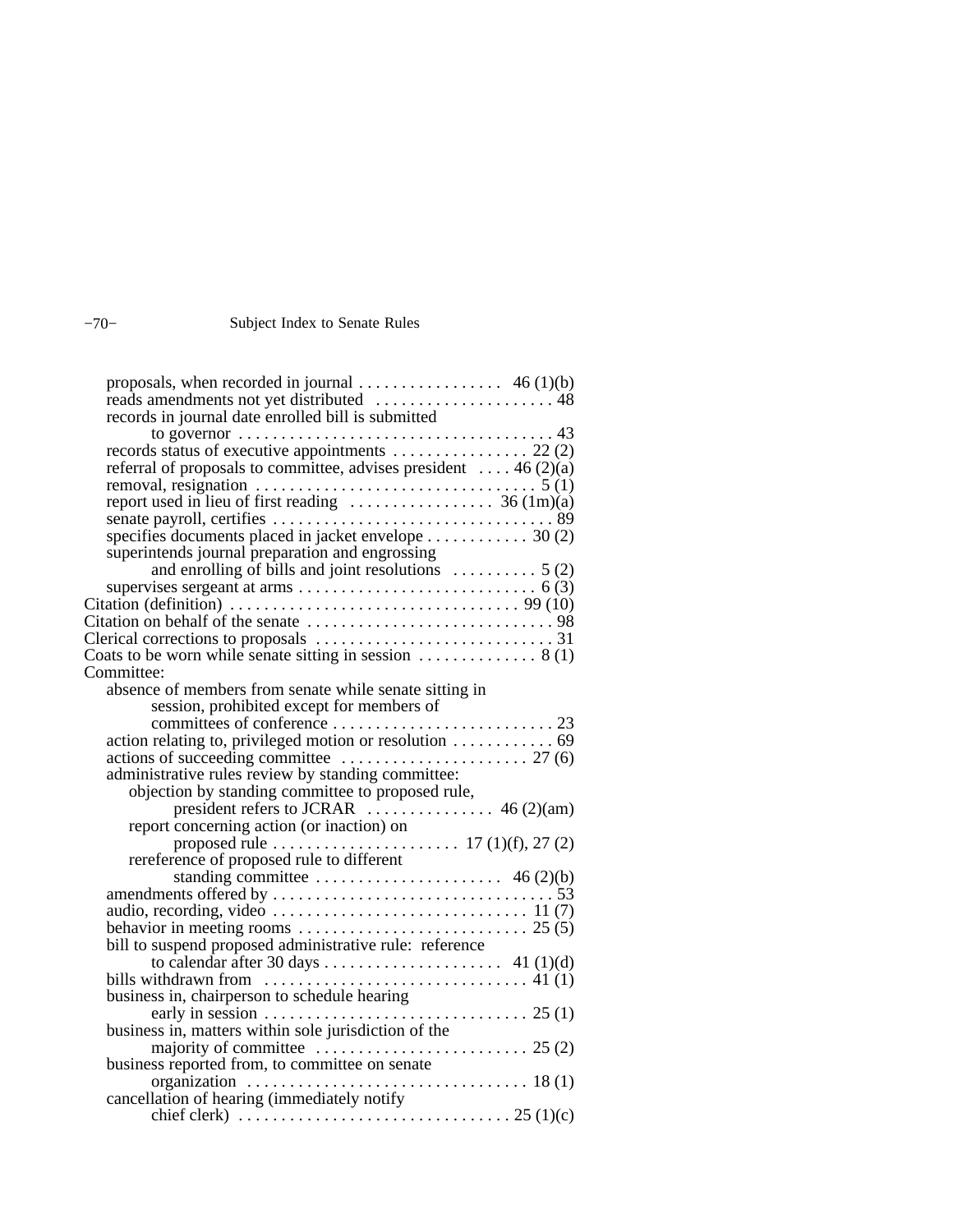Senate Rules As Last Amended January 15, 2013 −71−

| candidates for appointments, to pass on                                                                 |
|---------------------------------------------------------------------------------------------------------|
| qualifications of $\ldots \ldots \ldots \ldots \ldots \ldots \ldots \ldots \ldots \ldots$ 22 (1)        |
| chairperson (definition) $\ldots \ldots \ldots \ldots \ldots \ldots \ldots \ldots \ldots$ 99 (13)       |
| chief clerk specifies documents which may be                                                            |
| placed in jacket envelope by $\dots \dots \dots \dots \dots \dots \dots$ 30 (2)                         |
| committee of conference, members appointed                                                              |
| . 20m                                                                                                   |
|                                                                                                         |
|                                                                                                         |
|                                                                                                         |
| executive action (definition) $\ldots$ (14) finance, joint (see also ss. 13.09 to 13.095, 13.10)        |
|                                                                                                         |
|                                                                                                         |
| rereferral to $\dots \dots \dots \dots \dots \dots \dots \dots \dots \dots \dots \dots \dots$ 41 (1)(e) |
| senate committee may return proposal                                                                    |
| referred by senate $\dots \dots \dots \dots \dots \dots \dots \dots$ 20 (4)(b)                          |
| hearing, notice of unintroduced legislation $\dots \dots \dots \dots \dots 25$ (1)(c)                   |
| hearings held, dates recorded in history file $\dots \dots \dots \dots 30$ (3)(a)                       |
|                                                                                                         |
|                                                                                                         |
|                                                                                                         |
|                                                                                                         |
|                                                                                                         |
|                                                                                                         |
| members: must be present for voting; exception                                                          |
| . 24<br>for teleconference                                                                              |
| members not to be absent while senate sitting in session,                                               |
|                                                                                                         |
| minority party senators, nominations to $\dots\dots\dots\dots$ 20 (2)(b)                                |
| motion to commit or refer to, precedence of $\dots \dots \dots$ 63 (1)(j), (k)                          |
|                                                                                                         |
|                                                                                                         |
| notice of public hearing or cancellation,                                                               |
| concerning proposal or other business $25(1)$ , 26, 93(2)                                               |
| objection by standing committee to proposed rule,                                                       |
|                                                                                                         |
| report concerning action (or inaction) on                                                               |
| proposed rule $\dots \dots \dots \dots \dots \dots \dots 17(1)(g)$ , 27(2)                              |
|                                                                                                         |
|                                                                                                         |
| proposals withdrawn from $\dots\dots\dots\dots\dots\dots\dots\dots$ 41 (1)                              |
| questions relating to reconsideration, vetoes, or                                                       |
| concurrence in amendments, not referred to $\dots \dots$ 41 (2)                                         |
|                                                                                                         |
|                                                                                                         |
| reference or rereference of proposal to  41 (1), 63 (1)(j), (k)                                         |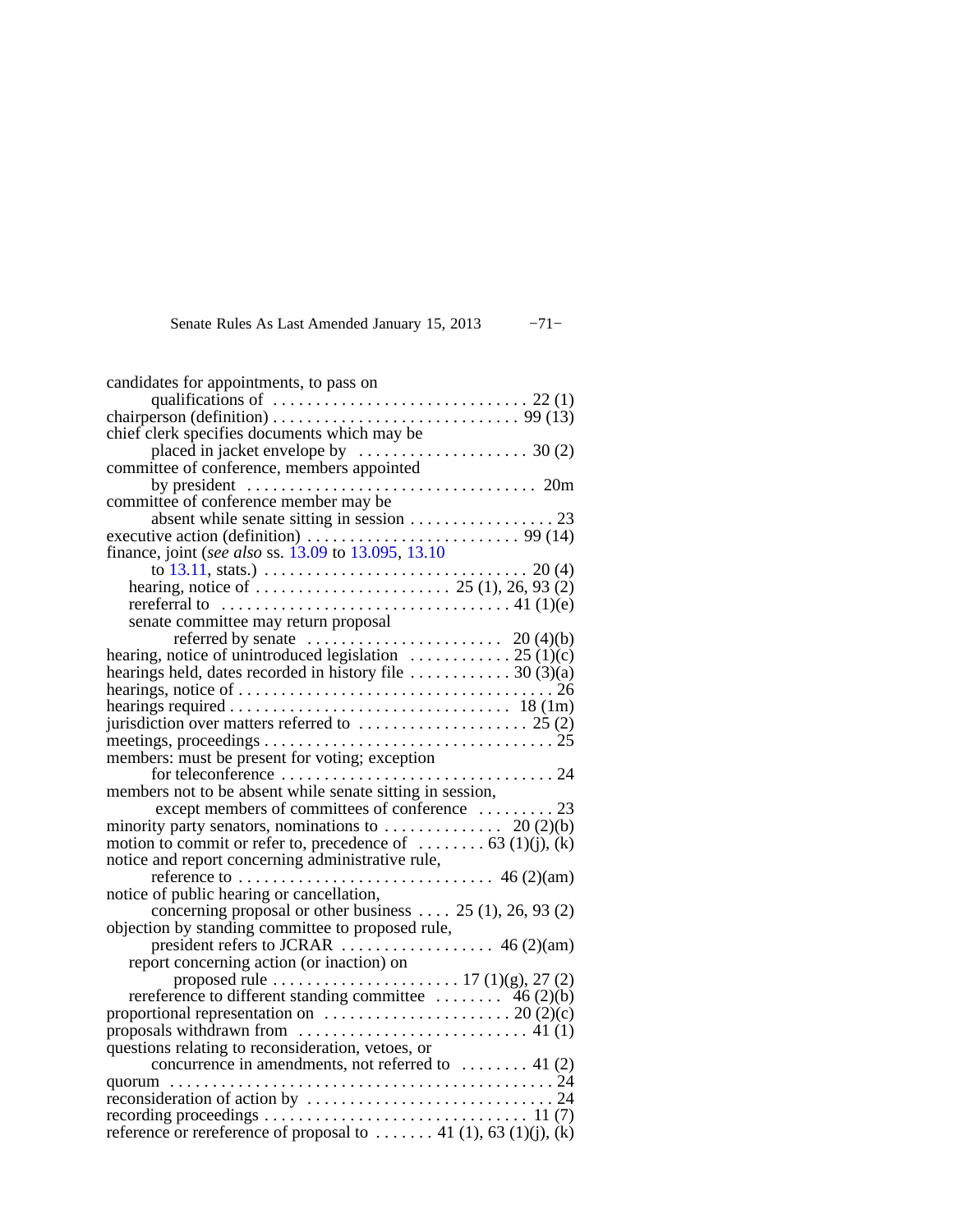## −72− Subject Index to Senate Rules

| omits amendments not recommended for adoption $\dots$ 27 (3)                                                                                            |  |
|---------------------------------------------------------------------------------------------------------------------------------------------------------|--|
|                                                                                                                                                         |  |
|                                                                                                                                                         |  |
|                                                                                                                                                         |  |
|                                                                                                                                                         |  |
| without recommendation $\ldots \ldots \ldots \ldots \ldots \ldots \ldots \ldots$ 27 (4)(a)                                                              |  |
| rereference of proposal to, committee may act without                                                                                                   |  |
|                                                                                                                                                         |  |
|                                                                                                                                                         |  |
| schedule of activities, see also Joint Rule $75$ 26, 93 (2)                                                                                             |  |
|                                                                                                                                                         |  |
| senate organization . 17 (2), 18, 20 (7), 41 (1)(e), 65 (2), 88, 95-98                                                                                  |  |
|                                                                                                                                                         |  |
|                                                                                                                                                         |  |
|                                                                                                                                                         |  |
|                                                                                                                                                         |  |
| subcommittees: appointment, duties  24                                                                                                                  |  |
|                                                                                                                                                         |  |
| tied vote, report without recommendation $\ldots$ $\ldots$ $\ldots$ $27$ (4)(a) unintroduced legislation, notice $\ldots$ $\ldots$ $\ldots$ $25$ (1)(c) |  |
|                                                                                                                                                         |  |
|                                                                                                                                                         |  |
|                                                                                                                                                         |  |
| withdrawing matter from standing committee refers                                                                                                       |  |
| it to committee on senate organization 41 (1)(c)                                                                                                        |  |
| Committee of conference, see also Joint Rule 3:                                                                                                         |  |
|                                                                                                                                                         |  |
| members may be absent while senate is sitting                                                                                                           |  |
| in session $\ldots \ldots \ldots \ldots \ldots \ldots \ldots \ldots \ldots \ldots \ldots \ldots \ldots$                                                 |  |
|                                                                                                                                                         |  |
|                                                                                                                                                         |  |
|                                                                                                                                                         |  |
| Concurrence (definition) $\ldots \ldots \ldots \ldots \ldots \ldots \ldots \ldots \ldots$ 99 (16)                                                       |  |
|                                                                                                                                                         |  |
| failure is adverse and final disposition $\dots \dots \dots \dots \dots \dots$ 46 (6)                                                                   |  |
| Concurrence in assembly amendment to senate proposal:                                                                                                   |  |
| Conduct in the senate chamber:                                                                                                                          |  |
|                                                                                                                                                         |  |
|                                                                                                                                                         |  |
| ayes and noes, members not to leave seat during                                                                                                         |  |
|                                                                                                                                                         |  |
|                                                                                                                                                         |  |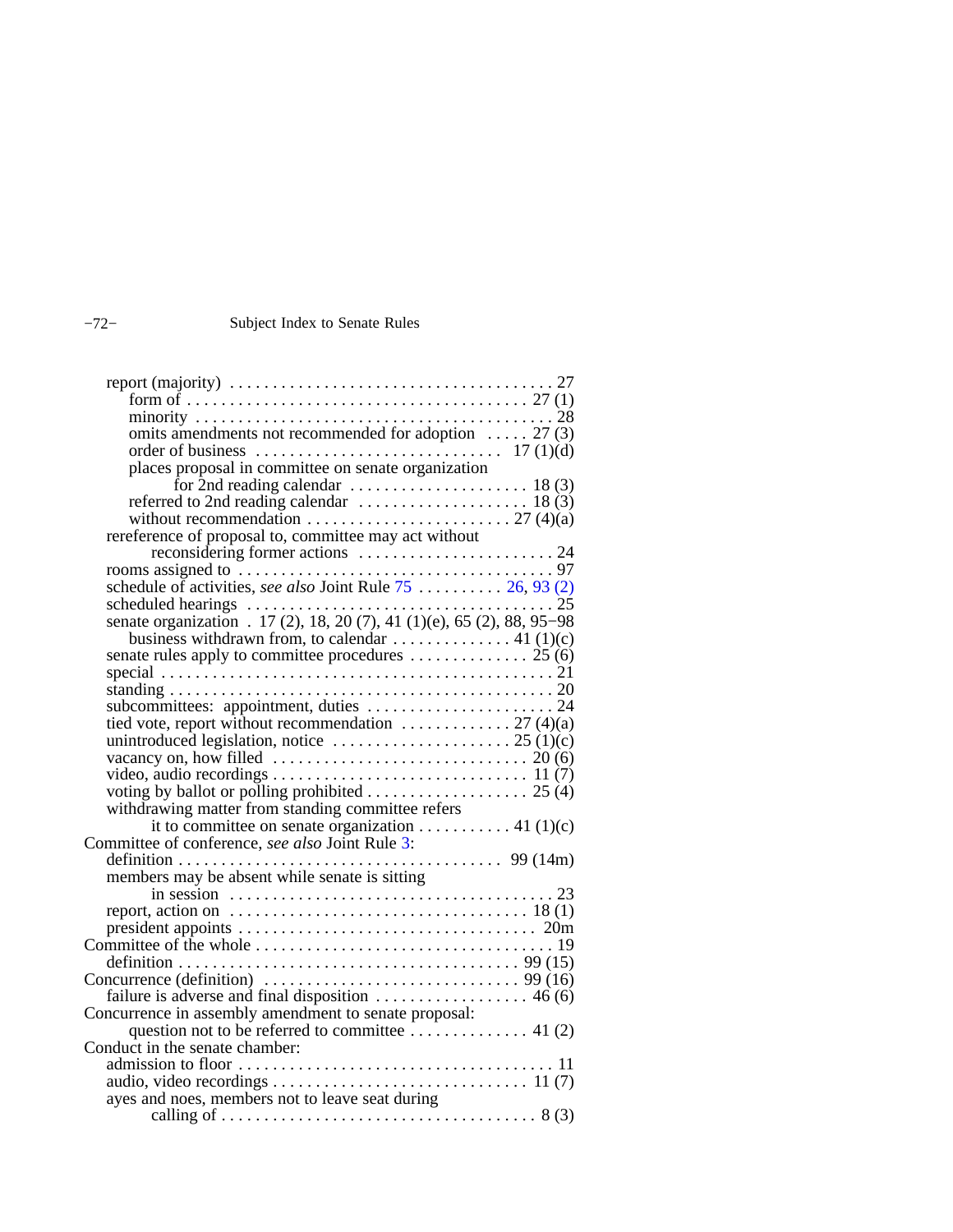#### Senate Rules As Last Amended January 15, 2013 −73−

| coauthors, cosponsors not to be changed while                                                      |
|----------------------------------------------------------------------------------------------------|
|                                                                                                    |
|                                                                                                    |
| disorderly conduct of members and others 13                                                        |
|                                                                                                    |
|                                                                                                    |
| motives, not to questions $\dots \dots \dots \dots \dots \dots \dots \dots \dots \dots \dots 56$   |
|                                                                                                    |
| proper conduct while presiding officer or member                                                   |
|                                                                                                    |
|                                                                                                    |
| sergeant at arms supervises admission to chamber 6 (2)(c)                                          |
|                                                                                                    |
| Conference committee, see Committee of conference 20m, 23                                          |
| Confirmation of executive nominations:                                                             |
|                                                                                                    |
|                                                                                                    |
|                                                                                                    |
|                                                                                                    |
| Constitutional amendment:                                                                          |
| second consideration, how to amend, see Joint Rule 57 (2)                                          |
|                                                                                                    |
| three readings required $\ldots \ldots \ldots \ldots \ldots \ldots \ldots \ldots \ldots \ldots$ 35 |
| Contested seat (definition) $\dots \dots \dots \dots \dots \dots \dots \dots \dots \dots$ 99 (18)  |
| Contested senate election, floor privilege of contestants 12                                       |
| Copies of proposals to be available at least one day                                               |
|                                                                                                    |
|                                                                                                    |
| Current membership determines quorum requirement                                                   |
|                                                                                                    |
|                                                                                                    |
|                                                                                                    |
|                                                                                                    |
|                                                                                                    |
|                                                                                                    |
|                                                                                                    |
|                                                                                                    |
|                                                                                                    |

### **D**

| Daily calendar, see Calendar                                                                                 |  |
|--------------------------------------------------------------------------------------------------------------|--|
| Debate:                                                                                                      |  |
| call of senate $\dots \dots \dots \dots \dots \dots \dots \dots \dots \dots \dots \dots \dots \dots \ 82(1)$ |  |
| coauthors, cosponsors, not to be changed while                                                               |  |
|                                                                                                              |  |
|                                                                                                              |  |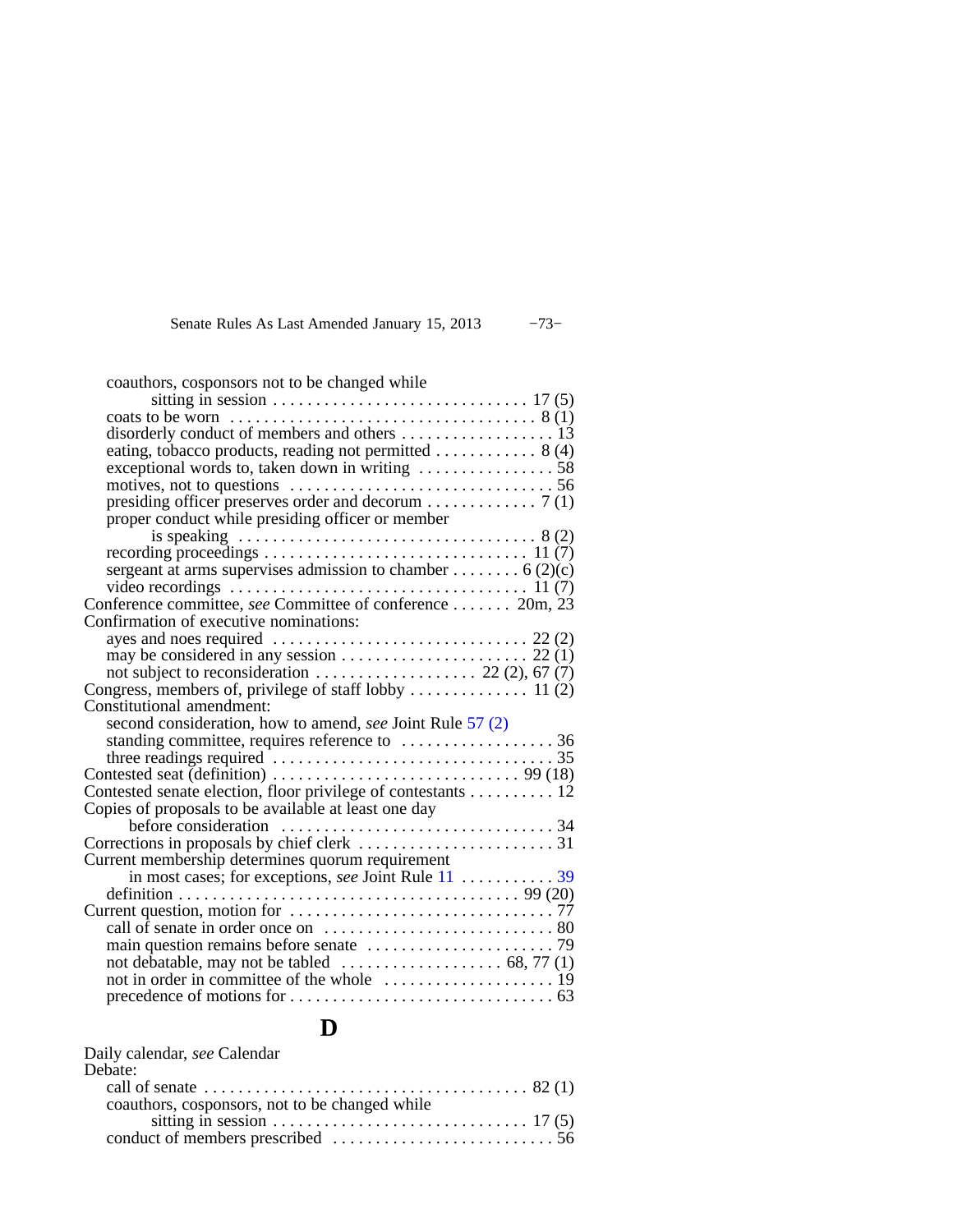#### −74− Subject Index to Senate Rules

| disorderly conduct by members and others  13                                                                                |
|-----------------------------------------------------------------------------------------------------------------------------|
|                                                                                                                             |
| member may speak:                                                                                                           |
|                                                                                                                             |
|                                                                                                                             |
|                                                                                                                             |
| only from assigned place<br>twice on same question<br>motions in order during<br>motions or questions decided without<br>68 |
|                                                                                                                             |
|                                                                                                                             |
| not permitted after main question is put, but                                                                               |
|                                                                                                                             |
|                                                                                                                             |
|                                                                                                                             |
| precluded on all questions by ordering the                                                                                  |
|                                                                                                                             |
|                                                                                                                             |
| reading briefly from printed material permitted                                                                             |
|                                                                                                                             |
|                                                                                                                             |
|                                                                                                                             |
|                                                                                                                             |
| Decorum in the senate chamber:                                                                                              |
|                                                                                                                             |
|                                                                                                                             |
| ayes and noes, members not to leave seat during                                                                             |
|                                                                                                                             |
|                                                                                                                             |
|                                                                                                                             |
| eating, tobacco products, reading not permitted  8 (4)                                                                      |
|                                                                                                                             |
|                                                                                                                             |
|                                                                                                                             |
| proper conduct while presiding officer or member                                                                            |
|                                                                                                                             |
|                                                                                                                             |
| sergeant at arms supervises admission to chamber  6 (2)(c)                                                                  |
| Dictionary, Webster's current edition to be used  31 (4)                                                                    |
| Dilatory (definition) $\ldots \ldots \ldots \ldots \ldots \ldots \ldots \ldots \ldots \ldots$ 99 (22)                       |
|                                                                                                                             |
| Disturbance or disorderly conduct, presiding officer may                                                                    |
| order clearing of senate floor and lobby, president                                                                         |
|                                                                                                                             |
|                                                                                                                             |
|                                                                                                                             |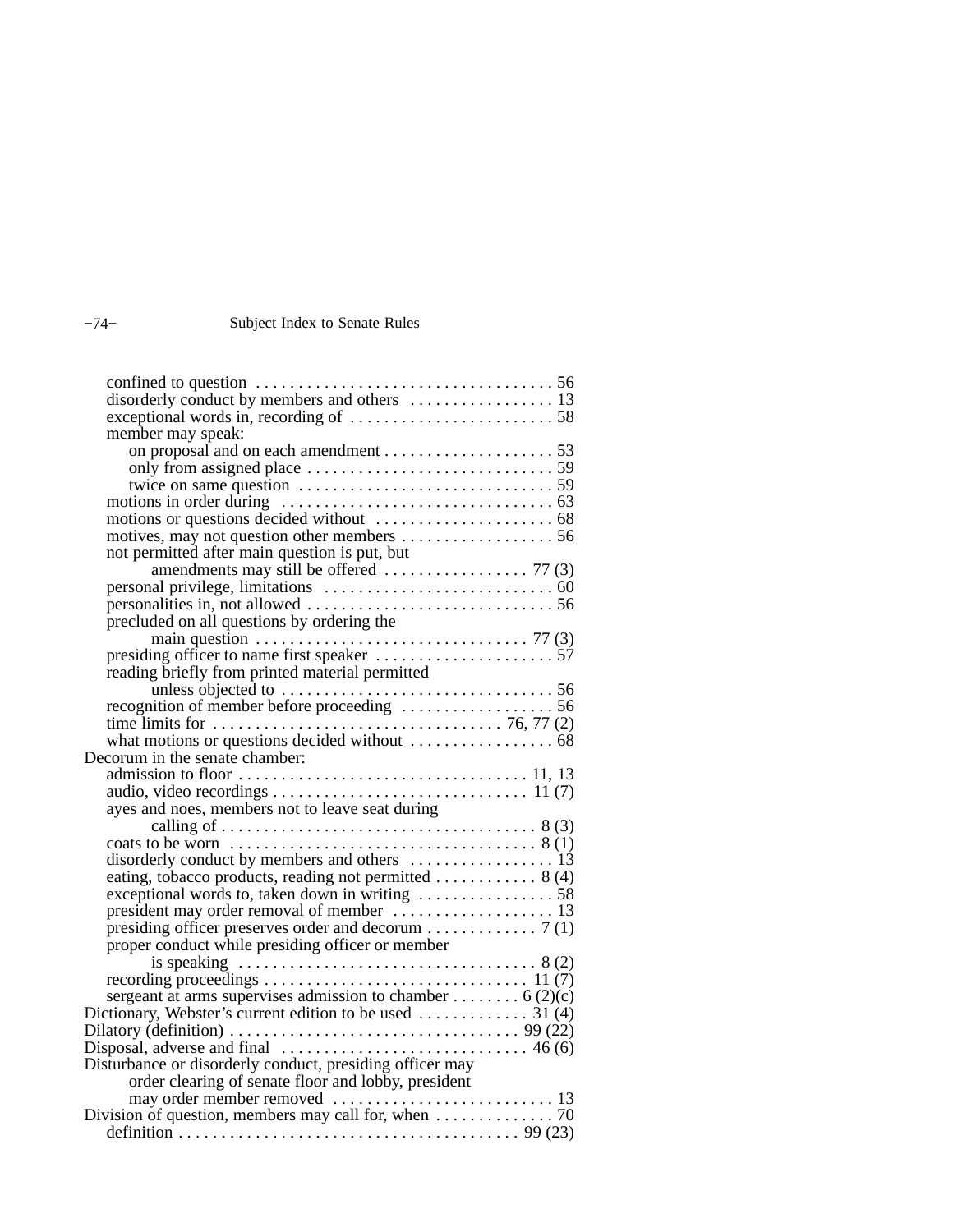Senate Rules As Last Amended January 15, 2013 −75−

report of committee of conference not divisible, *see* Joint Rule [3 \(3\)](https://docs.legis.wisconsin.gov/document/legislativerules/2013/jr3(3))

| Documents, signing of by president and attestation |  |
|----------------------------------------------------|--|
|                                                    |  |
|                                                    |  |

### **E**

| Eating, not permitted in chamber $\dots \dots \dots \dots \dots \dots \dots \dots \dots$ 8 (4)              |
|-------------------------------------------------------------------------------------------------------------|
|                                                                                                             |
| Election of officers by the senate, see also Wis. Con. IV-30,                                               |
| ss. 13.02 (1), 13.13, 13.15 (1), 13.18 (1), stats.:                                                         |
|                                                                                                             |
|                                                                                                             |
|                                                                                                             |
|                                                                                                             |
| Employees:                                                                                                  |
|                                                                                                             |
|                                                                                                             |
| of legislature, admitted to senate staff lobby while                                                        |
|                                                                                                             |
|                                                                                                             |
| Enacting clause, inserted by chief clerk when omitted $\dots \dots$ 31 (2)                                  |
| Engrossed proposal (definition) $\dots \dots \dots \dots \dots \dots \dots \dots$ 99 (25)                   |
| Engrossed publication of senate resolution                                                                  |
|                                                                                                             |
|                                                                                                             |
|                                                                                                             |
|                                                                                                             |
|                                                                                                             |
| Explanation of member's vote, not allowed during roll call  74                                              |
| Expunge (definition) $\ldots \ldots \ldots \ldots \ldots \ldots \ldots \ldots \ldots \ldots \ldots$ 99 (27) |
|                                                                                                             |
| committees permitted to introduce or offer, as                                                              |
| authorized introduction as offering of, proposals $\dots$ 93 (1p)                                           |
|                                                                                                             |
|                                                                                                             |

## **F**

| Filing of proposals $\ldots \ldots \ldots \ldots \ldots \ldots \ldots \ldots \ldots \ldots \ldots \ldots \ldots 30$  |  |
|----------------------------------------------------------------------------------------------------------------------|--|
| Finance; committee on (see also ss. 13.09 to 13.095,                                                                 |  |
| 13.10 to 13.11, stats.) $\ldots \ldots \ldots \ldots \ldots \ldots \ldots \ldots \ldots \ldots \ldots \ldots$ 20 (4) |  |
| referral to committee on senate organization 41 (1)(e)                                                               |  |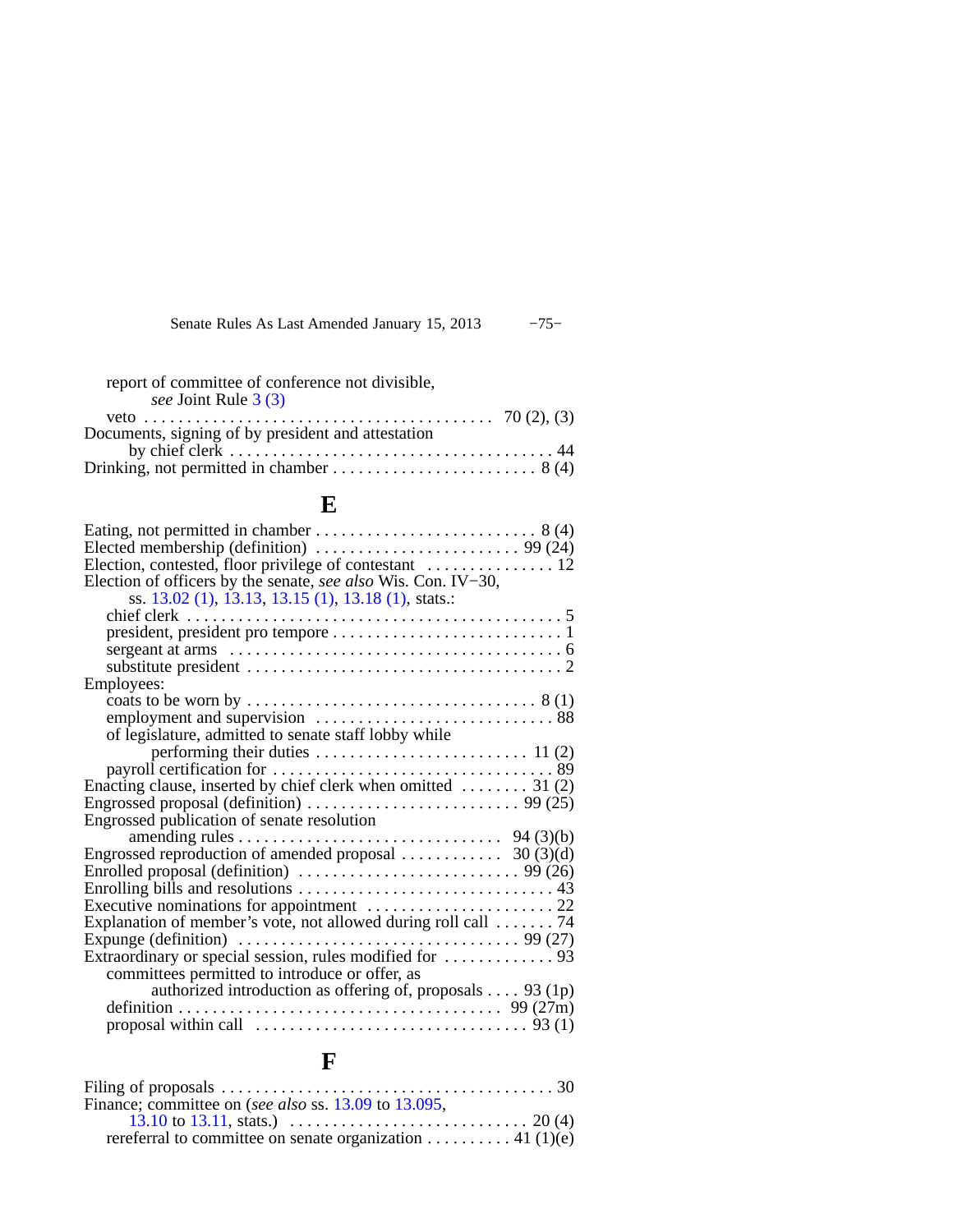### −76− Subject Index to Senate Rules

| senate committee may return proposal referred                            |
|--------------------------------------------------------------------------|
|                                                                          |
|                                                                          |
|                                                                          |
| journal record of introduction, on day senate                            |
| does not meet, constitutes first reading  36 (1m)(b)                     |
| simultaneous reference to joint survey committee $\dots \dots$ 36 (2)(c) |
| Fiscal estimate (definition), see also Joint Rules 41 to 50              |
|                                                                          |
| Fiscal estimate request to legislative fiscal bureau  96 (1m)            |
|                                                                          |
| Floor leaders, see also Majority leader:                                 |
|                                                                          |
| members of committee on senate organization 20 (1)                       |
| Floor of the senate:                                                     |
|                                                                          |
|                                                                          |
| correspondents of news media admitted, limited to press                  |
| lobby while the senate is sitting in session,                            |
|                                                                          |
|                                                                          |
| denied to person engaged in defeating or promoting                       |
|                                                                          |
|                                                                          |
| disturbance on, and clearing of member by president,                     |
|                                                                          |
| floor access for person who delivers                                     |
|                                                                          |
|                                                                          |
| floor access limited to governor, lieutenant governor,                   |
| members of legislature, certain senate staff  11 (1)                     |
| invitees of committee on senate organization                             |
|                                                                          |
| legislative employees, admitted to staff lobby while                     |
|                                                                          |
|                                                                          |
| staff lobby access granted to state officers, members                    |
| of congress, supreme court justices, former                              |
|                                                                          |

## **G**

| Germaneness: |  |
|--------------|--|
|              |  |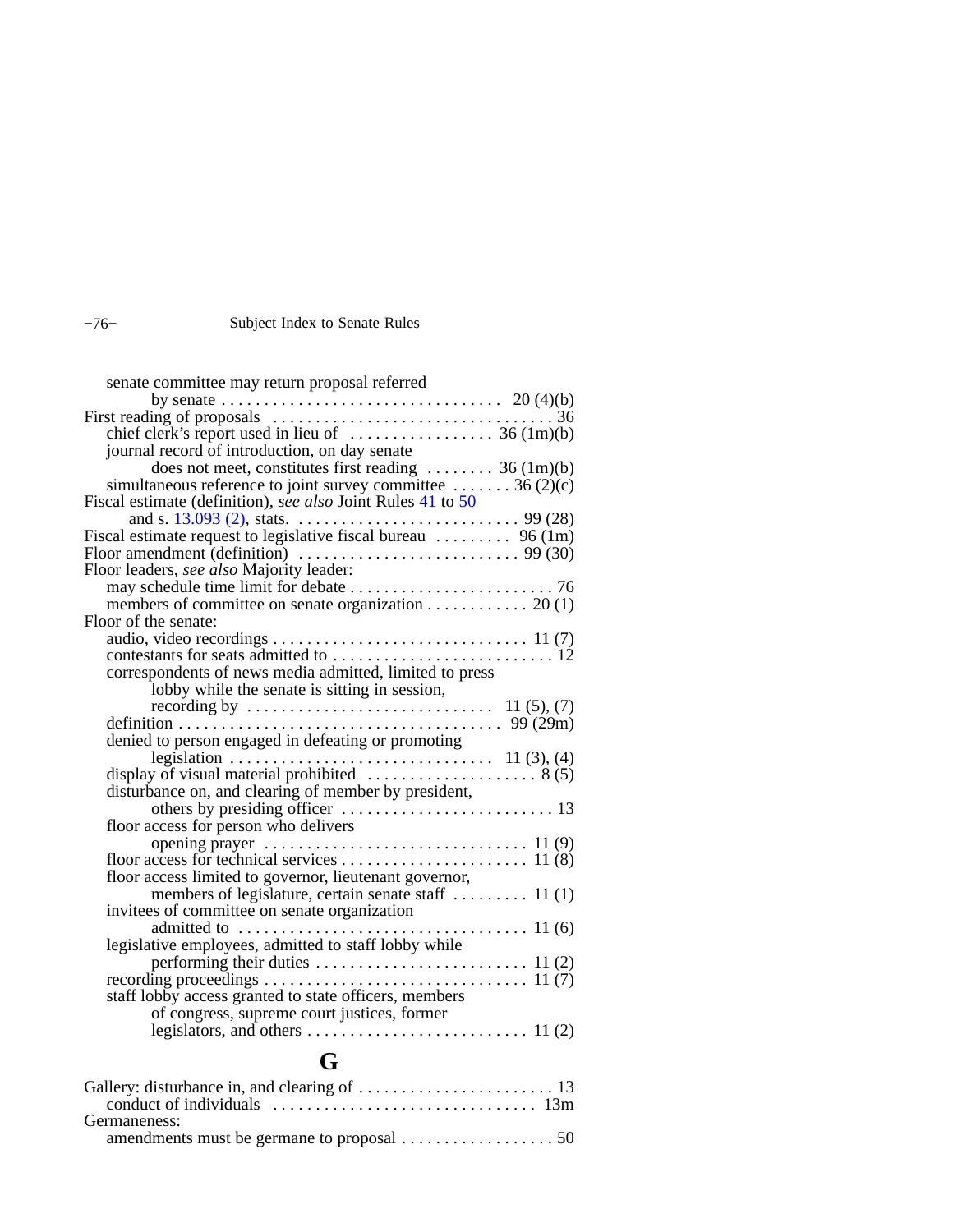| Senate Rules As Last Amended January 15, 2013 | $-77-$ |
|-----------------------------------------------|--------|
|-----------------------------------------------|--------|

| Governor:                                                                                         |
|---------------------------------------------------------------------------------------------------|
|                                                                                                   |
|                                                                                                   |
|                                                                                                   |
| reference of, to committee $\dots \dots \dots \dots \dots \dots \dots \dots \dots \dots 22(1)$    |
|                                                                                                   |
| senate notification of final action $\dots \dots \dots \dots \dots \dots 22(2)$                   |
|                                                                                                   |
|                                                                                                   |
| veto, question relating to, not to be referred                                                    |
|                                                                                                   |
| Gubernatorial and state superintendent nominations                                                |
|                                                                                                   |
| Guests:                                                                                           |
| introduction of, limited to persons of unusual                                                    |
| achievement $\ldots \ldots \ldots \ldots \ldots \ldots \ldots \ldots \ldots \ldots \ldots$ 17 (4) |
|                                                                                                   |
|                                                                                                   |
|                                                                                                   |
| H.                                                                                                |
|                                                                                                   |
| Hearings:                                                                                         |
| cancellation of scheduled hearings, notice of  25 (1)(c)                                          |
|                                                                                                   |
| date of, to be noted in history file $\dots \dots \dots \dots \dots \dots \dots$ 30 (3)(a)        |
|                                                                                                   |
| publishing notice of, in schedule of committee                                                    |
|                                                                                                   |
| time and place of, posting on bulletin boards 25 (1)(c), 93 (2)                                   |
| unintroduced legislature, notice of $\dots \dots \dots \dots \dots \dots \dots 25$ (1)(c)         |
|                                                                                                   |
| History file:                                                                                     |

| chief clerk directs recording of all significant action                                                  |  |
|----------------------------------------------------------------------------------------------------------|--|
| on proposal $\ldots \ldots \ldots \ldots \ldots \ldots \ldots \ldots \ldots \ldots \ldots \ldots$ 30 (3) |  |
|                                                                                                          |  |
| Hour for meeting of daily session (usually 10 a.m. on                                                    |  |
|                                                                                                          |  |

# **I**

| Incidental motions and requests (definition) $\ldots \ldots \ldots \ldots$ 99 (34) |  |
|------------------------------------------------------------------------------------|--|
| Indefinite postponement:                                                           |  |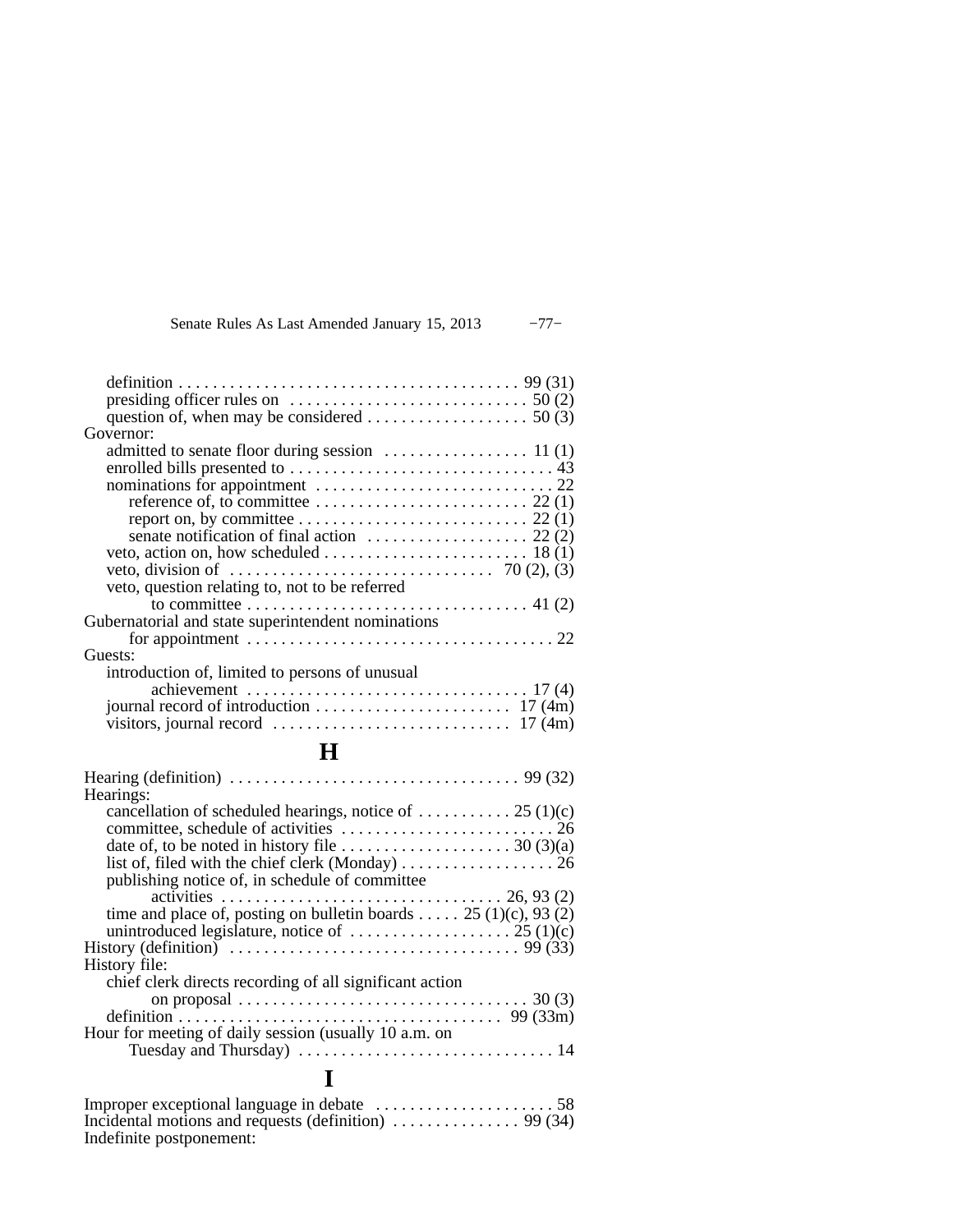#### Subject Index to Senate Rules

| definition $\ldots \ldots \ldots \ldots \ldots \ldots \ldots \ldots \ldots \ldots \ldots \ldots \ldots$ 99 (35) |  |
|-----------------------------------------------------------------------------------------------------------------|--|
| motion not permitted twice on same day at same                                                                  |  |
|                                                                                                                 |  |
| precedence of motion $\dots \dots \dots \dots \dots \dots \dots \dots \dots$ 63 (1)(m)                          |  |
|                                                                                                                 |  |
| when committee recommends, question must be first put $\dots \dots 55$                                          |  |
| Interpretation of senate rules $\dots \dots \dots \dots \dots \dots \dots \dots$ 56m (3)                        |  |
|                                                                                                                 |  |
|                                                                                                                 |  |
| handwritten changes prohibited in proposal                                                                      |  |
| submitted for introduction $\ldots \ldots \ldots \ldots \ldots \ldots$ 33 (1)                                   |  |
| Item veto, see veto                                                                                             |  |

## **J**

| Jacket envelope:                                                                                    |
|-----------------------------------------------------------------------------------------------------|
| contains only documents specified by chief clerk $\dots \dots \dots$ 30 (2)                         |
| legislative reference bureau must enter relating clause                                             |
| and drafting number $\ldots \ldots \ldots \ldots \ldots \ldots \ldots \ldots \ldots$ 30 (2)         |
|                                                                                                     |
| Joint convention (definition), see also Joint Rule 1 $\ldots$ 99 (37)                               |
| Joint hearing (definition) $\ldots \ldots \ldots \ldots \ldots \ldots \ldots \ldots \ldots$ 99 (38) |
| Joint legislative council, not to be deemed a legislative                                           |
| committee (see also ss. 13.81 to 13.83, 13.91, stats.) 41 (3)                                       |
| Joint resolution, see also Bill or resolution; or Resolution:                                       |
| constitutional amendment, 3 readings required $\dots\dots\dots\dots35$                              |
| constitutional amendment on 2nd consideration,                                                      |
| how to amend; see Joint Rule 57 (2)                                                                 |
|                                                                                                     |
|                                                                                                     |
| one day lay-over required unless privileged                                                         |
|                                                                                                     |
| privileged, messaged immediately upon adoption $\dots \dots \dots$ 42 (1)                           |
| received from assembly, consideration proper even                                                   |
|                                                                                                     |
| rereference to different standing committee $\dots \dots \dots \dots$ 46 (2)(c)                     |
|                                                                                                     |
| Joint session (definition), see also Joint convention  99 (37)                                      |
| Journal, see also Wis. Con. IV-10:                                                                  |
| absentees during call of senate, names to be entered on 84                                          |
| business conducted during orders of                                                                 |
|                                                                                                     |
|                                                                                                     |
| committee minority reports to be entered at length  28                                              |
| correction in any proposal, noted in $\dots \dots \dots \dots \dots \dots$ 31 (3)                   |

|  | ___ |
|--|-----|
|  |     |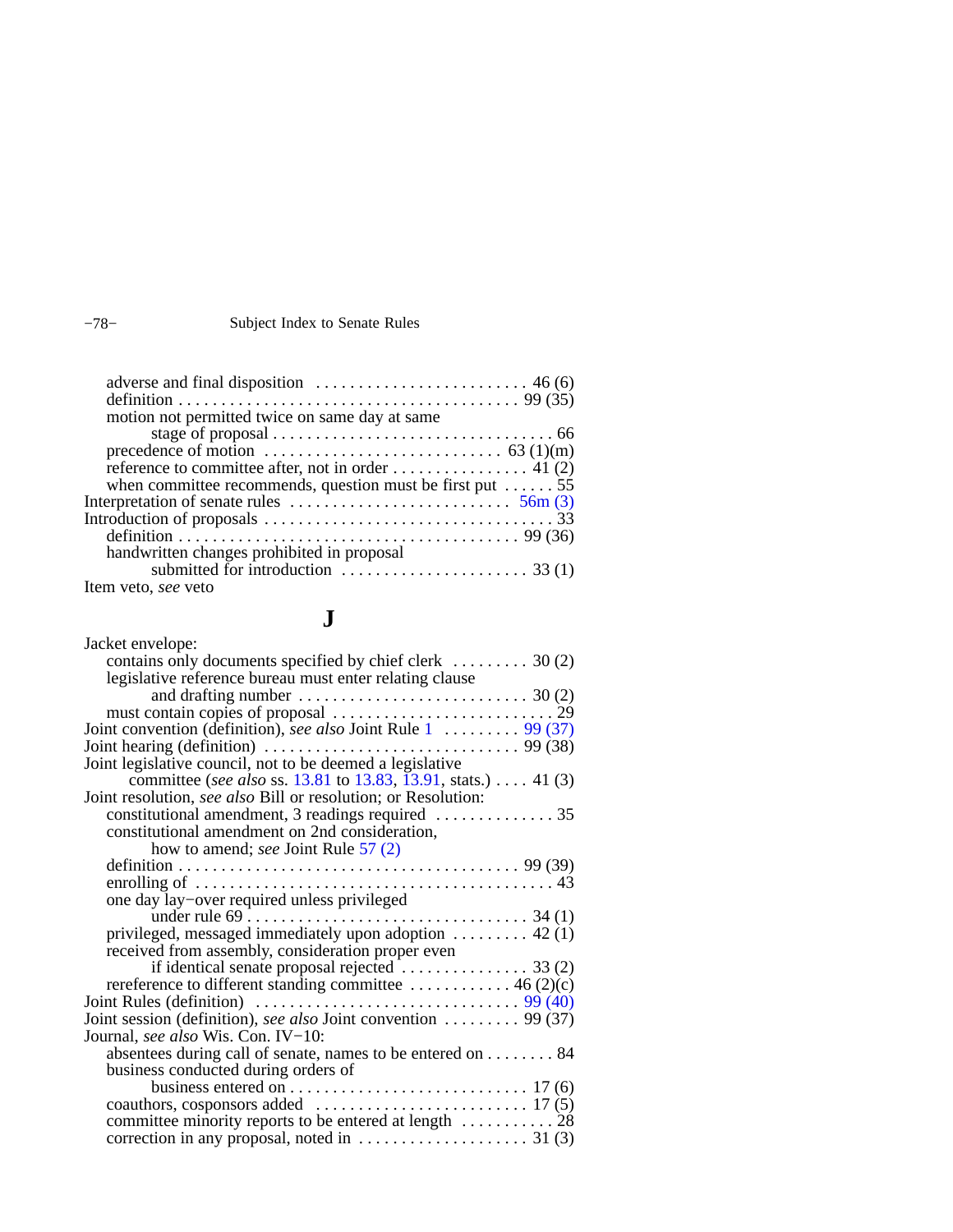|  |  | Senate Rules As Last Amended January 15, 2013 | $-79-$ |
|--|--|-----------------------------------------------|--------|
|--|--|-----------------------------------------------|--------|

| decisions on points of order to be entered $\dots \dots \dots \dots$ 56m (4)    |  |
|---------------------------------------------------------------------------------|--|
|                                                                                 |  |
|                                                                                 |  |
|                                                                                 |  |
| points of order entered on $\dots \dots \dots \dots \dots \dots \dots$ 56m (5)  |  |
|                                                                                 |  |
| record of introduction of guests, other visitors  17 (4m)                       |  |
| record of introduction of proposals,                                            |  |
| substitute amendments, and amendments $\dots \dots \dots$ 46 (3)                |  |
|                                                                                 |  |
| reference to proposals by number, by relating clause 32                         |  |
|                                                                                 |  |
| suspension of administrative rules, bill withdrawn                              |  |
| from standing committee: journal record of $27(4)(b)$                           |  |
| Judgment of the senate, on appeal from ruling $\dots \dots \dots \dots$ 56m (4) |  |
|                                                                                 |  |

### **L**

| Lay on table:                                                                                                                                 |
|-----------------------------------------------------------------------------------------------------------------------------------------------|
|                                                                                                                                               |
|                                                                                                                                               |
|                                                                                                                                               |
|                                                                                                                                               |
| refers matter to committee on senate organization 65 (2)                                                                                      |
| Leadership committee (committee on senate organization) 20 (1)                                                                                |
|                                                                                                                                               |
| Leave of absence:                                                                                                                             |
| committee of conference members, leave granted by rule  23                                                                                    |
|                                                                                                                                               |
|                                                                                                                                               |
|                                                                                                                                               |
|                                                                                                                                               |
|                                                                                                                                               |
| motion for call of senate not proper on request for leave                                                                                     |
|                                                                                                                                               |
| not cancelable after call of senate is ordered  85 (7)                                                                                        |
|                                                                                                                                               |
|                                                                                                                                               |
| under call of senate, prior leave expires upon return $\dots \dots$ 85 (7)                                                                    |
| Leaving chamber, not permitted to senator while                                                                                               |
| presiding officer is speaking $\dots \dots \dots \dots \dots \dots \dots$ 8 (2)<br>Legislative council, joint, not to be deemed a legislative |
| committee (see also ss. 13.81 to 13.83, 13.91, stats.)  41 (3)                                                                                |
| Legislative day (definition) $\ldots \ldots \ldots \ldots \ldots \ldots \ldots \ldots$ 99 (43)                                                |
| Legislative fiscal bureau, when prepare fiscal estimates  96                                                                                  |
| Legislative reference bureau (see also ss. 13.90 and 13.92, stats.):                                                                          |
|                                                                                                                                               |
|                                                                                                                                               |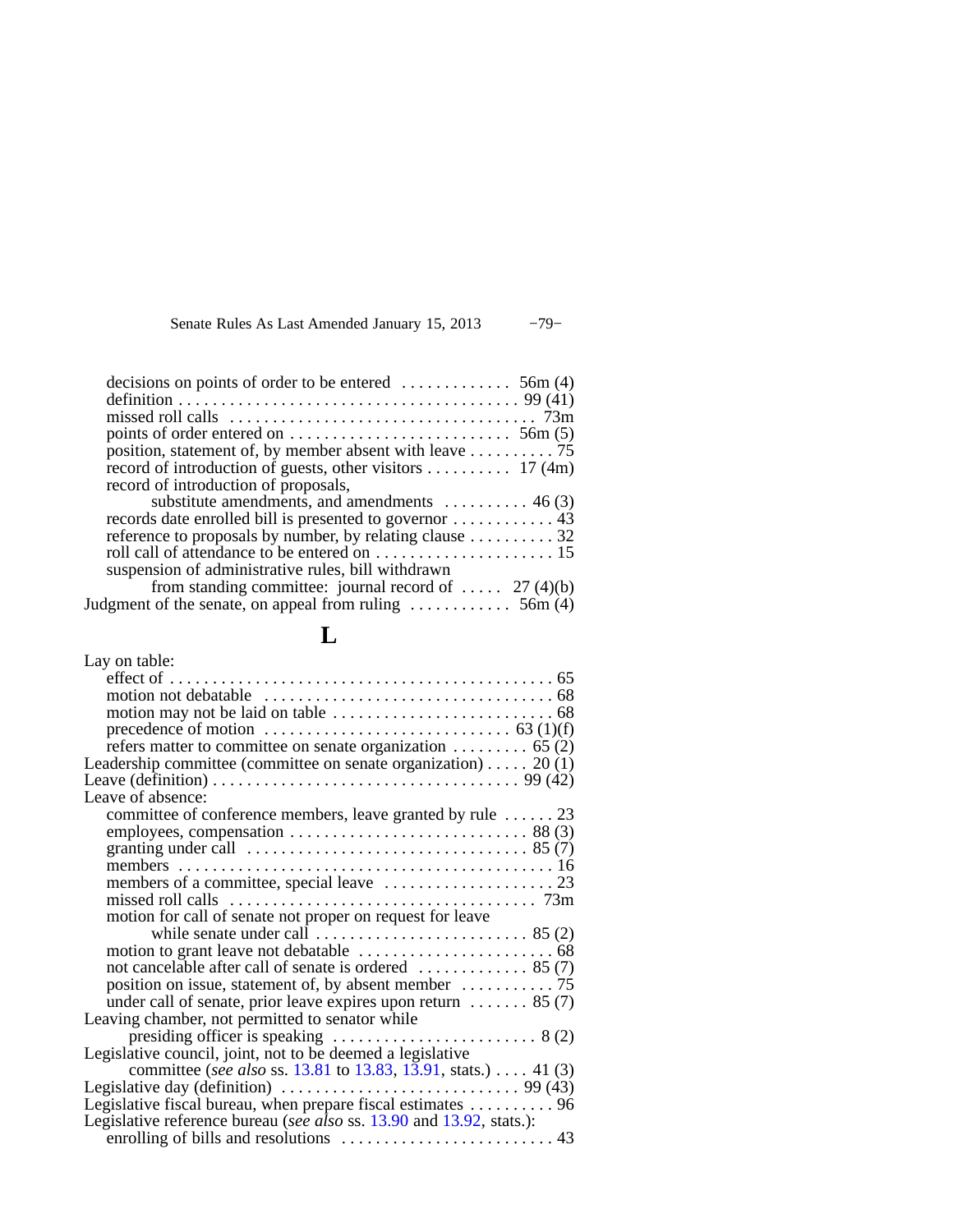−80− Subject Index to Senate Rules

| provides jacket envelopes $\dots \dots \dots \dots \dots \dots \dots \dots \dots \dots \dots$ 30 (1) |  |
|------------------------------------------------------------------------------------------------------|--|
| puts all proposals in proper form $\dots \dots \dots \dots \dots \dots \dots$ 33 (1)                 |  |
| Lobby, galleries, and floor, disturbance in, and clearing of $\dots \dots$ 13                        |  |
|                                                                                                      |  |
| Lobbyists, denied privilege of senate floor $\dots \dots \dots \dots \dots \dots$ 11 (3), (4)        |  |

## **M**

| Main question $\ldots \ldots \ldots \ldots \ldots \ldots \ldots \ldots \ldots \ldots \ldots \ldots \ldots$ 77 (3), 79 |
|-----------------------------------------------------------------------------------------------------------------------|
|                                                                                                                       |
|                                                                                                                       |
| call of senate in order only once, on this motion $\dots \dots \dots \dots$ 80                                        |
|                                                                                                                       |
|                                                                                                                       |
|                                                                                                                       |
|                                                                                                                       |
| Majority:                                                                                                             |
|                                                                                                                       |
| of membership presently serving, required for quorum,                                                                 |
|                                                                                                                       |
| of members currently present, may adjourn under call $\dots$ 85 (6)                                                   |
| of members currently present, required to raise a call  86                                                            |
| two-thirds of members present, required to suspend rules  91                                                          |
| Majority leader:                                                                                                      |
| assumes powers of president when president and                                                                        |
|                                                                                                                       |
| chairperson of committee on senate organization 20 (1)(a)                                                             |
|                                                                                                                       |
| appoints standing committee members and                                                                               |
| chairpersons $\ldots \ldots \ldots \ldots \ldots \ldots \ldots \ldots \ldots \ldots \ldots \ldots 20$ (2)             |
|                                                                                                                       |
| Meeting day, hour for (usually 10 a.m. on Tuesday and                                                                 |
| Thursday) $\ldots \ldots \ldots \ldots \ldots \ldots \ldots \ldots \ldots \ldots \ldots \ldots 14$                    |
| Member:                                                                                                               |
| absent with leave, statement of position on issue $\dots \dots \dots \dots$ 75                                        |
| call of senate, 5 members may make $\dots \dots \dots \dots \dots \dots$ 81 (1)                                       |
|                                                                                                                       |
|                                                                                                                       |
| coats, must wear while senate sitting in session $\dots \dots \dots \dots$ 8 (1)                                      |
| coauthors, cosponsors not to be changed while senate                                                                  |
|                                                                                                                       |
|                                                                                                                       |
|                                                                                                                       |
| disorderly conduct, may be removed by president  13                                                                   |
|                                                                                                                       |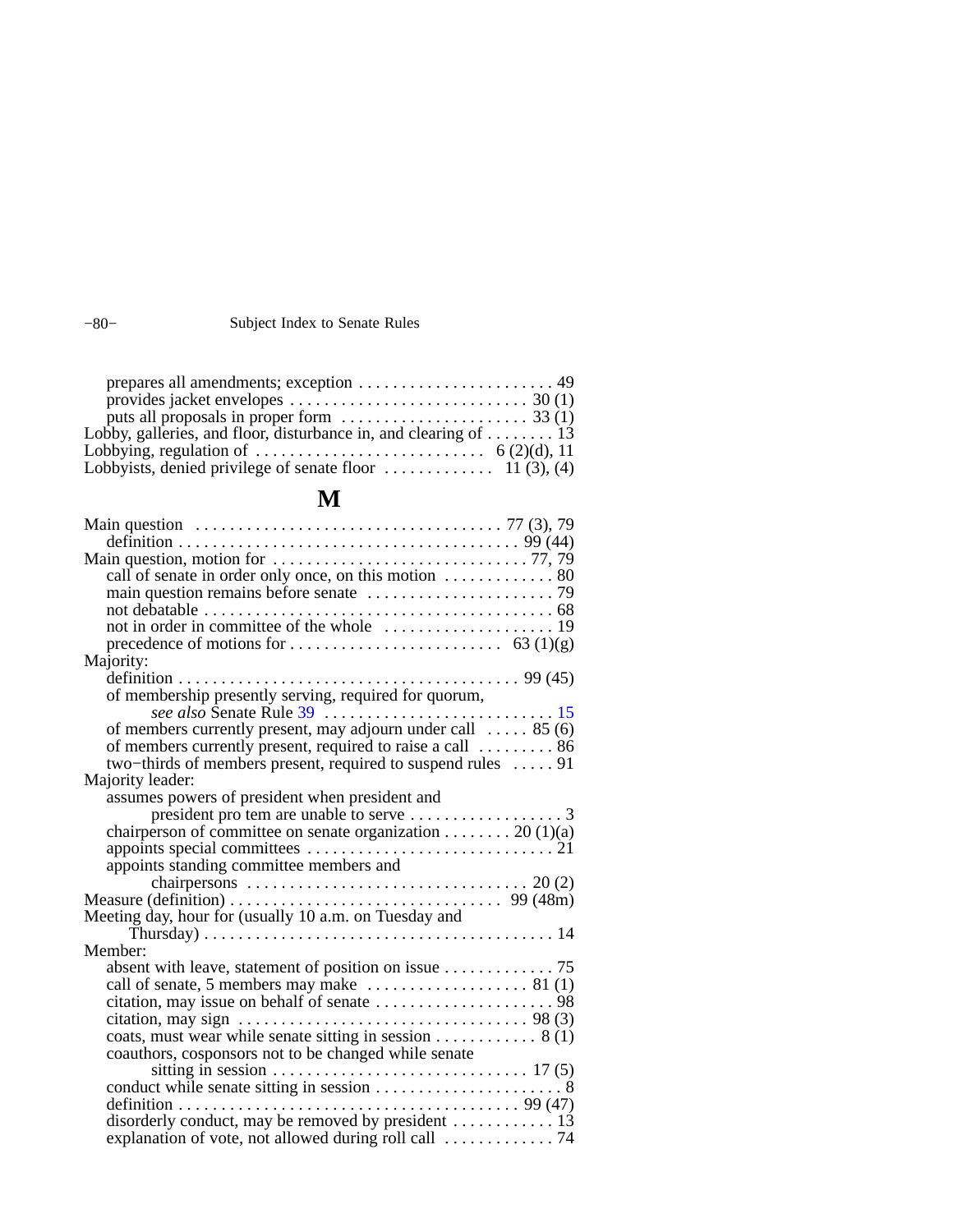#### Senate Rules As Last Amended January 15, 2013 −81−

| former member, privilege of senate floor,                                                                                                             |
|-------------------------------------------------------------------------------------------------------------------------------------------------------|
| limitation $\ldots$ is a set of absence from daily session $\ldots$ and $\ldots$ is a set of absence from daily session $\ldots$ is a set of $\ldots$ |
|                                                                                                                                                       |
| may not consume food, drink, or tobacco products, or                                                                                                  |
|                                                                                                                                                       |
|                                                                                                                                                       |
| may read briefly from printed material unless objected to  56                                                                                         |
| may speak on question and on each amendment  53                                                                                                       |
|                                                                                                                                                       |
| membership presently serving, majority of constitutes                                                                                                 |
|                                                                                                                                                       |
|                                                                                                                                                       |
| must vote if present unless excused $\dots \dots \dots \dots$ 3m, 73 (1)                                                                              |
|                                                                                                                                                       |
|                                                                                                                                                       |
|                                                                                                                                                       |
| present (definition) $\ldots \ldots \ldots \ldots \ldots \ldots \ldots \ldots \ldots \ldots \ldots$ 99 (48)                                           |
| presentation of documents to senate by $\dots \dots \dots \dots \dots \dots$ 46 (1)                                                                   |
|                                                                                                                                                       |
|                                                                                                                                                       |
|                                                                                                                                                       |
|                                                                                                                                                       |
| substitute presiding officer not to extend beyond                                                                                                     |
| adjournment $\ldots \ldots \ldots \ldots \ldots \ldots \ldots \ldots \ldots \ldots \ldots \ldots \ldots$ 2 (3)                                        |
|                                                                                                                                                       |
|                                                                                                                                                       |
| two or more rising at same time, presiding officer to                                                                                                 |
|                                                                                                                                                       |
|                                                                                                                                                       |
| Membership presently serving determines quorum requirements;                                                                                          |
|                                                                                                                                                       |
| Messages:                                                                                                                                             |
| bills and joint resolutions passed  42, 93 (6)                                                                                                        |
|                                                                                                                                                       |
| immediate messaging, motion to rescind                                                                                                                |
|                                                                                                                                                       |
|                                                                                                                                                       |
| transmitted to assembly after reconsideration period ends  42                                                                                         |
| Minority:                                                                                                                                             |
| committee appointments, nominations proposed                                                                                                          |
| by minority leader $\ldots \ldots \ldots \ldots \ldots \ldots \ldots \ldots$ 20 (2)(b)                                                                |
| power of, to adjourn or to send for absent members  15, 81 (1)                                                                                        |
| Motions:                                                                                                                                              |
|                                                                                                                                                       |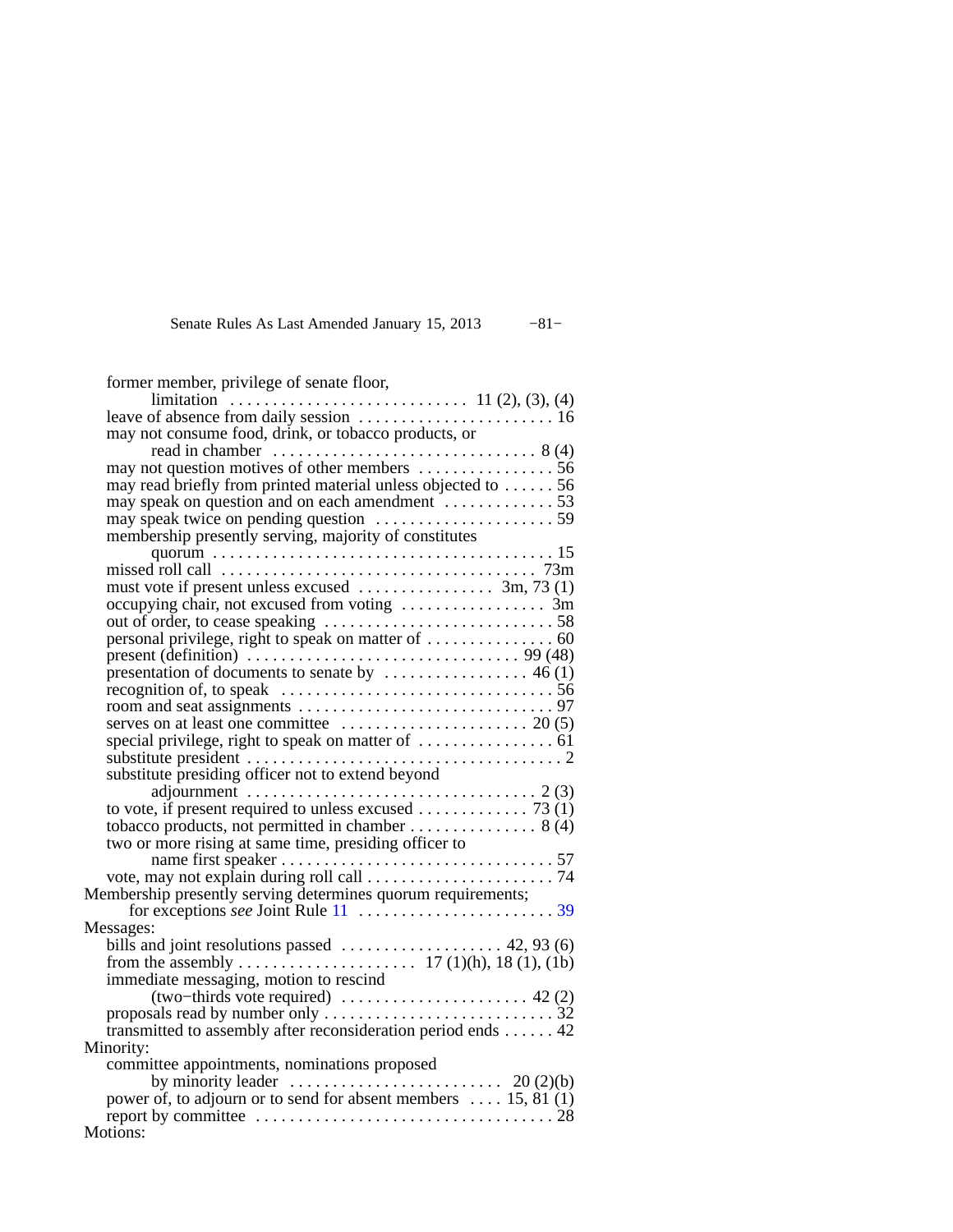### −82− Subject Index to Senate Rules

| adjourn, not debatable, may not be tabled $\dots \dots \dots \dots \dots \dots$ 68<br>adjourn, precedence of $\dots \dots \dots \dots \dots \dots \dots$ 63 (1) (a), (b), 64 |  |
|------------------------------------------------------------------------------------------------------------------------------------------------------------------------------|--|
|                                                                                                                                                                              |  |
| all motions to be entered in history file $\ldots \ldots \ldots \ldots \ldots$ 30 (3)(b)                                                                                     |  |
|                                                                                                                                                                              |  |
|                                                                                                                                                                              |  |
|                                                                                                                                                                              |  |
|                                                                                                                                                                              |  |
|                                                                                                                                                                              |  |
|                                                                                                                                                                              |  |
|                                                                                                                                                                              |  |
| lay on the table, refers matter to committee on                                                                                                                              |  |
|                                                                                                                                                                              |  |
|                                                                                                                                                                              |  |
| main question $\ldots \ldots \ldots \ldots \ldots \ldots \ldots \ldots \ldots \ldots \ldots \ldots$ 77 (3)                                                                   |  |
|                                                                                                                                                                              |  |
|                                                                                                                                                                              |  |
|                                                                                                                                                                              |  |
| postpone indefinitely, reject, or nonconcur,                                                                                                                                 |  |
|                                                                                                                                                                              |  |
|                                                                                                                                                                              |  |
|                                                                                                                                                                              |  |
| postpone, not permitted in extraordinary or                                                                                                                                  |  |
| special session $\ldots \ldots \ldots \ldots \ldots \ldots \ldots \ldots \ldots$ 93 (5)                                                                                      |  |
|                                                                                                                                                                              |  |
|                                                                                                                                                                              |  |
|                                                                                                                                                                              |  |
|                                                                                                                                                                              |  |
|                                                                                                                                                                              |  |
|                                                                                                                                                                              |  |
|                                                                                                                                                                              |  |
| recess or adjourn, precedence of, under call of senate  85 (5)                                                                                                               |  |
|                                                                                                                                                                              |  |
| not applicable to nominations for                                                                                                                                            |  |
|                                                                                                                                                                              |  |
|                                                                                                                                                                              |  |
|                                                                                                                                                                              |  |
| permitted in committee, before report to senate  24                                                                                                                          |  |
| refer or reject, not allowed twice on same day,                                                                                                                              |  |
|                                                                                                                                                                              |  |
|                                                                                                                                                                              |  |
|                                                                                                                                                                              |  |
|                                                                                                                                                                              |  |
|                                                                                                                                                                              |  |
|                                                                                                                                                                              |  |
| take from table, places matter on calendar $\dots \dots \dots \dots \dots$ 65 (3)                                                                                            |  |
|                                                                                                                                                                              |  |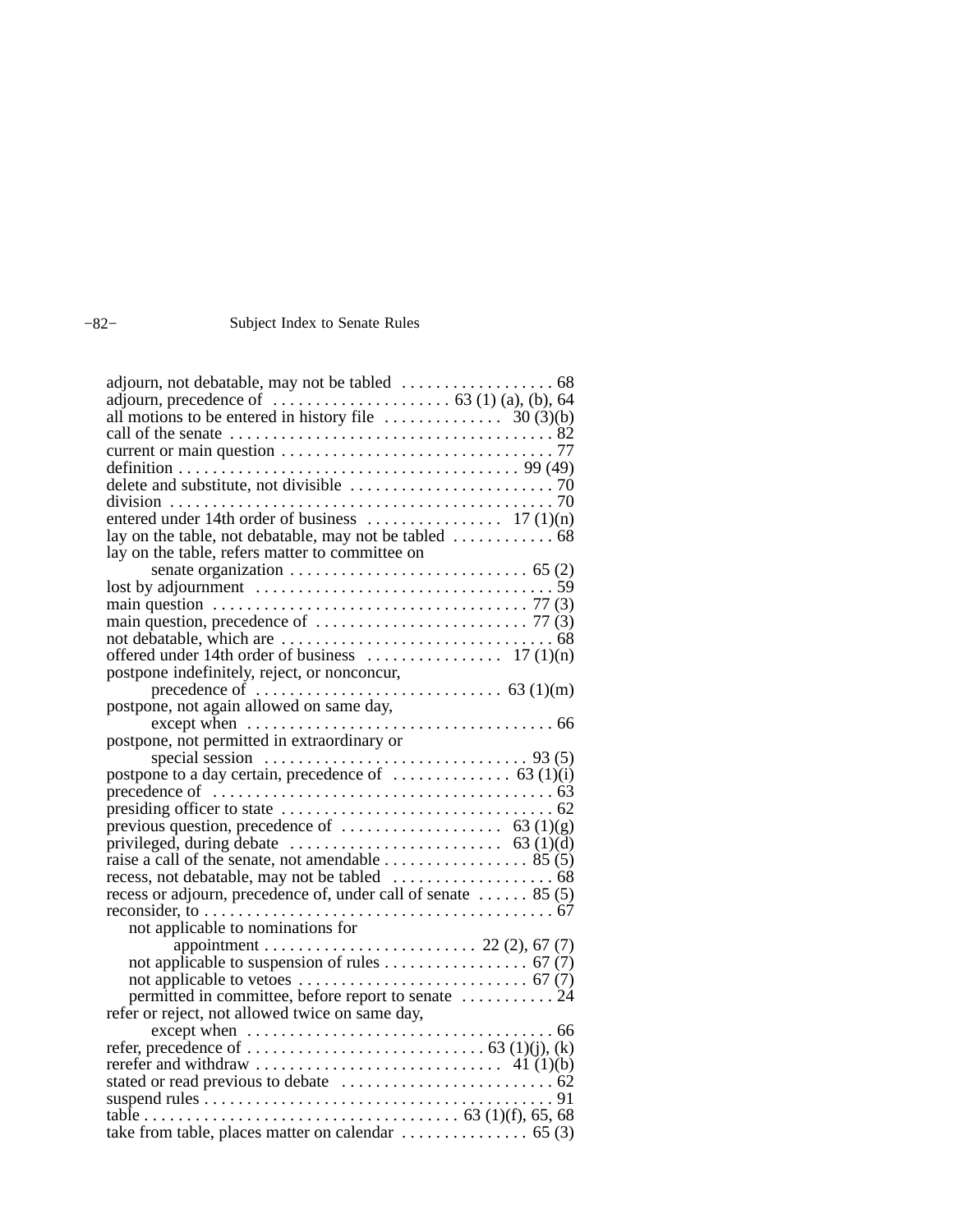Senate Rules As Last Amended January 15, 2013 −83−

| which are not debatable, may not be placed on table $\dots \dots \dots$ 68  |  |
|-----------------------------------------------------------------------------|--|
| withdraw from and rerefer to committee, in order  41 (1)(b)                 |  |
| withdrawn, by consent of senate may be $\dots \dots \dots \dots$ 62, 67 (8) |  |
| written on demand by member (except adjourn,                                |  |
|                                                                             |  |
|                                                                             |  |
|                                                                             |  |

## **N**

| News media correspondents limited to press lobby while                                      |
|---------------------------------------------------------------------------------------------|
| the senate is sitting in session, recording by  11 (5), (7)                                 |
| Newspapers and similar materials, reading not                                               |
|                                                                                             |
| Nonconcurrence (definition) $\dots \dots \dots \dots \dots \dots \dots \dots \dots$ 99 (50) |
| Nonconcurrence, adverse and final disposition $\dots \dots \dots \dots$ 46 (6)(c)           |
|                                                                                             |
| Notice of committee hearing (or cancellation),                                              |
|                                                                                             |
| Notice of committee hearing, unintroduced legislation 25 (1)(c)                             |

## **O**

| Offer (definition) $\ldots \ldots \ldots \ldots \ldots \ldots \ldots \ldots \ldots \ldots$ 99 (50m)               |
|-------------------------------------------------------------------------------------------------------------------|
|                                                                                                                   |
| Officers:                                                                                                         |
| president, president pro tempore, chief clerk, sergeant                                                           |
| at arms $\ldots \ldots \ldots \ldots \ldots \ldots \ldots \ldots \ldots \ldots \ldots \ldots \ldots \quad 1$ to 6 |
| substitute president, member serving as $\dots \dots \dots \dots \dots \dots$ 2(3)                                |
| Opinion of attorney general, date requested and received                                                          |
| entered in history file $\dots \dots \dots \dots \dots \dots \dots \dots \dots \dots 30$ (3)(c)                   |
|                                                                                                                   |
| Order and decorum:                                                                                                |
|                                                                                                                   |
|                                                                                                                   |
| disorderly conduct of member during session  13, 58                                                               |
|                                                                                                                   |
|                                                                                                                   |
| lobby or senate floor, disturbance in, and clearing of 13                                                         |
|                                                                                                                   |
| members not to leave senate, when $\dots \dots \dots \dots \dots \dots \dots$ 8 (2)                               |
|                                                                                                                   |
| reading, consuming food, drink, or tobacco products                                                               |
| not permitted in chamber $\dots \dots \dots \dots \dots \dots \dots \dots$ 8 (4)                                  |
|                                                                                                                   |
| while ayes and noes are being called $\dots \dots \dots \dots \dots \dots$ 8 (3)                                  |
| Order of business:                                                                                                |
|                                                                                                                   |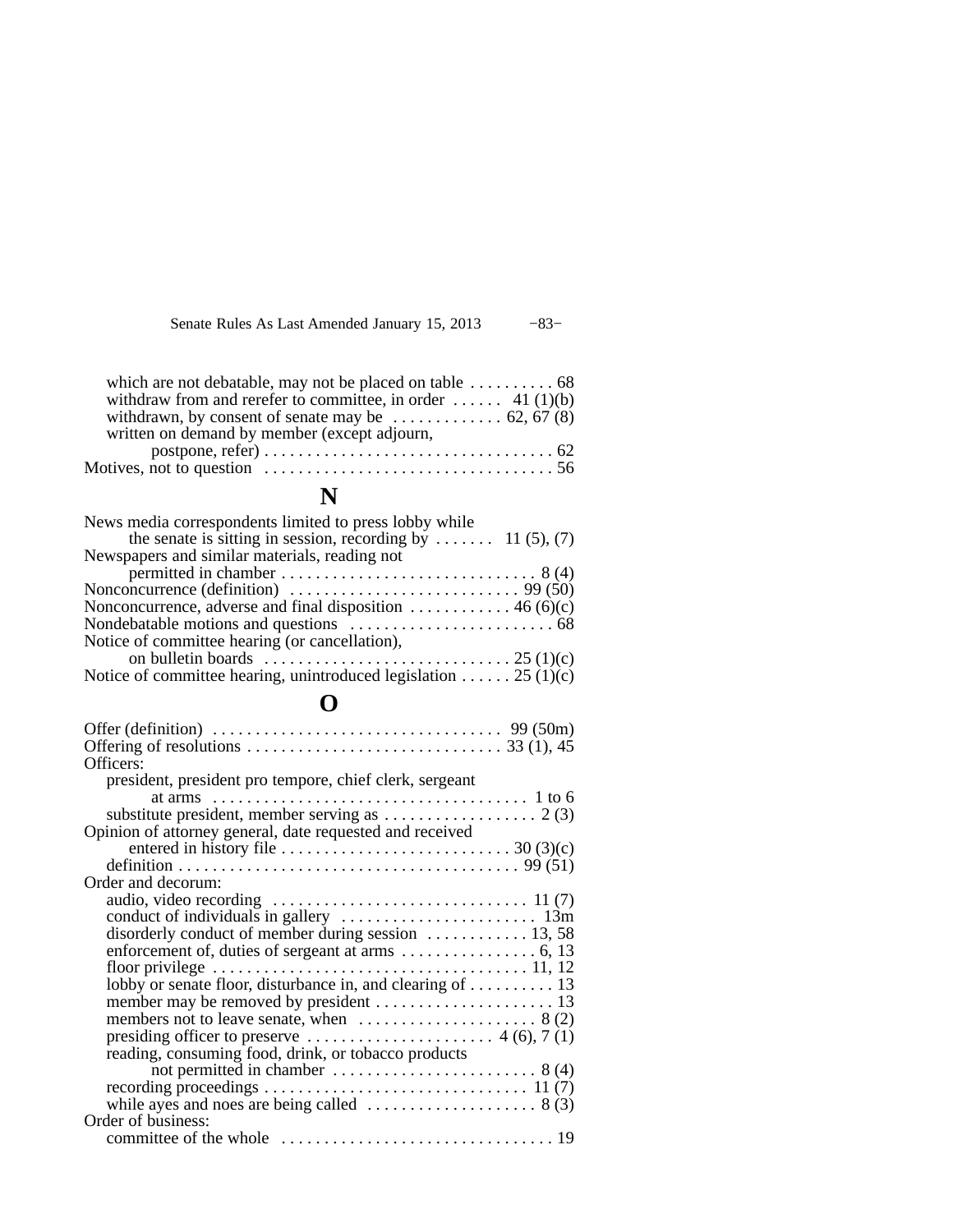#### −84− Subject Index to Senate Rules

| Thursday) $\ldots \ldots \ldots \ldots \ldots \ldots \ldots \ldots \ldots \ldots \ldots \ldots 14$                   |  |
|----------------------------------------------------------------------------------------------------------------------|--|
| roll call of attendance, majority required for business  15                                                          |  |
| Organization; committee on senate:                                                                                   |  |
| absent member, temporary replacement $\dots \dots \dots \dots \dots \dots$ 20 (7)                                    |  |
| calendar, contents determined by $\dots \dots \dots \dots \dots \dots \dots \dots \dots$ 18 (1)                      |  |
| chairperson:                                                                                                         |  |
| appoints members and chairpersons of                                                                                 |  |
|                                                                                                                      |  |
| certificates under Joint Rule 7, examinations                                                                        |  |
|                                                                                                                      |  |
|                                                                                                                      |  |
|                                                                                                                      |  |
|                                                                                                                      |  |
| extraordinary or special session, recommends                                                                         |  |
|                                                                                                                      |  |
|                                                                                                                      |  |
|                                                                                                                      |  |
| motion to withdraw from, matter goes to calendar 41 (1)(c)                                                           |  |
|                                                                                                                      |  |
| rerefer to joint committee on finance $\dots \dots \dots \dots \dots \dots$ 41 (1)(e)                                |  |
|                                                                                                                      |  |
|                                                                                                                      |  |
| senate officers subordinate to $\dots \dots \dots \dots \dots \dots \dots \dots \dots \dots \dots \dots$ 1m (2), (3) |  |
| special order of business, may schedule $\dots \dots \dots \dots 17$ (2), 70 (3)                                     |  |
| standing committees, created $\dots \dots \dots \dots \dots \dots \dots \dots \dots 20$ (1)(c)                       |  |
| temporary replacement for absent member 20 (7)                                                                       |  |
| time limits for debate, may schedule $\dots \dots \dots \dots \dots \dots \dots \dots$ 76                            |  |
| Organization of senate, resolutions pertaining to privileged $\dots \dots$ 69                                        |  |
|                                                                                                                      |  |

## **P**

| Parliamentary law and procedure, decisions of presiding                               |  |
|---------------------------------------------------------------------------------------|--|
|                                                                                       |  |
| Partial veto, see veto                                                                |  |
| Partial caucus, definition $\dots \dots \dots \dots \dots \dots \dots \dots$ 99 (53m) |  |
| Passage, reference to committee not in order after $\dots \dots \dots$ 41 (2)         |  |
|                                                                                       |  |
| failure is adverse and final disposition $\dots \dots \dots \dots \dots \dots$ 46 (6) |  |
|                                                                                       |  |
|                                                                                       |  |
|                                                                                       |  |
| Petitions:                                                                            |  |
|                                                                                       |  |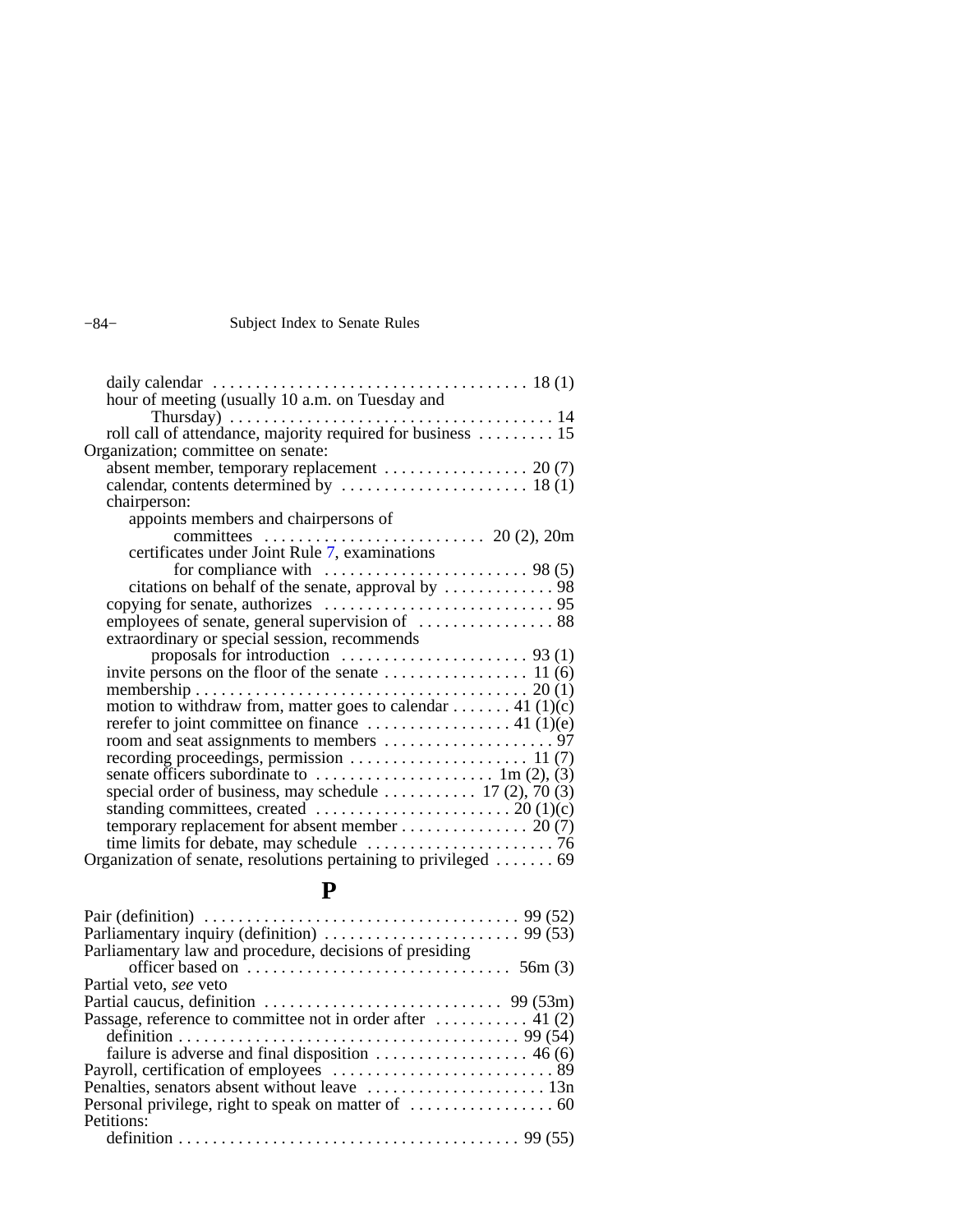| Senate Rules As Last Amended January 15, 2013 | $-85-$ |
|-----------------------------------------------|--------|
|-----------------------------------------------|--------|

| Points of order:                                                                                                   |
|--------------------------------------------------------------------------------------------------------------------|
| appeal by a member $\dots\dots\dots\dots\dots\dots\dots\dots\dots$ 56m (1), (4)                                    |
|                                                                                                                    |
|                                                                                                                    |
|                                                                                                                    |
| presiding officer decides subject to judgment                                                                      |
|                                                                                                                    |
| of senate $\dots$ $\dots$ $\dots$ $\dots$ $\dots$ $\dots$ $56m (1), (4)$<br>ruling on, by presiding officer within |
| required time $\dots \dots \dots \dots \dots \dots \dots$ 56m (2), 93 (4)                                          |
|                                                                                                                    |
|                                                                                                                    |
| Postpone:                                                                                                          |
| indefinitely, motion may not be repeated, except when $\dots \dots 66$                                             |
| indefinitely, reference to committee after, not in order $\dots$ 41 (2)                                            |
| motion not permitted twice on same day at same                                                                     |
|                                                                                                                    |
|                                                                                                                    |
| not in order in extraordinary or special session $\dots \dots \dots$ 93 (5)                                        |
| precedence of motion to $\dots \dots \dots \dots \dots \dots \dots$ 63 (1)(i), (m)                                 |
| when committee recommends, question must be                                                                        |
| first put $\dots \dots \dots \dots \dots \dots \dots \dots \dots \dots \dots \dots \dots \dots 55$                 |
|                                                                                                                    |
|                                                                                                                    |
| Precedent (definition) $\ldots \ldots \ldots \ldots \ldots \ldots \ldots \ldots \ldots \ldots$ 99 (57)             |
|                                                                                                                    |
| President, see also presiding officer:                                                                             |
| administrative rule notice or report, refers to                                                                    |
|                                                                                                                    |
|                                                                                                                    |
| bills and resolutions enacted by senate, signs $\dots \dots \dots \dots \dots$ 1 (2)                               |
| certificates issued on behalf of legislature, approves  98 (5)                                                     |
|                                                                                                                    |
|                                                                                                                    |
|                                                                                                                    |
|                                                                                                                    |
| member of committee on senate organization $\dots \dots$ 20 (1)(a), (b)                                            |
| refers proposals and appointments to committee $22$ (1), 36, 46                                                    |
|                                                                                                                    |
|                                                                                                                    |
| substitute, when president is absent $\dots \dots \dots \dots \dots \dots \dots$                                   |
| writs, warrants, and subpoenas issued by order of                                                                  |
|                                                                                                                    |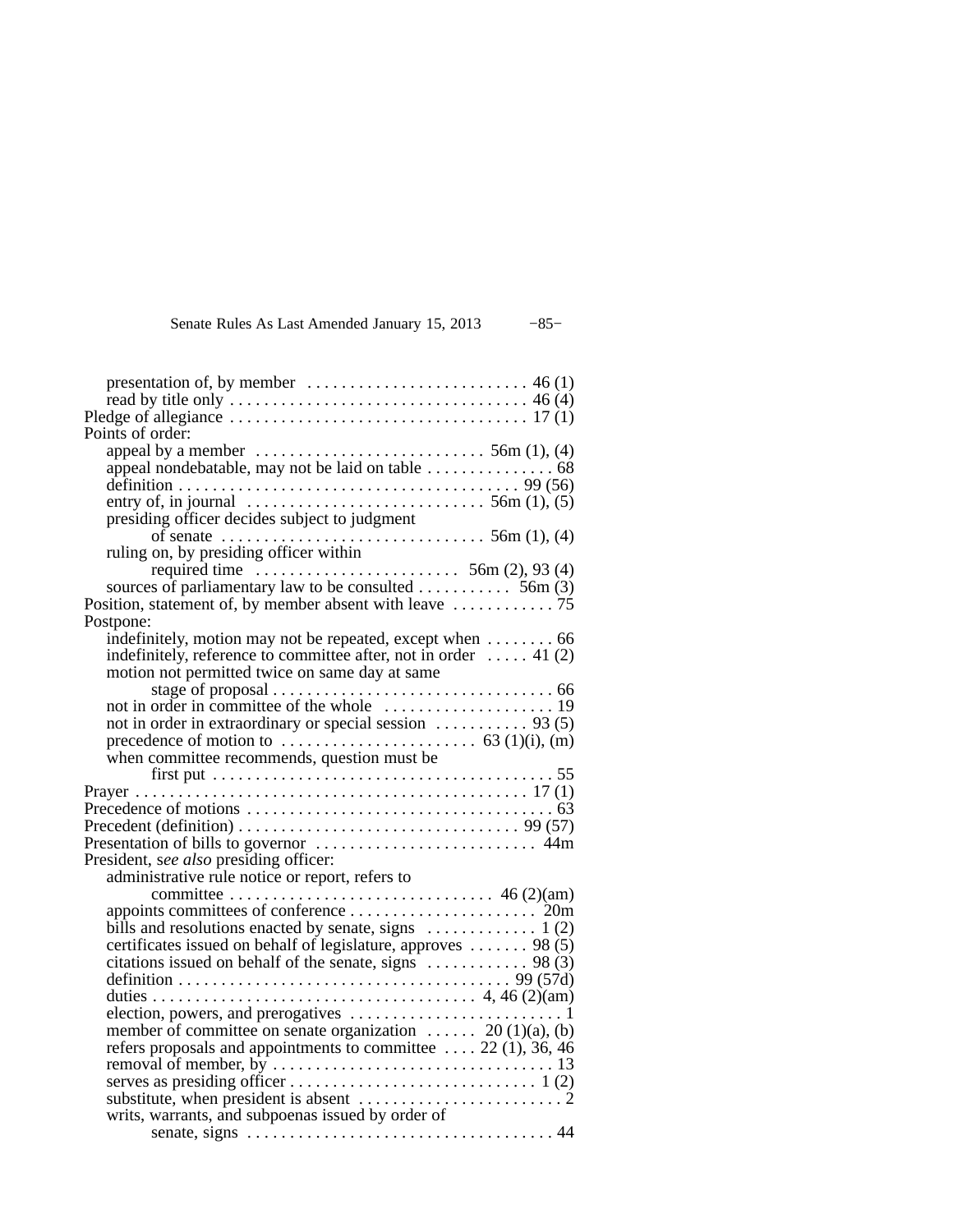#### −86− Subject Index to Senate Rules

| President pro tempore:                                                                                       |  |
|--------------------------------------------------------------------------------------------------------------|--|
| assumes duties of president (except rule 4) in president's                                                   |  |
|                                                                                                              |  |
|                                                                                                              |  |
|                                                                                                              |  |
|                                                                                                              |  |
| Presiding officer, see also president:                                                                       |  |
|                                                                                                              |  |
| decorum and order, see Decorum in the senate chamber                                                         |  |
|                                                                                                              |  |
| disturbance or disorderly conduct, may order                                                                 |  |
|                                                                                                              |  |
| germaneness of amendments, rules on $\dots \dots \dots \dots \dots$ 50 (2)                                   |  |
|                                                                                                              |  |
| personal, a special privilege, grants permission to                                                          |  |
| points of order, decides subject to judgment of senate  56m                                                  |  |
| preserves order and decorum $\ldots \ldots \ldots \ldots \ldots \ldots \ldots \ldots$ 7, 58                  |  |
| roll call, may order on any vote $\dots\dots\dots\dots\dots\dots\dots$ 72 (1)                                |  |
| when required; see also Quick Finder                                                                         |  |
|                                                                                                              |  |
|                                                                                                              |  |
|                                                                                                              |  |
|                                                                                                              |  |
| Press, radio, and TV, correspondents admitted to                                                             |  |
|                                                                                                              |  |
|                                                                                                              |  |
|                                                                                                              |  |
|                                                                                                              |  |
| Privileged motions, questions, and resolutions:                                                              |  |
|                                                                                                              |  |
|                                                                                                              |  |
|                                                                                                              |  |
| relating to organization or proceedings of the                                                               |  |
|                                                                                                              |  |
| resolutions to be read at length unless distributed  45                                                      |  |
| Proceedings, resolutions pertaining to senate, privileged  69                                                |  |
|                                                                                                              |  |
| Proposal (definition) $\ldots \ldots \ldots \ldots \ldots \ldots \ldots \ldots \ldots \ldots \ldots$ 99 (60) |  |
| Public hearing:                                                                                              |  |
| cancellation of scheduled hearings, notice of  25 (1)(c)                                                     |  |
|                                                                                                              |  |
|                                                                                                              |  |
|                                                                                                              |  |
|                                                                                                              |  |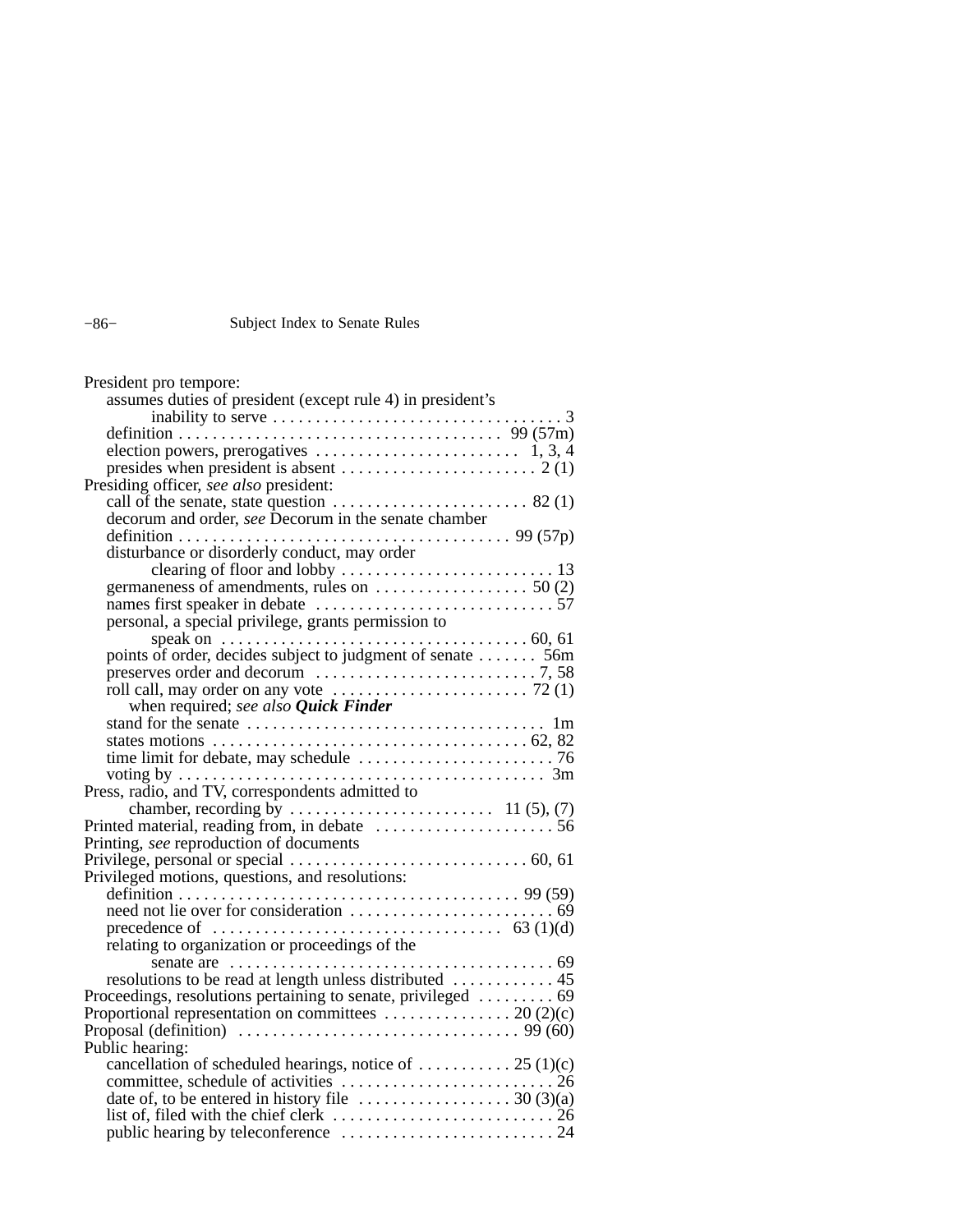Senate Rules As Last Amended January 15, 2013 −87−

| publishing notice of, in schedule of committee                   |  |
|------------------------------------------------------------------|--|
|                                                                  |  |
| time and place of, posting on bulletin boards $25(1)(c)$ , 93(2) |  |

# **Q**

## **R**

| Radio, press, and TV, correspondents admitted to chamber,                  |  |
|----------------------------------------------------------------------------|--|
|                                                                            |  |
| Reading:                                                                   |  |
|                                                                            |  |
| newspapers and similar materials, not                                      |  |
| permitted in chamber, recording by $\dots \dots \dots \dots \dots$ 8 (4)   |  |
|                                                                            |  |
|                                                                            |  |
| privileged resolution when text not distributed $\dots \dots \dots$ 34 (3) |  |
|                                                                            |  |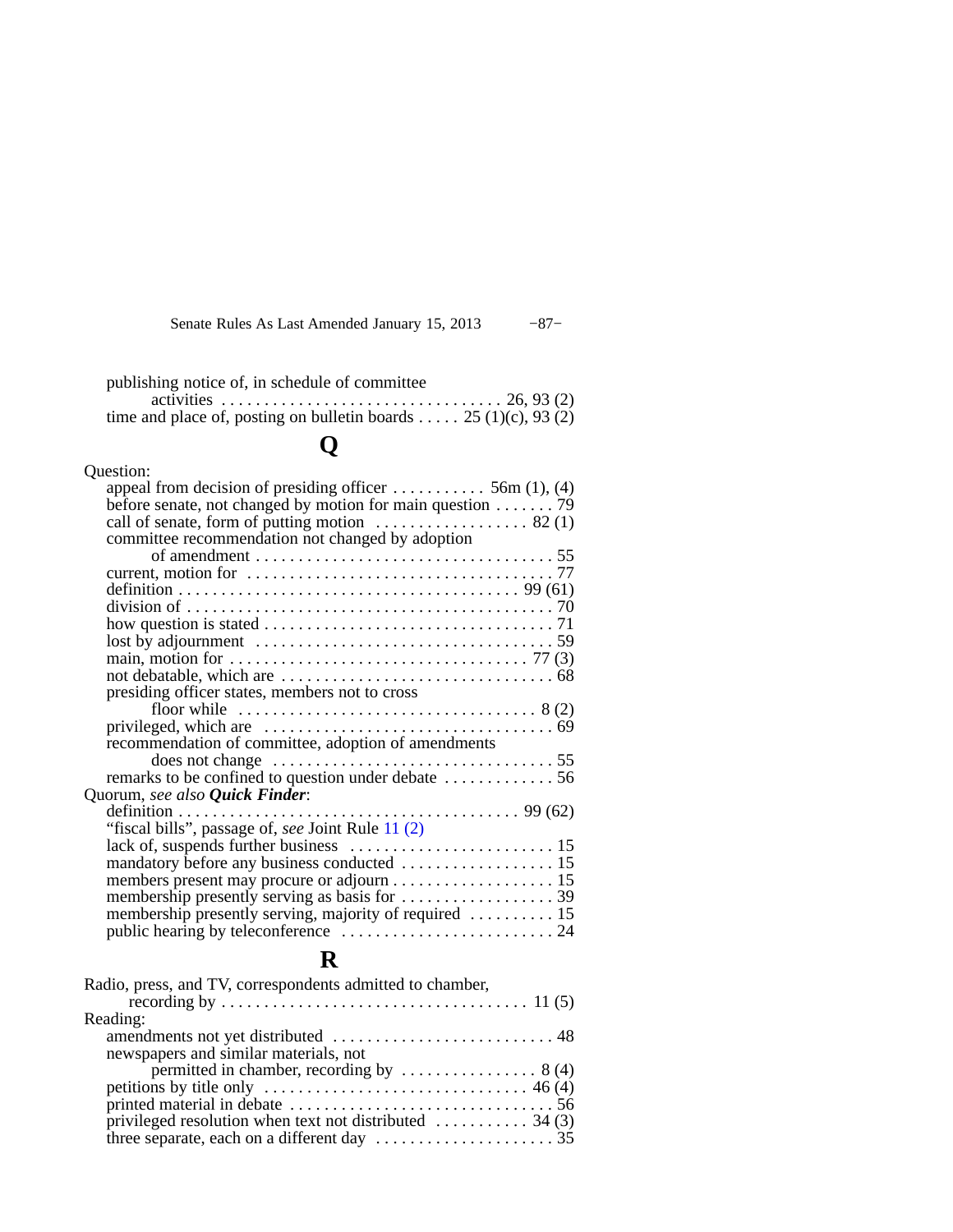#### −88− Subject Index to Senate Rules

| Recalling proposal from assembly, enrolling, or governor:                                                  |  |
|------------------------------------------------------------------------------------------------------------|--|
|                                                                                                            |  |
| Recess:                                                                                                    |  |
|                                                                                                            |  |
|                                                                                                            |  |
|                                                                                                            |  |
| precedence of motion to $\dots \dots \dots \dots \dots \dots \dots \dots \dots$ 63 (1)(e)                  |  |
|                                                                                                            |  |
| Recognition of member seeking floor, by presiding officer  56, 57                                          |  |
|                                                                                                            |  |
|                                                                                                            |  |
| may be laid on table without debate, if debatable $\dots \dots$ 67 (4), 68                                 |  |
|                                                                                                            |  |
|                                                                                                            |  |
| not debatable when question reconsidered                                                                   |  |
|                                                                                                            |  |
| not proper on executive appointments or vetoes $22(2)$ , 67(7)                                             |  |
|                                                                                                            |  |
| of current question $\ldots \ldots \ldots \ldots \ldots \ldots \ldots \ldots \ldots \ldots$ 77 (1), 79     |  |
| of main question $\ldots \ldots \ldots \ldots \ldots \ldots \ldots \ldots \ldots \ldots \ldots$ 77 (3), 79 |  |
|                                                                                                            |  |
|                                                                                                            |  |
| proposals to be messaged, held for period allowed                                                          |  |
| for motion for $\dots \dots \dots \dots \dots \dots \dots \dots \dots \dots \dots \dots$ 42 (1)            |  |
| questions relating to, not to be referred to committee  41 $(2)$                                           |  |
|                                                                                                            |  |
| subsequent motion for reconsideration of same action 67 (9)                                                |  |
| withdrawing permitted only during proper time for                                                          |  |
|                                                                                                            |  |
|                                                                                                            |  |
| Reference to committee:                                                                                    |  |
| confidentially of proposals pending referral  46 (2)(a)                                                    |  |
| in order at any time previous to passage 41 (1)(a)                                                         |  |
| not permitted for assembly amendments to senate                                                            |  |
| proposals, questions                                                                                       |  |
|                                                                                                            |  |
|                                                                                                            |  |
| report, proposal is on 2nd reading  18(3)                                                                  |  |
| rereference to different standing committee  46 (2)(c)                                                     |  |
| rereference to joint committee on finance $\dots \dots \dots \dots$ 41 (1)(e)                              |  |
| simultaneous reference to joint survey committee  36 (2)(c)                                                |  |
| Reference to committee on senate organization for                                                          |  |
| calendar scheduling $\ldots \ldots \ldots \ldots \ldots \ldots \ldots \ldots$ 18 (1), 65 (3)               |  |
|                                                                                                            |  |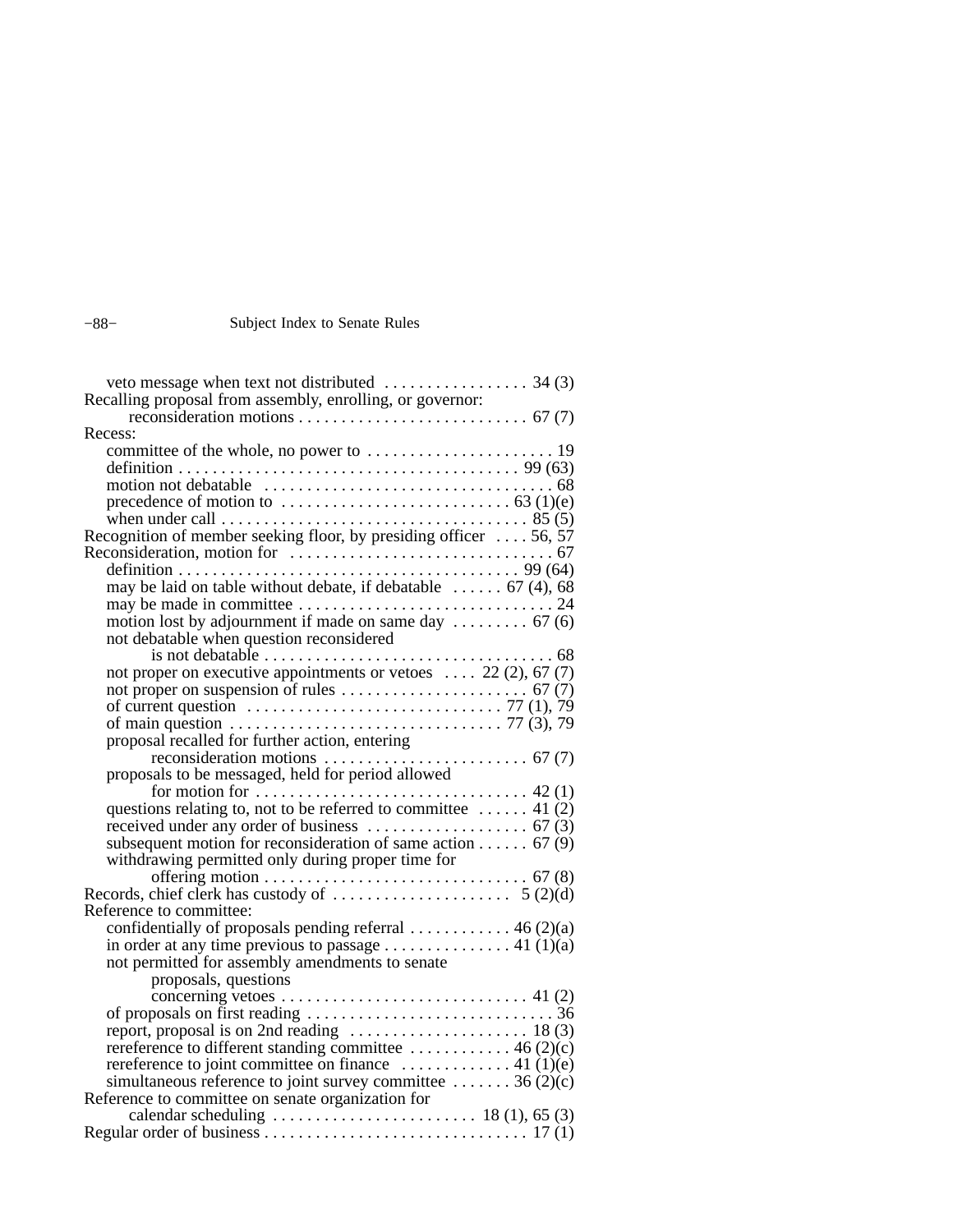| Senate Rules As Last Amended January 15, 2013 | $-89-$ |  |
|-----------------------------------------------|--------|--|
|-----------------------------------------------|--------|--|

| Regular session (definition) $\ldots \ldots \ldots \ldots \ldots \ldots \ldots \ldots$ 99 (66)                                                                                                                                                                                                                                        |
|---------------------------------------------------------------------------------------------------------------------------------------------------------------------------------------------------------------------------------------------------------------------------------------------------------------------------------------|
|                                                                                                                                                                                                                                                                                                                                       |
| definition $\ldots \ldots \ldots \ldots \ldots \ldots \ldots \ldots \ldots \ldots \ldots \ldots \ldots$ 99 (67)                                                                                                                                                                                                                       |
| Rejection, adverse and final disposition $\dots \dots \dots \dots \dots \dots$ 46 (6)                                                                                                                                                                                                                                                 |
|                                                                                                                                                                                                                                                                                                                                       |
|                                                                                                                                                                                                                                                                                                                                       |
|                                                                                                                                                                                                                                                                                                                                       |
|                                                                                                                                                                                                                                                                                                                                       |
|                                                                                                                                                                                                                                                                                                                                       |
|                                                                                                                                                                                                                                                                                                                                       |
| places proposal in committee on senate organization                                                                                                                                                                                                                                                                                   |
|                                                                                                                                                                                                                                                                                                                                       |
| without recommendation $\ldots \ldots \ldots \ldots \ldots \ldots \ldots \ldots \ldots$ 27 (4)(a)                                                                                                                                                                                                                                     |
| Representatives to the assembly, admitted to senate floor                                                                                                                                                                                                                                                                             |
|                                                                                                                                                                                                                                                                                                                                       |
| Reproduction of documents:                                                                                                                                                                                                                                                                                                            |
| amendments $\ldots$ $\ldots$ $\ldots$ $\ldots$ $\ldots$ $\ldots$ $\ldots$ $\ldots$ $\ldots$ $\ldots$ $\ldots$ $\ldots$ $\ldots$ $\ldots$ $\ldots$ $\ldots$ $\ldots$ $\ldots$ $\ldots$ $\ldots$ $\ldots$ $\ldots$ $\ldots$ $\ldots$ $\ldots$ $\ldots$ $\ldots$ $\ldots$ $\ldots$ $\ldots$ $\ldots$ $\ldots$ $\ldots$ $\ldots$ $\ldots$ |
|                                                                                                                                                                                                                                                                                                                                       |
| rereferral to joint committee on finance $\dots \dots \dots \dots \dots$ 41 (1)(e)                                                                                                                                                                                                                                                    |
|                                                                                                                                                                                                                                                                                                                                       |
|                                                                                                                                                                                                                                                                                                                                       |
|                                                                                                                                                                                                                                                                                                                                       |
| Rescind (definition) $\ldots \ldots \ldots \ldots \ldots \ldots \ldots \ldots \ldots \ldots \ldots$ 99 (70)                                                                                                                                                                                                                           |
| Resolution, see also Bill or resolution; or Joint resolution:                                                                                                                                                                                                                                                                         |
| certain resolutions, consideration of permitted in                                                                                                                                                                                                                                                                                    |
| special session $\ldots \ldots \ldots \ldots \ldots \ldots \ldots \ldots \ldots$ 93 (1d)                                                                                                                                                                                                                                              |
|                                                                                                                                                                                                                                                                                                                                       |
|                                                                                                                                                                                                                                                                                                                                       |
| privileged, to be read at length unless distributed  45                                                                                                                                                                                                                                                                               |
| rereference to different standing committee  46 (2)(c)                                                                                                                                                                                                                                                                                |
|                                                                                                                                                                                                                                                                                                                                       |
| unless privileged under rule 69, to be on file one day                                                                                                                                                                                                                                                                                |
| before consideration $\ldots \ldots \ldots \ldots \ldots \ldots$ 34 (1)                                                                                                                                                                                                                                                               |
| Review of administrative rules, see administrative rules,                                                                                                                                                                                                                                                                             |
| review of, see also committee, see also s. 13.56, stats.                                                                                                                                                                                                                                                                              |
| Revival of amendment not adopted by committee  27 (3)                                                                                                                                                                                                                                                                                 |
| Roll call, see also Ayes and noes, Quick Finder:                                                                                                                                                                                                                                                                                      |
|                                                                                                                                                                                                                                                                                                                                       |
|                                                                                                                                                                                                                                                                                                                                       |
| call of the senate:                                                                                                                                                                                                                                                                                                                   |
|                                                                                                                                                                                                                                                                                                                                       |
|                                                                                                                                                                                                                                                                                                                                       |
|                                                                                                                                                                                                                                                                                                                                       |
| chief clerk not to be interrupted during calling of $\dots \dots \dots$ 8 (3)                                                                                                                                                                                                                                                         |
|                                                                                                                                                                                                                                                                                                                                       |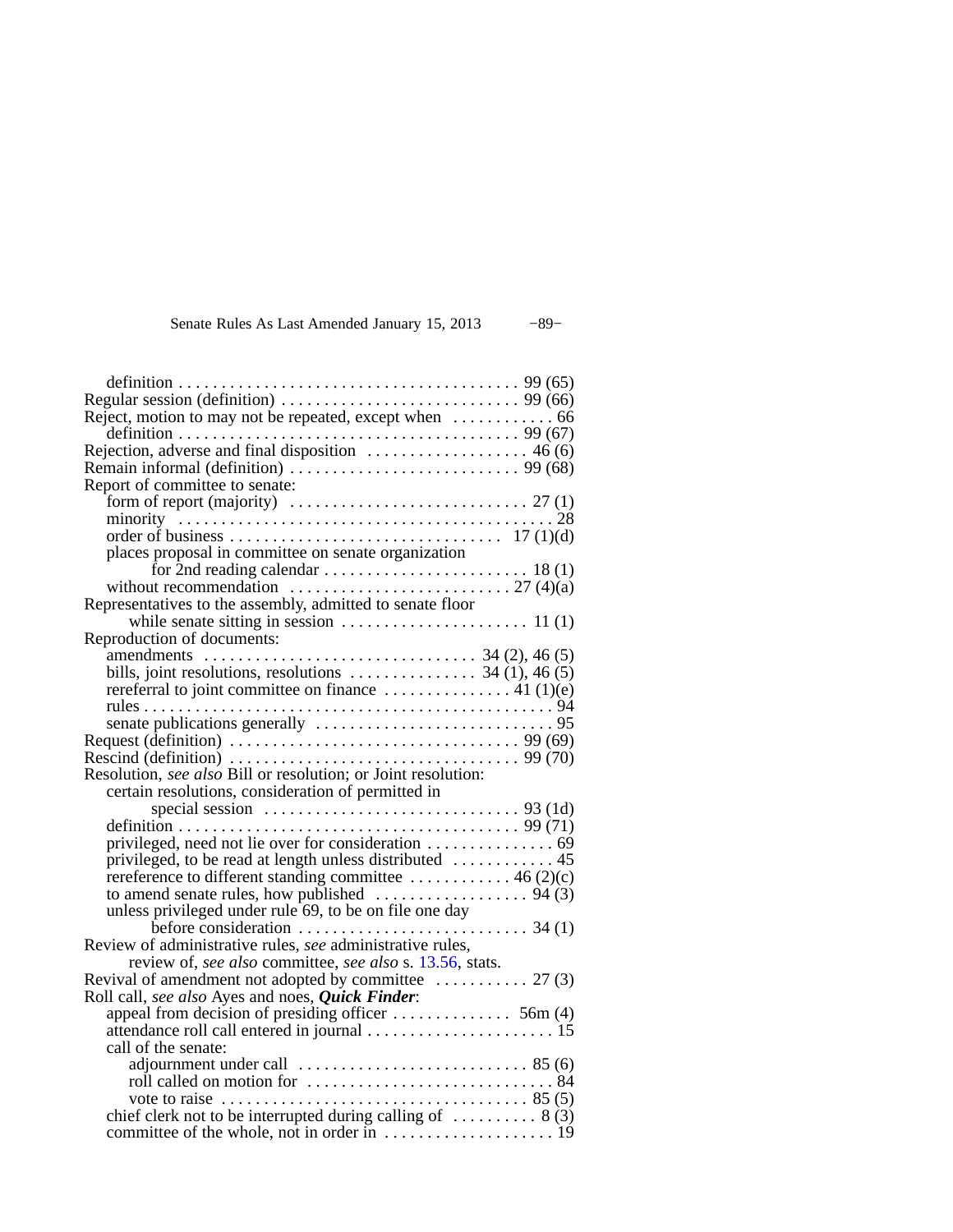#### −90− Subject Index to Senate Rules

| "fiscal bills", required for, see Joint Rule 11                                                                                               |
|-----------------------------------------------------------------------------------------------------------------------------------------------|
| governor's or state superintendent's nomination                                                                                               |
|                                                                                                                                               |
| journal entry of $\dots \dots \dots \dots \dots \dots \dots \dots \dots$ 72 (1), 73m                                                          |
| loitering, visiting at podium, prohibited during                                                                                              |
|                                                                                                                                               |
| main question, motion $\dots \dots \dots \dots \dots \dots \dots \dots \dots \dots \dots$ 77 (3)                                              |
| member arriving late, may have question stated $\ldots \ldots \ldots$ 73 (2)                                                                  |
| members not to leave seats nor be disturbed during                                                                                            |
|                                                                                                                                               |
|                                                                                                                                               |
| for quorum $\dots \dots \dots \dots \dots \dots \dots \dots \dots \dots \dots \dots \dots \dots 15, 39$                                       |
| missed roll call $\dots \dots \dots \dots \dots \dots \dots \dots \dots \dots \dots \dots \dots$ 73m                                          |
| presiding officer may order on any vote $\dots \dots \dots \dots \dots$ 72 (1)                                                                |
| proposal's relating clause to be entered in journal $\dots \dots \dots \dots$ 32                                                              |
| quorum is based upon membership presently serving  15, 39<br>reflect how would have voted $\ldots \ldots \ldots \ldots \ldots \ldots$ 73m (2) |
| rules (senate):                                                                                                                               |
|                                                                                                                                               |
| repealing or amending (majority of membership                                                                                                 |
|                                                                                                                                               |
| vote, roll call (definition) $\ldots \ldots \ldots \ldots \ldots \ldots \ldots \ldots$ 99 (74)                                                |
| when demanded by one–sixth of members 72 $(1)$                                                                                                |
| Rules, administrative, see administrative rules, review of                                                                                    |
|                                                                                                                                               |
| Rules of the senate:                                                                                                                          |
| authority and interpretation, see art. IV, sec. 8, Wis. Con. 92                                                                               |
| continuity of, at commencement of biennial session  92                                                                                        |
|                                                                                                                                               |
| enforcement of, duties of president and presiding officer 4, 56m                                                                              |
| enforcement of, duties of sergeant-at-arms 6, 83, 84                                                                                          |
|                                                                                                                                               |
|                                                                                                                                               |
|                                                                                                                                               |
| suspension of:                                                                                                                                |
| immediate messaging of completed business $\dots \dots \dots$ 42 (1)                                                                          |
|                                                                                                                                               |
|                                                                                                                                               |
|                                                                                                                                               |
|                                                                                                                                               |
| Rulings of presiding officer:                                                                                                                 |
|                                                                                                                                               |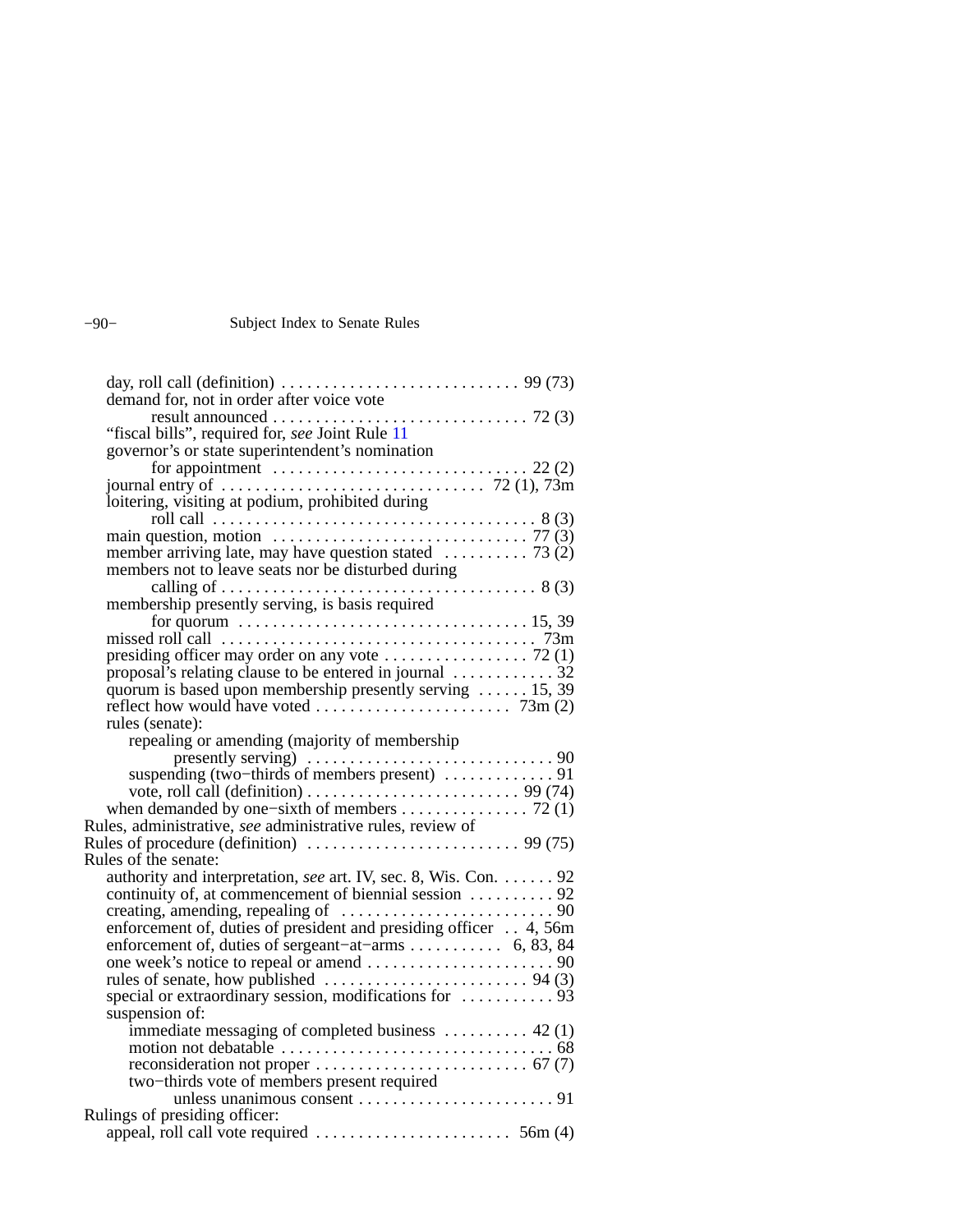| Senate Rules As Last Amended January 15, 2013 |  |  |  |  | $-91-$ |
|-----------------------------------------------|--|--|--|--|--------|
|-----------------------------------------------|--|--|--|--|--------|

| entered in journal $\ldots \ldots \ldots \ldots \ldots \ldots \ldots \ldots \ldots \ldots$ 56m (5) |  |  |  |  |  |  |  |  |  |  |  |
|----------------------------------------------------------------------------------------------------|--|--|--|--|--|--|--|--|--|--|--|
| under advisement $\dots \dots \dots \dots \dots \dots \dots \dots \dots \dots$ 56m (3)             |  |  |  |  |  |  |  |  |  |  |  |

# **S**

| Schedule of committee activities $\dots \dots \dots \dots \dots \dots \dots \dots$ 26, 93 (2)            |
|----------------------------------------------------------------------------------------------------------|
| Scheduling committee (committee on senate organization) $\dots$ 18 (1)                                   |
| amendment not adopted by committee may be revived  27 (3)                                                |
|                                                                                                          |
|                                                                                                          |
| Senate chamber (definition) $\ldots \ldots \ldots \ldots \ldots \ldots \ldots \ldots \ldots$ 99 (77)     |
|                                                                                                          |
| Senate organization; committee on:                                                                       |
| absent member, temporary replacement  20(7)                                                              |
| calendar, contents determined by $\dots \dots \dots \dots \dots \dots \dots \dots \dots$ 18 (1)          |
| chairperson:                                                                                             |
| appoints members and chairpersons of                                                                     |
| committees $\ldots \ldots \ldots \ldots \ldots \ldots \ldots$ 20 (2), 20m                                |
| certificates under Joint Rule 7, examinations for                                                        |
|                                                                                                          |
| citations on behalf of the senate, approval by $\dots \dots \dots \dots$ . 98                            |
|                                                                                                          |
| employees of senate, general supervision of  88                                                          |
|                                                                                                          |
|                                                                                                          |
| motion to withdraw from, matter goes to calendar 41 (1)(c)                                               |
|                                                                                                          |
| rereferral to joint committee on finance $\dots \dots \dots \dots \dots$ 41 (1)(e)                       |
|                                                                                                          |
| senate officers subordinate to $\dots \dots \dots \dots \dots \dots \dots \dots \dots \dots$ 1m (2), (3) |
| standing committees, creates $\dots \dots \dots \dots \dots \dots \dots \dots \dots 20$ (1)(c)           |
| temporary replacement for absent member $\dots \dots \dots \dots \dots \dots$ 20 (7)                     |
|                                                                                                          |
| Sergeant at arms:                                                                                        |
|                                                                                                          |
| call of senate, to close doors and keep members                                                          |
| in chamber $\ldots \ldots \ldots \ldots \ldots \ldots \ldots \ldots \ldots \ldots \ldots \ldots 83$      |
|                                                                                                          |
|                                                                                                          |
| disorderly member, removes if ordered by president  13                                                   |
| in general, term of office $\dots \dots \dots \dots \dots \dots \dots \dots \dots \dots \dots \dots$     |
| may report at any time on proceedings under a call  86                                                   |
| report that all members are present or absent with leave,                                                |
| completion of pending business raises call  87                                                           |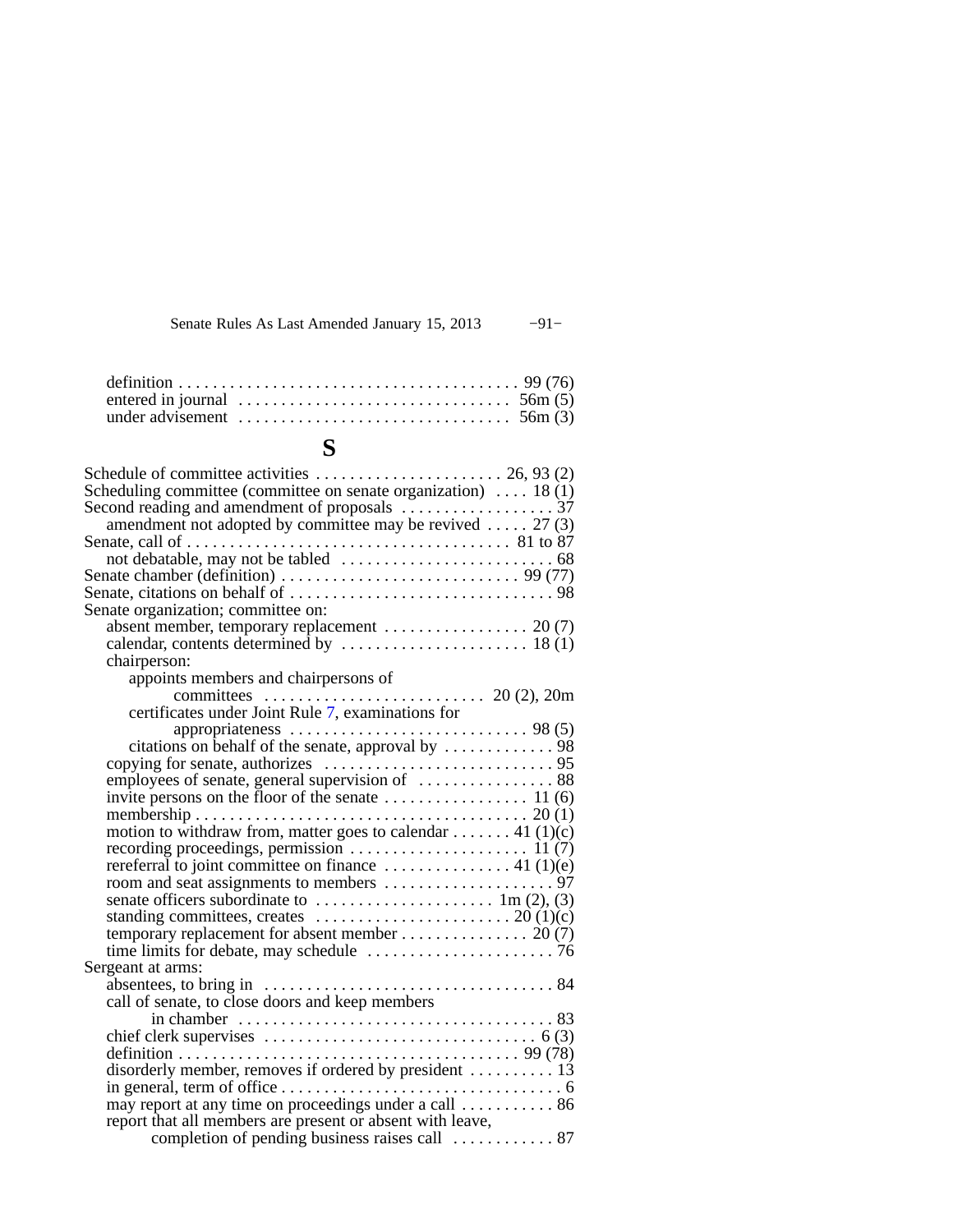#### Subject Index to Senate Rules

| Session (meeting) days, usually start at 10 a.m. on Tuesday                                                             |
|-------------------------------------------------------------------------------------------------------------------------|
|                                                                                                                         |
| Signing of documents by president  44                                                                                   |
|                                                                                                                         |
| Speaking:                                                                                                               |
|                                                                                                                         |
| limited to subject under debate, personalities                                                                          |
| to be avoided $\ldots \ldots \ldots \ldots \ldots \ldots \ldots \ldots \ldots \ldots \ldots$                            |
| member may speak on proposal and on each amendment  53                                                                  |
|                                                                                                                         |
| on appeal from decision of presiding officer, limited                                                                   |
| prohibited when member is called to order $\dots \dots \dots \dots \dots \dots$ 58                                      |
|                                                                                                                         |
|                                                                                                                         |
|                                                                                                                         |
| Special orders of business:                                                                                             |
| consideration of, not to be interrupted by arrival                                                                      |
|                                                                                                                         |
|                                                                                                                         |
|                                                                                                                         |
| Special privilege:                                                                                                      |
| not to be granted when any other matter is pending  61                                                                  |
|                                                                                                                         |
|                                                                                                                         |
| Special session:                                                                                                        |
| certain resolutions not limited by governor's call  93 (1d)                                                             |
| committees permitted to introduce or offer, or authorize                                                                |
| the introduction or offering of, proposals 93 (1p)                                                                      |
|                                                                                                                         |
| executive nominations for appointment may                                                                               |
|                                                                                                                         |
|                                                                                                                         |
| proposals within call $\dots \dots \dots \dots \dots \dots \dots \dots \dots \dots$ 93 (1)                              |
| Stage (definition) $\ldots \ldots \ldots \ldots \ldots \ldots \ldots \ldots \ldots \ldots \ldots \ldots \ldots$ 99 (85) |
| Standing committees:                                                                                                    |
| chairpersons and members appointed by                                                                                   |
|                                                                                                                         |
|                                                                                                                         |
| proportional representation on $\dots \dots \dots \dots \dots \dots \dots \dots 20$ (2)(c)                              |
| State officers, admitted to senate staff lobby while the                                                                |
|                                                                                                                         |
|                                                                                                                         |
|                                                                                                                         |
| Subpoena, signed by president and attested by chief clerk  44                                                           |

| ۰.<br>٠ |  |
|---------|--|
|---------|--|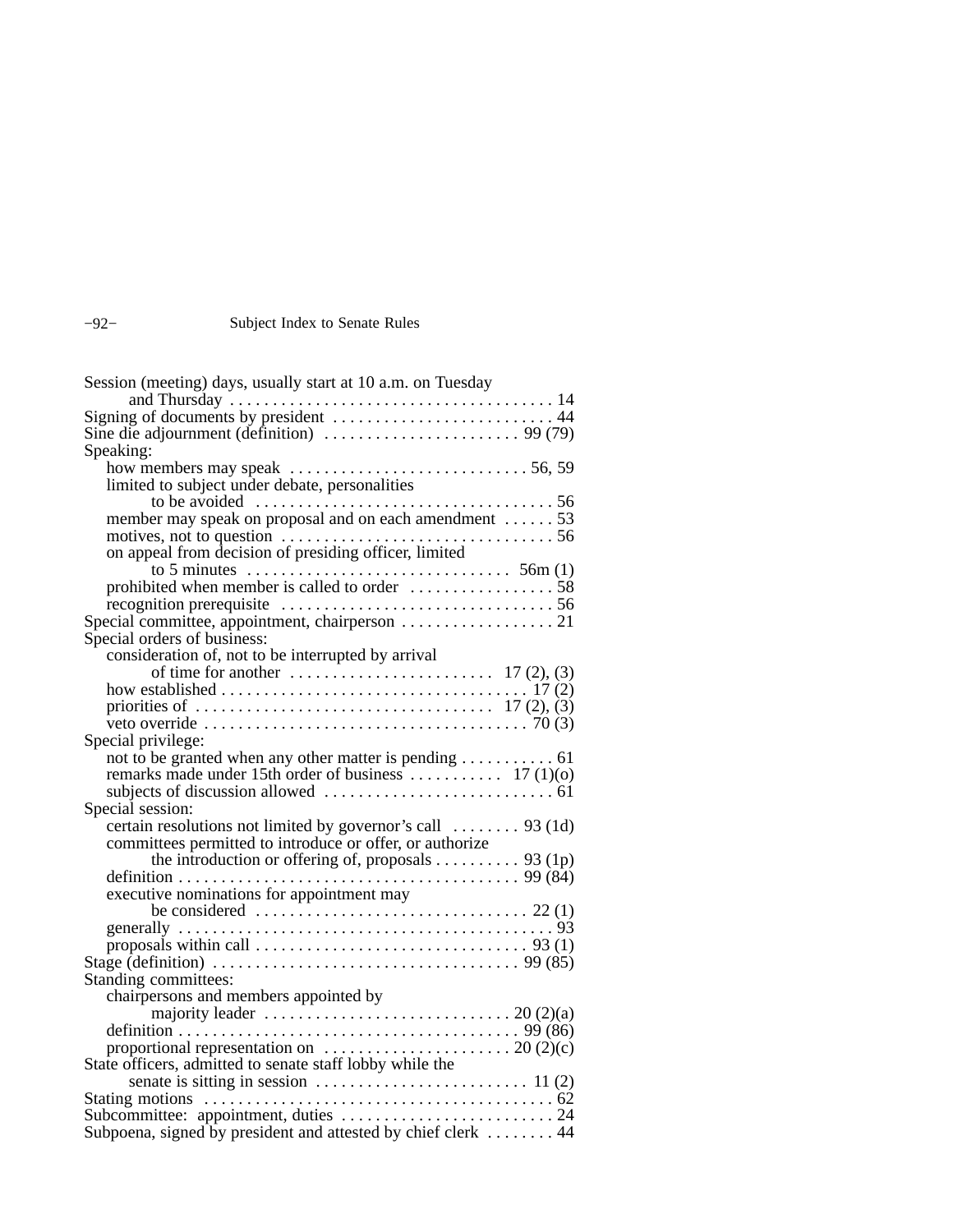| Senate Rules As Last Amended January 15, 2013 |  | $-93-$ |
|-----------------------------------------------|--|--------|
|-----------------------------------------------|--|--------|

| Subsidiary motions (definition) $\ldots \ldots \ldots \ldots \ldots \ldots \ldots$ 99 (87)  |  |
|---------------------------------------------------------------------------------------------|--|
| Substitute amendment:                                                                       |  |
| adoption of, written copies required $\dots \dots \dots \dots \dots \dots$ 34 (2)           |  |
| constitutional amendments on 2nd consideration,                                             |  |
| see Joint Rule 57 (2)                                                                       |  |
|                                                                                             |  |
| may be considered only on 2nd reading $\dots \dots \dots \dots \dots$ 47 (1)                |  |
|                                                                                             |  |
|                                                                                             |  |
| order of consideration $\dots \dots \dots \dots \dots \dots \dots \dots \dots \dots$ 47 (4) |  |
| used as the proposal (without engrossing) if                                                |  |
|                                                                                             |  |
| Substitute presiding officer, not excused from voting $\dots \dots \dots$ 3m                |  |
| Suspending rules, two-thirds vote of members present                                        |  |
|                                                                                             |  |
|                                                                                             |  |
|                                                                                             |  |
| question acted on without debate, may not be tabled $\dots \dots \dots \dots$ 68            |  |
|                                                                                             |  |

## **T**

| Table:                                                                                                                |  |
|-----------------------------------------------------------------------------------------------------------------------|--|
| motion to place on, precedence of $\dots \dots \dots \dots \dots \dots$ 63 (1)(f)                                     |  |
| motion to place on, returns matter to committee                                                                       |  |
| on senate organization $\ldots \ldots \ldots \ldots \ldots \ldots \ldots$ 65 (2)                                      |  |
| motion to remove from, places matter on calendar $\dots \dots \dots$ 65 (3)                                           |  |
| motions to place on, or remove from, not debatable,                                                                   |  |
|                                                                                                                       |  |
|                                                                                                                       |  |
|                                                                                                                       |  |
| Third reading $\ldots \ldots \ldots \ldots \ldots \ldots \ldots \ldots \ldots \ldots \ldots \ldots \ldots$ 18 (5), 38 |  |
| Third reading, failure is adverse and final disposition 46 (5)                                                        |  |
| Three readings of bills and certain joint resolutions,                                                                |  |
|                                                                                                                       |  |
|                                                                                                                       |  |
| Tobacco products, not to be consumed in senate chamber $\dots \dots 8(4)$                                             |  |
|                                                                                                                       |  |
| Two-thirds vote required:                                                                                             |  |
| exception to two-thirds requirement $\dots \dots \dots \dots \dots \dots$ 93 (6)                                      |  |
|                                                                                                                       |  |
|                                                                                                                       |  |
| to withdraw from committee after first                                                                                |  |
|                                                                                                                       |  |

## **U**

Unanimous consent, *see also* Suspending rules: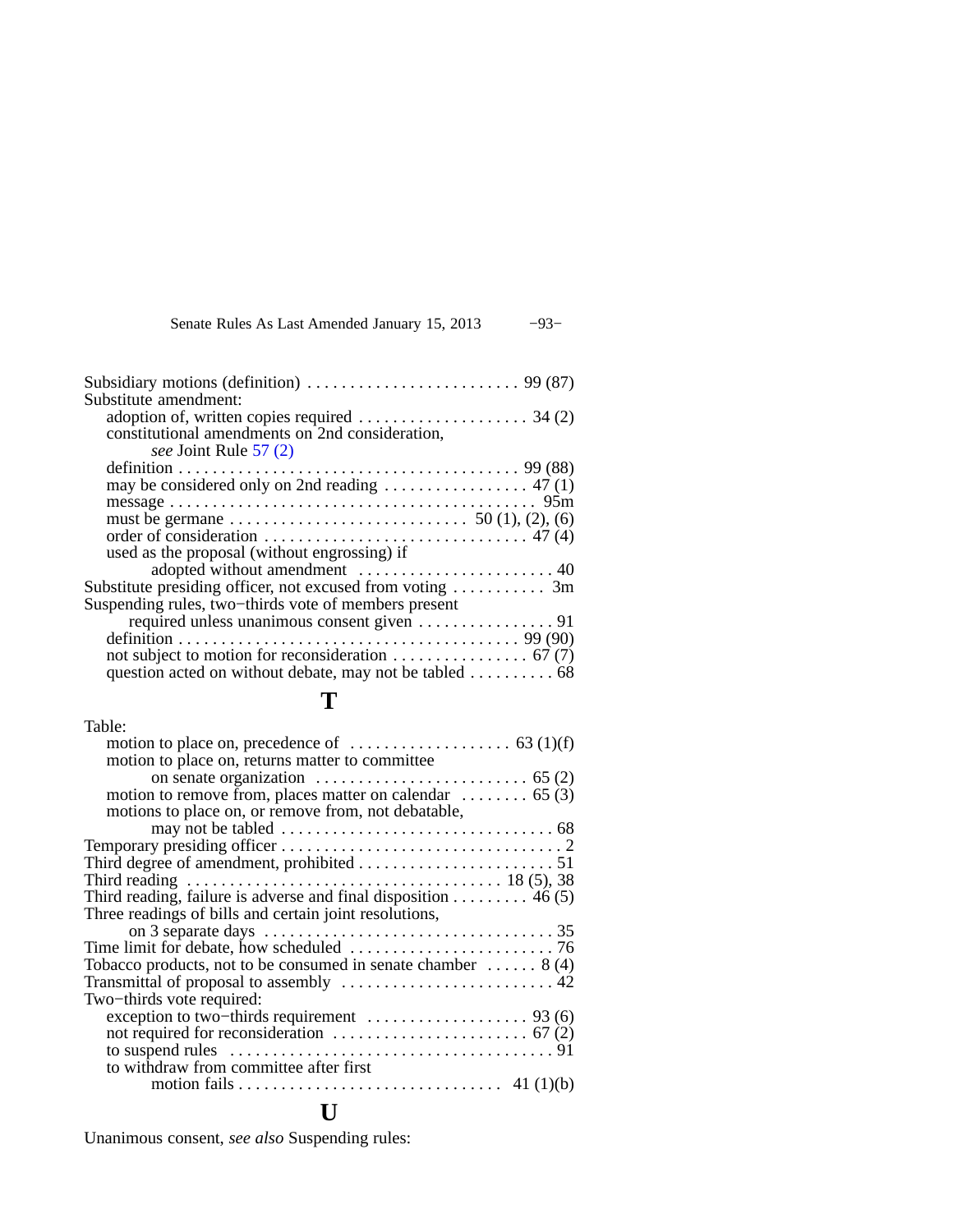#### −94− Subject Index to Senate Rules

| to immediately message senate action $\dots \dots \dots \dots \dots \dots$ 42 (1) |  |
|-----------------------------------------------------------------------------------|--|
| to suspend rules, as alternative to two-thirds vote $\dots \dots \dots \dots$ 91  |  |
| Unfinished calendar, taken up after 9th order of                                  |  |
|                                                                                   |  |
|                                                                                   |  |

## **V**

| Veto:                                                                                                        |  |
|--------------------------------------------------------------------------------------------------------------|--|
|                                                                                                              |  |
| action on, not subject to reconsideration $\ldots \ldots \ldots \ldots \ldots$ 67 (7)                        |  |
| amendment of bill not in order upon consideration of  47 (5)                                                 |  |
|                                                                                                              |  |
|                                                                                                              |  |
| failure to pass notwithstanding objections if governor                                                       |  |
| is adverse and final disposition $\ldots \ldots \ldots \ldots \ldots$ 46 (6)                                 |  |
| question relating to, not to be referred to committee  41 (2)                                                |  |
|                                                                                                              |  |
| Voice vote:                                                                                                  |  |
|                                                                                                              |  |
|                                                                                                              |  |
| Voting, see also Roll Call, Quick Finder:                                                                    |  |
| absent member, position may be recorded (but not,                                                            |  |
|                                                                                                              |  |
| ayes and noes, presiding officer may order for                                                               |  |
| any vote $\ldots \ldots \ldots \ldots \ldots \ldots \ldots \ldots \ldots \ldots \ldots \ldots \ldots$ 72 (1) |  |
|                                                                                                              |  |
| conduct of members during calling of $8(3)$ , 72 $(2)$ , 73m                                                 |  |
| may be demanded by one–sixth of members present  72 (1)                                                      |  |
| member arriving late, may have question stated                                                               |  |
| and be counted $\ldots \ldots \ldots \ldots \ldots \ldots \ldots \ldots \ldots$ 73 (2)                       |  |
| two-thirds of members present required to                                                                    |  |
| suspend rules unless                                                                                         |  |
|                                                                                                              |  |
| commenced, call of senate cannot be made after $\dots \dots \dots$ 81 (1)                                    |  |
| explanation of a member's vote, not allowed                                                                  |  |
|                                                                                                              |  |
|                                                                                                              |  |
|                                                                                                              |  |
| members present must vote unless excused  3m, 73 (1)                                                         |  |
|                                                                                                              |  |
| right of member to have question stated, when $\dots \dots \dots \dots$ 73 (2)                               |  |
|                                                                                                              |  |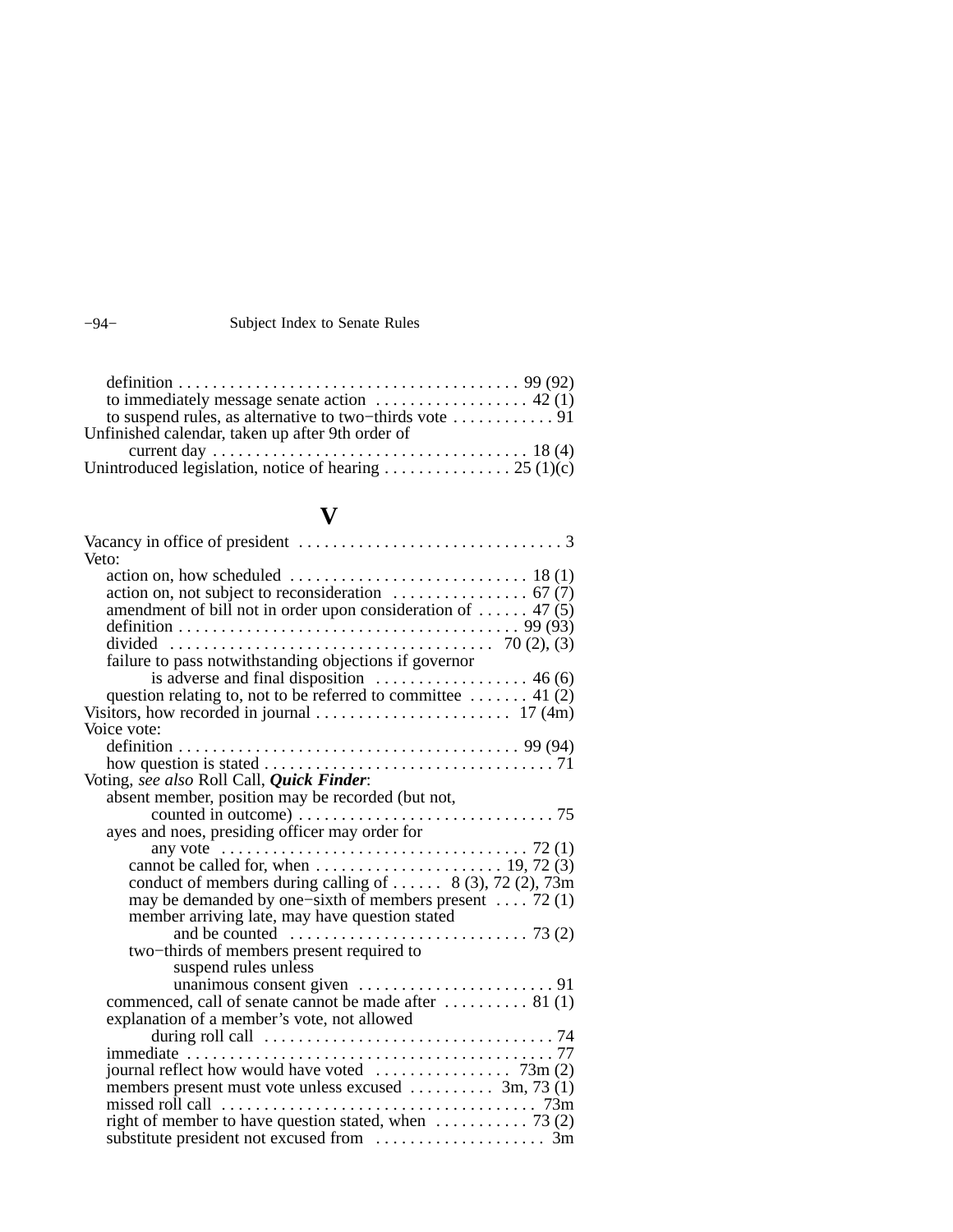Senate Rules As Last Amended January 15, 2013 −95−

# **W to Z**

| Warrants issued by senate, signed by president and                                             |  |
|------------------------------------------------------------------------------------------------|--|
| chief clerk $\ldots \ldots \ldots \ldots \ldots \ldots \ldots \ldots \ldots \ldots \ldots$     |  |
| Webster's dictionary, current edition standard                                                 |  |
| on language usage $\dots \dots \dots \dots \dots \dots \dots \dots \dots \dots \dots$ 31 (4)   |  |
|                                                                                                |  |
| Withdraw:                                                                                      |  |
|                                                                                                |  |
|                                                                                                |  |
| reconsideration motion $\ldots \ldots \ldots \ldots \ldots \ldots \ldots \ldots \ldots$ 67 (8) |  |
| Without recommendation, committee report $\dots \dots \dots \dots 27$ (4)(a)                   |  |
| Witness: subpoena signed by president and                                                      |  |
|                                                                                                |  |
| Writs issued by senate, signed by president and chief clerk  44                                |  |
|                                                                                                |  |
|                                                                                                |  |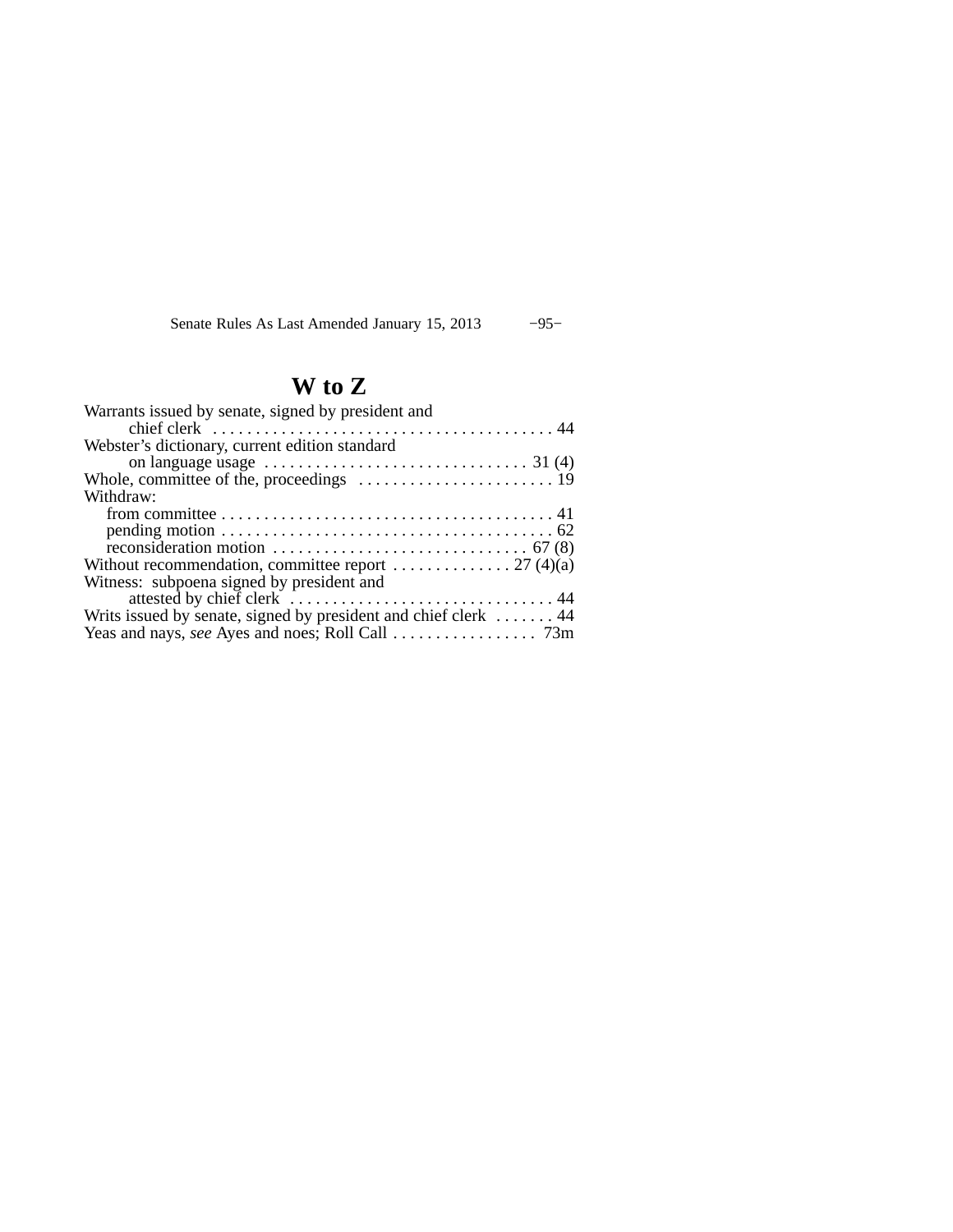# *Quick Finder:* . . . . . . . . . . . . . . **QUORUM** . . . . . . . . . **ROLL CALL** . . . . . . . . . . . **MAJORITY**

### **Quorum**

A majority of the current membership of the senate constitutes a quorum for the transaction of business unless a higher number is required by the state constitution, law, or legislative rule. Senate Rules [15](https://docs.legis.wisconsin.gov/document/legislativerules/2013/sr15) and [39](https://docs.legis.wisconsin.gov/document/legislativerules/2013/sr39) and Joint Rule [11 \(1\)](https://docs.legis.wisconsin.gov/document/legislativerules/2013/jr11(1)). Less than a quorum may adjourn or order a call of the senate. *See* Wis. Con. IV−7 and Senate Rule [15](https://docs.legis.wisconsin.gov/document/legislativerules/2013/sr15).

**Three−fifths** of the **members elected** (20 senators) is the quorum for final passage of "fiscal bills"; Wis. Con. VIII−8. Consequently, the minimum majority for approval of "fiscal bills" is 11 senators.

A "fiscal bill" is any bill which: 1) imposes, continues or renews a tax; 2) creates a state debt or charge; 3) makes, continues or renews an appropriation of public or trust money; or 4) releases, discharges or commutes a claim or demand of the state; Wis. Con. VIII−8.

### **Roll Call**

The senate may decide any question by a voice vote unless a roll call is ordered by the presiding officer or at the request of one−sixth of the senators present (Senate Rule [72 \(1\)](https://docs.legis.wisconsin.gov/document/legislativerules/2013/sr72(1)) and Wis. Con. IV−20), or is required by the state constitution, law, or legislative rule. A roll call vote, with the ayes and noes entered in the journal, is required for any senate decision that needs a special QUORUM or a special MAJORITY for final determination. In addition, roll call votes are required for:

Adjournment or adjournment to a time certain under call; Senate Rule [85 \(1\).](https://docs.legis.wisconsin.gov/document/legislativerules/2013/sr85(1))

Appeal from ruling of presiding officer; Senate Rule [56m \(4\).](https://docs.legis.wisconsin.gov/document/legislativerules/2013/sr56m(4))

Conference committee report, vote to approve; Joint Rule [3 \(1\)\(c\)](https://docs.legis.wisconsin.gov/document/legislativerules/2013/jr3(1)(c)).

Election by the legislature; Senate Rules [1](https://docs.legis.wisconsin.gov/document/legislativerules/2013/sr1), [5,](https://docs.legis.wisconsin.gov/document/legislativerules/2013/sr5) [6,](https://docs.legis.wisconsin.gov/document/legislativerules/2013/sr6) Wis. Con. IV−30.

Governor's or state superintendent's nomination for appointment; Senate Rule [22 \(2\).](https://docs.legis.wisconsin.gov/document/legislativerules/2013/sr22(2))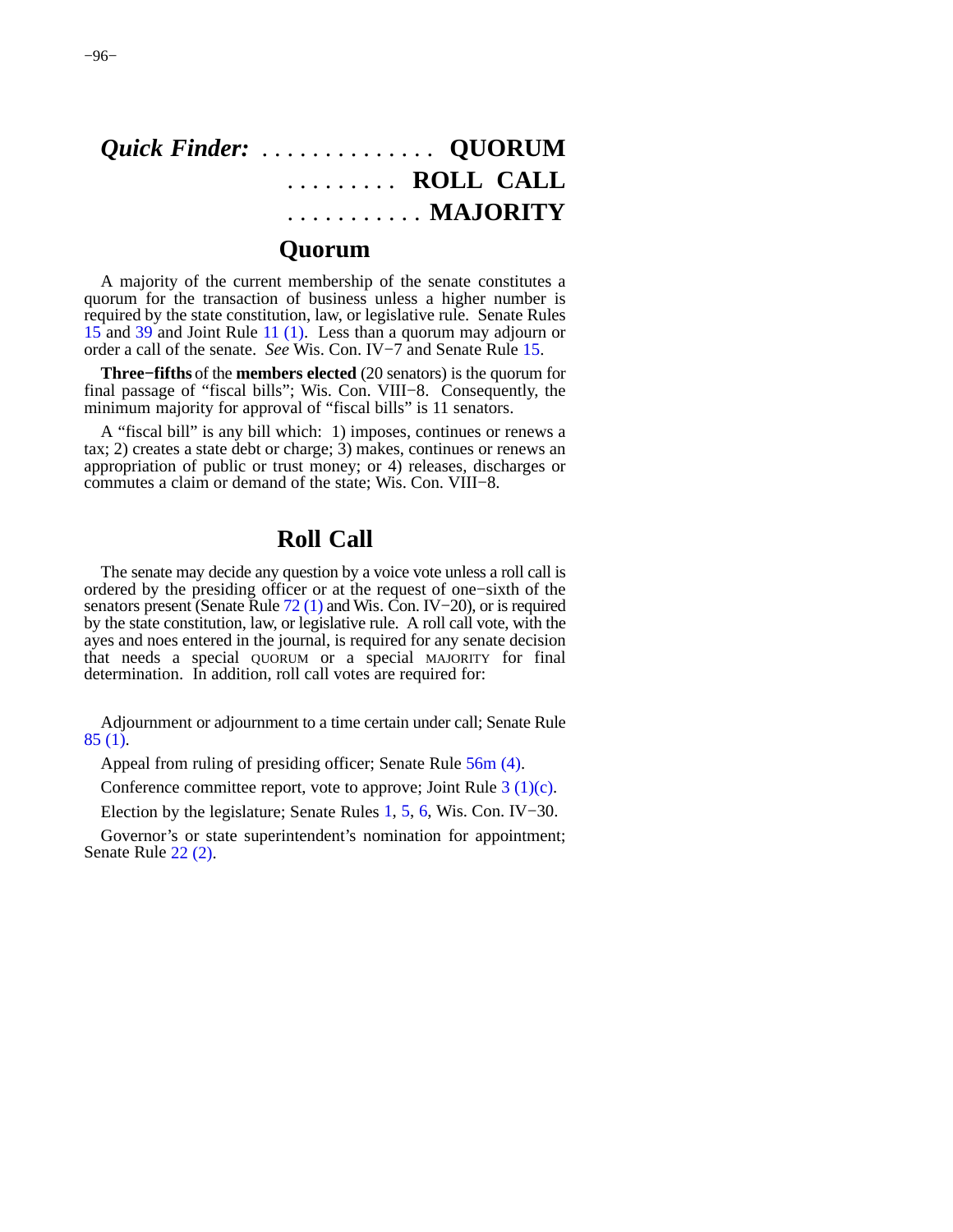Ratify amendment to U.S. constitution; Joint Rule [58 \(2\)](https://docs.legis.wisconsin.gov/document/legislativerules/2013/jr58(2)).

### **Majority**

The senate may decide any question by a majority of a quorum (Senate Rule  $15$  and Joint Rule  $12$  (1)) unless a higher vote total is required for final approval by the state constitution, law, or legislative rule (Senate Rule [39](https://docs.legis.wisconsin.gov/document/legislativerules/2013/sr39) and Joint Rule [12](https://docs.legis.wisconsin.gov/document/legislativerules/2013/jr12)).

#### **Three−fourths** of all the **members elected** to both houses:

Increased retirement fund benefits, approval of bill to grant; Wis. Con. IV−26 (3).

#### **Two−thirds** of all the **members elected** (22 senators):

Expulsion of an elected senator; Wis. Con. IV−8.

Removal of justice or judge by address; Wis. Con. VII−13.

#### **Two−thirds** of **members present**:

Impeachment, trial of; Wis.Con. VII−1.

Message to assembly, rescind motion; Senate Rule [42 \(2\)](https://docs.legis.wisconsin.gov/document/legislativerules/2013/sr42(2)).

Rules, suspension of; Senate Rule [91](https://docs.legis.wisconsin.gov/document/legislativerules/2013/sr91).

Veto, passage notwithstanding governor's objections; Wis. Con. V−10.

#### **Majority** of all the **members elected** (17 senators):

Bonded indebtedness, authorizing; Wis. Con. VIII−7.

Constitutional amendment, approval on first or 2nd consideration; Wis. Con XII–1 and Joint Rule  $(2)(f)$ .

Debt for extraordinary expenditures; Wis. Con. VIII−6.

**Majority** of **three−fifth** of all the members elected (*see* Quorum): Any "fiscal bill", vote on passage; Wis. Con. VIII−8.